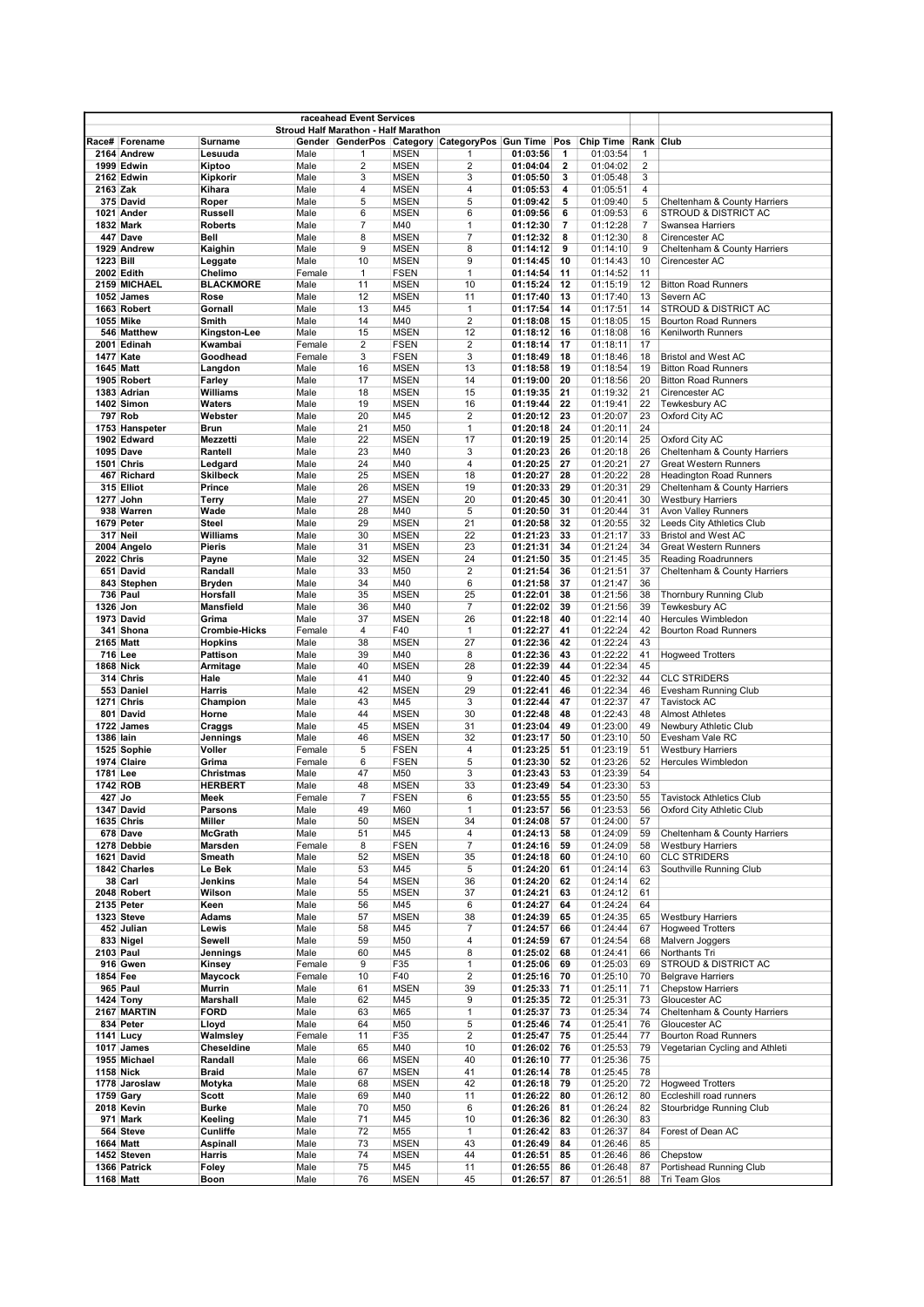|                  | 1761 Andy         | <b>McCoy</b>               | Male   | 77  | <b>MSEN</b> | 46                      | 01:27:04<br>88              | 01:26:55 | 89  | Cheltenham & County Harriers    |
|------------------|-------------------|----------------------------|--------|-----|-------------|-------------------------|-----------------------------|----------|-----|---------------------------------|
|                  | <b>532 Matt</b>   | Powell                     | Male   | 78  | <b>MSEN</b> | 47                      | 01:27:05<br>89              | 01:26:59 | 90  | Gloucester AC                   |
|                  | 927 Jane          | Wassell                    | Female | 12  | F45         | $\mathbf{1}$            | 90<br>01:27:05              | 01:27:01 | 92  | STROUD & DISTRICT AC            |
|                  | 998 Casimir       | Ludwig                     | Male   | 79  | <b>MSEN</b> | 48                      | 01:27:08<br>91              | 01:27:00 | 91  |                                 |
|                  | 1718 Heath        | <b>Bampton</b>             | Male   | 80  | M40         | 12                      | 01:27:13<br>92              | 01:26:12 | 81  | Swindon Harriers                |
|                  | 1831 Jeremy       | Mower                      | Male   | 81  | M45         | 12                      | 01:27:13<br>93              | 01:27:11 | 94  | Gloucester AC                   |
| 1852 Ed          |                   | <b>Bailey</b>              | Male   | 82  | <b>MSEN</b> | 49                      | 01:27:17<br>94              | 01:27:12 | 95  | <b>Great Western Runners</b>    |
|                  | 849 John Louis    | Cross                      | Male   | 83  | M50         | 7                       | 01:27:18<br>95              | 01:27:14 | 96  |                                 |
| 2020 Nick        |                   | Holliday                   | Male   | 84  | M50         | 8                       | 01:27:21<br>96              | 01:27:07 | 93  |                                 |
|                  | 127 Mathew        | Payne                      | Male   | 85  | M40         | 13                      | 97<br>01:27:27              | 01:27:24 | 99  |                                 |
|                  | 1839 Steve        | <b>Duddell</b>             | Male   | 86  | M50         | 9                       | 01:27:30<br>98              | 01:27:23 | 98  | <b>Great Western Runners</b>    |
|                  | 860 Kevin         | Jackson                    | Male   | 87  | M50         | 10                      | 99<br>01:27:33              | 01:27:27 | 100 | Dursley AC                      |
|                  | 935 Steve         | <b>Bradley</b>             | Male   | 88  | M40         | 14                      | 01:27:34<br>100             | 01:27:30 | 102 | Severn AC                       |
|                  | <b>1807 MARK</b>  | <b>CHEW</b>                | Male   | 89  | M45         | 13                      | 01:27:39<br>101             | 01:27:16 | 97  |                                 |
|                  | 583 Michael       |                            |        | 90  | M55         | $\overline{\mathbf{c}}$ | 01:27:40<br>102             | 01:27:28 | 101 |                                 |
|                  |                   | <b>Murphy</b>              | Male   |     |             |                         | 01:27:44                    |          |     | Les Croupiers                   |
|                  | 1903 Robert       | Pritchard                  | Male   | 91  | <b>MSEN</b> | 50                      | 103                         | 01:27:38 | 103 |                                 |
|                  | 951 Fiona         | <b>Fitch kemp</b>          | Female | 13  | <b>FSEN</b> | 8                       | 01:27:49<br>104             | 01:27:43 | 106 |                                 |
|                  | <b>1845 Mark</b>  | Vines                      | Male   | 92  | <b>MSEN</b> | 51                      | 01:27:55<br>105             | 01:27:41 | 104 |                                 |
|                  | 1764 Jamie        | Paterson                   | Male   | 93  | <b>MSEN</b> | 52                      | 106<br>01:27:58             | 01:27:51 | 109 | <b>CLC STRIDERS</b>             |
|                  | 312 Charles       | Goodwin                    | Male   | 94  | M45         | 14                      | 01:27:59<br>107             | 01:27:50 | 108 | <b>CLC STRIDERS</b>             |
|                  | 1555 Jessica      | Webb                       | Female | 14  | <b>FSEN</b> | 9                       | 01:28:03<br>108             | 01:28:00 | 110 | woodstock harriers ac           |
|                  | 1586 David        | Somersall                  | Male   | 95  | M40         | 15                      | 01:28:10<br>109             | 01:28:01 | 111 | <b>Chepstow Harriers</b>        |
| 2170 Pete        |                   | Clark                      | Male   | 96  | M40         | 16                      | 01:28:10<br>110             | 01:28:01 | 112 | <b>Bitton Road Runners</b>      |
|                  | 1049 Lauren       | Tolmie                     | Female | 15  | <b>FSEN</b> | 10                      | 01:28:14<br>111             | 01:28:10 | 114 | radley ac                       |
|                  | <b>1249 Ewen</b>  | Smith                      | Male   | 97  | M45         | 15                      | 01:28:23<br>112             | 01:28:19 | 115 | <b>Bourton Road Runners</b>     |
|                  | 1850 Richard      | King                       | Male   | 98  | <b>MSEN</b> | 53                      | 01:28:23<br>113             | 01:27:47 | 107 | <b>Hogweed Trotters</b>         |
|                  | 1885 Matthew      | Fay                        | Male   | 99  | <b>MSEN</b> | 54                      | 114<br>01:28:30             | 01:27:42 | 105 |                                 |
|                  | 751 Gary          | <b>Bailey</b>              | Male   | 100 | M45         | 16                      | 115<br>01:28:35             | 01:28:23 | 116 |                                 |
|                  | 94 Jonathan       | Quest                      | Male   | 101 | M50         | 11                      | 01:28:36<br>116             | 01:28:27 | 118 |                                 |
|                  | 1648 Stephen      | <b>Mcateer</b>             | Male   | 102 | <b>MSEN</b> | 55                      | 01:28:37<br>117             | 01:28:07 | 113 |                                 |
| 2128 Tom         |                   | <b>Bogle</b>               | Male   | 103 | <b>MSEN</b> | 56                      | 01:28:37<br>118             | 01:28:27 | 120 |                                 |
| 1356 Lee         |                   | <b>Francis</b>             | Male   | 104 | <b>MSEN</b> | 57                      | 01:28:37<br>119             | 01:28:29 | 121 | Kingswood Tri Club              |
|                  | 1037 Laurie       | Carter                     | Male   | 105 | M50         | 12                      | 01:28:38<br>120             | 01:28:31 | 122 | <b>Chepstow Harriers</b>        |
|                  | 1138 Richard      | <b>Birch</b>               | Male   | 106 | M40         | 17                      | 01:28:39<br>121             | 01:28:33 | 124 |                                 |
|                  | 1438 Charlie      | Gardiner                   | Male   | 107 | <b>MSEN</b> | 58                      | 122<br>01:28:41             | 01:28:33 | 125 | <b>STROUD &amp; DISTRICT AC</b> |
|                  | 1218 Debbie       | Gunning                    | Female | 16  | F45         | $\overline{2}$          | 01:28:42<br>123             | 01:28:24 | 117 |                                 |
|                  | 557 Joel          | Freeland                   | Male   | 108 | <b>MSEN</b> | 59                      | 01:28:48<br>124             | 01:28:35 | 126 | <b>CLC STRIDERS</b>             |
|                  | 1507 Robert       | <b>Hopkins</b>             | Male   | 109 | <b>MSEN</b> | 60                      | 125<br>01:28:48             | 01:28:39 | 127 | Thornbury Running Club          |
|                  | 1580 Jason        | Pinkney                    | Male   | 110 | <b>MSEN</b> | 61                      | 01:28:49<br>126             | 01:28:32 | 123 |                                 |
|                  | 2049 Thomas       | Chesher                    | Male   | 111 | <b>MSEN</b> | 62                      | 01:28:51<br>127             | 01:28:27 | 119 |                                 |
| 1643 Paul        |                   | <b>Barnes</b>              | Male   | 112 | M50         | 13                      | 01:28:57<br>128             | 01:28:52 | 131 | Cheltenham & County Harriers    |
|                  | 1563 Daniel       | Hill                       | Male   | 113 | M40         | 18                      | 01:29:01<br>129             | 01:28:44 | 129 |                                 |
|                  | 1192 Luke         | Howse                      | Male   | 114 | <b>MSEN</b> | 63                      | 01:29:04<br>130             | 01:28:52 | 132 |                                 |
|                  | 1585 Vicky        | <b>Tester</b>              | Female | 17  | <b>FSEN</b> | 11                      | 01:29:04<br>131             | 01:28:59 | 134 | <b>Westbury Harriers</b>        |
|                  | 1612 Mario        | McNamara                   | Male   | 115 | M55         | 3                       | 01:29:08<br>132             | 01:29:00 | 135 | <b>STROUD &amp; DISTRICT AC</b> |
|                  | 1627 Andrew       | Hogg                       | Male   | 116 | M40         | 19                      | 01:29:11<br>133             | 01:28:51 | 130 |                                 |
|                  | 1921 Toby         | Wallace                    | Male   | 117 | <b>MSEN</b> | 64                      | 01:29:13<br>134             | 01:28:54 | 133 |                                 |
|                  | 1738 James        | <b>Tyack</b>               | Male   | 118 | <b>MSEN</b> | 65                      | 01:29:14<br>135             | 01:28:39 | 128 | <b>Hogweed Trotters</b>         |
|                  | 382 Niki          | Morgan                     | Female | 18  | F40         | 3                       | 01:29:21<br>136             | 01:29:11 | 137 | <b>Chepstow Harriers</b>        |
|                  | 2141 Chris        | Davies                     | Male   | 119 | M40         | 20                      | 01:29:22<br>137             | 01:29:14 | 138 | Islwyn runnning club            |
|                  | 442 Lou           | <b>Summers</b>             | Female | 19  | F40         | 4                       | 01:29:34<br>138             | 01:29:29 | 141 | <b>Chepstow Harriers</b>        |
|                  | 1982 David        | Nield                      | Male   | 120 | M45         | 17                      | 139                         | 01:29:23 | 140 |                                 |
|                  | 173 Rob           |                            | Male   | 121 | M45         | 18                      | 01:29:39<br>01:29:42<br>140 | 01:29:11 | 136 | <b>Bitton Road Runners</b>      |
|                  |                   | Maynard                    |        |     |             | 21                      | 01:29:43<br>141             |          | 144 | <b>STROUD &amp; DISTRICT AC</b> |
|                  | 995 Adam          | <b>Tavner</b><br>Midwinter | Male   | 122 | M40         | 19                      | 01:29:44<br>142             | 01:29:32 |     |                                 |
|                  | 816 Dale          |                            | Male   | 123 | M45         |                         |                             | 01:29:30 | 142 | <b>Almost Athletes</b>          |
|                  | 1276 Timothy      | <b>Barnett</b>             | Male   | 124 | <b>MSEN</b> | 66                      | 01:29:44<br>143             | 01:29:22 | 139 |                                 |
|                  | 690 PHILLIP       | <b>GEORGE</b>              | Male   | 125 | <b>MSEN</b> | 67                      | 01:29:48<br>144             | 01:29:35 | 145 | Les Croupiers                   |
|                  | 1292 David        | <b>Adams</b>               | Male   | 126 | M40         | 22                      | 01:29:50<br>145             | 01:29:43 |     | 148 STROUD & DISTRICT AC        |
|                  | 1254 Michelle     | Parsons                    | Female | 20  | F45         | 3                       | 01:29:51<br>146             | 01:29:44 | 149 | Evesham Vale RC                 |
|                  | 1870 Adam         | Freeman                    | Male   | 127 | <b>MSEN</b> | 68                      | 01:29:52<br>147             | 01:29:44 | 150 |                                 |
|                  | 1796 SIMON        | PEACH                      | Male   | 128 | M45         | 20                      | 01:29:55<br>148             | 01:29:39 | 147 |                                 |
|                  | 525 Mark          | Thrall                     | Male   | 129 | M45         | 21                      | 01:29:58<br>149             | 01:29:39 | 146 | Gloucester AC                   |
|                  | 2140 Gareth       | Davey                      | Male   | 130 | <b>MSEN</b> | 69                      | 01:30:00<br>150             | 01:29:53 | 154 | Llanelli AC                     |
|                  | 1552 Chris        | Harris                     | Male   | 131 | M50         | 14                      | 01:30:00 151                | 01:29:53 | 156 |                                 |
|                  | 1309 Harvey       | Niblett                    | Male   | 132 | M40         | 23                      | 01:30:02<br>152             | 01:29:46 | 152 |                                 |
|                  | 1009 Robert       | Williams                   | Male   | 133 | M50         | 15                      | 01:30:03<br>153             | 01:29:49 | 153 | <b>Westbury Harriers</b>        |
|                  | 695 Edward        | Collier                    | Male   | 134 | M50         | 16                      | 01:30:07<br>154             | 01:29:53 | 155 | <b>Almost Athletes</b>          |
|                  | 1570 Andrew       | Haigh                      | Male   | 135 | M45         | 22                      | 01:30:10<br>155             | 01:30:02 | 158 |                                 |
| <b>1220 Paul</b> |                   | <b>Edwards</b>             | Male   | 136 | <b>MSEN</b> | 70                      | 01:30:13<br>156             | 01:29:46 | 151 |                                 |
|                  | <b>466 Ben</b>    | D'Arcy                     | Male   | 137 | <b>MSEN</b> | 71                      | 01:30:21<br>157             | 01:30:12 | 160 | STROUD & DISTRICT AC            |
|                  | 1313 Nigel        | Tillott                    | Male   | 138 | M45         | 23                      | 01:30:28<br>158             | 01:30:17 | 162 | Tewkesbury AC                   |
| 1199 Nick        |                   | <b>Buss</b>                | Male   | 139 | <b>MSEN</b> | 72                      | 01:30:29<br>159             | 01:30:23 | 163 |                                 |
| 1628 Jez         |                   | Preston-Jones              | Male   | 140 | M45         | 24                      | 01:30:36<br>160             | 01:30:26 | 164 | Cheltenham Tri Club             |
|                  | 1629 Paul         | Atkins                     | Male   | 141 | M40         | 24                      | 01:30:39<br>161             | 01:30:33 | 166 | Bromsgrove & Redditch           |
|                  | 429 Martin        | Croucher                   | Male   | 142 | <b>MSEN</b> | 73                      | 01:30:42<br>162             | 01:30:09 | 159 | Cirencester AC                  |
|                  | 515 Omar          | Alim                       | Male   | 143 | M40         | 25                      | 01:30:45<br>163             | 01:30:27 | 165 | Gloucester AC                   |
|                  | 6 Simon           | Dakin                      | Male   | 144 | M40         | 26                      | 01:30:50<br>164             | 01:30:43 | 170 |                                 |
|                  | 1062 Dean         | Leak                       | Male   | 145 | <b>MSEN</b> | 74                      | 01:30:51<br>165             | 01:30:33 | 167 |                                 |
|                  | 78 Graham         | Tull                       | Male   | 146 | M50         | 17                      | 01:30:52<br>166             | 01:30:42 | 169 | Aldermaston AC                  |
|                  | 723 Gerard        | Crispie                    | Male   | 147 | M45         | 25                      | 01:30:53<br>167             | 01:30:40 | 168 | Les Croupiers                   |
|                  | 140 Michael       | Stevenson                  | Male   | 148 | M40         | 27                      | 01:30:55<br>168             | 01:30:16 | 161 | STROUD & DISTRICT AC            |
|                  | 988 Robert        | Hook                       | Male   | 149 | M45         | 26                      | 01:31:11<br>169             | 01:30:56 | 173 | <b>Chepstow Harriers</b>        |
|                  | <b>1916 Chris</b> | Morgan                     | Male   | 150 | M40         | 28                      | 01:31:16<br>170             | 01:31:07 | 176 |                                 |
|                  | 850 John          | <b>Buck</b>                | Male   | 151 | M45         | 27                      | 01:31:19 171                | 01:30:53 | 171 | Running Somewhere Else          |
|                  | 1800 STEVEN       | <b>HAINES</b>              | Male   | 152 | <b>MSEN</b> | 75                      | 172<br>01:31:21             | 01:29:30 | 143 | Gloucester AC                   |
|                  | 1668 Nick         | Rieger                     | Male   | 153 | <b>MSEN</b> | 76                      | 01:31:24<br>173             | 01:31:16 | 177 | STROUD & DISTRICT AC            |
|                  | 939 Craig         | Sysum                      | Male   | 154 | <b>MSEN</b> | 77                      | 01:31:26 174                | 01:31:17 | 178 | STROUD & DISTRICT AC            |
|                  | 773 Gary          | <b>Stretton</b>            | Male   | 155 | <b>MSEN</b> | 78                      | 01:31:28 175                | 01:30:54 | 172 | <b>Hogweed Trotters</b>         |
|                  | 398 Marcus        | Angell                     | Male   | 156 | <b>MSEN</b> | 79                      | 01:31:29 176                | 01:31:03 | 175 |                                 |
|                  | 77 Belinda        | Tull                       | Female | 21  | F40         | 5                       | 01:31:35 177                | 01:31:29 |     | 182 Reading Roadrunners         |
|                  |                   |                            |        |     |             |                         |                             |          |     |                                 |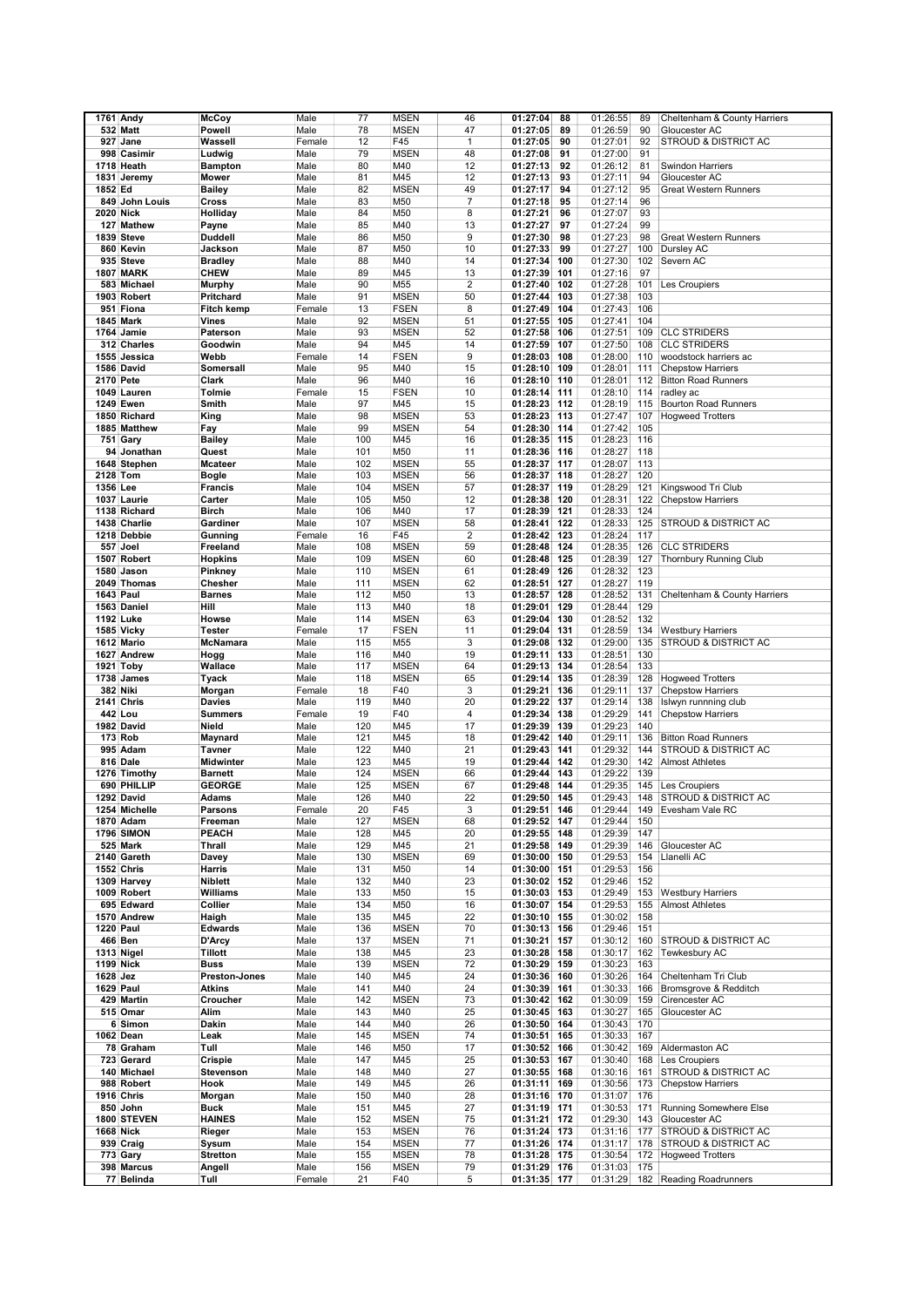| 1187 Paul<br>1387 Audra<br>Dennison<br>Female<br>22<br>F45<br>4<br>01:31:42<br>179<br>01:31:32<br>183<br>Overton Harriers & A.C.<br>158<br>M55<br>4<br>180<br>01:31:17<br>179<br><b>Hogweed Trotters</b><br>2105 Geoffrey<br>Doyle<br>Male<br>01:31:44<br>81<br>01:31:00<br>186 Sheldon<br>Witney<br>Male<br>159<br><b>MSEN</b><br>01:31:47<br>181<br>174<br>160<br>82<br>182<br>01:31:37<br>186<br>1346 Martin<br>Sheen<br>Male<br><b>MSEN</b><br>01:31:48<br><b>MSEN</b><br>83<br>01:29:56<br>979 Sam<br>Kirby<br>Male<br>161<br>01:31:50<br>183<br>157<br>29<br>01:31:42<br>ROYAL AIR FORCE<br><b>1811 STEVE</b><br><b>JACKSON</b><br>Male<br>162<br>M40<br>01:31:52<br>184<br>187<br>18<br>01:31:26<br>1908 Peter<br>Hutton<br>Male<br>163<br>M50<br>01:31:55<br>185<br>181<br><b>Chepstow Harriers</b><br>164<br>19<br>01:32:00<br>01:31:33<br>1677 Richard<br>Hughes<br>Male<br>M50<br>186<br>184<br><b>Westbury Harriers</b><br>1 Nick<br>84<br>01:31:46<br>Spice<br>Male<br>165<br><b>MSEN</b><br>01:32:02<br>187<br>188<br><b>Almost Athletes</b><br>1639 Sam<br>23<br>F45<br>5<br>01:32:03<br>01:31:33<br>Wootton Bassett Hounds<br>Female<br>188<br>185<br>Kelly<br>85<br>01:32:04<br>STROUD & DISTRICT AC<br>538 Jason<br>Cropton<br>Male<br>166<br><b>MSEN</b><br>01:32:14<br>189<br>193<br>167<br>28<br>01:32:06<br>1146 Andy<br>Conner<br>Male<br>M45<br>01:32:17<br>190<br>194<br>30<br>01:32:00<br>728 Brendan<br>Jones<br>Male<br>168<br>M40<br>01:32:17<br>191<br>190<br>Les Croupiers<br>86<br>01:32:07<br>556 Toby<br>Kingston-Lee<br>Male<br>169<br><b>MSEN</b><br>01:32:20<br>192<br>195<br>1281 Chris<br>$\overline{2}$<br>01:32:18<br><b>Taylor</b><br>Male<br>170<br>M60<br>01:32:29<br>193<br>197<br><b>Great Western Runners</b><br>108 Shane richard<br>171<br><b>MSEN</b><br>87<br>01:32:30<br>194<br>01:31:54<br>Toogood<br>Male<br>189<br><b>Hogweed Trotters</b><br>01:32:33<br>01:32:01<br><b>100 Sue</b><br>Hewitt<br>Female<br>24<br>F <sub>55</sub><br>1<br>195<br>192<br><b>Bitton Road Runners</b><br><b>1813 TONY</b><br><b>GOODWILL</b><br>172<br>M55<br>5<br>01:32:33<br>196<br>01:32:23<br>201<br><b>BOURKIN RR</b><br>Male<br>173<br>88<br>01:32:42<br>01:32:00<br>191<br>1415 Ben<br>Lowe<br>Male<br><b>MSEN</b><br>197<br>174<br><b>MSEN</b><br>89<br>01:32:18<br>198<br>252 Nathan<br>Cole<br>Male<br>01:32:43<br>198<br>31<br>01:32:48<br>01:32:22<br><b>1784 Tony</b><br>Male<br>175<br>M40<br>199<br>199<br><b>Almost Athletes</b><br>Evans<br>90<br>01:32:37<br>889 James<br>Wilkinson<br>Male<br>176<br><b>MSEN</b><br>01:32:52<br>200<br>203<br><b>Almost Athletes</b><br>M40<br>32<br>01:32:52<br>201<br>01:32:41<br>2097 Roddy<br>Gosden<br>Male<br>177<br>206<br>Tewkesbury AC<br>33<br>01:32:45<br>2042 Nigel<br>Frith<br>Male<br>178<br>M40<br>01:32:53<br>202<br>207<br><b>Bourton Road Runners</b><br>846 Ind<br>179<br><b>MSEN</b><br>91<br>01:32:56<br>203<br>01:32:46<br>208<br>STROUD & DISTRICT AC<br>George<br>Male<br>180<br>M45<br>29<br>01:32:48<br>459 David<br>Wood<br>Male<br>01:33:00<br>204<br>210<br>181<br><b>MSEN</b><br>92<br>205<br>01:32:50<br>211<br>STROUD & DISTRICT AC<br>791 Daniel<br><b>Brook</b><br>Male<br>01:33:01<br>966 William<br><b>MSEN</b><br>93<br>01:32:48<br>Male<br>182<br>01:33:02<br>206<br>209<br>Sumpter<br>183<br>94<br>207<br>01:32:16<br>1002 Nathanael<br>Selman<br>Male<br><b>MSEN</b><br>01:33:07<br>196<br><b>MSEN</b><br>01:32:36<br>1275 Steve<br><b>Stretton</b><br>Male<br>184<br>95<br>01:33:10<br>208<br>202<br><b>Hogweed Trotters</b><br>764 Craig<br>96<br>209<br>01:32:40<br>Pritchard<br>Male<br>185<br><b>MSEN</b><br>01:33:13<br>204<br><b>Hogweed Trotters</b><br>97<br>01:32:23<br>2171 Aidan<br><b>Browning</b><br>Male<br>186<br><b>MSEN</b><br>01:33:23<br>210<br>200<br>25<br><b>FSEN</b><br>12<br>01:33:24<br>01:33:13<br>303 Hannah<br>Swain<br>Female<br>211<br>213<br>187<br>M40<br>34<br>01:33:30<br>01:32:40<br>Somer AC<br>956 Peter<br>Green<br>Male<br>212<br>205<br>35<br>01:33:35<br>01:33:17<br>214<br><b>CLC STRIDERS</b><br>647 Richard<br>Mann<br>Male<br>188<br>M40<br>213<br>M40<br>36<br>01:33:10<br>891 Simon<br><b>Bowers</b><br>Male<br>189<br>01:33:36<br>214<br>212<br><b>Running Somewhere Else</b><br>190<br>37<br>01:33:31<br><b>Tewkesbury AC</b><br>1519 Stuart<br><b>Bird</b><br>M40<br>01:33:43<br>215<br>219<br>Male<br>537 Emily<br>Tomlin<br>26<br><b>FSEN</b><br>13<br>01:33:44<br>216<br>01:33:22<br>215<br><b>Almost Athletes</b><br>Female<br>98<br>01:33:37<br>Bristol and West AC<br>2181 Tom<br><b>Russell</b><br>Male<br>191<br><b>MSEN</b><br>01:33:48<br>217<br>220<br>20<br>01:33:47<br>170 Tom<br><b>Stokes</b><br>Male<br>192<br>M50<br>01:33:54<br>218<br>225<br>Frome Running Club<br>193<br><b>MSEN</b><br>99<br>01:33:22<br>1107 Andrew<br>Kirkup<br>Male<br>01:33:56<br>219<br>216<br>551 Clive<br>21<br>01:33:45<br>Les Croupiers<br>Osmond<br>Male<br>194<br>M50<br>01:33:58<br>220<br>224<br>5 Daniel<br>195<br>100<br>221<br>01:33:59<br>229<br>Tewkesbury AC<br>Webb<br>Male<br><b>MSEN</b><br>01:34:05<br><b>MSEN</b><br>222<br>01:33:55<br>228<br>1086 Nick<br>Penney<br>Male<br>196<br>101<br>01:34:07<br>197<br>30<br>223<br>01:33:51<br>227<br>1121 Richard<br><b>Pitts</b><br>Male<br>M45<br>01:34:10<br>01:33:40<br><b>1165 Paul</b><br><b>Birchall</b><br>Male<br>198<br><b>MSEN</b><br>102<br>01:34:13<br>224<br>221<br><b>Swindon Striders</b><br>103<br>01:33:44<br>1097 Mike<br>Wenman<br>Male<br>199<br><b>MSEN</b><br>01:34:18<br>225<br>223<br><b>Hogweed Trotters</b><br>01:34:10<br>Bath AC<br>1479 Eric 'the eel'<br>Downey<br>Male<br>200<br>M40<br>38<br>01:34:18<br>226<br>234<br>201<br>39<br>01:34:19<br>01:34:04<br>2134 Matthew<br>Hampton<br>Male<br>M40<br>227<br>230<br><b>Almost Athletes</b><br>1686 Tim<br>202<br>40<br>228<br>01:34:08<br>Haysom<br>Male<br>M40<br>01:34:20<br>231<br>Portishead Running Club<br>1662 Ali<br>203<br><b>MSEN</b><br>104<br>229<br>01:33:23<br>217<br>Smith<br>Male<br>01:34:22<br>1814 MARTIN<br><b>THOMPSON</b><br>204<br>31<br>230<br>01:34:09<br>233<br>Male<br>M45<br>01:34:23<br>205<br>22<br>01:34:09<br>232<br>Les Croupiers<br>1322 Stephen<br>Owen<br>Male<br>M50<br>01:34:26<br>231<br>206<br>1428 Steven<br>Male<br><b>MSEN</b><br>105<br>01:34:26<br>232<br>01:33:31<br>218<br>Hope<br>M40<br>41<br>01:34:20<br><b>1211 Gary</b><br>Young<br>Male<br>207<br>01:34:30<br>233<br>236<br>106<br>806 Edwyn<br>Dodd<br>Male<br>208<br><b>MSEN</b><br>01:34:31<br>234<br>01:34:16<br>235<br>692 David<br>209<br>M45<br>32<br>01:33:47<br>226<br><b>Baulch</b><br>Male<br>01:34:32<br>235<br><b>BP Helios Harriers</b><br>886 Christina<br>Griffiths<br>Female<br>27<br><b>FSEN</b><br>14<br>01:34:34<br>236<br>01:34:22<br>237<br>STROUD & DISTRICT AC<br>1830 Rod<br>Male<br>210<br>M50<br>23<br>01:34:50<br>237<br>01:34:46<br>242<br>Mills<br>1023 Nicholas<br><b>Hitchcroft</b><br>Male<br>211<br><b>MSEN</b><br>107<br>01:34:54<br>238<br>01:34:38<br>238<br>1215 Adrienne<br><b>Hopkins</b><br>Female<br>28<br>F35<br>3<br>01:34:59<br>239<br>01:34:41<br>240<br>Headington Road Runners<br>405 Kenneth<br><b>Burke</b><br>Male<br>212<br><b>MSEN</b><br>108<br>01:35:01<br>01:33:41<br>222<br>240<br>1073 Paul<br>Male<br>213<br>M50<br>24<br>241<br>01:34:55<br>246<br>Morris<br>01:35:02<br>Les Croupiers<br>376 Michael<br>Male<br>214<br>M45<br>33<br>01:35:05<br>242<br>01:34:43<br>241<br>Hagan<br><b>Westbury Harriers</b><br>Male<br>215<br><b>MSEN</b><br>01:34:49<br>243<br>2025 James<br>Hole<br>109<br>01:35:09 243<br>01:34:52<br>1040 Matt<br><b>Bond</b><br>Male<br>216<br><b>MSEN</b><br>110<br>01:35:17<br>244<br>245<br>1272 lan<br><b>MSEN</b><br>111<br>01:35:17<br>01:35:04<br>249<br>STROUD & DISTRICT AC<br><b>Boulton</b><br>Male<br>217<br>245<br>1217 Louise<br>Cronin<br>Female<br>29<br>F40<br>6<br>01:35:18<br>246<br>01:35:08<br>252<br>Great Western Runners<br>1463 Michael H<br>Male<br>218<br>M60<br>3<br>01:35:06<br>Les Croupiers<br>Davies<br>01:35:19 247<br>251<br>1084 Stephen<br>219<br><b>MSEN</b><br>112<br>248<br>01:35:14<br>257<br>Knibbs<br>Male<br>01:35:25<br>1188 Spencer<br>Male<br>220<br>M40<br>42<br>01:34:38<br>239<br>Gloyne<br>01:35:27<br>249<br>$\overline{7}$<br>01:35:24<br>259<br>8 Claire<br>Female<br>30<br>F40<br>01:35:35 250<br><b>McBride</b><br>559 DARREN<br>221<br><b>MSEN</b><br>113<br>01:35:44 251<br>01:35:06<br>250<br><b>POOLER</b><br>Male<br>2007 Victor<br>Male<br>222<br>M50<br>25<br>01:35:45<br>252<br>01:35:04<br>248<br><b>Thornbury Running Club</b><br>Harding<br>Male<br>223<br><b>MSEN</b><br>114<br>01:35:46<br>253<br>01:35:10<br>253<br><b>Hogweed Trotters</b><br>29 Adrian<br>Pook<br>673 BRENDAN<br><b>ROSEWELL</b><br>Male<br>224<br><b>MSEN</b><br>115<br>01:35:46<br>254<br>01:35:36<br>262<br>768 Ben<br>Male<br>225<br><b>MSEN</b><br>116<br>01:35:47<br>255<br>01:35:37<br>263<br>Morris<br>1451 Howard<br>Male<br>226<br>M55<br>6<br>01:35:51<br>256<br>01:35:36<br>261<br>Les Croupiers<br>Kent<br>589 Edward<br>Male<br>227<br><b>MSEN</b><br>117<br>01:35:12<br><b>Witney Road Runners</b><br>Kay<br>01:35:51<br>257<br>255<br>01:35:38<br>1481 Zoran<br>Male<br>228<br><b>MSEN</b><br>118<br>01:35:51<br>258<br>265<br>Andjelkovic<br>229<br>M40<br>43<br>01:35:32<br>260<br>1053 John<br>Burt<br>Male<br>01:35:53<br>259<br>Dursley AC<br>1227 Steve<br>Male<br>230<br><b>MSEN</b><br>119<br>01:35:54<br>01:35:10<br>254<br>Hall<br>260<br>1923 Liz<br><b>FSEN</b><br>15<br>01:35:14<br>256<br>Fowler<br>Female<br>31<br>01:35:56<br>261<br>01:34:57<br>1897 Josh<br><b>Richards</b><br>Male<br>231<br><b>MSEN</b><br>120<br>01:36:04<br>262<br>247<br>1966 Richard<br>232<br>M40<br>44<br>01:35:15<br>Stephenson<br>Male<br>01:36:05<br>263<br>258<br>233<br>269<br>Perkin<br>Male<br><b>MSEN</b><br>121<br>264<br>01:35:56<br>479 Tim<br>01:36:08<br>527 Vernon<br>Male<br>234<br><b>MSEN</b><br>122<br>265<br>01:34:52<br>244<br>Amor<br>01:36:08<br>844 Paul<br>235<br>M40<br>45<br>266<br>01:35:41<br>266<br><b>Thomas</b><br>Male<br>01:36:09<br><b>Almost Athletes</b><br>1233 Simon<br><b>BURKE</b><br>26<br>Male<br>236<br>M50<br>01:36:11<br>267<br>01:35:42<br>267 |  |         |      |     |             |    |          |     |          |     |               |
|----------------------------------------------------------------------------------------------------------------------------------------------------------------------------------------------------------------------------------------------------------------------------------------------------------------------------------------------------------------------------------------------------------------------------------------------------------------------------------------------------------------------------------------------------------------------------------------------------------------------------------------------------------------------------------------------------------------------------------------------------------------------------------------------------------------------------------------------------------------------------------------------------------------------------------------------------------------------------------------------------------------------------------------------------------------------------------------------------------------------------------------------------------------------------------------------------------------------------------------------------------------------------------------------------------------------------------------------------------------------------------------------------------------------------------------------------------------------------------------------------------------------------------------------------------------------------------------------------------------------------------------------------------------------------------------------------------------------------------------------------------------------------------------------------------------------------------------------------------------------------------------------------------------------------------------------------------------------------------------------------------------------------------------------------------------------------------------------------------------------------------------------------------------------------------------------------------------------------------------------------------------------------------------------------------------------------------------------------------------------------------------------------------------------------------------------------------------------------------------------------------------------------------------------------------------------------------------------------------------------------------------------------------------------------------------------------------------------------------------------------------------------------------------------------------------------------------------------------------------------------------------------------------------------------------------------------------------------------------------------------------------------------------------------------------------------------------------------------------------------------------------------------------------------------------------------------------------------------------------------------------------------------------------------------------------------------------------------------------------------------------------------------------------------------------------------------------------------------------------------------------------------------------------------------------------------------------------------------------------------------------------------------------------------------------------------------------------------------------------------------------------------------------------------------------------------------------------------------------------------------------------------------------------------------------------------------------------------------------------------------------------------------------------------------------------------------------------------------------------------------------------------------------------------------------------------------------------------------------------------------------------------------------------------------------------------------------------------------------------------------------------------------------------------------------------------------------------------------------------------------------------------------------------------------------------------------------------------------------------------------------------------------------------------------------------------------------------------------------------------------------------------------------------------------------------------------------------------------------------------------------------------------------------------------------------------------------------------------------------------------------------------------------------------------------------------------------------------------------------------------------------------------------------------------------------------------------------------------------------------------------------------------------------------------------------------------------------------------------------------------------------------------------------------------------------------------------------------------------------------------------------------------------------------------------------------------------------------------------------------------------------------------------------------------------------------------------------------------------------------------------------------------------------------------------------------------------------------------------------------------------------------------------------------------------------------------------------------------------------------------------------------------------------------------------------------------------------------------------------------------------------------------------------------------------------------------------------------------------------------------------------------------------------------------------------------------------------------------------------------------------------------------------------------------------------------------------------------------------------------------------------------------------------------------------------------------------------------------------------------------------------------------------------------------------------------------------------------------------------------------------------------------------------------------------------------------------------------------------------------------------------------------------------------------------------------------------------------------------------------------------------------------------------------------------------------------------------------------------------------------------------------------------------------------------------------------------------------------------------------------------------------------------------------------------------------------------------------------------------------------------------------------------------------------------------------------------------------------------------------------------------------------------------------------------------------------------------------------------------------------------------------------------------------------------------------------------------------------------------------------------------------------------------------------------------------------------------------------------------------------------------------------------------------------------------------------------------------------------------------------------------------------------------------------------------------------------------------------------------------------------------------------------------------------------------------------------------------------------------------------------------------------------------------------------------------------------------------------------------------------------------------------------------------------------------------------------------------------------------------------------------------------------------------------------------------------------------------------------------------------------------------------------------------------------------------------------------------------------------------------------------------------------------------------------------------------------------------------------------------------------------------------------------------------------------------------------------------------------------------------------------------------------------------------------------------------------------------------------------------------------------------------------------------------------------------------------------------------------------------------------------------------------------------------------------------------------------------------------------------------------------------------------------------------------------------------------------------------------------------------------------------------------------------------------------------------------------------------------------------------------------------------------------------------------------------------------------------------------------------------------------------------------------------------------------------------------------------------------------------------------------------------------------------------------------------------------------------------------------------------------------------------------------------------------------------------------------------------------------------------------------------------------------------------------------------------------------------------------------------------------------|--|---------|------|-----|-------------|----|----------|-----|----------|-----|---------------|
|                                                                                                                                                                                                                                                                                                                                                                                                                                                                                                                                                                                                                                                                                                                                                                                                                                                                                                                                                                                                                                                                                                                                                                                                                                                                                                                                                                                                                                                                                                                                                                                                                                                                                                                                                                                                                                                                                                                                                                                                                                                                                                                                                                                                                                                                                                                                                                                                                                                                                                                                                                                                                                                                                                                                                                                                                                                                                                                                                                                                                                                                                                                                                                                                                                                                                                                                                                                                                                                                                                                                                                                                                                                                                                                                                                                                                                                                                                                                                                                                                                                                                                                                                                                                                                                                                                                                                                                                                                                                                                                                                                                                                                                                                                                                                                                                                                                                                                                                                                                                                                                                                                                                                                                                                                                                                                                                                                                                                                                                                                                                                                                                                                                                                                                                                                                                                                                                                                                                                                                                                                                                                                                                                                                                                                                                                                                                                                                                                                                                                                                                                                                                                                                                                                                                                                                                                                                                                                                                                                                                                                                                                                                                                                                                                                                                                                                                                                                                                                                                                                                                                                                                                                                                                                                                                                                                                                                                                                                                                                                                                                                                                                                                                                                                                                                                                                                                                                                                                                                                                                                                                                                                                                                                                                                                                                                                                                                                                                                                                                                                                                                                                                                                                                                                                                                                                                                                                                                                                                                                                                                                                                                                                                                                                                                                                                                                                                                                                                                                                                                                                                                                                                                                                                                                                                                                |  | Lockyer | Male | 157 | <b>MSEN</b> | 80 | 01:31:36 | 178 | 01:31:18 | 180 | Tewkesbury AC |
|                                                                                                                                                                                                                                                                                                                                                                                                                                                                                                                                                                                                                                                                                                                                                                                                                                                                                                                                                                                                                                                                                                                                                                                                                                                                                                                                                                                                                                                                                                                                                                                                                                                                                                                                                                                                                                                                                                                                                                                                                                                                                                                                                                                                                                                                                                                                                                                                                                                                                                                                                                                                                                                                                                                                                                                                                                                                                                                                                                                                                                                                                                                                                                                                                                                                                                                                                                                                                                                                                                                                                                                                                                                                                                                                                                                                                                                                                                                                                                                                                                                                                                                                                                                                                                                                                                                                                                                                                                                                                                                                                                                                                                                                                                                                                                                                                                                                                                                                                                                                                                                                                                                                                                                                                                                                                                                                                                                                                                                                                                                                                                                                                                                                                                                                                                                                                                                                                                                                                                                                                                                                                                                                                                                                                                                                                                                                                                                                                                                                                                                                                                                                                                                                                                                                                                                                                                                                                                                                                                                                                                                                                                                                                                                                                                                                                                                                                                                                                                                                                                                                                                                                                                                                                                                                                                                                                                                                                                                                                                                                                                                                                                                                                                                                                                                                                                                                                                                                                                                                                                                                                                                                                                                                                                                                                                                                                                                                                                                                                                                                                                                                                                                                                                                                                                                                                                                                                                                                                                                                                                                                                                                                                                                                                                                                                                                                                                                                                                                                                                                                                                                                                                                                                                                                                                                                |  |         |      |     |             |    |          |     |          |     |               |
|                                                                                                                                                                                                                                                                                                                                                                                                                                                                                                                                                                                                                                                                                                                                                                                                                                                                                                                                                                                                                                                                                                                                                                                                                                                                                                                                                                                                                                                                                                                                                                                                                                                                                                                                                                                                                                                                                                                                                                                                                                                                                                                                                                                                                                                                                                                                                                                                                                                                                                                                                                                                                                                                                                                                                                                                                                                                                                                                                                                                                                                                                                                                                                                                                                                                                                                                                                                                                                                                                                                                                                                                                                                                                                                                                                                                                                                                                                                                                                                                                                                                                                                                                                                                                                                                                                                                                                                                                                                                                                                                                                                                                                                                                                                                                                                                                                                                                                                                                                                                                                                                                                                                                                                                                                                                                                                                                                                                                                                                                                                                                                                                                                                                                                                                                                                                                                                                                                                                                                                                                                                                                                                                                                                                                                                                                                                                                                                                                                                                                                                                                                                                                                                                                                                                                                                                                                                                                                                                                                                                                                                                                                                                                                                                                                                                                                                                                                                                                                                                                                                                                                                                                                                                                                                                                                                                                                                                                                                                                                                                                                                                                                                                                                                                                                                                                                                                                                                                                                                                                                                                                                                                                                                                                                                                                                                                                                                                                                                                                                                                                                                                                                                                                                                                                                                                                                                                                                                                                                                                                                                                                                                                                                                                                                                                                                                                                                                                                                                                                                                                                                                                                                                                                                                                                                                                |  |         |      |     |             |    |          |     |          |     |               |
|                                                                                                                                                                                                                                                                                                                                                                                                                                                                                                                                                                                                                                                                                                                                                                                                                                                                                                                                                                                                                                                                                                                                                                                                                                                                                                                                                                                                                                                                                                                                                                                                                                                                                                                                                                                                                                                                                                                                                                                                                                                                                                                                                                                                                                                                                                                                                                                                                                                                                                                                                                                                                                                                                                                                                                                                                                                                                                                                                                                                                                                                                                                                                                                                                                                                                                                                                                                                                                                                                                                                                                                                                                                                                                                                                                                                                                                                                                                                                                                                                                                                                                                                                                                                                                                                                                                                                                                                                                                                                                                                                                                                                                                                                                                                                                                                                                                                                                                                                                                                                                                                                                                                                                                                                                                                                                                                                                                                                                                                                                                                                                                                                                                                                                                                                                                                                                                                                                                                                                                                                                                                                                                                                                                                                                                                                                                                                                                                                                                                                                                                                                                                                                                                                                                                                                                                                                                                                                                                                                                                                                                                                                                                                                                                                                                                                                                                                                                                                                                                                                                                                                                                                                                                                                                                                                                                                                                                                                                                                                                                                                                                                                                                                                                                                                                                                                                                                                                                                                                                                                                                                                                                                                                                                                                                                                                                                                                                                                                                                                                                                                                                                                                                                                                                                                                                                                                                                                                                                                                                                                                                                                                                                                                                                                                                                                                                                                                                                                                                                                                                                                                                                                                                                                                                                                                                |  |         |      |     |             |    |          |     |          |     |               |
|                                                                                                                                                                                                                                                                                                                                                                                                                                                                                                                                                                                                                                                                                                                                                                                                                                                                                                                                                                                                                                                                                                                                                                                                                                                                                                                                                                                                                                                                                                                                                                                                                                                                                                                                                                                                                                                                                                                                                                                                                                                                                                                                                                                                                                                                                                                                                                                                                                                                                                                                                                                                                                                                                                                                                                                                                                                                                                                                                                                                                                                                                                                                                                                                                                                                                                                                                                                                                                                                                                                                                                                                                                                                                                                                                                                                                                                                                                                                                                                                                                                                                                                                                                                                                                                                                                                                                                                                                                                                                                                                                                                                                                                                                                                                                                                                                                                                                                                                                                                                                                                                                                                                                                                                                                                                                                                                                                                                                                                                                                                                                                                                                                                                                                                                                                                                                                                                                                                                                                                                                                                                                                                                                                                                                                                                                                                                                                                                                                                                                                                                                                                                                                                                                                                                                                                                                                                                                                                                                                                                                                                                                                                                                                                                                                                                                                                                                                                                                                                                                                                                                                                                                                                                                                                                                                                                                                                                                                                                                                                                                                                                                                                                                                                                                                                                                                                                                                                                                                                                                                                                                                                                                                                                                                                                                                                                                                                                                                                                                                                                                                                                                                                                                                                                                                                                                                                                                                                                                                                                                                                                                                                                                                                                                                                                                                                                                                                                                                                                                                                                                                                                                                                                                                                                                                                                |  |         |      |     |             |    |          |     |          |     |               |
|                                                                                                                                                                                                                                                                                                                                                                                                                                                                                                                                                                                                                                                                                                                                                                                                                                                                                                                                                                                                                                                                                                                                                                                                                                                                                                                                                                                                                                                                                                                                                                                                                                                                                                                                                                                                                                                                                                                                                                                                                                                                                                                                                                                                                                                                                                                                                                                                                                                                                                                                                                                                                                                                                                                                                                                                                                                                                                                                                                                                                                                                                                                                                                                                                                                                                                                                                                                                                                                                                                                                                                                                                                                                                                                                                                                                                                                                                                                                                                                                                                                                                                                                                                                                                                                                                                                                                                                                                                                                                                                                                                                                                                                                                                                                                                                                                                                                                                                                                                                                                                                                                                                                                                                                                                                                                                                                                                                                                                                                                                                                                                                                                                                                                                                                                                                                                                                                                                                                                                                                                                                                                                                                                                                                                                                                                                                                                                                                                                                                                                                                                                                                                                                                                                                                                                                                                                                                                                                                                                                                                                                                                                                                                                                                                                                                                                                                                                                                                                                                                                                                                                                                                                                                                                                                                                                                                                                                                                                                                                                                                                                                                                                                                                                                                                                                                                                                                                                                                                                                                                                                                                                                                                                                                                                                                                                                                                                                                                                                                                                                                                                                                                                                                                                                                                                                                                                                                                                                                                                                                                                                                                                                                                                                                                                                                                                                                                                                                                                                                                                                                                                                                                                                                                                                                                                                |  |         |      |     |             |    |          |     |          |     |               |
|                                                                                                                                                                                                                                                                                                                                                                                                                                                                                                                                                                                                                                                                                                                                                                                                                                                                                                                                                                                                                                                                                                                                                                                                                                                                                                                                                                                                                                                                                                                                                                                                                                                                                                                                                                                                                                                                                                                                                                                                                                                                                                                                                                                                                                                                                                                                                                                                                                                                                                                                                                                                                                                                                                                                                                                                                                                                                                                                                                                                                                                                                                                                                                                                                                                                                                                                                                                                                                                                                                                                                                                                                                                                                                                                                                                                                                                                                                                                                                                                                                                                                                                                                                                                                                                                                                                                                                                                                                                                                                                                                                                                                                                                                                                                                                                                                                                                                                                                                                                                                                                                                                                                                                                                                                                                                                                                                                                                                                                                                                                                                                                                                                                                                                                                                                                                                                                                                                                                                                                                                                                                                                                                                                                                                                                                                                                                                                                                                                                                                                                                                                                                                                                                                                                                                                                                                                                                                                                                                                                                                                                                                                                                                                                                                                                                                                                                                                                                                                                                                                                                                                                                                                                                                                                                                                                                                                                                                                                                                                                                                                                                                                                                                                                                                                                                                                                                                                                                                                                                                                                                                                                                                                                                                                                                                                                                                                                                                                                                                                                                                                                                                                                                                                                                                                                                                                                                                                                                                                                                                                                                                                                                                                                                                                                                                                                                                                                                                                                                                                                                                                                                                                                                                                                                                                                                |  |         |      |     |             |    |          |     |          |     |               |
|                                                                                                                                                                                                                                                                                                                                                                                                                                                                                                                                                                                                                                                                                                                                                                                                                                                                                                                                                                                                                                                                                                                                                                                                                                                                                                                                                                                                                                                                                                                                                                                                                                                                                                                                                                                                                                                                                                                                                                                                                                                                                                                                                                                                                                                                                                                                                                                                                                                                                                                                                                                                                                                                                                                                                                                                                                                                                                                                                                                                                                                                                                                                                                                                                                                                                                                                                                                                                                                                                                                                                                                                                                                                                                                                                                                                                                                                                                                                                                                                                                                                                                                                                                                                                                                                                                                                                                                                                                                                                                                                                                                                                                                                                                                                                                                                                                                                                                                                                                                                                                                                                                                                                                                                                                                                                                                                                                                                                                                                                                                                                                                                                                                                                                                                                                                                                                                                                                                                                                                                                                                                                                                                                                                                                                                                                                                                                                                                                                                                                                                                                                                                                                                                                                                                                                                                                                                                                                                                                                                                                                                                                                                                                                                                                                                                                                                                                                                                                                                                                                                                                                                                                                                                                                                                                                                                                                                                                                                                                                                                                                                                                                                                                                                                                                                                                                                                                                                                                                                                                                                                                                                                                                                                                                                                                                                                                                                                                                                                                                                                                                                                                                                                                                                                                                                                                                                                                                                                                                                                                                                                                                                                                                                                                                                                                                                                                                                                                                                                                                                                                                                                                                                                                                                                                                                                |  |         |      |     |             |    |          |     |          |     |               |
|                                                                                                                                                                                                                                                                                                                                                                                                                                                                                                                                                                                                                                                                                                                                                                                                                                                                                                                                                                                                                                                                                                                                                                                                                                                                                                                                                                                                                                                                                                                                                                                                                                                                                                                                                                                                                                                                                                                                                                                                                                                                                                                                                                                                                                                                                                                                                                                                                                                                                                                                                                                                                                                                                                                                                                                                                                                                                                                                                                                                                                                                                                                                                                                                                                                                                                                                                                                                                                                                                                                                                                                                                                                                                                                                                                                                                                                                                                                                                                                                                                                                                                                                                                                                                                                                                                                                                                                                                                                                                                                                                                                                                                                                                                                                                                                                                                                                                                                                                                                                                                                                                                                                                                                                                                                                                                                                                                                                                                                                                                                                                                                                                                                                                                                                                                                                                                                                                                                                                                                                                                                                                                                                                                                                                                                                                                                                                                                                                                                                                                                                                                                                                                                                                                                                                                                                                                                                                                                                                                                                                                                                                                                                                                                                                                                                                                                                                                                                                                                                                                                                                                                                                                                                                                                                                                                                                                                                                                                                                                                                                                                                                                                                                                                                                                                                                                                                                                                                                                                                                                                                                                                                                                                                                                                                                                                                                                                                                                                                                                                                                                                                                                                                                                                                                                                                                                                                                                                                                                                                                                                                                                                                                                                                                                                                                                                                                                                                                                                                                                                                                                                                                                                                                                                                                                                                |  |         |      |     |             |    |          |     |          |     |               |
|                                                                                                                                                                                                                                                                                                                                                                                                                                                                                                                                                                                                                                                                                                                                                                                                                                                                                                                                                                                                                                                                                                                                                                                                                                                                                                                                                                                                                                                                                                                                                                                                                                                                                                                                                                                                                                                                                                                                                                                                                                                                                                                                                                                                                                                                                                                                                                                                                                                                                                                                                                                                                                                                                                                                                                                                                                                                                                                                                                                                                                                                                                                                                                                                                                                                                                                                                                                                                                                                                                                                                                                                                                                                                                                                                                                                                                                                                                                                                                                                                                                                                                                                                                                                                                                                                                                                                                                                                                                                                                                                                                                                                                                                                                                                                                                                                                                                                                                                                                                                                                                                                                                                                                                                                                                                                                                                                                                                                                                                                                                                                                                                                                                                                                                                                                                                                                                                                                                                                                                                                                                                                                                                                                                                                                                                                                                                                                                                                                                                                                                                                                                                                                                                                                                                                                                                                                                                                                                                                                                                                                                                                                                                                                                                                                                                                                                                                                                                                                                                                                                                                                                                                                                                                                                                                                                                                                                                                                                                                                                                                                                                                                                                                                                                                                                                                                                                                                                                                                                                                                                                                                                                                                                                                                                                                                                                                                                                                                                                                                                                                                                                                                                                                                                                                                                                                                                                                                                                                                                                                                                                                                                                                                                                                                                                                                                                                                                                                                                                                                                                                                                                                                                                                                                                                                                                |  |         |      |     |             |    |          |     |          |     |               |
|                                                                                                                                                                                                                                                                                                                                                                                                                                                                                                                                                                                                                                                                                                                                                                                                                                                                                                                                                                                                                                                                                                                                                                                                                                                                                                                                                                                                                                                                                                                                                                                                                                                                                                                                                                                                                                                                                                                                                                                                                                                                                                                                                                                                                                                                                                                                                                                                                                                                                                                                                                                                                                                                                                                                                                                                                                                                                                                                                                                                                                                                                                                                                                                                                                                                                                                                                                                                                                                                                                                                                                                                                                                                                                                                                                                                                                                                                                                                                                                                                                                                                                                                                                                                                                                                                                                                                                                                                                                                                                                                                                                                                                                                                                                                                                                                                                                                                                                                                                                                                                                                                                                                                                                                                                                                                                                                                                                                                                                                                                                                                                                                                                                                                                                                                                                                                                                                                                                                                                                                                                                                                                                                                                                                                                                                                                                                                                                                                                                                                                                                                                                                                                                                                                                                                                                                                                                                                                                                                                                                                                                                                                                                                                                                                                                                                                                                                                                                                                                                                                                                                                                                                                                                                                                                                                                                                                                                                                                                                                                                                                                                                                                                                                                                                                                                                                                                                                                                                                                                                                                                                                                                                                                                                                                                                                                                                                                                                                                                                                                                                                                                                                                                                                                                                                                                                                                                                                                                                                                                                                                                                                                                                                                                                                                                                                                                                                                                                                                                                                                                                                                                                                                                                                                                                                                                |  |         |      |     |             |    |          |     |          |     |               |
|                                                                                                                                                                                                                                                                                                                                                                                                                                                                                                                                                                                                                                                                                                                                                                                                                                                                                                                                                                                                                                                                                                                                                                                                                                                                                                                                                                                                                                                                                                                                                                                                                                                                                                                                                                                                                                                                                                                                                                                                                                                                                                                                                                                                                                                                                                                                                                                                                                                                                                                                                                                                                                                                                                                                                                                                                                                                                                                                                                                                                                                                                                                                                                                                                                                                                                                                                                                                                                                                                                                                                                                                                                                                                                                                                                                                                                                                                                                                                                                                                                                                                                                                                                                                                                                                                                                                                                                                                                                                                                                                                                                                                                                                                                                                                                                                                                                                                                                                                                                                                                                                                                                                                                                                                                                                                                                                                                                                                                                                                                                                                                                                                                                                                                                                                                                                                                                                                                                                                                                                                                                                                                                                                                                                                                                                                                                                                                                                                                                                                                                                                                                                                                                                                                                                                                                                                                                                                                                                                                                                                                                                                                                                                                                                                                                                                                                                                                                                                                                                                                                                                                                                                                                                                                                                                                                                                                                                                                                                                                                                                                                                                                                                                                                                                                                                                                                                                                                                                                                                                                                                                                                                                                                                                                                                                                                                                                                                                                                                                                                                                                                                                                                                                                                                                                                                                                                                                                                                                                                                                                                                                                                                                                                                                                                                                                                                                                                                                                                                                                                                                                                                                                                                                                                                                                                                |  |         |      |     |             |    |          |     |          |     |               |
|                                                                                                                                                                                                                                                                                                                                                                                                                                                                                                                                                                                                                                                                                                                                                                                                                                                                                                                                                                                                                                                                                                                                                                                                                                                                                                                                                                                                                                                                                                                                                                                                                                                                                                                                                                                                                                                                                                                                                                                                                                                                                                                                                                                                                                                                                                                                                                                                                                                                                                                                                                                                                                                                                                                                                                                                                                                                                                                                                                                                                                                                                                                                                                                                                                                                                                                                                                                                                                                                                                                                                                                                                                                                                                                                                                                                                                                                                                                                                                                                                                                                                                                                                                                                                                                                                                                                                                                                                                                                                                                                                                                                                                                                                                                                                                                                                                                                                                                                                                                                                                                                                                                                                                                                                                                                                                                                                                                                                                                                                                                                                                                                                                                                                                                                                                                                                                                                                                                                                                                                                                                                                                                                                                                                                                                                                                                                                                                                                                                                                                                                                                                                                                                                                                                                                                                                                                                                                                                                                                                                                                                                                                                                                                                                                                                                                                                                                                                                                                                                                                                                                                                                                                                                                                                                                                                                                                                                                                                                                                                                                                                                                                                                                                                                                                                                                                                                                                                                                                                                                                                                                                                                                                                                                                                                                                                                                                                                                                                                                                                                                                                                                                                                                                                                                                                                                                                                                                                                                                                                                                                                                                                                                                                                                                                                                                                                                                                                                                                                                                                                                                                                                                                                                                                                                                                                |  |         |      |     |             |    |          |     |          |     |               |
|                                                                                                                                                                                                                                                                                                                                                                                                                                                                                                                                                                                                                                                                                                                                                                                                                                                                                                                                                                                                                                                                                                                                                                                                                                                                                                                                                                                                                                                                                                                                                                                                                                                                                                                                                                                                                                                                                                                                                                                                                                                                                                                                                                                                                                                                                                                                                                                                                                                                                                                                                                                                                                                                                                                                                                                                                                                                                                                                                                                                                                                                                                                                                                                                                                                                                                                                                                                                                                                                                                                                                                                                                                                                                                                                                                                                                                                                                                                                                                                                                                                                                                                                                                                                                                                                                                                                                                                                                                                                                                                                                                                                                                                                                                                                                                                                                                                                                                                                                                                                                                                                                                                                                                                                                                                                                                                                                                                                                                                                                                                                                                                                                                                                                                                                                                                                                                                                                                                                                                                                                                                                                                                                                                                                                                                                                                                                                                                                                                                                                                                                                                                                                                                                                                                                                                                                                                                                                                                                                                                                                                                                                                                                                                                                                                                                                                                                                                                                                                                                                                                                                                                                                                                                                                                                                                                                                                                                                                                                                                                                                                                                                                                                                                                                                                                                                                                                                                                                                                                                                                                                                                                                                                                                                                                                                                                                                                                                                                                                                                                                                                                                                                                                                                                                                                                                                                                                                                                                                                                                                                                                                                                                                                                                                                                                                                                                                                                                                                                                                                                                                                                                                                                                                                                                                                                                |  |         |      |     |             |    |          |     |          |     |               |
|                                                                                                                                                                                                                                                                                                                                                                                                                                                                                                                                                                                                                                                                                                                                                                                                                                                                                                                                                                                                                                                                                                                                                                                                                                                                                                                                                                                                                                                                                                                                                                                                                                                                                                                                                                                                                                                                                                                                                                                                                                                                                                                                                                                                                                                                                                                                                                                                                                                                                                                                                                                                                                                                                                                                                                                                                                                                                                                                                                                                                                                                                                                                                                                                                                                                                                                                                                                                                                                                                                                                                                                                                                                                                                                                                                                                                                                                                                                                                                                                                                                                                                                                                                                                                                                                                                                                                                                                                                                                                                                                                                                                                                                                                                                                                                                                                                                                                                                                                                                                                                                                                                                                                                                                                                                                                                                                                                                                                                                                                                                                                                                                                                                                                                                                                                                                                                                                                                                                                                                                                                                                                                                                                                                                                                                                                                                                                                                                                                                                                                                                                                                                                                                                                                                                                                                                                                                                                                                                                                                                                                                                                                                                                                                                                                                                                                                                                                                                                                                                                                                                                                                                                                                                                                                                                                                                                                                                                                                                                                                                                                                                                                                                                                                                                                                                                                                                                                                                                                                                                                                                                                                                                                                                                                                                                                                                                                                                                                                                                                                                                                                                                                                                                                                                                                                                                                                                                                                                                                                                                                                                                                                                                                                                                                                                                                                                                                                                                                                                                                                                                                                                                                                                                                                                                                                                |  |         |      |     |             |    |          |     |          |     |               |
|                                                                                                                                                                                                                                                                                                                                                                                                                                                                                                                                                                                                                                                                                                                                                                                                                                                                                                                                                                                                                                                                                                                                                                                                                                                                                                                                                                                                                                                                                                                                                                                                                                                                                                                                                                                                                                                                                                                                                                                                                                                                                                                                                                                                                                                                                                                                                                                                                                                                                                                                                                                                                                                                                                                                                                                                                                                                                                                                                                                                                                                                                                                                                                                                                                                                                                                                                                                                                                                                                                                                                                                                                                                                                                                                                                                                                                                                                                                                                                                                                                                                                                                                                                                                                                                                                                                                                                                                                                                                                                                                                                                                                                                                                                                                                                                                                                                                                                                                                                                                                                                                                                                                                                                                                                                                                                                                                                                                                                                                                                                                                                                                                                                                                                                                                                                                                                                                                                                                                                                                                                                                                                                                                                                                                                                                                                                                                                                                                                                                                                                                                                                                                                                                                                                                                                                                                                                                                                                                                                                                                                                                                                                                                                                                                                                                                                                                                                                                                                                                                                                                                                                                                                                                                                                                                                                                                                                                                                                                                                                                                                                                                                                                                                                                                                                                                                                                                                                                                                                                                                                                                                                                                                                                                                                                                                                                                                                                                                                                                                                                                                                                                                                                                                                                                                                                                                                                                                                                                                                                                                                                                                                                                                                                                                                                                                                                                                                                                                                                                                                                                                                                                                                                                                                                                                                                |  |         |      |     |             |    |          |     |          |     |               |
|                                                                                                                                                                                                                                                                                                                                                                                                                                                                                                                                                                                                                                                                                                                                                                                                                                                                                                                                                                                                                                                                                                                                                                                                                                                                                                                                                                                                                                                                                                                                                                                                                                                                                                                                                                                                                                                                                                                                                                                                                                                                                                                                                                                                                                                                                                                                                                                                                                                                                                                                                                                                                                                                                                                                                                                                                                                                                                                                                                                                                                                                                                                                                                                                                                                                                                                                                                                                                                                                                                                                                                                                                                                                                                                                                                                                                                                                                                                                                                                                                                                                                                                                                                                                                                                                                                                                                                                                                                                                                                                                                                                                                                                                                                                                                                                                                                                                                                                                                                                                                                                                                                                                                                                                                                                                                                                                                                                                                                                                                                                                                                                                                                                                                                                                                                                                                                                                                                                                                                                                                                                                                                                                                                                                                                                                                                                                                                                                                                                                                                                                                                                                                                                                                                                                                                                                                                                                                                                                                                                                                                                                                                                                                                                                                                                                                                                                                                                                                                                                                                                                                                                                                                                                                                                                                                                                                                                                                                                                                                                                                                                                                                                                                                                                                                                                                                                                                                                                                                                                                                                                                                                                                                                                                                                                                                                                                                                                                                                                                                                                                                                                                                                                                                                                                                                                                                                                                                                                                                                                                                                                                                                                                                                                                                                                                                                                                                                                                                                                                                                                                                                                                                                                                                                                                                                                |  |         |      |     |             |    |          |     |          |     |               |
|                                                                                                                                                                                                                                                                                                                                                                                                                                                                                                                                                                                                                                                                                                                                                                                                                                                                                                                                                                                                                                                                                                                                                                                                                                                                                                                                                                                                                                                                                                                                                                                                                                                                                                                                                                                                                                                                                                                                                                                                                                                                                                                                                                                                                                                                                                                                                                                                                                                                                                                                                                                                                                                                                                                                                                                                                                                                                                                                                                                                                                                                                                                                                                                                                                                                                                                                                                                                                                                                                                                                                                                                                                                                                                                                                                                                                                                                                                                                                                                                                                                                                                                                                                                                                                                                                                                                                                                                                                                                                                                                                                                                                                                                                                                                                                                                                                                                                                                                                                                                                                                                                                                                                                                                                                                                                                                                                                                                                                                                                                                                                                                                                                                                                                                                                                                                                                                                                                                                                                                                                                                                                                                                                                                                                                                                                                                                                                                                                                                                                                                                                                                                                                                                                                                                                                                                                                                                                                                                                                                                                                                                                                                                                                                                                                                                                                                                                                                                                                                                                                                                                                                                                                                                                                                                                                                                                                                                                                                                                                                                                                                                                                                                                                                                                                                                                                                                                                                                                                                                                                                                                                                                                                                                                                                                                                                                                                                                                                                                                                                                                                                                                                                                                                                                                                                                                                                                                                                                                                                                                                                                                                                                                                                                                                                                                                                                                                                                                                                                                                                                                                                                                                                                                                                                                                                                |  |         |      |     |             |    |          |     |          |     |               |
|                                                                                                                                                                                                                                                                                                                                                                                                                                                                                                                                                                                                                                                                                                                                                                                                                                                                                                                                                                                                                                                                                                                                                                                                                                                                                                                                                                                                                                                                                                                                                                                                                                                                                                                                                                                                                                                                                                                                                                                                                                                                                                                                                                                                                                                                                                                                                                                                                                                                                                                                                                                                                                                                                                                                                                                                                                                                                                                                                                                                                                                                                                                                                                                                                                                                                                                                                                                                                                                                                                                                                                                                                                                                                                                                                                                                                                                                                                                                                                                                                                                                                                                                                                                                                                                                                                                                                                                                                                                                                                                                                                                                                                                                                                                                                                                                                                                                                                                                                                                                                                                                                                                                                                                                                                                                                                                                                                                                                                                                                                                                                                                                                                                                                                                                                                                                                                                                                                                                                                                                                                                                                                                                                                                                                                                                                                                                                                                                                                                                                                                                                                                                                                                                                                                                                                                                                                                                                                                                                                                                                                                                                                                                                                                                                                                                                                                                                                                                                                                                                                                                                                                                                                                                                                                                                                                                                                                                                                                                                                                                                                                                                                                                                                                                                                                                                                                                                                                                                                                                                                                                                                                                                                                                                                                                                                                                                                                                                                                                                                                                                                                                                                                                                                                                                                                                                                                                                                                                                                                                                                                                                                                                                                                                                                                                                                                                                                                                                                                                                                                                                                                                                                                                                                                                                                                                |  |         |      |     |             |    |          |     |          |     |               |
|                                                                                                                                                                                                                                                                                                                                                                                                                                                                                                                                                                                                                                                                                                                                                                                                                                                                                                                                                                                                                                                                                                                                                                                                                                                                                                                                                                                                                                                                                                                                                                                                                                                                                                                                                                                                                                                                                                                                                                                                                                                                                                                                                                                                                                                                                                                                                                                                                                                                                                                                                                                                                                                                                                                                                                                                                                                                                                                                                                                                                                                                                                                                                                                                                                                                                                                                                                                                                                                                                                                                                                                                                                                                                                                                                                                                                                                                                                                                                                                                                                                                                                                                                                                                                                                                                                                                                                                                                                                                                                                                                                                                                                                                                                                                                                                                                                                                                                                                                                                                                                                                                                                                                                                                                                                                                                                                                                                                                                                                                                                                                                                                                                                                                                                                                                                                                                                                                                                                                                                                                                                                                                                                                                                                                                                                                                                                                                                                                                                                                                                                                                                                                                                                                                                                                                                                                                                                                                                                                                                                                                                                                                                                                                                                                                                                                                                                                                                                                                                                                                                                                                                                                                                                                                                                                                                                                                                                                                                                                                                                                                                                                                                                                                                                                                                                                                                                                                                                                                                                                                                                                                                                                                                                                                                                                                                                                                                                                                                                                                                                                                                                                                                                                                                                                                                                                                                                                                                                                                                                                                                                                                                                                                                                                                                                                                                                                                                                                                                                                                                                                                                                                                                                                                                                                                                                |  |         |      |     |             |    |          |     |          |     |               |
|                                                                                                                                                                                                                                                                                                                                                                                                                                                                                                                                                                                                                                                                                                                                                                                                                                                                                                                                                                                                                                                                                                                                                                                                                                                                                                                                                                                                                                                                                                                                                                                                                                                                                                                                                                                                                                                                                                                                                                                                                                                                                                                                                                                                                                                                                                                                                                                                                                                                                                                                                                                                                                                                                                                                                                                                                                                                                                                                                                                                                                                                                                                                                                                                                                                                                                                                                                                                                                                                                                                                                                                                                                                                                                                                                                                                                                                                                                                                                                                                                                                                                                                                                                                                                                                                                                                                                                                                                                                                                                                                                                                                                                                                                                                                                                                                                                                                                                                                                                                                                                                                                                                                                                                                                                                                                                                                                                                                                                                                                                                                                                                                                                                                                                                                                                                                                                                                                                                                                                                                                                                                                                                                                                                                                                                                                                                                                                                                                                                                                                                                                                                                                                                                                                                                                                                                                                                                                                                                                                                                                                                                                                                                                                                                                                                                                                                                                                                                                                                                                                                                                                                                                                                                                                                                                                                                                                                                                                                                                                                                                                                                                                                                                                                                                                                                                                                                                                                                                                                                                                                                                                                                                                                                                                                                                                                                                                                                                                                                                                                                                                                                                                                                                                                                                                                                                                                                                                                                                                                                                                                                                                                                                                                                                                                                                                                                                                                                                                                                                                                                                                                                                                                                                                                                                                                                |  |         |      |     |             |    |          |     |          |     |               |
|                                                                                                                                                                                                                                                                                                                                                                                                                                                                                                                                                                                                                                                                                                                                                                                                                                                                                                                                                                                                                                                                                                                                                                                                                                                                                                                                                                                                                                                                                                                                                                                                                                                                                                                                                                                                                                                                                                                                                                                                                                                                                                                                                                                                                                                                                                                                                                                                                                                                                                                                                                                                                                                                                                                                                                                                                                                                                                                                                                                                                                                                                                                                                                                                                                                                                                                                                                                                                                                                                                                                                                                                                                                                                                                                                                                                                                                                                                                                                                                                                                                                                                                                                                                                                                                                                                                                                                                                                                                                                                                                                                                                                                                                                                                                                                                                                                                                                                                                                                                                                                                                                                                                                                                                                                                                                                                                                                                                                                                                                                                                                                                                                                                                                                                                                                                                                                                                                                                                                                                                                                                                                                                                                                                                                                                                                                                                                                                                                                                                                                                                                                                                                                                                                                                                                                                                                                                                                                                                                                                                                                                                                                                                                                                                                                                                                                                                                                                                                                                                                                                                                                                                                                                                                                                                                                                                                                                                                                                                                                                                                                                                                                                                                                                                                                                                                                                                                                                                                                                                                                                                                                                                                                                                                                                                                                                                                                                                                                                                                                                                                                                                                                                                                                                                                                                                                                                                                                                                                                                                                                                                                                                                                                                                                                                                                                                                                                                                                                                                                                                                                                                                                                                                                                                                                                                                |  |         |      |     |             |    |          |     |          |     |               |
|                                                                                                                                                                                                                                                                                                                                                                                                                                                                                                                                                                                                                                                                                                                                                                                                                                                                                                                                                                                                                                                                                                                                                                                                                                                                                                                                                                                                                                                                                                                                                                                                                                                                                                                                                                                                                                                                                                                                                                                                                                                                                                                                                                                                                                                                                                                                                                                                                                                                                                                                                                                                                                                                                                                                                                                                                                                                                                                                                                                                                                                                                                                                                                                                                                                                                                                                                                                                                                                                                                                                                                                                                                                                                                                                                                                                                                                                                                                                                                                                                                                                                                                                                                                                                                                                                                                                                                                                                                                                                                                                                                                                                                                                                                                                                                                                                                                                                                                                                                                                                                                                                                                                                                                                                                                                                                                                                                                                                                                                                                                                                                                                                                                                                                                                                                                                                                                                                                                                                                                                                                                                                                                                                                                                                                                                                                                                                                                                                                                                                                                                                                                                                                                                                                                                                                                                                                                                                                                                                                                                                                                                                                                                                                                                                                                                                                                                                                                                                                                                                                                                                                                                                                                                                                                                                                                                                                                                                                                                                                                                                                                                                                                                                                                                                                                                                                                                                                                                                                                                                                                                                                                                                                                                                                                                                                                                                                                                                                                                                                                                                                                                                                                                                                                                                                                                                                                                                                                                                                                                                                                                                                                                                                                                                                                                                                                                                                                                                                                                                                                                                                                                                                                                                                                                                                                                |  |         |      |     |             |    |          |     |          |     |               |
|                                                                                                                                                                                                                                                                                                                                                                                                                                                                                                                                                                                                                                                                                                                                                                                                                                                                                                                                                                                                                                                                                                                                                                                                                                                                                                                                                                                                                                                                                                                                                                                                                                                                                                                                                                                                                                                                                                                                                                                                                                                                                                                                                                                                                                                                                                                                                                                                                                                                                                                                                                                                                                                                                                                                                                                                                                                                                                                                                                                                                                                                                                                                                                                                                                                                                                                                                                                                                                                                                                                                                                                                                                                                                                                                                                                                                                                                                                                                                                                                                                                                                                                                                                                                                                                                                                                                                                                                                                                                                                                                                                                                                                                                                                                                                                                                                                                                                                                                                                                                                                                                                                                                                                                                                                                                                                                                                                                                                                                                                                                                                                                                                                                                                                                                                                                                                                                                                                                                                                                                                                                                                                                                                                                                                                                                                                                                                                                                                                                                                                                                                                                                                                                                                                                                                                                                                                                                                                                                                                                                                                                                                                                                                                                                                                                                                                                                                                                                                                                                                                                                                                                                                                                                                                                                                                                                                                                                                                                                                                                                                                                                                                                                                                                                                                                                                                                                                                                                                                                                                                                                                                                                                                                                                                                                                                                                                                                                                                                                                                                                                                                                                                                                                                                                                                                                                                                                                                                                                                                                                                                                                                                                                                                                                                                                                                                                                                                                                                                                                                                                                                                                                                                                                                                                                                                                |  |         |      |     |             |    |          |     |          |     |               |
|                                                                                                                                                                                                                                                                                                                                                                                                                                                                                                                                                                                                                                                                                                                                                                                                                                                                                                                                                                                                                                                                                                                                                                                                                                                                                                                                                                                                                                                                                                                                                                                                                                                                                                                                                                                                                                                                                                                                                                                                                                                                                                                                                                                                                                                                                                                                                                                                                                                                                                                                                                                                                                                                                                                                                                                                                                                                                                                                                                                                                                                                                                                                                                                                                                                                                                                                                                                                                                                                                                                                                                                                                                                                                                                                                                                                                                                                                                                                                                                                                                                                                                                                                                                                                                                                                                                                                                                                                                                                                                                                                                                                                                                                                                                                                                                                                                                                                                                                                                                                                                                                                                                                                                                                                                                                                                                                                                                                                                                                                                                                                                                                                                                                                                                                                                                                                                                                                                                                                                                                                                                                                                                                                                                                                                                                                                                                                                                                                                                                                                                                                                                                                                                                                                                                                                                                                                                                                                                                                                                                                                                                                                                                                                                                                                                                                                                                                                                                                                                                                                                                                                                                                                                                                                                                                                                                                                                                                                                                                                                                                                                                                                                                                                                                                                                                                                                                                                                                                                                                                                                                                                                                                                                                                                                                                                                                                                                                                                                                                                                                                                                                                                                                                                                                                                                                                                                                                                                                                                                                                                                                                                                                                                                                                                                                                                                                                                                                                                                                                                                                                                                                                                                                                                                                                                                                |  |         |      |     |             |    |          |     |          |     |               |
|                                                                                                                                                                                                                                                                                                                                                                                                                                                                                                                                                                                                                                                                                                                                                                                                                                                                                                                                                                                                                                                                                                                                                                                                                                                                                                                                                                                                                                                                                                                                                                                                                                                                                                                                                                                                                                                                                                                                                                                                                                                                                                                                                                                                                                                                                                                                                                                                                                                                                                                                                                                                                                                                                                                                                                                                                                                                                                                                                                                                                                                                                                                                                                                                                                                                                                                                                                                                                                                                                                                                                                                                                                                                                                                                                                                                                                                                                                                                                                                                                                                                                                                                                                                                                                                                                                                                                                                                                                                                                                                                                                                                                                                                                                                                                                                                                                                                                                                                                                                                                                                                                                                                                                                                                                                                                                                                                                                                                                                                                                                                                                                                                                                                                                                                                                                                                                                                                                                                                                                                                                                                                                                                                                                                                                                                                                                                                                                                                                                                                                                                                                                                                                                                                                                                                                                                                                                                                                                                                                                                                                                                                                                                                                                                                                                                                                                                                                                                                                                                                                                                                                                                                                                                                                                                                                                                                                                                                                                                                                                                                                                                                                                                                                                                                                                                                                                                                                                                                                                                                                                                                                                                                                                                                                                                                                                                                                                                                                                                                                                                                                                                                                                                                                                                                                                                                                                                                                                                                                                                                                                                                                                                                                                                                                                                                                                                                                                                                                                                                                                                                                                                                                                                                                                                                                                                |  |         |      |     |             |    |          |     |          |     |               |
|                                                                                                                                                                                                                                                                                                                                                                                                                                                                                                                                                                                                                                                                                                                                                                                                                                                                                                                                                                                                                                                                                                                                                                                                                                                                                                                                                                                                                                                                                                                                                                                                                                                                                                                                                                                                                                                                                                                                                                                                                                                                                                                                                                                                                                                                                                                                                                                                                                                                                                                                                                                                                                                                                                                                                                                                                                                                                                                                                                                                                                                                                                                                                                                                                                                                                                                                                                                                                                                                                                                                                                                                                                                                                                                                                                                                                                                                                                                                                                                                                                                                                                                                                                                                                                                                                                                                                                                                                                                                                                                                                                                                                                                                                                                                                                                                                                                                                                                                                                                                                                                                                                                                                                                                                                                                                                                                                                                                                                                                                                                                                                                                                                                                                                                                                                                                                                                                                                                                                                                                                                                                                                                                                                                                                                                                                                                                                                                                                                                                                                                                                                                                                                                                                                                                                                                                                                                                                                                                                                                                                                                                                                                                                                                                                                                                                                                                                                                                                                                                                                                                                                                                                                                                                                                                                                                                                                                                                                                                                                                                                                                                                                                                                                                                                                                                                                                                                                                                                                                                                                                                                                                                                                                                                                                                                                                                                                                                                                                                                                                                                                                                                                                                                                                                                                                                                                                                                                                                                                                                                                                                                                                                                                                                                                                                                                                                                                                                                                                                                                                                                                                                                                                                                                                                                                                                |  |         |      |     |             |    |          |     |          |     |               |
|                                                                                                                                                                                                                                                                                                                                                                                                                                                                                                                                                                                                                                                                                                                                                                                                                                                                                                                                                                                                                                                                                                                                                                                                                                                                                                                                                                                                                                                                                                                                                                                                                                                                                                                                                                                                                                                                                                                                                                                                                                                                                                                                                                                                                                                                                                                                                                                                                                                                                                                                                                                                                                                                                                                                                                                                                                                                                                                                                                                                                                                                                                                                                                                                                                                                                                                                                                                                                                                                                                                                                                                                                                                                                                                                                                                                                                                                                                                                                                                                                                                                                                                                                                                                                                                                                                                                                                                                                                                                                                                                                                                                                                                                                                                                                                                                                                                                                                                                                                                                                                                                                                                                                                                                                                                                                                                                                                                                                                                                                                                                                                                                                                                                                                                                                                                                                                                                                                                                                                                                                                                                                                                                                                                                                                                                                                                                                                                                                                                                                                                                                                                                                                                                                                                                                                                                                                                                                                                                                                                                                                                                                                                                                                                                                                                                                                                                                                                                                                                                                                                                                                                                                                                                                                                                                                                                                                                                                                                                                                                                                                                                                                                                                                                                                                                                                                                                                                                                                                                                                                                                                                                                                                                                                                                                                                                                                                                                                                                                                                                                                                                                                                                                                                                                                                                                                                                                                                                                                                                                                                                                                                                                                                                                                                                                                                                                                                                                                                                                                                                                                                                                                                                                                                                                                                                                |  |         |      |     |             |    |          |     |          |     |               |
|                                                                                                                                                                                                                                                                                                                                                                                                                                                                                                                                                                                                                                                                                                                                                                                                                                                                                                                                                                                                                                                                                                                                                                                                                                                                                                                                                                                                                                                                                                                                                                                                                                                                                                                                                                                                                                                                                                                                                                                                                                                                                                                                                                                                                                                                                                                                                                                                                                                                                                                                                                                                                                                                                                                                                                                                                                                                                                                                                                                                                                                                                                                                                                                                                                                                                                                                                                                                                                                                                                                                                                                                                                                                                                                                                                                                                                                                                                                                                                                                                                                                                                                                                                                                                                                                                                                                                                                                                                                                                                                                                                                                                                                                                                                                                                                                                                                                                                                                                                                                                                                                                                                                                                                                                                                                                                                                                                                                                                                                                                                                                                                                                                                                                                                                                                                                                                                                                                                                                                                                                                                                                                                                                                                                                                                                                                                                                                                                                                                                                                                                                                                                                                                                                                                                                                                                                                                                                                                                                                                                                                                                                                                                                                                                                                                                                                                                                                                                                                                                                                                                                                                                                                                                                                                                                                                                                                                                                                                                                                                                                                                                                                                                                                                                                                                                                                                                                                                                                                                                                                                                                                                                                                                                                                                                                                                                                                                                                                                                                                                                                                                                                                                                                                                                                                                                                                                                                                                                                                                                                                                                                                                                                                                                                                                                                                                                                                                                                                                                                                                                                                                                                                                                                                                                                                                                |  |         |      |     |             |    |          |     |          |     |               |
|                                                                                                                                                                                                                                                                                                                                                                                                                                                                                                                                                                                                                                                                                                                                                                                                                                                                                                                                                                                                                                                                                                                                                                                                                                                                                                                                                                                                                                                                                                                                                                                                                                                                                                                                                                                                                                                                                                                                                                                                                                                                                                                                                                                                                                                                                                                                                                                                                                                                                                                                                                                                                                                                                                                                                                                                                                                                                                                                                                                                                                                                                                                                                                                                                                                                                                                                                                                                                                                                                                                                                                                                                                                                                                                                                                                                                                                                                                                                                                                                                                                                                                                                                                                                                                                                                                                                                                                                                                                                                                                                                                                                                                                                                                                                                                                                                                                                                                                                                                                                                                                                                                                                                                                                                                                                                                                                                                                                                                                                                                                                                                                                                                                                                                                                                                                                                                                                                                                                                                                                                                                                                                                                                                                                                                                                                                                                                                                                                                                                                                                                                                                                                                                                                                                                                                                                                                                                                                                                                                                                                                                                                                                                                                                                                                                                                                                                                                                                                                                                                                                                                                                                                                                                                                                                                                                                                                                                                                                                                                                                                                                                                                                                                                                                                                                                                                                                                                                                                                                                                                                                                                                                                                                                                                                                                                                                                                                                                                                                                                                                                                                                                                                                                                                                                                                                                                                                                                                                                                                                                                                                                                                                                                                                                                                                                                                                                                                                                                                                                                                                                                                                                                                                                                                                                                                                |  |         |      |     |             |    |          |     |          |     |               |
|                                                                                                                                                                                                                                                                                                                                                                                                                                                                                                                                                                                                                                                                                                                                                                                                                                                                                                                                                                                                                                                                                                                                                                                                                                                                                                                                                                                                                                                                                                                                                                                                                                                                                                                                                                                                                                                                                                                                                                                                                                                                                                                                                                                                                                                                                                                                                                                                                                                                                                                                                                                                                                                                                                                                                                                                                                                                                                                                                                                                                                                                                                                                                                                                                                                                                                                                                                                                                                                                                                                                                                                                                                                                                                                                                                                                                                                                                                                                                                                                                                                                                                                                                                                                                                                                                                                                                                                                                                                                                                                                                                                                                                                                                                                                                                                                                                                                                                                                                                                                                                                                                                                                                                                                                                                                                                                                                                                                                                                                                                                                                                                                                                                                                                                                                                                                                                                                                                                                                                                                                                                                                                                                                                                                                                                                                                                                                                                                                                                                                                                                                                                                                                                                                                                                                                                                                                                                                                                                                                                                                                                                                                                                                                                                                                                                                                                                                                                                                                                                                                                                                                                                                                                                                                                                                                                                                                                                                                                                                                                                                                                                                                                                                                                                                                                                                                                                                                                                                                                                                                                                                                                                                                                                                                                                                                                                                                                                                                                                                                                                                                                                                                                                                                                                                                                                                                                                                                                                                                                                                                                                                                                                                                                                                                                                                                                                                                                                                                                                                                                                                                                                                                                                                                                                                                                                |  |         |      |     |             |    |          |     |          |     |               |
|                                                                                                                                                                                                                                                                                                                                                                                                                                                                                                                                                                                                                                                                                                                                                                                                                                                                                                                                                                                                                                                                                                                                                                                                                                                                                                                                                                                                                                                                                                                                                                                                                                                                                                                                                                                                                                                                                                                                                                                                                                                                                                                                                                                                                                                                                                                                                                                                                                                                                                                                                                                                                                                                                                                                                                                                                                                                                                                                                                                                                                                                                                                                                                                                                                                                                                                                                                                                                                                                                                                                                                                                                                                                                                                                                                                                                                                                                                                                                                                                                                                                                                                                                                                                                                                                                                                                                                                                                                                                                                                                                                                                                                                                                                                                                                                                                                                                                                                                                                                                                                                                                                                                                                                                                                                                                                                                                                                                                                                                                                                                                                                                                                                                                                                                                                                                                                                                                                                                                                                                                                                                                                                                                                                                                                                                                                                                                                                                                                                                                                                                                                                                                                                                                                                                                                                                                                                                                                                                                                                                                                                                                                                                                                                                                                                                                                                                                                                                                                                                                                                                                                                                                                                                                                                                                                                                                                                                                                                                                                                                                                                                                                                                                                                                                                                                                                                                                                                                                                                                                                                                                                                                                                                                                                                                                                                                                                                                                                                                                                                                                                                                                                                                                                                                                                                                                                                                                                                                                                                                                                                                                                                                                                                                                                                                                                                                                                                                                                                                                                                                                                                                                                                                                                                                                                                                |  |         |      |     |             |    |          |     |          |     |               |
|                                                                                                                                                                                                                                                                                                                                                                                                                                                                                                                                                                                                                                                                                                                                                                                                                                                                                                                                                                                                                                                                                                                                                                                                                                                                                                                                                                                                                                                                                                                                                                                                                                                                                                                                                                                                                                                                                                                                                                                                                                                                                                                                                                                                                                                                                                                                                                                                                                                                                                                                                                                                                                                                                                                                                                                                                                                                                                                                                                                                                                                                                                                                                                                                                                                                                                                                                                                                                                                                                                                                                                                                                                                                                                                                                                                                                                                                                                                                                                                                                                                                                                                                                                                                                                                                                                                                                                                                                                                                                                                                                                                                                                                                                                                                                                                                                                                                                                                                                                                                                                                                                                                                                                                                                                                                                                                                                                                                                                                                                                                                                                                                                                                                                                                                                                                                                                                                                                                                                                                                                                                                                                                                                                                                                                                                                                                                                                                                                                                                                                                                                                                                                                                                                                                                                                                                                                                                                                                                                                                                                                                                                                                                                                                                                                                                                                                                                                                                                                                                                                                                                                                                                                                                                                                                                                                                                                                                                                                                                                                                                                                                                                                                                                                                                                                                                                                                                                                                                                                                                                                                                                                                                                                                                                                                                                                                                                                                                                                                                                                                                                                                                                                                                                                                                                                                                                                                                                                                                                                                                                                                                                                                                                                                                                                                                                                                                                                                                                                                                                                                                                                                                                                                                                                                                                                                |  |         |      |     |             |    |          |     |          |     |               |
|                                                                                                                                                                                                                                                                                                                                                                                                                                                                                                                                                                                                                                                                                                                                                                                                                                                                                                                                                                                                                                                                                                                                                                                                                                                                                                                                                                                                                                                                                                                                                                                                                                                                                                                                                                                                                                                                                                                                                                                                                                                                                                                                                                                                                                                                                                                                                                                                                                                                                                                                                                                                                                                                                                                                                                                                                                                                                                                                                                                                                                                                                                                                                                                                                                                                                                                                                                                                                                                                                                                                                                                                                                                                                                                                                                                                                                                                                                                                                                                                                                                                                                                                                                                                                                                                                                                                                                                                                                                                                                                                                                                                                                                                                                                                                                                                                                                                                                                                                                                                                                                                                                                                                                                                                                                                                                                                                                                                                                                                                                                                                                                                                                                                                                                                                                                                                                                                                                                                                                                                                                                                                                                                                                                                                                                                                                                                                                                                                                                                                                                                                                                                                                                                                                                                                                                                                                                                                                                                                                                                                                                                                                                                                                                                                                                                                                                                                                                                                                                                                                                                                                                                                                                                                                                                                                                                                                                                                                                                                                                                                                                                                                                                                                                                                                                                                                                                                                                                                                                                                                                                                                                                                                                                                                                                                                                                                                                                                                                                                                                                                                                                                                                                                                                                                                                                                                                                                                                                                                                                                                                                                                                                                                                                                                                                                                                                                                                                                                                                                                                                                                                                                                                                                                                                                                                                |  |         |      |     |             |    |          |     |          |     |               |
|                                                                                                                                                                                                                                                                                                                                                                                                                                                                                                                                                                                                                                                                                                                                                                                                                                                                                                                                                                                                                                                                                                                                                                                                                                                                                                                                                                                                                                                                                                                                                                                                                                                                                                                                                                                                                                                                                                                                                                                                                                                                                                                                                                                                                                                                                                                                                                                                                                                                                                                                                                                                                                                                                                                                                                                                                                                                                                                                                                                                                                                                                                                                                                                                                                                                                                                                                                                                                                                                                                                                                                                                                                                                                                                                                                                                                                                                                                                                                                                                                                                                                                                                                                                                                                                                                                                                                                                                                                                                                                                                                                                                                                                                                                                                                                                                                                                                                                                                                                                                                                                                                                                                                                                                                                                                                                                                                                                                                                                                                                                                                                                                                                                                                                                                                                                                                                                                                                                                                                                                                                                                                                                                                                                                                                                                                                                                                                                                                                                                                                                                                                                                                                                                                                                                                                                                                                                                                                                                                                                                                                                                                                                                                                                                                                                                                                                                                                                                                                                                                                                                                                                                                                                                                                                                                                                                                                                                                                                                                                                                                                                                                                                                                                                                                                                                                                                                                                                                                                                                                                                                                                                                                                                                                                                                                                                                                                                                                                                                                                                                                                                                                                                                                                                                                                                                                                                                                                                                                                                                                                                                                                                                                                                                                                                                                                                                                                                                                                                                                                                                                                                                                                                                                                                                                                                                |  |         |      |     |             |    |          |     |          |     |               |
|                                                                                                                                                                                                                                                                                                                                                                                                                                                                                                                                                                                                                                                                                                                                                                                                                                                                                                                                                                                                                                                                                                                                                                                                                                                                                                                                                                                                                                                                                                                                                                                                                                                                                                                                                                                                                                                                                                                                                                                                                                                                                                                                                                                                                                                                                                                                                                                                                                                                                                                                                                                                                                                                                                                                                                                                                                                                                                                                                                                                                                                                                                                                                                                                                                                                                                                                                                                                                                                                                                                                                                                                                                                                                                                                                                                                                                                                                                                                                                                                                                                                                                                                                                                                                                                                                                                                                                                                                                                                                                                                                                                                                                                                                                                                                                                                                                                                                                                                                                                                                                                                                                                                                                                                                                                                                                                                                                                                                                                                                                                                                                                                                                                                                                                                                                                                                                                                                                                                                                                                                                                                                                                                                                                                                                                                                                                                                                                                                                                                                                                                                                                                                                                                                                                                                                                                                                                                                                                                                                                                                                                                                                                                                                                                                                                                                                                                                                                                                                                                                                                                                                                                                                                                                                                                                                                                                                                                                                                                                                                                                                                                                                                                                                                                                                                                                                                                                                                                                                                                                                                                                                                                                                                                                                                                                                                                                                                                                                                                                                                                                                                                                                                                                                                                                                                                                                                                                                                                                                                                                                                                                                                                                                                                                                                                                                                                                                                                                                                                                                                                                                                                                                                                                                                                                                                                |  |         |      |     |             |    |          |     |          |     |               |
|                                                                                                                                                                                                                                                                                                                                                                                                                                                                                                                                                                                                                                                                                                                                                                                                                                                                                                                                                                                                                                                                                                                                                                                                                                                                                                                                                                                                                                                                                                                                                                                                                                                                                                                                                                                                                                                                                                                                                                                                                                                                                                                                                                                                                                                                                                                                                                                                                                                                                                                                                                                                                                                                                                                                                                                                                                                                                                                                                                                                                                                                                                                                                                                                                                                                                                                                                                                                                                                                                                                                                                                                                                                                                                                                                                                                                                                                                                                                                                                                                                                                                                                                                                                                                                                                                                                                                                                                                                                                                                                                                                                                                                                                                                                                                                                                                                                                                                                                                                                                                                                                                                                                                                                                                                                                                                                                                                                                                                                                                                                                                                                                                                                                                                                                                                                                                                                                                                                                                                                                                                                                                                                                                                                                                                                                                                                                                                                                                                                                                                                                                                                                                                                                                                                                                                                                                                                                                                                                                                                                                                                                                                                                                                                                                                                                                                                                                                                                                                                                                                                                                                                                                                                                                                                                                                                                                                                                                                                                                                                                                                                                                                                                                                                                                                                                                                                                                                                                                                                                                                                                                                                                                                                                                                                                                                                                                                                                                                                                                                                                                                                                                                                                                                                                                                                                                                                                                                                                                                                                                                                                                                                                                                                                                                                                                                                                                                                                                                                                                                                                                                                                                                                                                                                                                                                                |  |         |      |     |             |    |          |     |          |     |               |
|                                                                                                                                                                                                                                                                                                                                                                                                                                                                                                                                                                                                                                                                                                                                                                                                                                                                                                                                                                                                                                                                                                                                                                                                                                                                                                                                                                                                                                                                                                                                                                                                                                                                                                                                                                                                                                                                                                                                                                                                                                                                                                                                                                                                                                                                                                                                                                                                                                                                                                                                                                                                                                                                                                                                                                                                                                                                                                                                                                                                                                                                                                                                                                                                                                                                                                                                                                                                                                                                                                                                                                                                                                                                                                                                                                                                                                                                                                                                                                                                                                                                                                                                                                                                                                                                                                                                                                                                                                                                                                                                                                                                                                                                                                                                                                                                                                                                                                                                                                                                                                                                                                                                                                                                                                                                                                                                                                                                                                                                                                                                                                                                                                                                                                                                                                                                                                                                                                                                                                                                                                                                                                                                                                                                                                                                                                                                                                                                                                                                                                                                                                                                                                                                                                                                                                                                                                                                                                                                                                                                                                                                                                                                                                                                                                                                                                                                                                                                                                                                                                                                                                                                                                                                                                                                                                                                                                                                                                                                                                                                                                                                                                                                                                                                                                                                                                                                                                                                                                                                                                                                                                                                                                                                                                                                                                                                                                                                                                                                                                                                                                                                                                                                                                                                                                                                                                                                                                                                                                                                                                                                                                                                                                                                                                                                                                                                                                                                                                                                                                                                                                                                                                                                                                                                                                                                |  |         |      |     |             |    |          |     |          |     |               |
|                                                                                                                                                                                                                                                                                                                                                                                                                                                                                                                                                                                                                                                                                                                                                                                                                                                                                                                                                                                                                                                                                                                                                                                                                                                                                                                                                                                                                                                                                                                                                                                                                                                                                                                                                                                                                                                                                                                                                                                                                                                                                                                                                                                                                                                                                                                                                                                                                                                                                                                                                                                                                                                                                                                                                                                                                                                                                                                                                                                                                                                                                                                                                                                                                                                                                                                                                                                                                                                                                                                                                                                                                                                                                                                                                                                                                                                                                                                                                                                                                                                                                                                                                                                                                                                                                                                                                                                                                                                                                                                                                                                                                                                                                                                                                                                                                                                                                                                                                                                                                                                                                                                                                                                                                                                                                                                                                                                                                                                                                                                                                                                                                                                                                                                                                                                                                                                                                                                                                                                                                                                                                                                                                                                                                                                                                                                                                                                                                                                                                                                                                                                                                                                                                                                                                                                                                                                                                                                                                                                                                                                                                                                                                                                                                                                                                                                                                                                                                                                                                                                                                                                                                                                                                                                                                                                                                                                                                                                                                                                                                                                                                                                                                                                                                                                                                                                                                                                                                                                                                                                                                                                                                                                                                                                                                                                                                                                                                                                                                                                                                                                                                                                                                                                                                                                                                                                                                                                                                                                                                                                                                                                                                                                                                                                                                                                                                                                                                                                                                                                                                                                                                                                                                                                                                                                                |  |         |      |     |             |    |          |     |          |     |               |
|                                                                                                                                                                                                                                                                                                                                                                                                                                                                                                                                                                                                                                                                                                                                                                                                                                                                                                                                                                                                                                                                                                                                                                                                                                                                                                                                                                                                                                                                                                                                                                                                                                                                                                                                                                                                                                                                                                                                                                                                                                                                                                                                                                                                                                                                                                                                                                                                                                                                                                                                                                                                                                                                                                                                                                                                                                                                                                                                                                                                                                                                                                                                                                                                                                                                                                                                                                                                                                                                                                                                                                                                                                                                                                                                                                                                                                                                                                                                                                                                                                                                                                                                                                                                                                                                                                                                                                                                                                                                                                                                                                                                                                                                                                                                                                                                                                                                                                                                                                                                                                                                                                                                                                                                                                                                                                                                                                                                                                                                                                                                                                                                                                                                                                                                                                                                                                                                                                                                                                                                                                                                                                                                                                                                                                                                                                                                                                                                                                                                                                                                                                                                                                                                                                                                                                                                                                                                                                                                                                                                                                                                                                                                                                                                                                                                                                                                                                                                                                                                                                                                                                                                                                                                                                                                                                                                                                                                                                                                                                                                                                                                                                                                                                                                                                                                                                                                                                                                                                                                                                                                                                                                                                                                                                                                                                                                                                                                                                                                                                                                                                                                                                                                                                                                                                                                                                                                                                                                                                                                                                                                                                                                                                                                                                                                                                                                                                                                                                                                                                                                                                                                                                                                                                                                                                                                |  |         |      |     |             |    |          |     |          |     |               |
|                                                                                                                                                                                                                                                                                                                                                                                                                                                                                                                                                                                                                                                                                                                                                                                                                                                                                                                                                                                                                                                                                                                                                                                                                                                                                                                                                                                                                                                                                                                                                                                                                                                                                                                                                                                                                                                                                                                                                                                                                                                                                                                                                                                                                                                                                                                                                                                                                                                                                                                                                                                                                                                                                                                                                                                                                                                                                                                                                                                                                                                                                                                                                                                                                                                                                                                                                                                                                                                                                                                                                                                                                                                                                                                                                                                                                                                                                                                                                                                                                                                                                                                                                                                                                                                                                                                                                                                                                                                                                                                                                                                                                                                                                                                                                                                                                                                                                                                                                                                                                                                                                                                                                                                                                                                                                                                                                                                                                                                                                                                                                                                                                                                                                                                                                                                                                                                                                                                                                                                                                                                                                                                                                                                                                                                                                                                                                                                                                                                                                                                                                                                                                                                                                                                                                                                                                                                                                                                                                                                                                                                                                                                                                                                                                                                                                                                                                                                                                                                                                                                                                                                                                                                                                                                                                                                                                                                                                                                                                                                                                                                                                                                                                                                                                                                                                                                                                                                                                                                                                                                                                                                                                                                                                                                                                                                                                                                                                                                                                                                                                                                                                                                                                                                                                                                                                                                                                                                                                                                                                                                                                                                                                                                                                                                                                                                                                                                                                                                                                                                                                                                                                                                                                                                                                                                                |  |         |      |     |             |    |          |     |          |     |               |
|                                                                                                                                                                                                                                                                                                                                                                                                                                                                                                                                                                                                                                                                                                                                                                                                                                                                                                                                                                                                                                                                                                                                                                                                                                                                                                                                                                                                                                                                                                                                                                                                                                                                                                                                                                                                                                                                                                                                                                                                                                                                                                                                                                                                                                                                                                                                                                                                                                                                                                                                                                                                                                                                                                                                                                                                                                                                                                                                                                                                                                                                                                                                                                                                                                                                                                                                                                                                                                                                                                                                                                                                                                                                                                                                                                                                                                                                                                                                                                                                                                                                                                                                                                                                                                                                                                                                                                                                                                                                                                                                                                                                                                                                                                                                                                                                                                                                                                                                                                                                                                                                                                                                                                                                                                                                                                                                                                                                                                                                                                                                                                                                                                                                                                                                                                                                                                                                                                                                                                                                                                                                                                                                                                                                                                                                                                                                                                                                                                                                                                                                                                                                                                                                                                                                                                                                                                                                                                                                                                                                                                                                                                                                                                                                                                                                                                                                                                                                                                                                                                                                                                                                                                                                                                                                                                                                                                                                                                                                                                                                                                                                                                                                                                                                                                                                                                                                                                                                                                                                                                                                                                                                                                                                                                                                                                                                                                                                                                                                                                                                                                                                                                                                                                                                                                                                                                                                                                                                                                                                                                                                                                                                                                                                                                                                                                                                                                                                                                                                                                                                                                                                                                                                                                                                                                                                |  |         |      |     |             |    |          |     |          |     |               |
|                                                                                                                                                                                                                                                                                                                                                                                                                                                                                                                                                                                                                                                                                                                                                                                                                                                                                                                                                                                                                                                                                                                                                                                                                                                                                                                                                                                                                                                                                                                                                                                                                                                                                                                                                                                                                                                                                                                                                                                                                                                                                                                                                                                                                                                                                                                                                                                                                                                                                                                                                                                                                                                                                                                                                                                                                                                                                                                                                                                                                                                                                                                                                                                                                                                                                                                                                                                                                                                                                                                                                                                                                                                                                                                                                                                                                                                                                                                                                                                                                                                                                                                                                                                                                                                                                                                                                                                                                                                                                                                                                                                                                                                                                                                                                                                                                                                                                                                                                                                                                                                                                                                                                                                                                                                                                                                                                                                                                                                                                                                                                                                                                                                                                                                                                                                                                                                                                                                                                                                                                                                                                                                                                                                                                                                                                                                                                                                                                                                                                                                                                                                                                                                                                                                                                                                                                                                                                                                                                                                                                                                                                                                                                                                                                                                                                                                                                                                                                                                                                                                                                                                                                                                                                                                                                                                                                                                                                                                                                                                                                                                                                                                                                                                                                                                                                                                                                                                                                                                                                                                                                                                                                                                                                                                                                                                                                                                                                                                                                                                                                                                                                                                                                                                                                                                                                                                                                                                                                                                                                                                                                                                                                                                                                                                                                                                                                                                                                                                                                                                                                                                                                                                                                                                                                                                                |  |         |      |     |             |    |          |     |          |     |               |
|                                                                                                                                                                                                                                                                                                                                                                                                                                                                                                                                                                                                                                                                                                                                                                                                                                                                                                                                                                                                                                                                                                                                                                                                                                                                                                                                                                                                                                                                                                                                                                                                                                                                                                                                                                                                                                                                                                                                                                                                                                                                                                                                                                                                                                                                                                                                                                                                                                                                                                                                                                                                                                                                                                                                                                                                                                                                                                                                                                                                                                                                                                                                                                                                                                                                                                                                                                                                                                                                                                                                                                                                                                                                                                                                                                                                                                                                                                                                                                                                                                                                                                                                                                                                                                                                                                                                                                                                                                                                                                                                                                                                                                                                                                                                                                                                                                                                                                                                                                                                                                                                                                                                                                                                                                                                                                                                                                                                                                                                                                                                                                                                                                                                                                                                                                                                                                                                                                                                                                                                                                                                                                                                                                                                                                                                                                                                                                                                                                                                                                                                                                                                                                                                                                                                                                                                                                                                                                                                                                                                                                                                                                                                                                                                                                                                                                                                                                                                                                                                                                                                                                                                                                                                                                                                                                                                                                                                                                                                                                                                                                                                                                                                                                                                                                                                                                                                                                                                                                                                                                                                                                                                                                                                                                                                                                                                                                                                                                                                                                                                                                                                                                                                                                                                                                                                                                                                                                                                                                                                                                                                                                                                                                                                                                                                                                                                                                                                                                                                                                                                                                                                                                                                                                                                                                                                |  |         |      |     |             |    |          |     |          |     |               |
|                                                                                                                                                                                                                                                                                                                                                                                                                                                                                                                                                                                                                                                                                                                                                                                                                                                                                                                                                                                                                                                                                                                                                                                                                                                                                                                                                                                                                                                                                                                                                                                                                                                                                                                                                                                                                                                                                                                                                                                                                                                                                                                                                                                                                                                                                                                                                                                                                                                                                                                                                                                                                                                                                                                                                                                                                                                                                                                                                                                                                                                                                                                                                                                                                                                                                                                                                                                                                                                                                                                                                                                                                                                                                                                                                                                                                                                                                                                                                                                                                                                                                                                                                                                                                                                                                                                                                                                                                                                                                                                                                                                                                                                                                                                                                                                                                                                                                                                                                                                                                                                                                                                                                                                                                                                                                                                                                                                                                                                                                                                                                                                                                                                                                                                                                                                                                                                                                                                                                                                                                                                                                                                                                                                                                                                                                                                                                                                                                                                                                                                                                                                                                                                                                                                                                                                                                                                                                                                                                                                                                                                                                                                                                                                                                                                                                                                                                                                                                                                                                                                                                                                                                                                                                                                                                                                                                                                                                                                                                                                                                                                                                                                                                                                                                                                                                                                                                                                                                                                                                                                                                                                                                                                                                                                                                                                                                                                                                                                                                                                                                                                                                                                                                                                                                                                                                                                                                                                                                                                                                                                                                                                                                                                                                                                                                                                                                                                                                                                                                                                                                                                                                                                                                                                                                                                                |  |         |      |     |             |    |          |     |          |     |               |
|                                                                                                                                                                                                                                                                                                                                                                                                                                                                                                                                                                                                                                                                                                                                                                                                                                                                                                                                                                                                                                                                                                                                                                                                                                                                                                                                                                                                                                                                                                                                                                                                                                                                                                                                                                                                                                                                                                                                                                                                                                                                                                                                                                                                                                                                                                                                                                                                                                                                                                                                                                                                                                                                                                                                                                                                                                                                                                                                                                                                                                                                                                                                                                                                                                                                                                                                                                                                                                                                                                                                                                                                                                                                                                                                                                                                                                                                                                                                                                                                                                                                                                                                                                                                                                                                                                                                                                                                                                                                                                                                                                                                                                                                                                                                                                                                                                                                                                                                                                                                                                                                                                                                                                                                                                                                                                                                                                                                                                                                                                                                                                                                                                                                                                                                                                                                                                                                                                                                                                                                                                                                                                                                                                                                                                                                                                                                                                                                                                                                                                                                                                                                                                                                                                                                                                                                                                                                                                                                                                                                                                                                                                                                                                                                                                                                                                                                                                                                                                                                                                                                                                                                                                                                                                                                                                                                                                                                                                                                                                                                                                                                                                                                                                                                                                                                                                                                                                                                                                                                                                                                                                                                                                                                                                                                                                                                                                                                                                                                                                                                                                                                                                                                                                                                                                                                                                                                                                                                                                                                                                                                                                                                                                                                                                                                                                                                                                                                                                                                                                                                                                                                                                                                                                                                                                                                |  |         |      |     |             |    |          |     |          |     |               |
|                                                                                                                                                                                                                                                                                                                                                                                                                                                                                                                                                                                                                                                                                                                                                                                                                                                                                                                                                                                                                                                                                                                                                                                                                                                                                                                                                                                                                                                                                                                                                                                                                                                                                                                                                                                                                                                                                                                                                                                                                                                                                                                                                                                                                                                                                                                                                                                                                                                                                                                                                                                                                                                                                                                                                                                                                                                                                                                                                                                                                                                                                                                                                                                                                                                                                                                                                                                                                                                                                                                                                                                                                                                                                                                                                                                                                                                                                                                                                                                                                                                                                                                                                                                                                                                                                                                                                                                                                                                                                                                                                                                                                                                                                                                                                                                                                                                                                                                                                                                                                                                                                                                                                                                                                                                                                                                                                                                                                                                                                                                                                                                                                                                                                                                                                                                                                                                                                                                                                                                                                                                                                                                                                                                                                                                                                                                                                                                                                                                                                                                                                                                                                                                                                                                                                                                                                                                                                                                                                                                                                                                                                                                                                                                                                                                                                                                                                                                                                                                                                                                                                                                                                                                                                                                                                                                                                                                                                                                                                                                                                                                                                                                                                                                                                                                                                                                                                                                                                                                                                                                                                                                                                                                                                                                                                                                                                                                                                                                                                                                                                                                                                                                                                                                                                                                                                                                                                                                                                                                                                                                                                                                                                                                                                                                                                                                                                                                                                                                                                                                                                                                                                                                                                                                                                                                                |  |         |      |     |             |    |          |     |          |     |               |
|                                                                                                                                                                                                                                                                                                                                                                                                                                                                                                                                                                                                                                                                                                                                                                                                                                                                                                                                                                                                                                                                                                                                                                                                                                                                                                                                                                                                                                                                                                                                                                                                                                                                                                                                                                                                                                                                                                                                                                                                                                                                                                                                                                                                                                                                                                                                                                                                                                                                                                                                                                                                                                                                                                                                                                                                                                                                                                                                                                                                                                                                                                                                                                                                                                                                                                                                                                                                                                                                                                                                                                                                                                                                                                                                                                                                                                                                                                                                                                                                                                                                                                                                                                                                                                                                                                                                                                                                                                                                                                                                                                                                                                                                                                                                                                                                                                                                                                                                                                                                                                                                                                                                                                                                                                                                                                                                                                                                                                                                                                                                                                                                                                                                                                                                                                                                                                                                                                                                                                                                                                                                                                                                                                                                                                                                                                                                                                                                                                                                                                                                                                                                                                                                                                                                                                                                                                                                                                                                                                                                                                                                                                                                                                                                                                                                                                                                                                                                                                                                                                                                                                                                                                                                                                                                                                                                                                                                                                                                                                                                                                                                                                                                                                                                                                                                                                                                                                                                                                                                                                                                                                                                                                                                                                                                                                                                                                                                                                                                                                                                                                                                                                                                                                                                                                                                                                                                                                                                                                                                                                                                                                                                                                                                                                                                                                                                                                                                                                                                                                                                                                                                                                                                                                                                                                                                |  |         |      |     |             |    |          |     |          |     |               |
|                                                                                                                                                                                                                                                                                                                                                                                                                                                                                                                                                                                                                                                                                                                                                                                                                                                                                                                                                                                                                                                                                                                                                                                                                                                                                                                                                                                                                                                                                                                                                                                                                                                                                                                                                                                                                                                                                                                                                                                                                                                                                                                                                                                                                                                                                                                                                                                                                                                                                                                                                                                                                                                                                                                                                                                                                                                                                                                                                                                                                                                                                                                                                                                                                                                                                                                                                                                                                                                                                                                                                                                                                                                                                                                                                                                                                                                                                                                                                                                                                                                                                                                                                                                                                                                                                                                                                                                                                                                                                                                                                                                                                                                                                                                                                                                                                                                                                                                                                                                                                                                                                                                                                                                                                                                                                                                                                                                                                                                                                                                                                                                                                                                                                                                                                                                                                                                                                                                                                                                                                                                                                                                                                                                                                                                                                                                                                                                                                                                                                                                                                                                                                                                                                                                                                                                                                                                                                                                                                                                                                                                                                                                                                                                                                                                                                                                                                                                                                                                                                                                                                                                                                                                                                                                                                                                                                                                                                                                                                                                                                                                                                                                                                                                                                                                                                                                                                                                                                                                                                                                                                                                                                                                                                                                                                                                                                                                                                                                                                                                                                                                                                                                                                                                                                                                                                                                                                                                                                                                                                                                                                                                                                                                                                                                                                                                                                                                                                                                                                                                                                                                                                                                                                                                                                                                                |  |         |      |     |             |    |          |     |          |     |               |
|                                                                                                                                                                                                                                                                                                                                                                                                                                                                                                                                                                                                                                                                                                                                                                                                                                                                                                                                                                                                                                                                                                                                                                                                                                                                                                                                                                                                                                                                                                                                                                                                                                                                                                                                                                                                                                                                                                                                                                                                                                                                                                                                                                                                                                                                                                                                                                                                                                                                                                                                                                                                                                                                                                                                                                                                                                                                                                                                                                                                                                                                                                                                                                                                                                                                                                                                                                                                                                                                                                                                                                                                                                                                                                                                                                                                                                                                                                                                                                                                                                                                                                                                                                                                                                                                                                                                                                                                                                                                                                                                                                                                                                                                                                                                                                                                                                                                                                                                                                                                                                                                                                                                                                                                                                                                                                                                                                                                                                                                                                                                                                                                                                                                                                                                                                                                                                                                                                                                                                                                                                                                                                                                                                                                                                                                                                                                                                                                                                                                                                                                                                                                                                                                                                                                                                                                                                                                                                                                                                                                                                                                                                                                                                                                                                                                                                                                                                                                                                                                                                                                                                                                                                                                                                                                                                                                                                                                                                                                                                                                                                                                                                                                                                                                                                                                                                                                                                                                                                                                                                                                                                                                                                                                                                                                                                                                                                                                                                                                                                                                                                                                                                                                                                                                                                                                                                                                                                                                                                                                                                                                                                                                                                                                                                                                                                                                                                                                                                                                                                                                                                                                                                                                                                                                                                                                |  |         |      |     |             |    |          |     |          |     |               |
|                                                                                                                                                                                                                                                                                                                                                                                                                                                                                                                                                                                                                                                                                                                                                                                                                                                                                                                                                                                                                                                                                                                                                                                                                                                                                                                                                                                                                                                                                                                                                                                                                                                                                                                                                                                                                                                                                                                                                                                                                                                                                                                                                                                                                                                                                                                                                                                                                                                                                                                                                                                                                                                                                                                                                                                                                                                                                                                                                                                                                                                                                                                                                                                                                                                                                                                                                                                                                                                                                                                                                                                                                                                                                                                                                                                                                                                                                                                                                                                                                                                                                                                                                                                                                                                                                                                                                                                                                                                                                                                                                                                                                                                                                                                                                                                                                                                                                                                                                                                                                                                                                                                                                                                                                                                                                                                                                                                                                                                                                                                                                                                                                                                                                                                                                                                                                                                                                                                                                                                                                                                                                                                                                                                                                                                                                                                                                                                                                                                                                                                                                                                                                                                                                                                                                                                                                                                                                                                                                                                                                                                                                                                                                                                                                                                                                                                                                                                                                                                                                                                                                                                                                                                                                                                                                                                                                                                                                                                                                                                                                                                                                                                                                                                                                                                                                                                                                                                                                                                                                                                                                                                                                                                                                                                                                                                                                                                                                                                                                                                                                                                                                                                                                                                                                                                                                                                                                                                                                                                                                                                                                                                                                                                                                                                                                                                                                                                                                                                                                                                                                                                                                                                                                                                                                                                                |  |         |      |     |             |    |          |     |          |     |               |
|                                                                                                                                                                                                                                                                                                                                                                                                                                                                                                                                                                                                                                                                                                                                                                                                                                                                                                                                                                                                                                                                                                                                                                                                                                                                                                                                                                                                                                                                                                                                                                                                                                                                                                                                                                                                                                                                                                                                                                                                                                                                                                                                                                                                                                                                                                                                                                                                                                                                                                                                                                                                                                                                                                                                                                                                                                                                                                                                                                                                                                                                                                                                                                                                                                                                                                                                                                                                                                                                                                                                                                                                                                                                                                                                                                                                                                                                                                                                                                                                                                                                                                                                                                                                                                                                                                                                                                                                                                                                                                                                                                                                                                                                                                                                                                                                                                                                                                                                                                                                                                                                                                                                                                                                                                                                                                                                                                                                                                                                                                                                                                                                                                                                                                                                                                                                                                                                                                                                                                                                                                                                                                                                                                                                                                                                                                                                                                                                                                                                                                                                                                                                                                                                                                                                                                                                                                                                                                                                                                                                                                                                                                                                                                                                                                                                                                                                                                                                                                                                                                                                                                                                                                                                                                                                                                                                                                                                                                                                                                                                                                                                                                                                                                                                                                                                                                                                                                                                                                                                                                                                                                                                                                                                                                                                                                                                                                                                                                                                                                                                                                                                                                                                                                                                                                                                                                                                                                                                                                                                                                                                                                                                                                                                                                                                                                                                                                                                                                                                                                                                                                                                                                                                                                                                                                                                |  |         |      |     |             |    |          |     |          |     |               |
|                                                                                                                                                                                                                                                                                                                                                                                                                                                                                                                                                                                                                                                                                                                                                                                                                                                                                                                                                                                                                                                                                                                                                                                                                                                                                                                                                                                                                                                                                                                                                                                                                                                                                                                                                                                                                                                                                                                                                                                                                                                                                                                                                                                                                                                                                                                                                                                                                                                                                                                                                                                                                                                                                                                                                                                                                                                                                                                                                                                                                                                                                                                                                                                                                                                                                                                                                                                                                                                                                                                                                                                                                                                                                                                                                                                                                                                                                                                                                                                                                                                                                                                                                                                                                                                                                                                                                                                                                                                                                                                                                                                                                                                                                                                                                                                                                                                                                                                                                                                                                                                                                                                                                                                                                                                                                                                                                                                                                                                                                                                                                                                                                                                                                                                                                                                                                                                                                                                                                                                                                                                                                                                                                                                                                                                                                                                                                                                                                                                                                                                                                                                                                                                                                                                                                                                                                                                                                                                                                                                                                                                                                                                                                                                                                                                                                                                                                                                                                                                                                                                                                                                                                                                                                                                                                                                                                                                                                                                                                                                                                                                                                                                                                                                                                                                                                                                                                                                                                                                                                                                                                                                                                                                                                                                                                                                                                                                                                                                                                                                                                                                                                                                                                                                                                                                                                                                                                                                                                                                                                                                                                                                                                                                                                                                                                                                                                                                                                                                                                                                                                                                                                                                                                                                                                                                                |  |         |      |     |             |    |          |     |          |     |               |
|                                                                                                                                                                                                                                                                                                                                                                                                                                                                                                                                                                                                                                                                                                                                                                                                                                                                                                                                                                                                                                                                                                                                                                                                                                                                                                                                                                                                                                                                                                                                                                                                                                                                                                                                                                                                                                                                                                                                                                                                                                                                                                                                                                                                                                                                                                                                                                                                                                                                                                                                                                                                                                                                                                                                                                                                                                                                                                                                                                                                                                                                                                                                                                                                                                                                                                                                                                                                                                                                                                                                                                                                                                                                                                                                                                                                                                                                                                                                                                                                                                                                                                                                                                                                                                                                                                                                                                                                                                                                                                                                                                                                                                                                                                                                                                                                                                                                                                                                                                                                                                                                                                                                                                                                                                                                                                                                                                                                                                                                                                                                                                                                                                                                                                                                                                                                                                                                                                                                                                                                                                                                                                                                                                                                                                                                                                                                                                                                                                                                                                                                                                                                                                                                                                                                                                                                                                                                                                                                                                                                                                                                                                                                                                                                                                                                                                                                                                                                                                                                                                                                                                                                                                                                                                                                                                                                                                                                                                                                                                                                                                                                                                                                                                                                                                                                                                                                                                                                                                                                                                                                                                                                                                                                                                                                                                                                                                                                                                                                                                                                                                                                                                                                                                                                                                                                                                                                                                                                                                                                                                                                                                                                                                                                                                                                                                                                                                                                                                                                                                                                                                                                                                                                                                                                                                                                |  |         |      |     |             |    |          |     |          |     |               |
|                                                                                                                                                                                                                                                                                                                                                                                                                                                                                                                                                                                                                                                                                                                                                                                                                                                                                                                                                                                                                                                                                                                                                                                                                                                                                                                                                                                                                                                                                                                                                                                                                                                                                                                                                                                                                                                                                                                                                                                                                                                                                                                                                                                                                                                                                                                                                                                                                                                                                                                                                                                                                                                                                                                                                                                                                                                                                                                                                                                                                                                                                                                                                                                                                                                                                                                                                                                                                                                                                                                                                                                                                                                                                                                                                                                                                                                                                                                                                                                                                                                                                                                                                                                                                                                                                                                                                                                                                                                                                                                                                                                                                                                                                                                                                                                                                                                                                                                                                                                                                                                                                                                                                                                                                                                                                                                                                                                                                                                                                                                                                                                                                                                                                                                                                                                                                                                                                                                                                                                                                                                                                                                                                                                                                                                                                                                                                                                                                                                                                                                                                                                                                                                                                                                                                                                                                                                                                                                                                                                                                                                                                                                                                                                                                                                                                                                                                                                                                                                                                                                                                                                                                                                                                                                                                                                                                                                                                                                                                                                                                                                                                                                                                                                                                                                                                                                                                                                                                                                                                                                                                                                                                                                                                                                                                                                                                                                                                                                                                                                                                                                                                                                                                                                                                                                                                                                                                                                                                                                                                                                                                                                                                                                                                                                                                                                                                                                                                                                                                                                                                                                                                                                                                                                                                                                                |  |         |      |     |             |    |          |     |          |     |               |
|                                                                                                                                                                                                                                                                                                                                                                                                                                                                                                                                                                                                                                                                                                                                                                                                                                                                                                                                                                                                                                                                                                                                                                                                                                                                                                                                                                                                                                                                                                                                                                                                                                                                                                                                                                                                                                                                                                                                                                                                                                                                                                                                                                                                                                                                                                                                                                                                                                                                                                                                                                                                                                                                                                                                                                                                                                                                                                                                                                                                                                                                                                                                                                                                                                                                                                                                                                                                                                                                                                                                                                                                                                                                                                                                                                                                                                                                                                                                                                                                                                                                                                                                                                                                                                                                                                                                                                                                                                                                                                                                                                                                                                                                                                                                                                                                                                                                                                                                                                                                                                                                                                                                                                                                                                                                                                                                                                                                                                                                                                                                                                                                                                                                                                                                                                                                                                                                                                                                                                                                                                                                                                                                                                                                                                                                                                                                                                                                                                                                                                                                                                                                                                                                                                                                                                                                                                                                                                                                                                                                                                                                                                                                                                                                                                                                                                                                                                                                                                                                                                                                                                                                                                                                                                                                                                                                                                                                                                                                                                                                                                                                                                                                                                                                                                                                                                                                                                                                                                                                                                                                                                                                                                                                                                                                                                                                                                                                                                                                                                                                                                                                                                                                                                                                                                                                                                                                                                                                                                                                                                                                                                                                                                                                                                                                                                                                                                                                                                                                                                                                                                                                                                                                                                                                                                                                |  |         |      |     |             |    |          |     |          |     |               |
|                                                                                                                                                                                                                                                                                                                                                                                                                                                                                                                                                                                                                                                                                                                                                                                                                                                                                                                                                                                                                                                                                                                                                                                                                                                                                                                                                                                                                                                                                                                                                                                                                                                                                                                                                                                                                                                                                                                                                                                                                                                                                                                                                                                                                                                                                                                                                                                                                                                                                                                                                                                                                                                                                                                                                                                                                                                                                                                                                                                                                                                                                                                                                                                                                                                                                                                                                                                                                                                                                                                                                                                                                                                                                                                                                                                                                                                                                                                                                                                                                                                                                                                                                                                                                                                                                                                                                                                                                                                                                                                                                                                                                                                                                                                                                                                                                                                                                                                                                                                                                                                                                                                                                                                                                                                                                                                                                                                                                                                                                                                                                                                                                                                                                                                                                                                                                                                                                                                                                                                                                                                                                                                                                                                                                                                                                                                                                                                                                                                                                                                                                                                                                                                                                                                                                                                                                                                                                                                                                                                                                                                                                                                                                                                                                                                                                                                                                                                                                                                                                                                                                                                                                                                                                                                                                                                                                                                                                                                                                                                                                                                                                                                                                                                                                                                                                                                                                                                                                                                                                                                                                                                                                                                                                                                                                                                                                                                                                                                                                                                                                                                                                                                                                                                                                                                                                                                                                                                                                                                                                                                                                                                                                                                                                                                                                                                                                                                                                                                                                                                                                                                                                                                                                                                                                                                                |  |         |      |     |             |    |          |     |          |     |               |
|                                                                                                                                                                                                                                                                                                                                                                                                                                                                                                                                                                                                                                                                                                                                                                                                                                                                                                                                                                                                                                                                                                                                                                                                                                                                                                                                                                                                                                                                                                                                                                                                                                                                                                                                                                                                                                                                                                                                                                                                                                                                                                                                                                                                                                                                                                                                                                                                                                                                                                                                                                                                                                                                                                                                                                                                                                                                                                                                                                                                                                                                                                                                                                                                                                                                                                                                                                                                                                                                                                                                                                                                                                                                                                                                                                                                                                                                                                                                                                                                                                                                                                                                                                                                                                                                                                                                                                                                                                                                                                                                                                                                                                                                                                                                                                                                                                                                                                                                                                                                                                                                                                                                                                                                                                                                                                                                                                                                                                                                                                                                                                                                                                                                                                                                                                                                                                                                                                                                                                                                                                                                                                                                                                                                                                                                                                                                                                                                                                                                                                                                                                                                                                                                                                                                                                                                                                                                                                                                                                                                                                                                                                                                                                                                                                                                                                                                                                                                                                                                                                                                                                                                                                                                                                                                                                                                                                                                                                                                                                                                                                                                                                                                                                                                                                                                                                                                                                                                                                                                                                                                                                                                                                                                                                                                                                                                                                                                                                                                                                                                                                                                                                                                                                                                                                                                                                                                                                                                                                                                                                                                                                                                                                                                                                                                                                                                                                                                                                                                                                                                                                                                                                                                                                                                                                                                |  |         |      |     |             |    |          |     |          |     |               |
|                                                                                                                                                                                                                                                                                                                                                                                                                                                                                                                                                                                                                                                                                                                                                                                                                                                                                                                                                                                                                                                                                                                                                                                                                                                                                                                                                                                                                                                                                                                                                                                                                                                                                                                                                                                                                                                                                                                                                                                                                                                                                                                                                                                                                                                                                                                                                                                                                                                                                                                                                                                                                                                                                                                                                                                                                                                                                                                                                                                                                                                                                                                                                                                                                                                                                                                                                                                                                                                                                                                                                                                                                                                                                                                                                                                                                                                                                                                                                                                                                                                                                                                                                                                                                                                                                                                                                                                                                                                                                                                                                                                                                                                                                                                                                                                                                                                                                                                                                                                                                                                                                                                                                                                                                                                                                                                                                                                                                                                                                                                                                                                                                                                                                                                                                                                                                                                                                                                                                                                                                                                                                                                                                                                                                                                                                                                                                                                                                                                                                                                                                                                                                                                                                                                                                                                                                                                                                                                                                                                                                                                                                                                                                                                                                                                                                                                                                                                                                                                                                                                                                                                                                                                                                                                                                                                                                                                                                                                                                                                                                                                                                                                                                                                                                                                                                                                                                                                                                                                                                                                                                                                                                                                                                                                                                                                                                                                                                                                                                                                                                                                                                                                                                                                                                                                                                                                                                                                                                                                                                                                                                                                                                                                                                                                                                                                                                                                                                                                                                                                                                                                                                                                                                                                                                                                                |  |         |      |     |             |    |          |     |          |     |               |
|                                                                                                                                                                                                                                                                                                                                                                                                                                                                                                                                                                                                                                                                                                                                                                                                                                                                                                                                                                                                                                                                                                                                                                                                                                                                                                                                                                                                                                                                                                                                                                                                                                                                                                                                                                                                                                                                                                                                                                                                                                                                                                                                                                                                                                                                                                                                                                                                                                                                                                                                                                                                                                                                                                                                                                                                                                                                                                                                                                                                                                                                                                                                                                                                                                                                                                                                                                                                                                                                                                                                                                                                                                                                                                                                                                                                                                                                                                                                                                                                                                                                                                                                                                                                                                                                                                                                                                                                                                                                                                                                                                                                                                                                                                                                                                                                                                                                                                                                                                                                                                                                                                                                                                                                                                                                                                                                                                                                                                                                                                                                                                                                                                                                                                                                                                                                                                                                                                                                                                                                                                                                                                                                                                                                                                                                                                                                                                                                                                                                                                                                                                                                                                                                                                                                                                                                                                                                                                                                                                                                                                                                                                                                                                                                                                                                                                                                                                                                                                                                                                                                                                                                                                                                                                                                                                                                                                                                                                                                                                                                                                                                                                                                                                                                                                                                                                                                                                                                                                                                                                                                                                                                                                                                                                                                                                                                                                                                                                                                                                                                                                                                                                                                                                                                                                                                                                                                                                                                                                                                                                                                                                                                                                                                                                                                                                                                                                                                                                                                                                                                                                                                                                                                                                                                                                                                |  |         |      |     |             |    |          |     |          |     |               |
|                                                                                                                                                                                                                                                                                                                                                                                                                                                                                                                                                                                                                                                                                                                                                                                                                                                                                                                                                                                                                                                                                                                                                                                                                                                                                                                                                                                                                                                                                                                                                                                                                                                                                                                                                                                                                                                                                                                                                                                                                                                                                                                                                                                                                                                                                                                                                                                                                                                                                                                                                                                                                                                                                                                                                                                                                                                                                                                                                                                                                                                                                                                                                                                                                                                                                                                                                                                                                                                                                                                                                                                                                                                                                                                                                                                                                                                                                                                                                                                                                                                                                                                                                                                                                                                                                                                                                                                                                                                                                                                                                                                                                                                                                                                                                                                                                                                                                                                                                                                                                                                                                                                                                                                                                                                                                                                                                                                                                                                                                                                                                                                                                                                                                                                                                                                                                                                                                                                                                                                                                                                                                                                                                                                                                                                                                                                                                                                                                                                                                                                                                                                                                                                                                                                                                                                                                                                                                                                                                                                                                                                                                                                                                                                                                                                                                                                                                                                                                                                                                                                                                                                                                                                                                                                                                                                                                                                                                                                                                                                                                                                                                                                                                                                                                                                                                                                                                                                                                                                                                                                                                                                                                                                                                                                                                                                                                                                                                                                                                                                                                                                                                                                                                                                                                                                                                                                                                                                                                                                                                                                                                                                                                                                                                                                                                                                                                                                                                                                                                                                                                                                                                                                                                                                                                                                                |  |         |      |     |             |    |          |     |          |     |               |
|                                                                                                                                                                                                                                                                                                                                                                                                                                                                                                                                                                                                                                                                                                                                                                                                                                                                                                                                                                                                                                                                                                                                                                                                                                                                                                                                                                                                                                                                                                                                                                                                                                                                                                                                                                                                                                                                                                                                                                                                                                                                                                                                                                                                                                                                                                                                                                                                                                                                                                                                                                                                                                                                                                                                                                                                                                                                                                                                                                                                                                                                                                                                                                                                                                                                                                                                                                                                                                                                                                                                                                                                                                                                                                                                                                                                                                                                                                                                                                                                                                                                                                                                                                                                                                                                                                                                                                                                                                                                                                                                                                                                                                                                                                                                                                                                                                                                                                                                                                                                                                                                                                                                                                                                                                                                                                                                                                                                                                                                                                                                                                                                                                                                                                                                                                                                                                                                                                                                                                                                                                                                                                                                                                                                                                                                                                                                                                                                                                                                                                                                                                                                                                                                                                                                                                                                                                                                                                                                                                                                                                                                                                                                                                                                                                                                                                                                                                                                                                                                                                                                                                                                                                                                                                                                                                                                                                                                                                                                                                                                                                                                                                                                                                                                                                                                                                                                                                                                                                                                                                                                                                                                                                                                                                                                                                                                                                                                                                                                                                                                                                                                                                                                                                                                                                                                                                                                                                                                                                                                                                                                                                                                                                                                                                                                                                                                                                                                                                                                                                                                                                                                                                                                                                                                                                                                |  |         |      |     |             |    |          |     |          |     |               |
|                                                                                                                                                                                                                                                                                                                                                                                                                                                                                                                                                                                                                                                                                                                                                                                                                                                                                                                                                                                                                                                                                                                                                                                                                                                                                                                                                                                                                                                                                                                                                                                                                                                                                                                                                                                                                                                                                                                                                                                                                                                                                                                                                                                                                                                                                                                                                                                                                                                                                                                                                                                                                                                                                                                                                                                                                                                                                                                                                                                                                                                                                                                                                                                                                                                                                                                                                                                                                                                                                                                                                                                                                                                                                                                                                                                                                                                                                                                                                                                                                                                                                                                                                                                                                                                                                                                                                                                                                                                                                                                                                                                                                                                                                                                                                                                                                                                                                                                                                                                                                                                                                                                                                                                                                                                                                                                                                                                                                                                                                                                                                                                                                                                                                                                                                                                                                                                                                                                                                                                                                                                                                                                                                                                                                                                                                                                                                                                                                                                                                                                                                                                                                                                                                                                                                                                                                                                                                                                                                                                                                                                                                                                                                                                                                                                                                                                                                                                                                                                                                                                                                                                                                                                                                                                                                                                                                                                                                                                                                                                                                                                                                                                                                                                                                                                                                                                                                                                                                                                                                                                                                                                                                                                                                                                                                                                                                                                                                                                                                                                                                                                                                                                                                                                                                                                                                                                                                                                                                                                                                                                                                                                                                                                                                                                                                                                                                                                                                                                                                                                                                                                                                                                                                                                                                                                                |  |         |      |     |             |    |          |     |          |     |               |
|                                                                                                                                                                                                                                                                                                                                                                                                                                                                                                                                                                                                                                                                                                                                                                                                                                                                                                                                                                                                                                                                                                                                                                                                                                                                                                                                                                                                                                                                                                                                                                                                                                                                                                                                                                                                                                                                                                                                                                                                                                                                                                                                                                                                                                                                                                                                                                                                                                                                                                                                                                                                                                                                                                                                                                                                                                                                                                                                                                                                                                                                                                                                                                                                                                                                                                                                                                                                                                                                                                                                                                                                                                                                                                                                                                                                                                                                                                                                                                                                                                                                                                                                                                                                                                                                                                                                                                                                                                                                                                                                                                                                                                                                                                                                                                                                                                                                                                                                                                                                                                                                                                                                                                                                                                                                                                                                                                                                                                                                                                                                                                                                                                                                                                                                                                                                                                                                                                                                                                                                                                                                                                                                                                                                                                                                                                                                                                                                                                                                                                                                                                                                                                                                                                                                                                                                                                                                                                                                                                                                                                                                                                                                                                                                                                                                                                                                                                                                                                                                                                                                                                                                                                                                                                                                                                                                                                                                                                                                                                                                                                                                                                                                                                                                                                                                                                                                                                                                                                                                                                                                                                                                                                                                                                                                                                                                                                                                                                                                                                                                                                                                                                                                                                                                                                                                                                                                                                                                                                                                                                                                                                                                                                                                                                                                                                                                                                                                                                                                                                                                                                                                                                                                                                                                                                                                |  |         |      |     |             |    |          |     |          |     |               |
|                                                                                                                                                                                                                                                                                                                                                                                                                                                                                                                                                                                                                                                                                                                                                                                                                                                                                                                                                                                                                                                                                                                                                                                                                                                                                                                                                                                                                                                                                                                                                                                                                                                                                                                                                                                                                                                                                                                                                                                                                                                                                                                                                                                                                                                                                                                                                                                                                                                                                                                                                                                                                                                                                                                                                                                                                                                                                                                                                                                                                                                                                                                                                                                                                                                                                                                                                                                                                                                                                                                                                                                                                                                                                                                                                                                                                                                                                                                                                                                                                                                                                                                                                                                                                                                                                                                                                                                                                                                                                                                                                                                                                                                                                                                                                                                                                                                                                                                                                                                                                                                                                                                                                                                                                                                                                                                                                                                                                                                                                                                                                                                                                                                                                                                                                                                                                                                                                                                                                                                                                                                                                                                                                                                                                                                                                                                                                                                                                                                                                                                                                                                                                                                                                                                                                                                                                                                                                                                                                                                                                                                                                                                                                                                                                                                                                                                                                                                                                                                                                                                                                                                                                                                                                                                                                                                                                                                                                                                                                                                                                                                                                                                                                                                                                                                                                                                                                                                                                                                                                                                                                                                                                                                                                                                                                                                                                                                                                                                                                                                                                                                                                                                                                                                                                                                                                                                                                                                                                                                                                                                                                                                                                                                                                                                                                                                                                                                                                                                                                                                                                                                                                                                                                                                                                                                                |  |         |      |     |             |    |          |     |          |     |               |
|                                                                                                                                                                                                                                                                                                                                                                                                                                                                                                                                                                                                                                                                                                                                                                                                                                                                                                                                                                                                                                                                                                                                                                                                                                                                                                                                                                                                                                                                                                                                                                                                                                                                                                                                                                                                                                                                                                                                                                                                                                                                                                                                                                                                                                                                                                                                                                                                                                                                                                                                                                                                                                                                                                                                                                                                                                                                                                                                                                                                                                                                                                                                                                                                                                                                                                                                                                                                                                                                                                                                                                                                                                                                                                                                                                                                                                                                                                                                                                                                                                                                                                                                                                                                                                                                                                                                                                                                                                                                                                                                                                                                                                                                                                                                                                                                                                                                                                                                                                                                                                                                                                                                                                                                                                                                                                                                                                                                                                                                                                                                                                                                                                                                                                                                                                                                                                                                                                                                                                                                                                                                                                                                                                                                                                                                                                                                                                                                                                                                                                                                                                                                                                                                                                                                                                                                                                                                                                                                                                                                                                                                                                                                                                                                                                                                                                                                                                                                                                                                                                                                                                                                                                                                                                                                                                                                                                                                                                                                                                                                                                                                                                                                                                                                                                                                                                                                                                                                                                                                                                                                                                                                                                                                                                                                                                                                                                                                                                                                                                                                                                                                                                                                                                                                                                                                                                                                                                                                                                                                                                                                                                                                                                                                                                                                                                                                                                                                                                                                                                                                                                                                                                                                                                                                                                                                |  |         |      |     |             |    |          |     |          |     |               |
|                                                                                                                                                                                                                                                                                                                                                                                                                                                                                                                                                                                                                                                                                                                                                                                                                                                                                                                                                                                                                                                                                                                                                                                                                                                                                                                                                                                                                                                                                                                                                                                                                                                                                                                                                                                                                                                                                                                                                                                                                                                                                                                                                                                                                                                                                                                                                                                                                                                                                                                                                                                                                                                                                                                                                                                                                                                                                                                                                                                                                                                                                                                                                                                                                                                                                                                                                                                                                                                                                                                                                                                                                                                                                                                                                                                                                                                                                                                                                                                                                                                                                                                                                                                                                                                                                                                                                                                                                                                                                                                                                                                                                                                                                                                                                                                                                                                                                                                                                                                                                                                                                                                                                                                                                                                                                                                                                                                                                                                                                                                                                                                                                                                                                                                                                                                                                                                                                                                                                                                                                                                                                                                                                                                                                                                                                                                                                                                                                                                                                                                                                                                                                                                                                                                                                                                                                                                                                                                                                                                                                                                                                                                                                                                                                                                                                                                                                                                                                                                                                                                                                                                                                                                                                                                                                                                                                                                                                                                                                                                                                                                                                                                                                                                                                                                                                                                                                                                                                                                                                                                                                                                                                                                                                                                                                                                                                                                                                                                                                                                                                                                                                                                                                                                                                                                                                                                                                                                                                                                                                                                                                                                                                                                                                                                                                                                                                                                                                                                                                                                                                                                                                                                                                                                                                                                                |  |         |      |     |             |    |          |     |          |     |               |
|                                                                                                                                                                                                                                                                                                                                                                                                                                                                                                                                                                                                                                                                                                                                                                                                                                                                                                                                                                                                                                                                                                                                                                                                                                                                                                                                                                                                                                                                                                                                                                                                                                                                                                                                                                                                                                                                                                                                                                                                                                                                                                                                                                                                                                                                                                                                                                                                                                                                                                                                                                                                                                                                                                                                                                                                                                                                                                                                                                                                                                                                                                                                                                                                                                                                                                                                                                                                                                                                                                                                                                                                                                                                                                                                                                                                                                                                                                                                                                                                                                                                                                                                                                                                                                                                                                                                                                                                                                                                                                                                                                                                                                                                                                                                                                                                                                                                                                                                                                                                                                                                                                                                                                                                                                                                                                                                                                                                                                                                                                                                                                                                                                                                                                                                                                                                                                                                                                                                                                                                                                                                                                                                                                                                                                                                                                                                                                                                                                                                                                                                                                                                                                                                                                                                                                                                                                                                                                                                                                                                                                                                                                                                                                                                                                                                                                                                                                                                                                                                                                                                                                                                                                                                                                                                                                                                                                                                                                                                                                                                                                                                                                                                                                                                                                                                                                                                                                                                                                                                                                                                                                                                                                                                                                                                                                                                                                                                                                                                                                                                                                                                                                                                                                                                                                                                                                                                                                                                                                                                                                                                                                                                                                                                                                                                                                                                                                                                                                                                                                                                                                                                                                                                                                                                                                                                |  |         |      |     |             |    |          |     |          |     |               |
|                                                                                                                                                                                                                                                                                                                                                                                                                                                                                                                                                                                                                                                                                                                                                                                                                                                                                                                                                                                                                                                                                                                                                                                                                                                                                                                                                                                                                                                                                                                                                                                                                                                                                                                                                                                                                                                                                                                                                                                                                                                                                                                                                                                                                                                                                                                                                                                                                                                                                                                                                                                                                                                                                                                                                                                                                                                                                                                                                                                                                                                                                                                                                                                                                                                                                                                                                                                                                                                                                                                                                                                                                                                                                                                                                                                                                                                                                                                                                                                                                                                                                                                                                                                                                                                                                                                                                                                                                                                                                                                                                                                                                                                                                                                                                                                                                                                                                                                                                                                                                                                                                                                                                                                                                                                                                                                                                                                                                                                                                                                                                                                                                                                                                                                                                                                                                                                                                                                                                                                                                                                                                                                                                                                                                                                                                                                                                                                                                                                                                                                                                                                                                                                                                                                                                                                                                                                                                                                                                                                                                                                                                                                                                                                                                                                                                                                                                                                                                                                                                                                                                                                                                                                                                                                                                                                                                                                                                                                                                                                                                                                                                                                                                                                                                                                                                                                                                                                                                                                                                                                                                                                                                                                                                                                                                                                                                                                                                                                                                                                                                                                                                                                                                                                                                                                                                                                                                                                                                                                                                                                                                                                                                                                                                                                                                                                                                                                                                                                                                                                                                                                                                                                                                                                                                                                                |  |         |      |     |             |    |          |     |          |     |               |
|                                                                                                                                                                                                                                                                                                                                                                                                                                                                                                                                                                                                                                                                                                                                                                                                                                                                                                                                                                                                                                                                                                                                                                                                                                                                                                                                                                                                                                                                                                                                                                                                                                                                                                                                                                                                                                                                                                                                                                                                                                                                                                                                                                                                                                                                                                                                                                                                                                                                                                                                                                                                                                                                                                                                                                                                                                                                                                                                                                                                                                                                                                                                                                                                                                                                                                                                                                                                                                                                                                                                                                                                                                                                                                                                                                                                                                                                                                                                                                                                                                                                                                                                                                                                                                                                                                                                                                                                                                                                                                                                                                                                                                                                                                                                                                                                                                                                                                                                                                                                                                                                                                                                                                                                                                                                                                                                                                                                                                                                                                                                                                                                                                                                                                                                                                                                                                                                                                                                                                                                                                                                                                                                                                                                                                                                                                                                                                                                                                                                                                                                                                                                                                                                                                                                                                                                                                                                                                                                                                                                                                                                                                                                                                                                                                                                                                                                                                                                                                                                                                                                                                                                                                                                                                                                                                                                                                                                                                                                                                                                                                                                                                                                                                                                                                                                                                                                                                                                                                                                                                                                                                                                                                                                                                                                                                                                                                                                                                                                                                                                                                                                                                                                                                                                                                                                                                                                                                                                                                                                                                                                                                                                                                                                                                                                                                                                                                                                                                                                                                                                                                                                                                                                                                                                                                                                |  |         |      |     |             |    |          |     |          |     |               |
|                                                                                                                                                                                                                                                                                                                                                                                                                                                                                                                                                                                                                                                                                                                                                                                                                                                                                                                                                                                                                                                                                                                                                                                                                                                                                                                                                                                                                                                                                                                                                                                                                                                                                                                                                                                                                                                                                                                                                                                                                                                                                                                                                                                                                                                                                                                                                                                                                                                                                                                                                                                                                                                                                                                                                                                                                                                                                                                                                                                                                                                                                                                                                                                                                                                                                                                                                                                                                                                                                                                                                                                                                                                                                                                                                                                                                                                                                                                                                                                                                                                                                                                                                                                                                                                                                                                                                                                                                                                                                                                                                                                                                                                                                                                                                                                                                                                                                                                                                                                                                                                                                                                                                                                                                                                                                                                                                                                                                                                                                                                                                                                                                                                                                                                                                                                                                                                                                                                                                                                                                                                                                                                                                                                                                                                                                                                                                                                                                                                                                                                                                                                                                                                                                                                                                                                                                                                                                                                                                                                                                                                                                                                                                                                                                                                                                                                                                                                                                                                                                                                                                                                                                                                                                                                                                                                                                                                                                                                                                                                                                                                                                                                                                                                                                                                                                                                                                                                                                                                                                                                                                                                                                                                                                                                                                                                                                                                                                                                                                                                                                                                                                                                                                                                                                                                                                                                                                                                                                                                                                                                                                                                                                                                                                                                                                                                                                                                                                                                                                                                                                                                                                                                                                                                                                                                                |  |         |      |     |             |    |          |     |          |     |               |
|                                                                                                                                                                                                                                                                                                                                                                                                                                                                                                                                                                                                                                                                                                                                                                                                                                                                                                                                                                                                                                                                                                                                                                                                                                                                                                                                                                                                                                                                                                                                                                                                                                                                                                                                                                                                                                                                                                                                                                                                                                                                                                                                                                                                                                                                                                                                                                                                                                                                                                                                                                                                                                                                                                                                                                                                                                                                                                                                                                                                                                                                                                                                                                                                                                                                                                                                                                                                                                                                                                                                                                                                                                                                                                                                                                                                                                                                                                                                                                                                                                                                                                                                                                                                                                                                                                                                                                                                                                                                                                                                                                                                                                                                                                                                                                                                                                                                                                                                                                                                                                                                                                                                                                                                                                                                                                                                                                                                                                                                                                                                                                                                                                                                                                                                                                                                                                                                                                                                                                                                                                                                                                                                                                                                                                                                                                                                                                                                                                                                                                                                                                                                                                                                                                                                                                                                                                                                                                                                                                                                                                                                                                                                                                                                                                                                                                                                                                                                                                                                                                                                                                                                                                                                                                                                                                                                                                                                                                                                                                                                                                                                                                                                                                                                                                                                                                                                                                                                                                                                                                                                                                                                                                                                                                                                                                                                                                                                                                                                                                                                                                                                                                                                                                                                                                                                                                                                                                                                                                                                                                                                                                                                                                                                                                                                                                                                                                                                                                                                                                                                                                                                                                                                                                                                                                                                |  |         |      |     |             |    |          |     |          |     |               |
|                                                                                                                                                                                                                                                                                                                                                                                                                                                                                                                                                                                                                                                                                                                                                                                                                                                                                                                                                                                                                                                                                                                                                                                                                                                                                                                                                                                                                                                                                                                                                                                                                                                                                                                                                                                                                                                                                                                                                                                                                                                                                                                                                                                                                                                                                                                                                                                                                                                                                                                                                                                                                                                                                                                                                                                                                                                                                                                                                                                                                                                                                                                                                                                                                                                                                                                                                                                                                                                                                                                                                                                                                                                                                                                                                                                                                                                                                                                                                                                                                                                                                                                                                                                                                                                                                                                                                                                                                                                                                                                                                                                                                                                                                                                                                                                                                                                                                                                                                                                                                                                                                                                                                                                                                                                                                                                                                                                                                                                                                                                                                                                                                                                                                                                                                                                                                                                                                                                                                                                                                                                                                                                                                                                                                                                                                                                                                                                                                                                                                                                                                                                                                                                                                                                                                                                                                                                                                                                                                                                                                                                                                                                                                                                                                                                                                                                                                                                                                                                                                                                                                                                                                                                                                                                                                                                                                                                                                                                                                                                                                                                                                                                                                                                                                                                                                                                                                                                                                                                                                                                                                                                                                                                                                                                                                                                                                                                                                                                                                                                                                                                                                                                                                                                                                                                                                                                                                                                                                                                                                                                                                                                                                                                                                                                                                                                                                                                                                                                                                                                                                                                                                                                                                                                                                                                                |  |         |      |     |             |    |          |     |          |     |               |
|                                                                                                                                                                                                                                                                                                                                                                                                                                                                                                                                                                                                                                                                                                                                                                                                                                                                                                                                                                                                                                                                                                                                                                                                                                                                                                                                                                                                                                                                                                                                                                                                                                                                                                                                                                                                                                                                                                                                                                                                                                                                                                                                                                                                                                                                                                                                                                                                                                                                                                                                                                                                                                                                                                                                                                                                                                                                                                                                                                                                                                                                                                                                                                                                                                                                                                                                                                                                                                                                                                                                                                                                                                                                                                                                                                                                                                                                                                                                                                                                                                                                                                                                                                                                                                                                                                                                                                                                                                                                                                                                                                                                                                                                                                                                                                                                                                                                                                                                                                                                                                                                                                                                                                                                                                                                                                                                                                                                                                                                                                                                                                                                                                                                                                                                                                                                                                                                                                                                                                                                                                                                                                                                                                                                                                                                                                                                                                                                                                                                                                                                                                                                                                                                                                                                                                                                                                                                                                                                                                                                                                                                                                                                                                                                                                                                                                                                                                                                                                                                                                                                                                                                                                                                                                                                                                                                                                                                                                                                                                                                                                                                                                                                                                                                                                                                                                                                                                                                                                                                                                                                                                                                                                                                                                                                                                                                                                                                                                                                                                                                                                                                                                                                                                                                                                                                                                                                                                                                                                                                                                                                                                                                                                                                                                                                                                                                                                                                                                                                                                                                                                                                                                                                                                                                                                                                |  |         |      |     |             |    |          |     |          |     |               |
|                                                                                                                                                                                                                                                                                                                                                                                                                                                                                                                                                                                                                                                                                                                                                                                                                                                                                                                                                                                                                                                                                                                                                                                                                                                                                                                                                                                                                                                                                                                                                                                                                                                                                                                                                                                                                                                                                                                                                                                                                                                                                                                                                                                                                                                                                                                                                                                                                                                                                                                                                                                                                                                                                                                                                                                                                                                                                                                                                                                                                                                                                                                                                                                                                                                                                                                                                                                                                                                                                                                                                                                                                                                                                                                                                                                                                                                                                                                                                                                                                                                                                                                                                                                                                                                                                                                                                                                                                                                                                                                                                                                                                                                                                                                                                                                                                                                                                                                                                                                                                                                                                                                                                                                                                                                                                                                                                                                                                                                                                                                                                                                                                                                                                                                                                                                                                                                                                                                                                                                                                                                                                                                                                                                                                                                                                                                                                                                                                                                                                                                                                                                                                                                                                                                                                                                                                                                                                                                                                                                                                                                                                                                                                                                                                                                                                                                                                                                                                                                                                                                                                                                                                                                                                                                                                                                                                                                                                                                                                                                                                                                                                                                                                                                                                                                                                                                                                                                                                                                                                                                                                                                                                                                                                                                                                                                                                                                                                                                                                                                                                                                                                                                                                                                                                                                                                                                                                                                                                                                                                                                                                                                                                                                                                                                                                                                                                                                                                                                                                                                                                                                                                                                                                                                                                                                                |  |         |      |     |             |    |          |     |          |     |               |
|                                                                                                                                                                                                                                                                                                                                                                                                                                                                                                                                                                                                                                                                                                                                                                                                                                                                                                                                                                                                                                                                                                                                                                                                                                                                                                                                                                                                                                                                                                                                                                                                                                                                                                                                                                                                                                                                                                                                                                                                                                                                                                                                                                                                                                                                                                                                                                                                                                                                                                                                                                                                                                                                                                                                                                                                                                                                                                                                                                                                                                                                                                                                                                                                                                                                                                                                                                                                                                                                                                                                                                                                                                                                                                                                                                                                                                                                                                                                                                                                                                                                                                                                                                                                                                                                                                                                                                                                                                                                                                                                                                                                                                                                                                                                                                                                                                                                                                                                                                                                                                                                                                                                                                                                                                                                                                                                                                                                                                                                                                                                                                                                                                                                                                                                                                                                                                                                                                                                                                                                                                                                                                                                                                                                                                                                                                                                                                                                                                                                                                                                                                                                                                                                                                                                                                                                                                                                                                                                                                                                                                                                                                                                                                                                                                                                                                                                                                                                                                                                                                                                                                                                                                                                                                                                                                                                                                                                                                                                                                                                                                                                                                                                                                                                                                                                                                                                                                                                                                                                                                                                                                                                                                                                                                                                                                                                                                                                                                                                                                                                                                                                                                                                                                                                                                                                                                                                                                                                                                                                                                                                                                                                                                                                                                                                                                                                                                                                                                                                                                                                                                                                                                                                                                                                                                                                |  |         |      |     |             |    |          |     |          |     |               |
|                                                                                                                                                                                                                                                                                                                                                                                                                                                                                                                                                                                                                                                                                                                                                                                                                                                                                                                                                                                                                                                                                                                                                                                                                                                                                                                                                                                                                                                                                                                                                                                                                                                                                                                                                                                                                                                                                                                                                                                                                                                                                                                                                                                                                                                                                                                                                                                                                                                                                                                                                                                                                                                                                                                                                                                                                                                                                                                                                                                                                                                                                                                                                                                                                                                                                                                                                                                                                                                                                                                                                                                                                                                                                                                                                                                                                                                                                                                                                                                                                                                                                                                                                                                                                                                                                                                                                                                                                                                                                                                                                                                                                                                                                                                                                                                                                                                                                                                                                                                                                                                                                                                                                                                                                                                                                                                                                                                                                                                                                                                                                                                                                                                                                                                                                                                                                                                                                                                                                                                                                                                                                                                                                                                                                                                                                                                                                                                                                                                                                                                                                                                                                                                                                                                                                                                                                                                                                                                                                                                                                                                                                                                                                                                                                                                                                                                                                                                                                                                                                                                                                                                                                                                                                                                                                                                                                                                                                                                                                                                                                                                                                                                                                                                                                                                                                                                                                                                                                                                                                                                                                                                                                                                                                                                                                                                                                                                                                                                                                                                                                                                                                                                                                                                                                                                                                                                                                                                                                                                                                                                                                                                                                                                                                                                                                                                                                                                                                                                                                                                                                                                                                                                                                                                                                                                                |  |         |      |     |             |    |          |     |          |     |               |
|                                                                                                                                                                                                                                                                                                                                                                                                                                                                                                                                                                                                                                                                                                                                                                                                                                                                                                                                                                                                                                                                                                                                                                                                                                                                                                                                                                                                                                                                                                                                                                                                                                                                                                                                                                                                                                                                                                                                                                                                                                                                                                                                                                                                                                                                                                                                                                                                                                                                                                                                                                                                                                                                                                                                                                                                                                                                                                                                                                                                                                                                                                                                                                                                                                                                                                                                                                                                                                                                                                                                                                                                                                                                                                                                                                                                                                                                                                                                                                                                                                                                                                                                                                                                                                                                                                                                                                                                                                                                                                                                                                                                                                                                                                                                                                                                                                                                                                                                                                                                                                                                                                                                                                                                                                                                                                                                                                                                                                                                                                                                                                                                                                                                                                                                                                                                                                                                                                                                                                                                                                                                                                                                                                                                                                                                                                                                                                                                                                                                                                                                                                                                                                                                                                                                                                                                                                                                                                                                                                                                                                                                                                                                                                                                                                                                                                                                                                                                                                                                                                                                                                                                                                                                                                                                                                                                                                                                                                                                                                                                                                                                                                                                                                                                                                                                                                                                                                                                                                                                                                                                                                                                                                                                                                                                                                                                                                                                                                                                                                                                                                                                                                                                                                                                                                                                                                                                                                                                                                                                                                                                                                                                                                                                                                                                                                                                                                                                                                                                                                                                                                                                                                                                                                                                                                                                |  |         |      |     |             |    |          |     |          |     |               |
|                                                                                                                                                                                                                                                                                                                                                                                                                                                                                                                                                                                                                                                                                                                                                                                                                                                                                                                                                                                                                                                                                                                                                                                                                                                                                                                                                                                                                                                                                                                                                                                                                                                                                                                                                                                                                                                                                                                                                                                                                                                                                                                                                                                                                                                                                                                                                                                                                                                                                                                                                                                                                                                                                                                                                                                                                                                                                                                                                                                                                                                                                                                                                                                                                                                                                                                                                                                                                                                                                                                                                                                                                                                                                                                                                                                                                                                                                                                                                                                                                                                                                                                                                                                                                                                                                                                                                                                                                                                                                                                                                                                                                                                                                                                                                                                                                                                                                                                                                                                                                                                                                                                                                                                                                                                                                                                                                                                                                                                                                                                                                                                                                                                                                                                                                                                                                                                                                                                                                                                                                                                                                                                                                                                                                                                                                                                                                                                                                                                                                                                                                                                                                                                                                                                                                                                                                                                                                                                                                                                                                                                                                                                                                                                                                                                                                                                                                                                                                                                                                                                                                                                                                                                                                                                                                                                                                                                                                                                                                                                                                                                                                                                                                                                                                                                                                                                                                                                                                                                                                                                                                                                                                                                                                                                                                                                                                                                                                                                                                                                                                                                                                                                                                                                                                                                                                                                                                                                                                                                                                                                                                                                                                                                                                                                                                                                                                                                                                                                                                                                                                                                                                                                                                                                                                                                                |  |         |      |     |             |    |          |     |          |     |               |
|                                                                                                                                                                                                                                                                                                                                                                                                                                                                                                                                                                                                                                                                                                                                                                                                                                                                                                                                                                                                                                                                                                                                                                                                                                                                                                                                                                                                                                                                                                                                                                                                                                                                                                                                                                                                                                                                                                                                                                                                                                                                                                                                                                                                                                                                                                                                                                                                                                                                                                                                                                                                                                                                                                                                                                                                                                                                                                                                                                                                                                                                                                                                                                                                                                                                                                                                                                                                                                                                                                                                                                                                                                                                                                                                                                                                                                                                                                                                                                                                                                                                                                                                                                                                                                                                                                                                                                                                                                                                                                                                                                                                                                                                                                                                                                                                                                                                                                                                                                                                                                                                                                                                                                                                                                                                                                                                                                                                                                                                                                                                                                                                                                                                                                                                                                                                                                                                                                                                                                                                                                                                                                                                                                                                                                                                                                                                                                                                                                                                                                                                                                                                                                                                                                                                                                                                                                                                                                                                                                                                                                                                                                                                                                                                                                                                                                                                                                                                                                                                                                                                                                                                                                                                                                                                                                                                                                                                                                                                                                                                                                                                                                                                                                                                                                                                                                                                                                                                                                                                                                                                                                                                                                                                                                                                                                                                                                                                                                                                                                                                                                                                                                                                                                                                                                                                                                                                                                                                                                                                                                                                                                                                                                                                                                                                                                                                                                                                                                                                                                                                                                                                                                                                                                                                                                                                |  |         |      |     |             |    |          |     |          |     |               |
|                                                                                                                                                                                                                                                                                                                                                                                                                                                                                                                                                                                                                                                                                                                                                                                                                                                                                                                                                                                                                                                                                                                                                                                                                                                                                                                                                                                                                                                                                                                                                                                                                                                                                                                                                                                                                                                                                                                                                                                                                                                                                                                                                                                                                                                                                                                                                                                                                                                                                                                                                                                                                                                                                                                                                                                                                                                                                                                                                                                                                                                                                                                                                                                                                                                                                                                                                                                                                                                                                                                                                                                                                                                                                                                                                                                                                                                                                                                                                                                                                                                                                                                                                                                                                                                                                                                                                                                                                                                                                                                                                                                                                                                                                                                                                                                                                                                                                                                                                                                                                                                                                                                                                                                                                                                                                                                                                                                                                                                                                                                                                                                                                                                                                                                                                                                                                                                                                                                                                                                                                                                                                                                                                                                                                                                                                                                                                                                                                                                                                                                                                                                                                                                                                                                                                                                                                                                                                                                                                                                                                                                                                                                                                                                                                                                                                                                                                                                                                                                                                                                                                                                                                                                                                                                                                                                                                                                                                                                                                                                                                                                                                                                                                                                                                                                                                                                                                                                                                                                                                                                                                                                                                                                                                                                                                                                                                                                                                                                                                                                                                                                                                                                                                                                                                                                                                                                                                                                                                                                                                                                                                                                                                                                                                                                                                                                                                                                                                                                                                                                                                                                                                                                                                                                                                                                                |  |         |      |     |             |    |          |     |          |     |               |
|                                                                                                                                                                                                                                                                                                                                                                                                                                                                                                                                                                                                                                                                                                                                                                                                                                                                                                                                                                                                                                                                                                                                                                                                                                                                                                                                                                                                                                                                                                                                                                                                                                                                                                                                                                                                                                                                                                                                                                                                                                                                                                                                                                                                                                                                                                                                                                                                                                                                                                                                                                                                                                                                                                                                                                                                                                                                                                                                                                                                                                                                                                                                                                                                                                                                                                                                                                                                                                                                                                                                                                                                                                                                                                                                                                                                                                                                                                                                                                                                                                                                                                                                                                                                                                                                                                                                                                                                                                                                                                                                                                                                                                                                                                                                                                                                                                                                                                                                                                                                                                                                                                                                                                                                                                                                                                                                                                                                                                                                                                                                                                                                                                                                                                                                                                                                                                                                                                                                                                                                                                                                                                                                                                                                                                                                                                                                                                                                                                                                                                                                                                                                                                                                                                                                                                                                                                                                                                                                                                                                                                                                                                                                                                                                                                                                                                                                                                                                                                                                                                                                                                                                                                                                                                                                                                                                                                                                                                                                                                                                                                                                                                                                                                                                                                                                                                                                                                                                                                                                                                                                                                                                                                                                                                                                                                                                                                                                                                                                                                                                                                                                                                                                                                                                                                                                                                                                                                                                                                                                                                                                                                                                                                                                                                                                                                                                                                                                                                                                                                                                                                                                                                                                                                                                                                                                |  |         |      |     |             |    |          |     |          |     |               |
|                                                                                                                                                                                                                                                                                                                                                                                                                                                                                                                                                                                                                                                                                                                                                                                                                                                                                                                                                                                                                                                                                                                                                                                                                                                                                                                                                                                                                                                                                                                                                                                                                                                                                                                                                                                                                                                                                                                                                                                                                                                                                                                                                                                                                                                                                                                                                                                                                                                                                                                                                                                                                                                                                                                                                                                                                                                                                                                                                                                                                                                                                                                                                                                                                                                                                                                                                                                                                                                                                                                                                                                                                                                                                                                                                                                                                                                                                                                                                                                                                                                                                                                                                                                                                                                                                                                                                                                                                                                                                                                                                                                                                                                                                                                                                                                                                                                                                                                                                                                                                                                                                                                                                                                                                                                                                                                                                                                                                                                                                                                                                                                                                                                                                                                                                                                                                                                                                                                                                                                                                                                                                                                                                                                                                                                                                                                                                                                                                                                                                                                                                                                                                                                                                                                                                                                                                                                                                                                                                                                                                                                                                                                                                                                                                                                                                                                                                                                                                                                                                                                                                                                                                                                                                                                                                                                                                                                                                                                                                                                                                                                                                                                                                                                                                                                                                                                                                                                                                                                                                                                                                                                                                                                                                                                                                                                                                                                                                                                                                                                                                                                                                                                                                                                                                                                                                                                                                                                                                                                                                                                                                                                                                                                                                                                                                                                                                                                                                                                                                                                                                                                                                                                                                                                                                                                                |  |         |      |     |             |    |          |     |          |     |               |
|                                                                                                                                                                                                                                                                                                                                                                                                                                                                                                                                                                                                                                                                                                                                                                                                                                                                                                                                                                                                                                                                                                                                                                                                                                                                                                                                                                                                                                                                                                                                                                                                                                                                                                                                                                                                                                                                                                                                                                                                                                                                                                                                                                                                                                                                                                                                                                                                                                                                                                                                                                                                                                                                                                                                                                                                                                                                                                                                                                                                                                                                                                                                                                                                                                                                                                                                                                                                                                                                                                                                                                                                                                                                                                                                                                                                                                                                                                                                                                                                                                                                                                                                                                                                                                                                                                                                                                                                                                                                                                                                                                                                                                                                                                                                                                                                                                                                                                                                                                                                                                                                                                                                                                                                                                                                                                                                                                                                                                                                                                                                                                                                                                                                                                                                                                                                                                                                                                                                                                                                                                                                                                                                                                                                                                                                                                                                                                                                                                                                                                                                                                                                                                                                                                                                                                                                                                                                                                                                                                                                                                                                                                                                                                                                                                                                                                                                                                                                                                                                                                                                                                                                                                                                                                                                                                                                                                                                                                                                                                                                                                                                                                                                                                                                                                                                                                                                                                                                                                                                                                                                                                                                                                                                                                                                                                                                                                                                                                                                                                                                                                                                                                                                                                                                                                                                                                                                                                                                                                                                                                                                                                                                                                                                                                                                                                                                                                                                                                                                                                                                                                                                                                                                                                                                                                                                |  |         |      |     |             |    |          |     |          |     |               |
|                                                                                                                                                                                                                                                                                                                                                                                                                                                                                                                                                                                                                                                                                                                                                                                                                                                                                                                                                                                                                                                                                                                                                                                                                                                                                                                                                                                                                                                                                                                                                                                                                                                                                                                                                                                                                                                                                                                                                                                                                                                                                                                                                                                                                                                                                                                                                                                                                                                                                                                                                                                                                                                                                                                                                                                                                                                                                                                                                                                                                                                                                                                                                                                                                                                                                                                                                                                                                                                                                                                                                                                                                                                                                                                                                                                                                                                                                                                                                                                                                                                                                                                                                                                                                                                                                                                                                                                                                                                                                                                                                                                                                                                                                                                                                                                                                                                                                                                                                                                                                                                                                                                                                                                                                                                                                                                                                                                                                                                                                                                                                                                                                                                                                                                                                                                                                                                                                                                                                                                                                                                                                                                                                                                                                                                                                                                                                                                                                                                                                                                                                                                                                                                                                                                                                                                                                                                                                                                                                                                                                                                                                                                                                                                                                                                                                                                                                                                                                                                                                                                                                                                                                                                                                                                                                                                                                                                                                                                                                                                                                                                                                                                                                                                                                                                                                                                                                                                                                                                                                                                                                                                                                                                                                                                                                                                                                                                                                                                                                                                                                                                                                                                                                                                                                                                                                                                                                                                                                                                                                                                                                                                                                                                                                                                                                                                                                                                                                                                                                                                                                                                                                                                                                                                                                                                                |  |         |      |     |             |    |          |     |          |     |               |
|                                                                                                                                                                                                                                                                                                                                                                                                                                                                                                                                                                                                                                                                                                                                                                                                                                                                                                                                                                                                                                                                                                                                                                                                                                                                                                                                                                                                                                                                                                                                                                                                                                                                                                                                                                                                                                                                                                                                                                                                                                                                                                                                                                                                                                                                                                                                                                                                                                                                                                                                                                                                                                                                                                                                                                                                                                                                                                                                                                                                                                                                                                                                                                                                                                                                                                                                                                                                                                                                                                                                                                                                                                                                                                                                                                                                                                                                                                                                                                                                                                                                                                                                                                                                                                                                                                                                                                                                                                                                                                                                                                                                                                                                                                                                                                                                                                                                                                                                                                                                                                                                                                                                                                                                                                                                                                                                                                                                                                                                                                                                                                                                                                                                                                                                                                                                                                                                                                                                                                                                                                                                                                                                                                                                                                                                                                                                                                                                                                                                                                                                                                                                                                                                                                                                                                                                                                                                                                                                                                                                                                                                                                                                                                                                                                                                                                                                                                                                                                                                                                                                                                                                                                                                                                                                                                                                                                                                                                                                                                                                                                                                                                                                                                                                                                                                                                                                                                                                                                                                                                                                                                                                                                                                                                                                                                                                                                                                                                                                                                                                                                                                                                                                                                                                                                                                                                                                                                                                                                                                                                                                                                                                                                                                                                                                                                                                                                                                                                                                                                                                                                                                                                                                                                                                                                                                |  |         |      |     |             |    |          |     |          |     |               |
|                                                                                                                                                                                                                                                                                                                                                                                                                                                                                                                                                                                                                                                                                                                                                                                                                                                                                                                                                                                                                                                                                                                                                                                                                                                                                                                                                                                                                                                                                                                                                                                                                                                                                                                                                                                                                                                                                                                                                                                                                                                                                                                                                                                                                                                                                                                                                                                                                                                                                                                                                                                                                                                                                                                                                                                                                                                                                                                                                                                                                                                                                                                                                                                                                                                                                                                                                                                                                                                                                                                                                                                                                                                                                                                                                                                                                                                                                                                                                                                                                                                                                                                                                                                                                                                                                                                                                                                                                                                                                                                                                                                                                                                                                                                                                                                                                                                                                                                                                                                                                                                                                                                                                                                                                                                                                                                                                                                                                                                                                                                                                                                                                                                                                                                                                                                                                                                                                                                                                                                                                                                                                                                                                                                                                                                                                                                                                                                                                                                                                                                                                                                                                                                                                                                                                                                                                                                                                                                                                                                                                                                                                                                                                                                                                                                                                                                                                                                                                                                                                                                                                                                                                                                                                                                                                                                                                                                                                                                                                                                                                                                                                                                                                                                                                                                                                                                                                                                                                                                                                                                                                                                                                                                                                                                                                                                                                                                                                                                                                                                                                                                                                                                                                                                                                                                                                                                                                                                                                                                                                                                                                                                                                                                                                                                                                                                                                                                                                                                                                                                                                                                                                                                                                                                                                                                                |  |         |      |     |             |    |          |     |          |     |               |
|                                                                                                                                                                                                                                                                                                                                                                                                                                                                                                                                                                                                                                                                                                                                                                                                                                                                                                                                                                                                                                                                                                                                                                                                                                                                                                                                                                                                                                                                                                                                                                                                                                                                                                                                                                                                                                                                                                                                                                                                                                                                                                                                                                                                                                                                                                                                                                                                                                                                                                                                                                                                                                                                                                                                                                                                                                                                                                                                                                                                                                                                                                                                                                                                                                                                                                                                                                                                                                                                                                                                                                                                                                                                                                                                                                                                                                                                                                                                                                                                                                                                                                                                                                                                                                                                                                                                                                                                                                                                                                                                                                                                                                                                                                                                                                                                                                                                                                                                                                                                                                                                                                                                                                                                                                                                                                                                                                                                                                                                                                                                                                                                                                                                                                                                                                                                                                                                                                                                                                                                                                                                                                                                                                                                                                                                                                                                                                                                                                                                                                                                                                                                                                                                                                                                                                                                                                                                                                                                                                                                                                                                                                                                                                                                                                                                                                                                                                                                                                                                                                                                                                                                                                                                                                                                                                                                                                                                                                                                                                                                                                                                                                                                                                                                                                                                                                                                                                                                                                                                                                                                                                                                                                                                                                                                                                                                                                                                                                                                                                                                                                                                                                                                                                                                                                                                                                                                                                                                                                                                                                                                                                                                                                                                                                                                                                                                                                                                                                                                                                                                                                                                                                                                                                                                                                                                |  |         |      |     |             |    |          |     |          |     |               |
|                                                                                                                                                                                                                                                                                                                                                                                                                                                                                                                                                                                                                                                                                                                                                                                                                                                                                                                                                                                                                                                                                                                                                                                                                                                                                                                                                                                                                                                                                                                                                                                                                                                                                                                                                                                                                                                                                                                                                                                                                                                                                                                                                                                                                                                                                                                                                                                                                                                                                                                                                                                                                                                                                                                                                                                                                                                                                                                                                                                                                                                                                                                                                                                                                                                                                                                                                                                                                                                                                                                                                                                                                                                                                                                                                                                                                                                                                                                                                                                                                                                                                                                                                                                                                                                                                                                                                                                                                                                                                                                                                                                                                                                                                                                                                                                                                                                                                                                                                                                                                                                                                                                                                                                                                                                                                                                                                                                                                                                                                                                                                                                                                                                                                                                                                                                                                                                                                                                                                                                                                                                                                                                                                                                                                                                                                                                                                                                                                                                                                                                                                                                                                                                                                                                                                                                                                                                                                                                                                                                                                                                                                                                                                                                                                                                                                                                                                                                                                                                                                                                                                                                                                                                                                                                                                                                                                                                                                                                                                                                                                                                                                                                                                                                                                                                                                                                                                                                                                                                                                                                                                                                                                                                                                                                                                                                                                                                                                                                                                                                                                                                                                                                                                                                                                                                                                                                                                                                                                                                                                                                                                                                                                                                                                                                                                                                                                                                                                                                                                                                                                                                                                                                                                                                                                                                                |  |         |      |     |             |    |          |     |          |     |               |
|                                                                                                                                                                                                                                                                                                                                                                                                                                                                                                                                                                                                                                                                                                                                                                                                                                                                                                                                                                                                                                                                                                                                                                                                                                                                                                                                                                                                                                                                                                                                                                                                                                                                                                                                                                                                                                                                                                                                                                                                                                                                                                                                                                                                                                                                                                                                                                                                                                                                                                                                                                                                                                                                                                                                                                                                                                                                                                                                                                                                                                                                                                                                                                                                                                                                                                                                                                                                                                                                                                                                                                                                                                                                                                                                                                                                                                                                                                                                                                                                                                                                                                                                                                                                                                                                                                                                                                                                                                                                                                                                                                                                                                                                                                                                                                                                                                                                                                                                                                                                                                                                                                                                                                                                                                                                                                                                                                                                                                                                                                                                                                                                                                                                                                                                                                                                                                                                                                                                                                                                                                                                                                                                                                                                                                                                                                                                                                                                                                                                                                                                                                                                                                                                                                                                                                                                                                                                                                                                                                                                                                                                                                                                                                                                                                                                                                                                                                                                                                                                                                                                                                                                                                                                                                                                                                                                                                                                                                                                                                                                                                                                                                                                                                                                                                                                                                                                                                                                                                                                                                                                                                                                                                                                                                                                                                                                                                                                                                                                                                                                                                                                                                                                                                                                                                                                                                                                                                                                                                                                                                                                                                                                                                                                                                                                                                                                                                                                                                                                                                                                                                                                                                                                                                                                                                                                |  |         |      |     |             |    |          |     |          |     |               |
|                                                                                                                                                                                                                                                                                                                                                                                                                                                                                                                                                                                                                                                                                                                                                                                                                                                                                                                                                                                                                                                                                                                                                                                                                                                                                                                                                                                                                                                                                                                                                                                                                                                                                                                                                                                                                                                                                                                                                                                                                                                                                                                                                                                                                                                                                                                                                                                                                                                                                                                                                                                                                                                                                                                                                                                                                                                                                                                                                                                                                                                                                                                                                                                                                                                                                                                                                                                                                                                                                                                                                                                                                                                                                                                                                                                                                                                                                                                                                                                                                                                                                                                                                                                                                                                                                                                                                                                                                                                                                                                                                                                                                                                                                                                                                                                                                                                                                                                                                                                                                                                                                                                                                                                                                                                                                                                                                                                                                                                                                                                                                                                                                                                                                                                                                                                                                                                                                                                                                                                                                                                                                                                                                                                                                                                                                                                                                                                                                                                                                                                                                                                                                                                                                                                                                                                                                                                                                                                                                                                                                                                                                                                                                                                                                                                                                                                                                                                                                                                                                                                                                                                                                                                                                                                                                                                                                                                                                                                                                                                                                                                                                                                                                                                                                                                                                                                                                                                                                                                                                                                                                                                                                                                                                                                                                                                                                                                                                                                                                                                                                                                                                                                                                                                                                                                                                                                                                                                                                                                                                                                                                                                                                                                                                                                                                                                                                                                                                                                                                                                                                                                                                                                                                                                                                                                                |  |         |      |     |             |    |          |     |          |     |               |
|                                                                                                                                                                                                                                                                                                                                                                                                                                                                                                                                                                                                                                                                                                                                                                                                                                                                                                                                                                                                                                                                                                                                                                                                                                                                                                                                                                                                                                                                                                                                                                                                                                                                                                                                                                                                                                                                                                                                                                                                                                                                                                                                                                                                                                                                                                                                                                                                                                                                                                                                                                                                                                                                                                                                                                                                                                                                                                                                                                                                                                                                                                                                                                                                                                                                                                                                                                                                                                                                                                                                                                                                                                                                                                                                                                                                                                                                                                                                                                                                                                                                                                                                                                                                                                                                                                                                                                                                                                                                                                                                                                                                                                                                                                                                                                                                                                                                                                                                                                                                                                                                                                                                                                                                                                                                                                                                                                                                                                                                                                                                                                                                                                                                                                                                                                                                                                                                                                                                                                                                                                                                                                                                                                                                                                                                                                                                                                                                                                                                                                                                                                                                                                                                                                                                                                                                                                                                                                                                                                                                                                                                                                                                                                                                                                                                                                                                                                                                                                                                                                                                                                                                                                                                                                                                                                                                                                                                                                                                                                                                                                                                                                                                                                                                                                                                                                                                                                                                                                                                                                                                                                                                                                                                                                                                                                                                                                                                                                                                                                                                                                                                                                                                                                                                                                                                                                                                                                                                                                                                                                                                                                                                                                                                                                                                                                                                                                                                                                                                                                                                                                                                                                                                                                                                                                                                |  |         |      |     |             |    |          |     |          |     |               |
|                                                                                                                                                                                                                                                                                                                                                                                                                                                                                                                                                                                                                                                                                                                                                                                                                                                                                                                                                                                                                                                                                                                                                                                                                                                                                                                                                                                                                                                                                                                                                                                                                                                                                                                                                                                                                                                                                                                                                                                                                                                                                                                                                                                                                                                                                                                                                                                                                                                                                                                                                                                                                                                                                                                                                                                                                                                                                                                                                                                                                                                                                                                                                                                                                                                                                                                                                                                                                                                                                                                                                                                                                                                                                                                                                                                                                                                                                                                                                                                                                                                                                                                                                                                                                                                                                                                                                                                                                                                                                                                                                                                                                                                                                                                                                                                                                                                                                                                                                                                                                                                                                                                                                                                                                                                                                                                                                                                                                                                                                                                                                                                                                                                                                                                                                                                                                                                                                                                                                                                                                                                                                                                                                                                                                                                                                                                                                                                                                                                                                                                                                                                                                                                                                                                                                                                                                                                                                                                                                                                                                                                                                                                                                                                                                                                                                                                                                                                                                                                                                                                                                                                                                                                                                                                                                                                                                                                                                                                                                                                                                                                                                                                                                                                                                                                                                                                                                                                                                                                                                                                                                                                                                                                                                                                                                                                                                                                                                                                                                                                                                                                                                                                                                                                                                                                                                                                                                                                                                                                                                                                                                                                                                                                                                                                                                                                                                                                                                                                                                                                                                                                                                                                                                                                                                                                                |  |         |      |     |             |    |          |     |          |     |               |
|                                                                                                                                                                                                                                                                                                                                                                                                                                                                                                                                                                                                                                                                                                                                                                                                                                                                                                                                                                                                                                                                                                                                                                                                                                                                                                                                                                                                                                                                                                                                                                                                                                                                                                                                                                                                                                                                                                                                                                                                                                                                                                                                                                                                                                                                                                                                                                                                                                                                                                                                                                                                                                                                                                                                                                                                                                                                                                                                                                                                                                                                                                                                                                                                                                                                                                                                                                                                                                                                                                                                                                                                                                                                                                                                                                                                                                                                                                                                                                                                                                                                                                                                                                                                                                                                                                                                                                                                                                                                                                                                                                                                                                                                                                                                                                                                                                                                                                                                                                                                                                                                                                                                                                                                                                                                                                                                                                                                                                                                                                                                                                                                                                                                                                                                                                                                                                                                                                                                                                                                                                                                                                                                                                                                                                                                                                                                                                                                                                                                                                                                                                                                                                                                                                                                                                                                                                                                                                                                                                                                                                                                                                                                                                                                                                                                                                                                                                                                                                                                                                                                                                                                                                                                                                                                                                                                                                                                                                                                                                                                                                                                                                                                                                                                                                                                                                                                                                                                                                                                                                                                                                                                                                                                                                                                                                                                                                                                                                                                                                                                                                                                                                                                                                                                                                                                                                                                                                                                                                                                                                                                                                                                                                                                                                                                                                                                                                                                                                                                                                                                                                                                                                                                                                                                                                                                |  |         |      |     |             |    |          |     |          |     |               |
|                                                                                                                                                                                                                                                                                                                                                                                                                                                                                                                                                                                                                                                                                                                                                                                                                                                                                                                                                                                                                                                                                                                                                                                                                                                                                                                                                                                                                                                                                                                                                                                                                                                                                                                                                                                                                                                                                                                                                                                                                                                                                                                                                                                                                                                                                                                                                                                                                                                                                                                                                                                                                                                                                                                                                                                                                                                                                                                                                                                                                                                                                                                                                                                                                                                                                                                                                                                                                                                                                                                                                                                                                                                                                                                                                                                                                                                                                                                                                                                                                                                                                                                                                                                                                                                                                                                                                                                                                                                                                                                                                                                                                                                                                                                                                                                                                                                                                                                                                                                                                                                                                                                                                                                                                                                                                                                                                                                                                                                                                                                                                                                                                                                                                                                                                                                                                                                                                                                                                                                                                                                                                                                                                                                                                                                                                                                                                                                                                                                                                                                                                                                                                                                                                                                                                                                                                                                                                                                                                                                                                                                                                                                                                                                                                                                                                                                                                                                                                                                                                                                                                                                                                                                                                                                                                                                                                                                                                                                                                                                                                                                                                                                                                                                                                                                                                                                                                                                                                                                                                                                                                                                                                                                                                                                                                                                                                                                                                                                                                                                                                                                                                                                                                                                                                                                                                                                                                                                                                                                                                                                                                                                                                                                                                                                                                                                                                                                                                                                                                                                                                                                                                                                                                                                                                                                                |  |         |      |     |             |    |          |     |          |     |               |
|                                                                                                                                                                                                                                                                                                                                                                                                                                                                                                                                                                                                                                                                                                                                                                                                                                                                                                                                                                                                                                                                                                                                                                                                                                                                                                                                                                                                                                                                                                                                                                                                                                                                                                                                                                                                                                                                                                                                                                                                                                                                                                                                                                                                                                                                                                                                                                                                                                                                                                                                                                                                                                                                                                                                                                                                                                                                                                                                                                                                                                                                                                                                                                                                                                                                                                                                                                                                                                                                                                                                                                                                                                                                                                                                                                                                                                                                                                                                                                                                                                                                                                                                                                                                                                                                                                                                                                                                                                                                                                                                                                                                                                                                                                                                                                                                                                                                                                                                                                                                                                                                                                                                                                                                                                                                                                                                                                                                                                                                                                                                                                                                                                                                                                                                                                                                                                                                                                                                                                                                                                                                                                                                                                                                                                                                                                                                                                                                                                                                                                                                                                                                                                                                                                                                                                                                                                                                                                                                                                                                                                                                                                                                                                                                                                                                                                                                                                                                                                                                                                                                                                                                                                                                                                                                                                                                                                                                                                                                                                                                                                                                                                                                                                                                                                                                                                                                                                                                                                                                                                                                                                                                                                                                                                                                                                                                                                                                                                                                                                                                                                                                                                                                                                                                                                                                                                                                                                                                                                                                                                                                                                                                                                                                                                                                                                                                                                                                                                                                                                                                                                                                                                                                                                                                                                                                |  |         |      |     |             |    |          |     |          |     |               |
|                                                                                                                                                                                                                                                                                                                                                                                                                                                                                                                                                                                                                                                                                                                                                                                                                                                                                                                                                                                                                                                                                                                                                                                                                                                                                                                                                                                                                                                                                                                                                                                                                                                                                                                                                                                                                                                                                                                                                                                                                                                                                                                                                                                                                                                                                                                                                                                                                                                                                                                                                                                                                                                                                                                                                                                                                                                                                                                                                                                                                                                                                                                                                                                                                                                                                                                                                                                                                                                                                                                                                                                                                                                                                                                                                                                                                                                                                                                                                                                                                                                                                                                                                                                                                                                                                                                                                                                                                                                                                                                                                                                                                                                                                                                                                                                                                                                                                                                                                                                                                                                                                                                                                                                                                                                                                                                                                                                                                                                                                                                                                                                                                                                                                                                                                                                                                                                                                                                                                                                                                                                                                                                                                                                                                                                                                                                                                                                                                                                                                                                                                                                                                                                                                                                                                                                                                                                                                                                                                                                                                                                                                                                                                                                                                                                                                                                                                                                                                                                                                                                                                                                                                                                                                                                                                                                                                                                                                                                                                                                                                                                                                                                                                                                                                                                                                                                                                                                                                                                                                                                                                                                                                                                                                                                                                                                                                                                                                                                                                                                                                                                                                                                                                                                                                                                                                                                                                                                                                                                                                                                                                                                                                                                                                                                                                                                                                                                                                                                                                                                                                                                                                                                                                                                                                                                                |  |         |      |     |             |    |          |     |          |     |               |
|                                                                                                                                                                                                                                                                                                                                                                                                                                                                                                                                                                                                                                                                                                                                                                                                                                                                                                                                                                                                                                                                                                                                                                                                                                                                                                                                                                                                                                                                                                                                                                                                                                                                                                                                                                                                                                                                                                                                                                                                                                                                                                                                                                                                                                                                                                                                                                                                                                                                                                                                                                                                                                                                                                                                                                                                                                                                                                                                                                                                                                                                                                                                                                                                                                                                                                                                                                                                                                                                                                                                                                                                                                                                                                                                                                                                                                                                                                                                                                                                                                                                                                                                                                                                                                                                                                                                                                                                                                                                                                                                                                                                                                                                                                                                                                                                                                                                                                                                                                                                                                                                                                                                                                                                                                                                                                                                                                                                                                                                                                                                                                                                                                                                                                                                                                                                                                                                                                                                                                                                                                                                                                                                                                                                                                                                                                                                                                                                                                                                                                                                                                                                                                                                                                                                                                                                                                                                                                                                                                                                                                                                                                                                                                                                                                                                                                                                                                                                                                                                                                                                                                                                                                                                                                                                                                                                                                                                                                                                                                                                                                                                                                                                                                                                                                                                                                                                                                                                                                                                                                                                                                                                                                                                                                                                                                                                                                                                                                                                                                                                                                                                                                                                                                                                                                                                                                                                                                                                                                                                                                                                                                                                                                                                                                                                                                                                                                                                                                                                                                                                                                                                                                                                                                                                                                                                |  |         |      |     |             |    |          |     |          |     |               |
|                                                                                                                                                                                                                                                                                                                                                                                                                                                                                                                                                                                                                                                                                                                                                                                                                                                                                                                                                                                                                                                                                                                                                                                                                                                                                                                                                                                                                                                                                                                                                                                                                                                                                                                                                                                                                                                                                                                                                                                                                                                                                                                                                                                                                                                                                                                                                                                                                                                                                                                                                                                                                                                                                                                                                                                                                                                                                                                                                                                                                                                                                                                                                                                                                                                                                                                                                                                                                                                                                                                                                                                                                                                                                                                                                                                                                                                                                                                                                                                                                                                                                                                                                                                                                                                                                                                                                                                                                                                                                                                                                                                                                                                                                                                                                                                                                                                                                                                                                                                                                                                                                                                                                                                                                                                                                                                                                                                                                                                                                                                                                                                                                                                                                                                                                                                                                                                                                                                                                                                                                                                                                                                                                                                                                                                                                                                                                                                                                                                                                                                                                                                                                                                                                                                                                                                                                                                                                                                                                                                                                                                                                                                                                                                                                                                                                                                                                                                                                                                                                                                                                                                                                                                                                                                                                                                                                                                                                                                                                                                                                                                                                                                                                                                                                                                                                                                                                                                                                                                                                                                                                                                                                                                                                                                                                                                                                                                                                                                                                                                                                                                                                                                                                                                                                                                                                                                                                                                                                                                                                                                                                                                                                                                                                                                                                                                                                                                                                                                                                                                                                                                                                                                                                                                                                                                                |  |         |      |     |             |    |          |     |          |     |               |
|                                                                                                                                                                                                                                                                                                                                                                                                                                                                                                                                                                                                                                                                                                                                                                                                                                                                                                                                                                                                                                                                                                                                                                                                                                                                                                                                                                                                                                                                                                                                                                                                                                                                                                                                                                                                                                                                                                                                                                                                                                                                                                                                                                                                                                                                                                                                                                                                                                                                                                                                                                                                                                                                                                                                                                                                                                                                                                                                                                                                                                                                                                                                                                                                                                                                                                                                                                                                                                                                                                                                                                                                                                                                                                                                                                                                                                                                                                                                                                                                                                                                                                                                                                                                                                                                                                                                                                                                                                                                                                                                                                                                                                                                                                                                                                                                                                                                                                                                                                                                                                                                                                                                                                                                                                                                                                                                                                                                                                                                                                                                                                                                                                                                                                                                                                                                                                                                                                                                                                                                                                                                                                                                                                                                                                                                                                                                                                                                                                                                                                                                                                                                                                                                                                                                                                                                                                                                                                                                                                                                                                                                                                                                                                                                                                                                                                                                                                                                                                                                                                                                                                                                                                                                                                                                                                                                                                                                                                                                                                                                                                                                                                                                                                                                                                                                                                                                                                                                                                                                                                                                                                                                                                                                                                                                                                                                                                                                                                                                                                                                                                                                                                                                                                                                                                                                                                                                                                                                                                                                                                                                                                                                                                                                                                                                                                                                                                                                                                                                                                                                                                                                                                                                                                                                                                                                |  |         |      |     |             |    |          |     |          |     |               |
|                                                                                                                                                                                                                                                                                                                                                                                                                                                                                                                                                                                                                                                                                                                                                                                                                                                                                                                                                                                                                                                                                                                                                                                                                                                                                                                                                                                                                                                                                                                                                                                                                                                                                                                                                                                                                                                                                                                                                                                                                                                                                                                                                                                                                                                                                                                                                                                                                                                                                                                                                                                                                                                                                                                                                                                                                                                                                                                                                                                                                                                                                                                                                                                                                                                                                                                                                                                                                                                                                                                                                                                                                                                                                                                                                                                                                                                                                                                                                                                                                                                                                                                                                                                                                                                                                                                                                                                                                                                                                                                                                                                                                                                                                                                                                                                                                                                                                                                                                                                                                                                                                                                                                                                                                                                                                                                                                                                                                                                                                                                                                                                                                                                                                                                                                                                                                                                                                                                                                                                                                                                                                                                                                                                                                                                                                                                                                                                                                                                                                                                                                                                                                                                                                                                                                                                                                                                                                                                                                                                                                                                                                                                                                                                                                                                                                                                                                                                                                                                                                                                                                                                                                                                                                                                                                                                                                                                                                                                                                                                                                                                                                                                                                                                                                                                                                                                                                                                                                                                                                                                                                                                                                                                                                                                                                                                                                                                                                                                                                                                                                                                                                                                                                                                                                                                                                                                                                                                                                                                                                                                                                                                                                                                                                                                                                                                                                                                                                                                                                                                                                                                                                                                                                                                                                                                                |  |         |      |     |             |    |          |     |          |     |               |
|                                                                                                                                                                                                                                                                                                                                                                                                                                                                                                                                                                                                                                                                                                                                                                                                                                                                                                                                                                                                                                                                                                                                                                                                                                                                                                                                                                                                                                                                                                                                                                                                                                                                                                                                                                                                                                                                                                                                                                                                                                                                                                                                                                                                                                                                                                                                                                                                                                                                                                                                                                                                                                                                                                                                                                                                                                                                                                                                                                                                                                                                                                                                                                                                                                                                                                                                                                                                                                                                                                                                                                                                                                                                                                                                                                                                                                                                                                                                                                                                                                                                                                                                                                                                                                                                                                                                                                                                                                                                                                                                                                                                                                                                                                                                                                                                                                                                                                                                                                                                                                                                                                                                                                                                                                                                                                                                                                                                                                                                                                                                                                                                                                                                                                                                                                                                                                                                                                                                                                                                                                                                                                                                                                                                                                                                                                                                                                                                                                                                                                                                                                                                                                                                                                                                                                                                                                                                                                                                                                                                                                                                                                                                                                                                                                                                                                                                                                                                                                                                                                                                                                                                                                                                                                                                                                                                                                                                                                                                                                                                                                                                                                                                                                                                                                                                                                                                                                                                                                                                                                                                                                                                                                                                                                                                                                                                                                                                                                                                                                                                                                                                                                                                                                                                                                                                                                                                                                                                                                                                                                                                                                                                                                                                                                                                                                                                                                                                                                                                                                                                                                                                                                                                                                                                                                                                |  |         |      |     |             |    |          |     |          |     |               |
|                                                                                                                                                                                                                                                                                                                                                                                                                                                                                                                                                                                                                                                                                                                                                                                                                                                                                                                                                                                                                                                                                                                                                                                                                                                                                                                                                                                                                                                                                                                                                                                                                                                                                                                                                                                                                                                                                                                                                                                                                                                                                                                                                                                                                                                                                                                                                                                                                                                                                                                                                                                                                                                                                                                                                                                                                                                                                                                                                                                                                                                                                                                                                                                                                                                                                                                                                                                                                                                                                                                                                                                                                                                                                                                                                                                                                                                                                                                                                                                                                                                                                                                                                                                                                                                                                                                                                                                                                                                                                                                                                                                                                                                                                                                                                                                                                                                                                                                                                                                                                                                                                                                                                                                                                                                                                                                                                                                                                                                                                                                                                                                                                                                                                                                                                                                                                                                                                                                                                                                                                                                                                                                                                                                                                                                                                                                                                                                                                                                                                                                                                                                                                                                                                                                                                                                                                                                                                                                                                                                                                                                                                                                                                                                                                                                                                                                                                                                                                                                                                                                                                                                                                                                                                                                                                                                                                                                                                                                                                                                                                                                                                                                                                                                                                                                                                                                                                                                                                                                                                                                                                                                                                                                                                                                                                                                                                                                                                                                                                                                                                                                                                                                                                                                                                                                                                                                                                                                                                                                                                                                                                                                                                                                                                                                                                                                                                                                                                                                                                                                                                                                                                                                                                                                                                                                                |  |         |      |     |             |    |          |     |          |     |               |
|                                                                                                                                                                                                                                                                                                                                                                                                                                                                                                                                                                                                                                                                                                                                                                                                                                                                                                                                                                                                                                                                                                                                                                                                                                                                                                                                                                                                                                                                                                                                                                                                                                                                                                                                                                                                                                                                                                                                                                                                                                                                                                                                                                                                                                                                                                                                                                                                                                                                                                                                                                                                                                                                                                                                                                                                                                                                                                                                                                                                                                                                                                                                                                                                                                                                                                                                                                                                                                                                                                                                                                                                                                                                                                                                                                                                                                                                                                                                                                                                                                                                                                                                                                                                                                                                                                                                                                                                                                                                                                                                                                                                                                                                                                                                                                                                                                                                                                                                                                                                                                                                                                                                                                                                                                                                                                                                                                                                                                                                                                                                                                                                                                                                                                                                                                                                                                                                                                                                                                                                                                                                                                                                                                                                                                                                                                                                                                                                                                                                                                                                                                                                                                                                                                                                                                                                                                                                                                                                                                                                                                                                                                                                                                                                                                                                                                                                                                                                                                                                                                                                                                                                                                                                                                                                                                                                                                                                                                                                                                                                                                                                                                                                                                                                                                                                                                                                                                                                                                                                                                                                                                                                                                                                                                                                                                                                                                                                                                                                                                                                                                                                                                                                                                                                                                                                                                                                                                                                                                                                                                                                                                                                                                                                                                                                                                                                                                                                                                                                                                                                                                                                                                                                                                                                                                                                |  |         |      |     |             |    |          |     |          |     |               |
|                                                                                                                                                                                                                                                                                                                                                                                                                                                                                                                                                                                                                                                                                                                                                                                                                                                                                                                                                                                                                                                                                                                                                                                                                                                                                                                                                                                                                                                                                                                                                                                                                                                                                                                                                                                                                                                                                                                                                                                                                                                                                                                                                                                                                                                                                                                                                                                                                                                                                                                                                                                                                                                                                                                                                                                                                                                                                                                                                                                                                                                                                                                                                                                                                                                                                                                                                                                                                                                                                                                                                                                                                                                                                                                                                                                                                                                                                                                                                                                                                                                                                                                                                                                                                                                                                                                                                                                                                                                                                                                                                                                                                                                                                                                                                                                                                                                                                                                                                                                                                                                                                                                                                                                                                                                                                                                                                                                                                                                                                                                                                                                                                                                                                                                                                                                                                                                                                                                                                                                                                                                                                                                                                                                                                                                                                                                                                                                                                                                                                                                                                                                                                                                                                                                                                                                                                                                                                                                                                                                                                                                                                                                                                                                                                                                                                                                                                                                                                                                                                                                                                                                                                                                                                                                                                                                                                                                                                                                                                                                                                                                                                                                                                                                                                                                                                                                                                                                                                                                                                                                                                                                                                                                                                                                                                                                                                                                                                                                                                                                                                                                                                                                                                                                                                                                                                                                                                                                                                                                                                                                                                                                                                                                                                                                                                                                                                                                                                                                                                                                                                                                                                                                                                                                                                                                                |  |         |      |     |             |    |          |     |          |     |               |
|                                                                                                                                                                                                                                                                                                                                                                                                                                                                                                                                                                                                                                                                                                                                                                                                                                                                                                                                                                                                                                                                                                                                                                                                                                                                                                                                                                                                                                                                                                                                                                                                                                                                                                                                                                                                                                                                                                                                                                                                                                                                                                                                                                                                                                                                                                                                                                                                                                                                                                                                                                                                                                                                                                                                                                                                                                                                                                                                                                                                                                                                                                                                                                                                                                                                                                                                                                                                                                                                                                                                                                                                                                                                                                                                                                                                                                                                                                                                                                                                                                                                                                                                                                                                                                                                                                                                                                                                                                                                                                                                                                                                                                                                                                                                                                                                                                                                                                                                                                                                                                                                                                                                                                                                                                                                                                                                                                                                                                                                                                                                                                                                                                                                                                                                                                                                                                                                                                                                                                                                                                                                                                                                                                                                                                                                                                                                                                                                                                                                                                                                                                                                                                                                                                                                                                                                                                                                                                                                                                                                                                                                                                                                                                                                                                                                                                                                                                                                                                                                                                                                                                                                                                                                                                                                                                                                                                                                                                                                                                                                                                                                                                                                                                                                                                                                                                                                                                                                                                                                                                                                                                                                                                                                                                                                                                                                                                                                                                                                                                                                                                                                                                                                                                                                                                                                                                                                                                                                                                                                                                                                                                                                                                                                                                                                                                                                                                                                                                                                                                                                                                                                                                                                                                                                                                                                |  |         |      |     |             |    |          |     |          |     |               |
|                                                                                                                                                                                                                                                                                                                                                                                                                                                                                                                                                                                                                                                                                                                                                                                                                                                                                                                                                                                                                                                                                                                                                                                                                                                                                                                                                                                                                                                                                                                                                                                                                                                                                                                                                                                                                                                                                                                                                                                                                                                                                                                                                                                                                                                                                                                                                                                                                                                                                                                                                                                                                                                                                                                                                                                                                                                                                                                                                                                                                                                                                                                                                                                                                                                                                                                                                                                                                                                                                                                                                                                                                                                                                                                                                                                                                                                                                                                                                                                                                                                                                                                                                                                                                                                                                                                                                                                                                                                                                                                                                                                                                                                                                                                                                                                                                                                                                                                                                                                                                                                                                                                                                                                                                                                                                                                                                                                                                                                                                                                                                                                                                                                                                                                                                                                                                                                                                                                                                                                                                                                                                                                                                                                                                                                                                                                                                                                                                                                                                                                                                                                                                                                                                                                                                                                                                                                                                                                                                                                                                                                                                                                                                                                                                                                                                                                                                                                                                                                                                                                                                                                                                                                                                                                                                                                                                                                                                                                                                                                                                                                                                                                                                                                                                                                                                                                                                                                                                                                                                                                                                                                                                                                                                                                                                                                                                                                                                                                                                                                                                                                                                                                                                                                                                                                                                                                                                                                                                                                                                                                                                                                                                                                                                                                                                                                                                                                                                                                                                                                                                                                                                                                                                                                                                                                                |  |         |      |     |             |    |          |     |          |     |               |
|                                                                                                                                                                                                                                                                                                                                                                                                                                                                                                                                                                                                                                                                                                                                                                                                                                                                                                                                                                                                                                                                                                                                                                                                                                                                                                                                                                                                                                                                                                                                                                                                                                                                                                                                                                                                                                                                                                                                                                                                                                                                                                                                                                                                                                                                                                                                                                                                                                                                                                                                                                                                                                                                                                                                                                                                                                                                                                                                                                                                                                                                                                                                                                                                                                                                                                                                                                                                                                                                                                                                                                                                                                                                                                                                                                                                                                                                                                                                                                                                                                                                                                                                                                                                                                                                                                                                                                                                                                                                                                                                                                                                                                                                                                                                                                                                                                                                                                                                                                                                                                                                                                                                                                                                                                                                                                                                                                                                                                                                                                                                                                                                                                                                                                                                                                                                                                                                                                                                                                                                                                                                                                                                                                                                                                                                                                                                                                                                                                                                                                                                                                                                                                                                                                                                                                                                                                                                                                                                                                                                                                                                                                                                                                                                                                                                                                                                                                                                                                                                                                                                                                                                                                                                                                                                                                                                                                                                                                                                                                                                                                                                                                                                                                                                                                                                                                                                                                                                                                                                                                                                                                                                                                                                                                                                                                                                                                                                                                                                                                                                                                                                                                                                                                                                                                                                                                                                                                                                                                                                                                                                                                                                                                                                                                                                                                                                                                                                                                                                                                                                                                                                                                                                                                                                                                                                |  |         |      |     |             |    |          |     |          |     |               |
|                                                                                                                                                                                                                                                                                                                                                                                                                                                                                                                                                                                                                                                                                                                                                                                                                                                                                                                                                                                                                                                                                                                                                                                                                                                                                                                                                                                                                                                                                                                                                                                                                                                                                                                                                                                                                                                                                                                                                                                                                                                                                                                                                                                                                                                                                                                                                                                                                                                                                                                                                                                                                                                                                                                                                                                                                                                                                                                                                                                                                                                                                                                                                                                                                                                                                                                                                                                                                                                                                                                                                                                                                                                                                                                                                                                                                                                                                                                                                                                                                                                                                                                                                                                                                                                                                                                                                                                                                                                                                                                                                                                                                                                                                                                                                                                                                                                                                                                                                                                                                                                                                                                                                                                                                                                                                                                                                                                                                                                                                                                                                                                                                                                                                                                                                                                                                                                                                                                                                                                                                                                                                                                                                                                                                                                                                                                                                                                                                                                                                                                                                                                                                                                                                                                                                                                                                                                                                                                                                                                                                                                                                                                                                                                                                                                                                                                                                                                                                                                                                                                                                                                                                                                                                                                                                                                                                                                                                                                                                                                                                                                                                                                                                                                                                                                                                                                                                                                                                                                                                                                                                                                                                                                                                                                                                                                                                                                                                                                                                                                                                                                                                                                                                                                                                                                                                                                                                                                                                                                                                                                                                                                                                                                                                                                                                                                                                                                                                                                                                                                                                                                                                                                                                                                                                                                                |  |         |      |     |             |    |          |     |          |     |               |
|                                                                                                                                                                                                                                                                                                                                                                                                                                                                                                                                                                                                                                                                                                                                                                                                                                                                                                                                                                                                                                                                                                                                                                                                                                                                                                                                                                                                                                                                                                                                                                                                                                                                                                                                                                                                                                                                                                                                                                                                                                                                                                                                                                                                                                                                                                                                                                                                                                                                                                                                                                                                                                                                                                                                                                                                                                                                                                                                                                                                                                                                                                                                                                                                                                                                                                                                                                                                                                                                                                                                                                                                                                                                                                                                                                                                                                                                                                                                                                                                                                                                                                                                                                                                                                                                                                                                                                                                                                                                                                                                                                                                                                                                                                                                                                                                                                                                                                                                                                                                                                                                                                                                                                                                                                                                                                                                                                                                                                                                                                                                                                                                                                                                                                                                                                                                                                                                                                                                                                                                                                                                                                                                                                                                                                                                                                                                                                                                                                                                                                                                                                                                                                                                                                                                                                                                                                                                                                                                                                                                                                                                                                                                                                                                                                                                                                                                                                                                                                                                                                                                                                                                                                                                                                                                                                                                                                                                                                                                                                                                                                                                                                                                                                                                                                                                                                                                                                                                                                                                                                                                                                                                                                                                                                                                                                                                                                                                                                                                                                                                                                                                                                                                                                                                                                                                                                                                                                                                                                                                                                                                                                                                                                                                                                                                                                                                                                                                                                                                                                                                                                                                                                                                                                                                                                                                |  |         |      |     |             |    |          |     |          |     |               |
|                                                                                                                                                                                                                                                                                                                                                                                                                                                                                                                                                                                                                                                                                                                                                                                                                                                                                                                                                                                                                                                                                                                                                                                                                                                                                                                                                                                                                                                                                                                                                                                                                                                                                                                                                                                                                                                                                                                                                                                                                                                                                                                                                                                                                                                                                                                                                                                                                                                                                                                                                                                                                                                                                                                                                                                                                                                                                                                                                                                                                                                                                                                                                                                                                                                                                                                                                                                                                                                                                                                                                                                                                                                                                                                                                                                                                                                                                                                                                                                                                                                                                                                                                                                                                                                                                                                                                                                                                                                                                                                                                                                                                                                                                                                                                                                                                                                                                                                                                                                                                                                                                                                                                                                                                                                                                                                                                                                                                                                                                                                                                                                                                                                                                                                                                                                                                                                                                                                                                                                                                                                                                                                                                                                                                                                                                                                                                                                                                                                                                                                                                                                                                                                                                                                                                                                                                                                                                                                                                                                                                                                                                                                                                                                                                                                                                                                                                                                                                                                                                                                                                                                                                                                                                                                                                                                                                                                                                                                                                                                                                                                                                                                                                                                                                                                                                                                                                                                                                                                                                                                                                                                                                                                                                                                                                                                                                                                                                                                                                                                                                                                                                                                                                                                                                                                                                                                                                                                                                                                                                                                                                                                                                                                                                                                                                                                                                                                                                                                                                                                                                                                                                                                                                                                                                                                                |  |         |      |     |             |    |          |     |          |     |               |
|                                                                                                                                                                                                                                                                                                                                                                                                                                                                                                                                                                                                                                                                                                                                                                                                                                                                                                                                                                                                                                                                                                                                                                                                                                                                                                                                                                                                                                                                                                                                                                                                                                                                                                                                                                                                                                                                                                                                                                                                                                                                                                                                                                                                                                                                                                                                                                                                                                                                                                                                                                                                                                                                                                                                                                                                                                                                                                                                                                                                                                                                                                                                                                                                                                                                                                                                                                                                                                                                                                                                                                                                                                                                                                                                                                                                                                                                                                                                                                                                                                                                                                                                                                                                                                                                                                                                                                                                                                                                                                                                                                                                                                                                                                                                                                                                                                                                                                                                                                                                                                                                                                                                                                                                                                                                                                                                                                                                                                                                                                                                                                                                                                                                                                                                                                                                                                                                                                                                                                                                                                                                                                                                                                                                                                                                                                                                                                                                                                                                                                                                                                                                                                                                                                                                                                                                                                                                                                                                                                                                                                                                                                                                                                                                                                                                                                                                                                                                                                                                                                                                                                                                                                                                                                                                                                                                                                                                                                                                                                                                                                                                                                                                                                                                                                                                                                                                                                                                                                                                                                                                                                                                                                                                                                                                                                                                                                                                                                                                                                                                                                                                                                                                                                                                                                                                                                                                                                                                                                                                                                                                                                                                                                                                                                                                                                                                                                                                                                                                                                                                                                                                                                                                                                                                                                                                |  |         |      |     |             |    |          |     |          |     |               |
|                                                                                                                                                                                                                                                                                                                                                                                                                                                                                                                                                                                                                                                                                                                                                                                                                                                                                                                                                                                                                                                                                                                                                                                                                                                                                                                                                                                                                                                                                                                                                                                                                                                                                                                                                                                                                                                                                                                                                                                                                                                                                                                                                                                                                                                                                                                                                                                                                                                                                                                                                                                                                                                                                                                                                                                                                                                                                                                                                                                                                                                                                                                                                                                                                                                                                                                                                                                                                                                                                                                                                                                                                                                                                                                                                                                                                                                                                                                                                                                                                                                                                                                                                                                                                                                                                                                                                                                                                                                                                                                                                                                                                                                                                                                                                                                                                                                                                                                                                                                                                                                                                                                                                                                                                                                                                                                                                                                                                                                                                                                                                                                                                                                                                                                                                                                                                                                                                                                                                                                                                                                                                                                                                                                                                                                                                                                                                                                                                                                                                                                                                                                                                                                                                                                                                                                                                                                                                                                                                                                                                                                                                                                                                                                                                                                                                                                                                                                                                                                                                                                                                                                                                                                                                                                                                                                                                                                                                                                                                                                                                                                                                                                                                                                                                                                                                                                                                                                                                                                                                                                                                                                                                                                                                                                                                                                                                                                                                                                                                                                                                                                                                                                                                                                                                                                                                                                                                                                                                                                                                                                                                                                                                                                                                                                                                                                                                                                                                                                                                                                                                                                                                                                                                                                                                                                                |  |         |      |     |             |    |          |     |          |     |               |
|                                                                                                                                                                                                                                                                                                                                                                                                                                                                                                                                                                                                                                                                                                                                                                                                                                                                                                                                                                                                                                                                                                                                                                                                                                                                                                                                                                                                                                                                                                                                                                                                                                                                                                                                                                                                                                                                                                                                                                                                                                                                                                                                                                                                                                                                                                                                                                                                                                                                                                                                                                                                                                                                                                                                                                                                                                                                                                                                                                                                                                                                                                                                                                                                                                                                                                                                                                                                                                                                                                                                                                                                                                                                                                                                                                                                                                                                                                                                                                                                                                                                                                                                                                                                                                                                                                                                                                                                                                                                                                                                                                                                                                                                                                                                                                                                                                                                                                                                                                                                                                                                                                                                                                                                                                                                                                                                                                                                                                                                                                                                                                                                                                                                                                                                                                                                                                                                                                                                                                                                                                                                                                                                                                                                                                                                                                                                                                                                                                                                                                                                                                                                                                                                                                                                                                                                                                                                                                                                                                                                                                                                                                                                                                                                                                                                                                                                                                                                                                                                                                                                                                                                                                                                                                                                                                                                                                                                                                                                                                                                                                                                                                                                                                                                                                                                                                                                                                                                                                                                                                                                                                                                                                                                                                                                                                                                                                                                                                                                                                                                                                                                                                                                                                                                                                                                                                                                                                                                                                                                                                                                                                                                                                                                                                                                                                                                                                                                                                                                                                                                                                                                                                                                                                                                                                                                |  |         |      |     |             |    |          |     |          |     |               |
|                                                                                                                                                                                                                                                                                                                                                                                                                                                                                                                                                                                                                                                                                                                                                                                                                                                                                                                                                                                                                                                                                                                                                                                                                                                                                                                                                                                                                                                                                                                                                                                                                                                                                                                                                                                                                                                                                                                                                                                                                                                                                                                                                                                                                                                                                                                                                                                                                                                                                                                                                                                                                                                                                                                                                                                                                                                                                                                                                                                                                                                                                                                                                                                                                                                                                                                                                                                                                                                                                                                                                                                                                                                                                                                                                                                                                                                                                                                                                                                                                                                                                                                                                                                                                                                                                                                                                                                                                                                                                                                                                                                                                                                                                                                                                                                                                                                                                                                                                                                                                                                                                                                                                                                                                                                                                                                                                                                                                                                                                                                                                                                                                                                                                                                                                                                                                                                                                                                                                                                                                                                                                                                                                                                                                                                                                                                                                                                                                                                                                                                                                                                                                                                                                                                                                                                                                                                                                                                                                                                                                                                                                                                                                                                                                                                                                                                                                                                                                                                                                                                                                                                                                                                                                                                                                                                                                                                                                                                                                                                                                                                                                                                                                                                                                                                                                                                                                                                                                                                                                                                                                                                                                                                                                                                                                                                                                                                                                                                                                                                                                                                                                                                                                                                                                                                                                                                                                                                                                                                                                                                                                                                                                                                                                                                                                                                                                                                                                                                                                                                                                                                                                                                                                                                                                                                                |  |         |      |     |             |    |          |     |          |     |               |
|                                                                                                                                                                                                                                                                                                                                                                                                                                                                                                                                                                                                                                                                                                                                                                                                                                                                                                                                                                                                                                                                                                                                                                                                                                                                                                                                                                                                                                                                                                                                                                                                                                                                                                                                                                                                                                                                                                                                                                                                                                                                                                                                                                                                                                                                                                                                                                                                                                                                                                                                                                                                                                                                                                                                                                                                                                                                                                                                                                                                                                                                                                                                                                                                                                                                                                                                                                                                                                                                                                                                                                                                                                                                                                                                                                                                                                                                                                                                                                                                                                                                                                                                                                                                                                                                                                                                                                                                                                                                                                                                                                                                                                                                                                                                                                                                                                                                                                                                                                                                                                                                                                                                                                                                                                                                                                                                                                                                                                                                                                                                                                                                                                                                                                                                                                                                                                                                                                                                                                                                                                                                                                                                                                                                                                                                                                                                                                                                                                                                                                                                                                                                                                                                                                                                                                                                                                                                                                                                                                                                                                                                                                                                                                                                                                                                                                                                                                                                                                                                                                                                                                                                                                                                                                                                                                                                                                                                                                                                                                                                                                                                                                                                                                                                                                                                                                                                                                                                                                                                                                                                                                                                                                                                                                                                                                                                                                                                                                                                                                                                                                                                                                                                                                                                                                                                                                                                                                                                                                                                                                                                                                                                                                                                                                                                                                                                                                                                                                                                                                                                                                                                                                                                                                                                                                                                |  |         |      |     |             |    |          |     |          |     |               |
|                                                                                                                                                                                                                                                                                                                                                                                                                                                                                                                                                                                                                                                                                                                                                                                                                                                                                                                                                                                                                                                                                                                                                                                                                                                                                                                                                                                                                                                                                                                                                                                                                                                                                                                                                                                                                                                                                                                                                                                                                                                                                                                                                                                                                                                                                                                                                                                                                                                                                                                                                                                                                                                                                                                                                                                                                                                                                                                                                                                                                                                                                                                                                                                                                                                                                                                                                                                                                                                                                                                                                                                                                                                                                                                                                                                                                                                                                                                                                                                                                                                                                                                                                                                                                                                                                                                                                                                                                                                                                                                                                                                                                                                                                                                                                                                                                                                                                                                                                                                                                                                                                                                                                                                                                                                                                                                                                                                                                                                                                                                                                                                                                                                                                                                                                                                                                                                                                                                                                                                                                                                                                                                                                                                                                                                                                                                                                                                                                                                                                                                                                                                                                                                                                                                                                                                                                                                                                                                                                                                                                                                                                                                                                                                                                                                                                                                                                                                                                                                                                                                                                                                                                                                                                                                                                                                                                                                                                                                                                                                                                                                                                                                                                                                                                                                                                                                                                                                                                                                                                                                                                                                                                                                                                                                                                                                                                                                                                                                                                                                                                                                                                                                                                                                                                                                                                                                                                                                                                                                                                                                                                                                                                                                                                                                                                                                                                                                                                                                                                                                                                                                                                                                                                                                                                                                                |  |         |      |     |             |    |          |     |          |     |               |
|                                                                                                                                                                                                                                                                                                                                                                                                                                                                                                                                                                                                                                                                                                                                                                                                                                                                                                                                                                                                                                                                                                                                                                                                                                                                                                                                                                                                                                                                                                                                                                                                                                                                                                                                                                                                                                                                                                                                                                                                                                                                                                                                                                                                                                                                                                                                                                                                                                                                                                                                                                                                                                                                                                                                                                                                                                                                                                                                                                                                                                                                                                                                                                                                                                                                                                                                                                                                                                                                                                                                                                                                                                                                                                                                                                                                                                                                                                                                                                                                                                                                                                                                                                                                                                                                                                                                                                                                                                                                                                                                                                                                                                                                                                                                                                                                                                                                                                                                                                                                                                                                                                                                                                                                                                                                                                                                                                                                                                                                                                                                                                                                                                                                                                                                                                                                                                                                                                                                                                                                                                                                                                                                                                                                                                                                                                                                                                                                                                                                                                                                                                                                                                                                                                                                                                                                                                                                                                                                                                                                                                                                                                                                                                                                                                                                                                                                                                                                                                                                                                                                                                                                                                                                                                                                                                                                                                                                                                                                                                                                                                                                                                                                                                                                                                                                                                                                                                                                                                                                                                                                                                                                                                                                                                                                                                                                                                                                                                                                                                                                                                                                                                                                                                                                                                                                                                                                                                                                                                                                                                                                                                                                                                                                                                                                                                                                                                                                                                                                                                                                                                                                                                                                                                                                                                                                |  |         |      |     |             |    |          |     |          |     |               |
|                                                                                                                                                                                                                                                                                                                                                                                                                                                                                                                                                                                                                                                                                                                                                                                                                                                                                                                                                                                                                                                                                                                                                                                                                                                                                                                                                                                                                                                                                                                                                                                                                                                                                                                                                                                                                                                                                                                                                                                                                                                                                                                                                                                                                                                                                                                                                                                                                                                                                                                                                                                                                                                                                                                                                                                                                                                                                                                                                                                                                                                                                                                                                                                                                                                                                                                                                                                                                                                                                                                                                                                                                                                                                                                                                                                                                                                                                                                                                                                                                                                                                                                                                                                                                                                                                                                                                                                                                                                                                                                                                                                                                                                                                                                                                                                                                                                                                                                                                                                                                                                                                                                                                                                                                                                                                                                                                                                                                                                                                                                                                                                                                                                                                                                                                                                                                                                                                                                                                                                                                                                                                                                                                                                                                                                                                                                                                                                                                                                                                                                                                                                                                                                                                                                                                                                                                                                                                                                                                                                                                                                                                                                                                                                                                                                                                                                                                                                                                                                                                                                                                                                                                                                                                                                                                                                                                                                                                                                                                                                                                                                                                                                                                                                                                                                                                                                                                                                                                                                                                                                                                                                                                                                                                                                                                                                                                                                                                                                                                                                                                                                                                                                                                                                                                                                                                                                                                                                                                                                                                                                                                                                                                                                                                                                                                                                                                                                                                                                                                                                                                                                                                                                                                                                                                                                                |  |         |      |     |             |    |          |     |          |     |               |
|                                                                                                                                                                                                                                                                                                                                                                                                                                                                                                                                                                                                                                                                                                                                                                                                                                                                                                                                                                                                                                                                                                                                                                                                                                                                                                                                                                                                                                                                                                                                                                                                                                                                                                                                                                                                                                                                                                                                                                                                                                                                                                                                                                                                                                                                                                                                                                                                                                                                                                                                                                                                                                                                                                                                                                                                                                                                                                                                                                                                                                                                                                                                                                                                                                                                                                                                                                                                                                                                                                                                                                                                                                                                                                                                                                                                                                                                                                                                                                                                                                                                                                                                                                                                                                                                                                                                                                                                                                                                                                                                                                                                                                                                                                                                                                                                                                                                                                                                                                                                                                                                                                                                                                                                                                                                                                                                                                                                                                                                                                                                                                                                                                                                                                                                                                                                                                                                                                                                                                                                                                                                                                                                                                                                                                                                                                                                                                                                                                                                                                                                                                                                                                                                                                                                                                                                                                                                                                                                                                                                                                                                                                                                                                                                                                                                                                                                                                                                                                                                                                                                                                                                                                                                                                                                                                                                                                                                                                                                                                                                                                                                                                                                                                                                                                                                                                                                                                                                                                                                                                                                                                                                                                                                                                                                                                                                                                                                                                                                                                                                                                                                                                                                                                                                                                                                                                                                                                                                                                                                                                                                                                                                                                                                                                                                                                                                                                                                                                                                                                                                                                                                                                                                                                                                                                                                |  |         |      |     |             |    |          |     |          |     |               |
|                                                                                                                                                                                                                                                                                                                                                                                                                                                                                                                                                                                                                                                                                                                                                                                                                                                                                                                                                                                                                                                                                                                                                                                                                                                                                                                                                                                                                                                                                                                                                                                                                                                                                                                                                                                                                                                                                                                                                                                                                                                                                                                                                                                                                                                                                                                                                                                                                                                                                                                                                                                                                                                                                                                                                                                                                                                                                                                                                                                                                                                                                                                                                                                                                                                                                                                                                                                                                                                                                                                                                                                                                                                                                                                                                                                                                                                                                                                                                                                                                                                                                                                                                                                                                                                                                                                                                                                                                                                                                                                                                                                                                                                                                                                                                                                                                                                                                                                                                                                                                                                                                                                                                                                                                                                                                                                                                                                                                                                                                                                                                                                                                                                                                                                                                                                                                                                                                                                                                                                                                                                                                                                                                                                                                                                                                                                                                                                                                                                                                                                                                                                                                                                                                                                                                                                                                                                                                                                                                                                                                                                                                                                                                                                                                                                                                                                                                                                                                                                                                                                                                                                                                                                                                                                                                                                                                                                                                                                                                                                                                                                                                                                                                                                                                                                                                                                                                                                                                                                                                                                                                                                                                                                                                                                                                                                                                                                                                                                                                                                                                                                                                                                                                                                                                                                                                                                                                                                                                                                                                                                                                                                                                                                                                                                                                                                                                                                                                                                                                                                                                                                                                                                                                                                                                                                                |  |         |      |     |             |    |          |     |          |     |               |
|                                                                                                                                                                                                                                                                                                                                                                                                                                                                                                                                                                                                                                                                                                                                                                                                                                                                                                                                                                                                                                                                                                                                                                                                                                                                                                                                                                                                                                                                                                                                                                                                                                                                                                                                                                                                                                                                                                                                                                                                                                                                                                                                                                                                                                                                                                                                                                                                                                                                                                                                                                                                                                                                                                                                                                                                                                                                                                                                                                                                                                                                                                                                                                                                                                                                                                                                                                                                                                                                                                                                                                                                                                                                                                                                                                                                                                                                                                                                                                                                                                                                                                                                                                                                                                                                                                                                                                                                                                                                                                                                                                                                                                                                                                                                                                                                                                                                                                                                                                                                                                                                                                                                                                                                                                                                                                                                                                                                                                                                                                                                                                                                                                                                                                                                                                                                                                                                                                                                                                                                                                                                                                                                                                                                                                                                                                                                                                                                                                                                                                                                                                                                                                                                                                                                                                                                                                                                                                                                                                                                                                                                                                                                                                                                                                                                                                                                                                                                                                                                                                                                                                                                                                                                                                                                                                                                                                                                                                                                                                                                                                                                                                                                                                                                                                                                                                                                                                                                                                                                                                                                                                                                                                                                                                                                                                                                                                                                                                                                                                                                                                                                                                                                                                                                                                                                                                                                                                                                                                                                                                                                                                                                                                                                                                                                                                                                                                                                                                                                                                                                                                                                                                                                                                                                                                                                |  |         |      |     |             |    |          |     |          |     |               |
|                                                                                                                                                                                                                                                                                                                                                                                                                                                                                                                                                                                                                                                                                                                                                                                                                                                                                                                                                                                                                                                                                                                                                                                                                                                                                                                                                                                                                                                                                                                                                                                                                                                                                                                                                                                                                                                                                                                                                                                                                                                                                                                                                                                                                                                                                                                                                                                                                                                                                                                                                                                                                                                                                                                                                                                                                                                                                                                                                                                                                                                                                                                                                                                                                                                                                                                                                                                                                                                                                                                                                                                                                                                                                                                                                                                                                                                                                                                                                                                                                                                                                                                                                                                                                                                                                                                                                                                                                                                                                                                                                                                                                                                                                                                                                                                                                                                                                                                                                                                                                                                                                                                                                                                                                                                                                                                                                                                                                                                                                                                                                                                                                                                                                                                                                                                                                                                                                                                                                                                                                                                                                                                                                                                                                                                                                                                                                                                                                                                                                                                                                                                                                                                                                                                                                                                                                                                                                                                                                                                                                                                                                                                                                                                                                                                                                                                                                                                                                                                                                                                                                                                                                                                                                                                                                                                                                                                                                                                                                                                                                                                                                                                                                                                                                                                                                                                                                                                                                                                                                                                                                                                                                                                                                                                                                                                                                                                                                                                                                                                                                                                                                                                                                                                                                                                                                                                                                                                                                                                                                                                                                                                                                                                                                                                                                                                                                                                                                                                                                                                                                                                                                                                                                                                                                                                                |  |         |      |     |             |    |          |     |          |     |               |
|                                                                                                                                                                                                                                                                                                                                                                                                                                                                                                                                                                                                                                                                                                                                                                                                                                                                                                                                                                                                                                                                                                                                                                                                                                                                                                                                                                                                                                                                                                                                                                                                                                                                                                                                                                                                                                                                                                                                                                                                                                                                                                                                                                                                                                                                                                                                                                                                                                                                                                                                                                                                                                                                                                                                                                                                                                                                                                                                                                                                                                                                                                                                                                                                                                                                                                                                                                                                                                                                                                                                                                                                                                                                                                                                                                                                                                                                                                                                                                                                                                                                                                                                                                                                                                                                                                                                                                                                                                                                                                                                                                                                                                                                                                                                                                                                                                                                                                                                                                                                                                                                                                                                                                                                                                                                                                                                                                                                                                                                                                                                                                                                                                                                                                                                                                                                                                                                                                                                                                                                                                                                                                                                                                                                                                                                                                                                                                                                                                                                                                                                                                                                                                                                                                                                                                                                                                                                                                                                                                                                                                                                                                                                                                                                                                                                                                                                                                                                                                                                                                                                                                                                                                                                                                                                                                                                                                                                                                                                                                                                                                                                                                                                                                                                                                                                                                                                                                                                                                                                                                                                                                                                                                                                                                                                                                                                                                                                                                                                                                                                                                                                                                                                                                                                                                                                                                                                                                                                                                                                                                                                                                                                                                                                                                                                                                                                                                                                                                                                                                                                                                                                                                                                                                                                                                                                |  |         |      |     |             |    |          |     |          |     |               |
|                                                                                                                                                                                                                                                                                                                                                                                                                                                                                                                                                                                                                                                                                                                                                                                                                                                                                                                                                                                                                                                                                                                                                                                                                                                                                                                                                                                                                                                                                                                                                                                                                                                                                                                                                                                                                                                                                                                                                                                                                                                                                                                                                                                                                                                                                                                                                                                                                                                                                                                                                                                                                                                                                                                                                                                                                                                                                                                                                                                                                                                                                                                                                                                                                                                                                                                                                                                                                                                                                                                                                                                                                                                                                                                                                                                                                                                                                                                                                                                                                                                                                                                                                                                                                                                                                                                                                                                                                                                                                                                                                                                                                                                                                                                                                                                                                                                                                                                                                                                                                                                                                                                                                                                                                                                                                                                                                                                                                                                                                                                                                                                                                                                                                                                                                                                                                                                                                                                                                                                                                                                                                                                                                                                                                                                                                                                                                                                                                                                                                                                                                                                                                                                                                                                                                                                                                                                                                                                                                                                                                                                                                                                                                                                                                                                                                                                                                                                                                                                                                                                                                                                                                                                                                                                                                                                                                                                                                                                                                                                                                                                                                                                                                                                                                                                                                                                                                                                                                                                                                                                                                                                                                                                                                                                                                                                                                                                                                                                                                                                                                                                                                                                                                                                                                                                                                                                                                                                                                                                                                                                                                                                                                                                                                                                                                                                                                                                                                                                                                                                                                                                                                                                                                                                                                                                                |  |         |      |     |             |    |          |     |          |     |               |
|                                                                                                                                                                                                                                                                                                                                                                                                                                                                                                                                                                                                                                                                                                                                                                                                                                                                                                                                                                                                                                                                                                                                                                                                                                                                                                                                                                                                                                                                                                                                                                                                                                                                                                                                                                                                                                                                                                                                                                                                                                                                                                                                                                                                                                                                                                                                                                                                                                                                                                                                                                                                                                                                                                                                                                                                                                                                                                                                                                                                                                                                                                                                                                                                                                                                                                                                                                                                                                                                                                                                                                                                                                                                                                                                                                                                                                                                                                                                                                                                                                                                                                                                                                                                                                                                                                                                                                                                                                                                                                                                                                                                                                                                                                                                                                                                                                                                                                                                                                                                                                                                                                                                                                                                                                                                                                                                                                                                                                                                                                                                                                                                                                                                                                                                                                                                                                                                                                                                                                                                                                                                                                                                                                                                                                                                                                                                                                                                                                                                                                                                                                                                                                                                                                                                                                                                                                                                                                                                                                                                                                                                                                                                                                                                                                                                                                                                                                                                                                                                                                                                                                                                                                                                                                                                                                                                                                                                                                                                                                                                                                                                                                                                                                                                                                                                                                                                                                                                                                                                                                                                                                                                                                                                                                                                                                                                                                                                                                                                                                                                                                                                                                                                                                                                                                                                                                                                                                                                                                                                                                                                                                                                                                                                                                                                                                                                                                                                                                                                                                                                                                                                                                                                                                                                                                                                |  |         |      |     |             |    |          |     |          |     |               |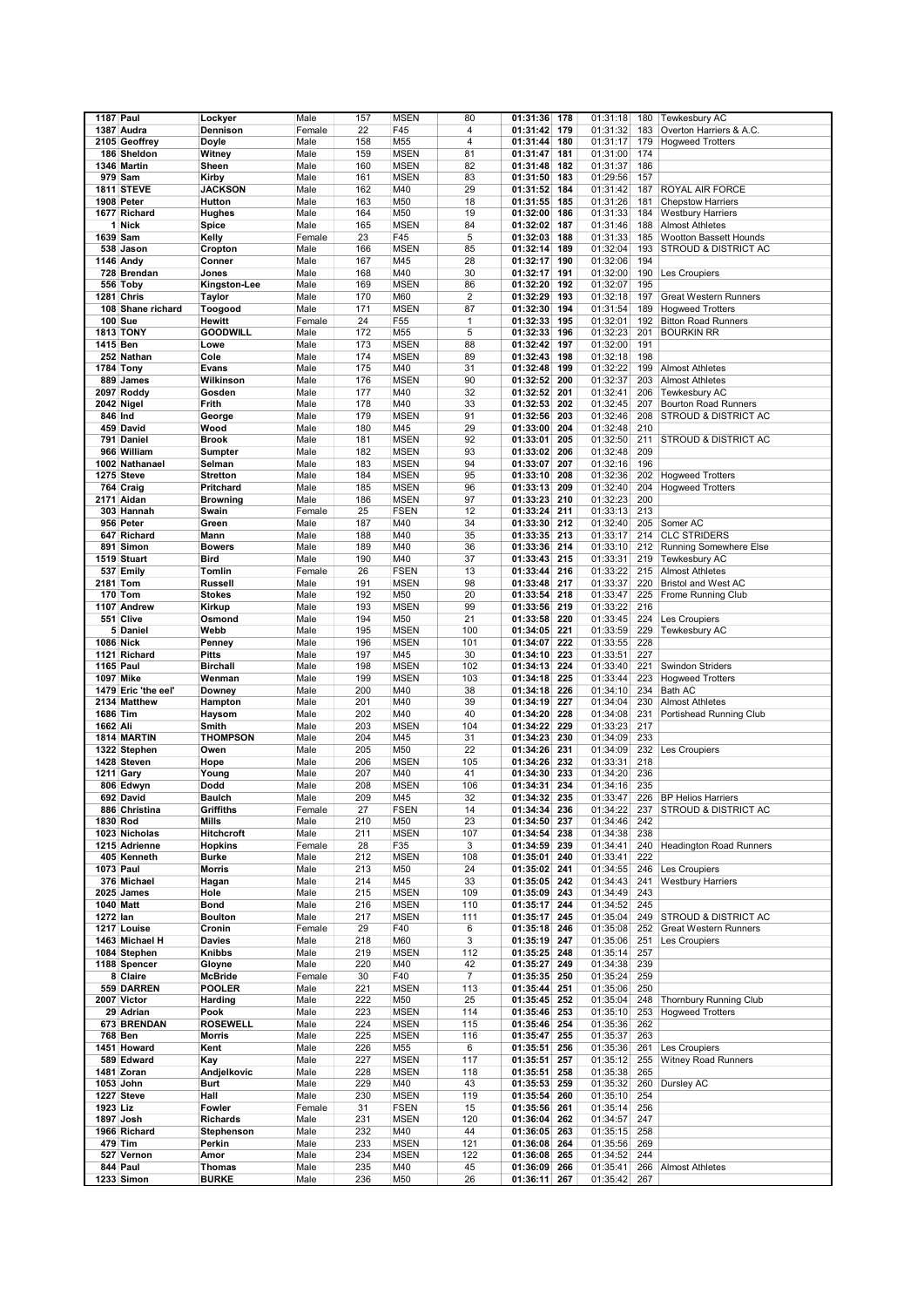|                  | 142 Paul          | Wellings        | Male   | 237 | <b>MSEN</b> | 123            | 01:36:18     | 268 | 01:36:07 | 273 | Dursley AC                      |
|------------------|-------------------|-----------------|--------|-----|-------------|----------------|--------------|-----|----------|-----|---------------------------------|
|                  | 1642 Simon        | Campbell        | Male   | 238 | <b>MSEN</b> | 124            | 01:36:20     | 269 | 01:36:13 | 276 | Cirencester AC                  |
|                  | 1682 Carla        | Parfitt         | Female | 32  | <b>FSEN</b> | 16             | 01:36:20     | 270 | 01:35:38 | 264 |                                 |
|                  |                   |                 |        |     |             |                |              |     |          |     |                                 |
|                  | 175 Peter         | Wand            | Male   | 239 | M50         | 27             | 01:36:23     | 271 | 01:35:42 | 268 | police                          |
| 356 Jo           |                   | Wilkie          | Female | 33  | <b>FSEN</b> | 17             | 01:36:24     | 272 | 01:36:16 | 278 | <b>CLC STRIDERS</b>             |
|                  | 193 Simon         | Dee             | Male   | 240 | M45         | 34             | 01:36:28     | 273 | 01:36:02 | 271 | <b>CLC STRIDERS</b>             |
| 1949 Nick        |                   | Webb            | Male   | 241 | M40         | 46             | 01:36:37     | 274 | 01:36:22 | 281 | <b>Almost Athletes</b>          |
|                  | 1500 Toby         | Venn            | Male   | 242 | <b>MSEN</b> | 125            | 01:36:48     | 275 | 01:36:13 | 277 |                                 |
|                  | 1714 Stuart       | Piggott         | Male   | 243 | <b>MSEN</b> | 126            | 01:36:49     | 276 | 01:36:10 | 275 |                                 |
|                  | 1111 ANDREW       | <b>CUMMINGS</b> | Male   | 244 | <b>MSEN</b> | 127            | 01:36:51     | 277 | 01:36:07 | 274 |                                 |
|                  | <b>506 Neil</b>   | Newman          | Male   | 245 | <b>MSEN</b> | 128            | 01:36:53     | 278 | 01:36:49 | 293 | Corsham Running Club            |
|                  | 217 Stevan        | Jones           | Male   | 246 | M40         | 47             | 01:36:54     | 279 | 01:36:18 | 279 | Southville Running Club         |
|                  | 1719 John         | Bale            | Male   | 247 | M40         | 48             | 01:36:55     | 280 | 01:36:46 | 291 |                                 |
|                  | 770 Terry         | Welch           | Male   | 248 | M60         | 4              | 01:36:56     | 281 | 01:36:33 | 284 | <b>Bitton Road Runners</b>      |
|                  |                   |                 |        | 249 |             |                | 01:36:58     |     |          |     | Team COCO                       |
| <b>1242 Neil</b> | 1706 Michael      | Payne           | Male   |     | <b>MSEN</b> | 129            |              | 282 | 01:36:19 | 280 |                                 |
|                  |                   | Hall            | Male   | 250 | M40         | 49             | 01:36:59     | 283 | 01:36:26 | 283 |                                 |
|                  | 1139 John         | Campanelli      | Male   | 251 | M45         | 35             | 01:36:59     | 284 | 01:36:26 | 282 | <b>STROUD &amp; DISTRICT AC</b> |
|                  | <b>1423 Chris</b> | Fenton          | Male   | 252 | <b>MSEN</b> | 130            | 01:36:59     | 285 | 01:35:57 | 270 |                                 |
|                  | 993 Jerry         | Rayner          | Male   | 253 | <b>MSEN</b> | 131            | 01:37:00     | 286 | 01:36:05 | 272 |                                 |
|                  | 1968 Danny        | Coll            | Male   | 254 | M50         | 28             | 01:37:01     | 287 | 01:36:43 | 289 | <b>Great Western Runners</b>    |
|                  | 1597 Mark         | <b>Burleton</b> | Male   | 255 | M50         | 29             | 01:37:02     | 288 | 01:36:37 | 287 |                                 |
| 1545 Tara        |                   | Wheeler         | Female | 34  | F40         | 8              | 01:37:03     | 289 | 01:36:48 | 292 |                                 |
|                  | 1674 DAVID        | <b>GRANT</b>    | Male   | 256 | M55         | $\overline{7}$ | 01:37:04     | 290 | 01:36:51 | 297 | <b>STROUD &amp; DISTRICT AC</b> |
|                  | 1853 Martin james | Downward        | Male   | 257 | M45         | 36             | 01:37:07     | 291 | 01:36:49 | 294 | Cheltenham Tri Club             |
| 1395 Lee         |                   | Rogers          | Male   | 258 | <b>MSEN</b> | 132            | 01:37:11     | 292 | 01:37:03 | 304 |                                 |
| 1127 Lee         |                   | Stopford        | Male   | 259 | <b>MSEN</b> | 133            | 01:37:12     | 293 | 01:36:55 | 301 |                                 |
|                  | 1981 Luke         | Rose            | Male   | 260 | M45         | 37             | 01:37:15     | 294 | 01:37:05 | 305 |                                 |
|                  | 1687 Gareth       |                 |        | 261 | <b>MSEN</b> | 134            | 01:37:18     | 295 | 01:36:56 | 302 |                                 |
|                  |                   | Scott           | Male   |     |             | 8              |              |     |          | 299 |                                 |
|                  | 128 EDWARD        | <b>MUNRO</b>    | Male   | 262 | M55         |                | 01:37:22     | 296 | 01:36:54 |     | <b>Almost Athletes</b>          |
|                  | 451 Richard       | Cannock         | Male   | 263 | <b>MSEN</b> | 135            | 01:37:25     | 297 | 01:37:13 | 308 | <b>CLC STRIDERS</b>             |
|                  | 1998 Arthur       | <b>Milroy</b>   | Male   | 264 | <b>MSEN</b> | 136            | 01:37:26     | 298 | 01:36:35 | 286 |                                 |
|                  | 714 John          | Owens           | Male   | 265 | <b>MSEN</b> | 137            | 01:37:28     | 299 | 01:36:49 | 296 |                                 |
|                  | 847 Mark          | <b>Emes</b>     | Male   | 266 | M50         | 30             | 01:37:28     | 300 | 01:36:49 | 295 | <b>Bitton Road Runners</b>      |
|                  | 1996 Braddan      | Johnsoin        | Male   | 267 | <b>MSEN</b> | 138            | 01:37:29     | 301 | 01:36:54 | 300 |                                 |
|                  | 1379 Alice        | Fletcher        | Female | 35  | <b>FSEN</b> | 18             | 01:37:30     | 302 | 01:36:58 | 303 |                                 |
|                  | 1912 Steve        | Lees            | Male   | 268 | M40         | 50             | 01:37:31     | 303 | 01:37:16 | 309 |                                 |
|                  | 659 Mark          | Offer           | Male   | 269 | <b>MSEN</b> | 139            | 01:37:32     | 304 | 01:36:35 | 285 | <b>Hogweed Trotters</b>         |
|                  | 1042 Evan         | Stanley         | Male   | 270 | M50         | 31             | 01:37:35     | 305 | 01:37:21 | 312 | <b>Almost Athletes</b>          |
|                  | 125 Nicholas      | <b>Daniels</b>  | Male   | 271 | M45         | 38             | 01:37:41     | 306 | 01:37:21 | 311 |                                 |
|                  | 1308 Anthony      | <b>Bennett</b>  | Male   | 272 | M40         | 51             | 01:37:43     | 307 | 01:37:27 | 316 | Malvern Joggers                 |
|                  | 856 Donald        | Maclaren        | Male   | 273 | M50         | 32             |              | 308 | 01:37:07 | 306 | <b>St Austell</b>               |
|                  |                   |                 |        |     |             |                | 01:37:43     |     |          |     |                                 |
|                  | 796 Mungo         | Park            | Male   | 274 | M60         | 5              | 01:37:45     | 309 | 01:37:27 | 318 | Tewkesbury AC                   |
|                  | 1979 Helen        | Parish          | Female | 36  | <b>FSEN</b> | 19             | 01:37:47     | 310 | 01:37:41 | 322 | amazing feet rc                 |
|                  | 1978 Steven       | <b>Hawkes</b>   | Male   | 275 | <b>MSEN</b> | 140            | 01:37:47     | 311 | 01:37:42 | 324 | amazing feet rc                 |
|                  | 1724 Mark         | <b>Thompson</b> | Male   | 276 | <b>MSEN</b> | 141            | 01:37:49     | 312 | 01:36:46 | 290 |                                 |
|                  | <b>372 Huw</b>    | Durham          | Male   | 277 | <b>MSEN</b> | 142            | 01:37:51     | 313 | 01:37:27 | 317 | Pontypridd Roadents             |
|                  | 554 Michael       | Addle           | Male   | 278 | <b>MSEN</b> | 143            | 01:37:53     | 314 | 01:37:09 | 307 |                                 |
|                  | 187 Stephen       | <b>Townsend</b> | Male   | 279 | M50         | 33             | 01:37:59     | 315 | 01:36:52 | 298 | <b>Cotswold Allrunners</b>      |
|                  | 662 Glenn         | Pardoe          | Male   | 280 | <b>MSEN</b> | 144            | 01:38:01     | 316 | 01:37:30 | 321 | Evesham Vale RC                 |
|                  | 823 Chris         | Giles           | Male   | 281 | M50         | 34             | 01:38:08     | 317 | 01:37:28 | 320 |                                 |
|                  | 423 Samantha      | Morton          | Female | 37  | F40         | 9              | 01:38:09     | 318 | 01:37:20 | 310 | Halesowen A&CC                  |
|                  | 1651 Andrew       | Peaston         | Male   | 282 | M45         | 39             | 01:38:15     | 319 | 01:37:58 | 333 | <b>Bourton Road Runners</b>     |
|                  | 836 Marc          | <b>Bostock</b>  | Male   | 283 | <b>MSEN</b> | 145            | 01:38:15     | 320 | 01:37:51 | 331 | Weston AC                       |
|                  | 1575 Shimpei      | Yasuda          | Male   | 284 | <b>MSEN</b> | 146            | 01:38:16     | 321 | 01:37:50 | 330 |                                 |
|                  | 1455 Derek        | Lightstone      | Male   | 285 | M60         | 6              | 01:38:20     | 322 | 01:38:01 | 335 | Severn AC                       |
|                  |                   |                 |        |     |             |                |              |     |          |     |                                 |
| 1255 Mike        |                   | <b>Hopkins</b>  | Male   | 286 | M45         | 40             | 01:38:21     | 323 | 01:38:07 | 337 | <b>Westbury Harriers</b>        |
| 994 Gill         |                   | Tavner          | Female | 38  | F40         | 10             | 01:38:24     | 324 | 01:38:12 | 341 | <b>STROUD &amp; DISTRICT AC</b> |
|                  | 1523 John         | Korowajczyk     | Male   | 287 | M40         | 52             | 01:38:25     | 325 | 01:37:26 |     | 315 Almost Athletes             |
|                  | 1339 John         | Wilson          | Male   | 288 | <b>MSEN</b> | 147            | 01:38:26 326 |     | 01:38:10 | 338 |                                 |
|                  | 1670 Gwyn         | Williams        | Male   | 289 | M45         | 41             | 01:38:28 327 |     | 01:38:11 | 339 | Tewkesbury AC                   |
| 1260 Muir        |                   | Mathieson       | Male   | 290 | <b>MSEN</b> | 148            | 01:38:28     | 328 | 01:37:25 | 314 |                                 |
|                  | 1060 Nigel        | Barker          | Male   | 291 | M45         | 42             | 01:38:30 329 |     | 01:38:18 | 346 | <b>Great Western Runners</b>    |
|                  | 1235 Fran         | McLaughlin      | Male   | 292 | <b>MSEN</b> | 149            | 01:38:32 330 |     | 01:38:14 | 343 |                                 |
|                  | 924 Vanessa       | Lawson          | Female | 39  | F40         | 11             | 01:38:32 331 |     | 01:37:58 | 334 | <b>Chepstow Harriers</b>        |
|                  | 363 Steve         | Watkins         | Male   | 293 | <b>MSEN</b> | 150            | 01:38:32     | 332 | 01:37:28 | 319 |                                 |
|                  | 2051 Keith        | Gilmour         | Male   | 294 | M45         | 43             | 01:38:33 333 |     | 01:37:43 | 326 |                                 |
|                  | 599 Robert        | Curr            | Male   | 295 | <b>MSEN</b> | 151            | 01:38:36 334 |     | 01:36:38 | 288 |                                 |
|                  | 1770 Mark         | Thomas          | Male   | 296 | M45         | 44             | 01:38:36 335 |     | 01:38:04 | 336 |                                 |
| 1595 Jo          |                   | Langford        | Female | 40  | F40         | 12             | 01:38:38 336 |     | 01:37:44 | 327 | Somer AC                        |
|                  | 239 Mark          | Denley          | Male   | 297 | <b>MSEN</b> | 152            | 01:38:42 337 |     | 01:37:44 | 328 |                                 |
|                  | 970 Adrian        | <b>Bennett</b>  | Male   | 298 | M40         | 53             | 01:38:43     | 338 | 01:37:49 | 329 |                                 |
|                  | 1740 David        | Froude          | Male   | 299 | <b>MSEN</b> | 153            | 01:38:44     | 339 | 01:37:58 | 332 |                                 |
|                  | 1110 Graham       | Reed            | Male   | 300 | M40         | 54             | 01:38:48 340 |     | 01:37:43 | 325 |                                 |
|                  |                   |                 | Male   | 301 | M50         |                |              |     |          | 340 |                                 |
|                  | 1221 John         | Reid            |        |     |             | 35             | 01:38:50 341 |     | 01:38:11 |     | Corsham Running Club            |
|                  | 913 Martin        | Pipet           | Male   | 302 | <b>MSEN</b> | 154            | 01:38:56 342 |     | 01:37:42 | 323 | St Austell                      |
|                  | 1436 Trevor       | Twinem          | Male   | 303 | M55         | 9              | 01:39:00     | 343 | 01:38:17 | 345 | <b>Bitton Road Runners</b>      |
|                  | 1029 Tom          | Wright          | Male   | 304 | M50         | 36             | 01:39:05     | 344 | 01:38:27 | 348 | Sospan Road Runners             |
|                  | 435 Sam           | <b>Harness</b>  | Male   | 305 | <b>MSEN</b> | 155            | 01:39:07     | 345 | 01:38:14 | 342 |                                 |
|                  | 1975 Steve        | Gisbourne       | Male   | 306 | M40         | 55             | 01:39:13     | 346 | 01:38:33 | 351 | Evesham Vale RC                 |
|                  | 70 Nick           | Marshall        | Male   | 307 | M50         | 37             | 01:39:17     | 347 | 01:38:54 | 360 | <b>Westbury Harriers</b>        |
|                  | 911 Carwyn        | Davies          | Male   | 308 | <b>MSEN</b> | 156            | 01:39:17     | 348 | 01:38:54 | 358 |                                 |
|                  | 2101 Mike         | Smith           | Male   | 309 | M50         | 38             | 01:39:18 349 |     | 01:38:44 | 354 | <b>Chepstow Harriers</b>        |
|                  | 1688 Adrian       | Holborn         | Male   | 310 | M45         | 45             | 01:39:25 350 |     | 01:38:29 | 349 | Somer AC                        |
|                  | 308 William       | Snell           | Male   | 311 | M45         | 46             | 01:39:28 351 |     | 01:39:09 | 365 |                                 |
|                  | 1282 Robert       | <b>Humphris</b> | Male   | 312 | M50         | 39             | 01:39:30 352 |     | 01:39:20 | 377 | <b>Bourton Road Runners</b>     |
| 1898 lan         |                   | Walton          | Male   | 313 | <b>MSEN</b> | 157            | 01:39:30     | 353 | 01:38:36 | 353 |                                 |
|                  |                   |                 |        |     |             |                |              |     |          |     |                                 |
|                  | 1384 Paula        | Hobbs           | Female | 41  | F40         | 13             | 01:39:33     | 354 | 01:38:50 | 356 |                                 |
|                  | 1533 Bruce        | Sellers         | Male   | 314 | M45         | 47             | 01:39:34     | 355 | 01:38:34 | 352 | <b>Hogweed Trotters</b>         |
|                  | 1847 Steve        | Partridge       | Male   | 315 | M40         | 56             | 01:39:34     | 356 | 01:38:23 | 347 |                                 |
|                  | 1895 Andrew       | Parnell         | Male   | 316 | M50         | 40             | 01:39:34     | 357 | 01:39:13 | 371 |                                 |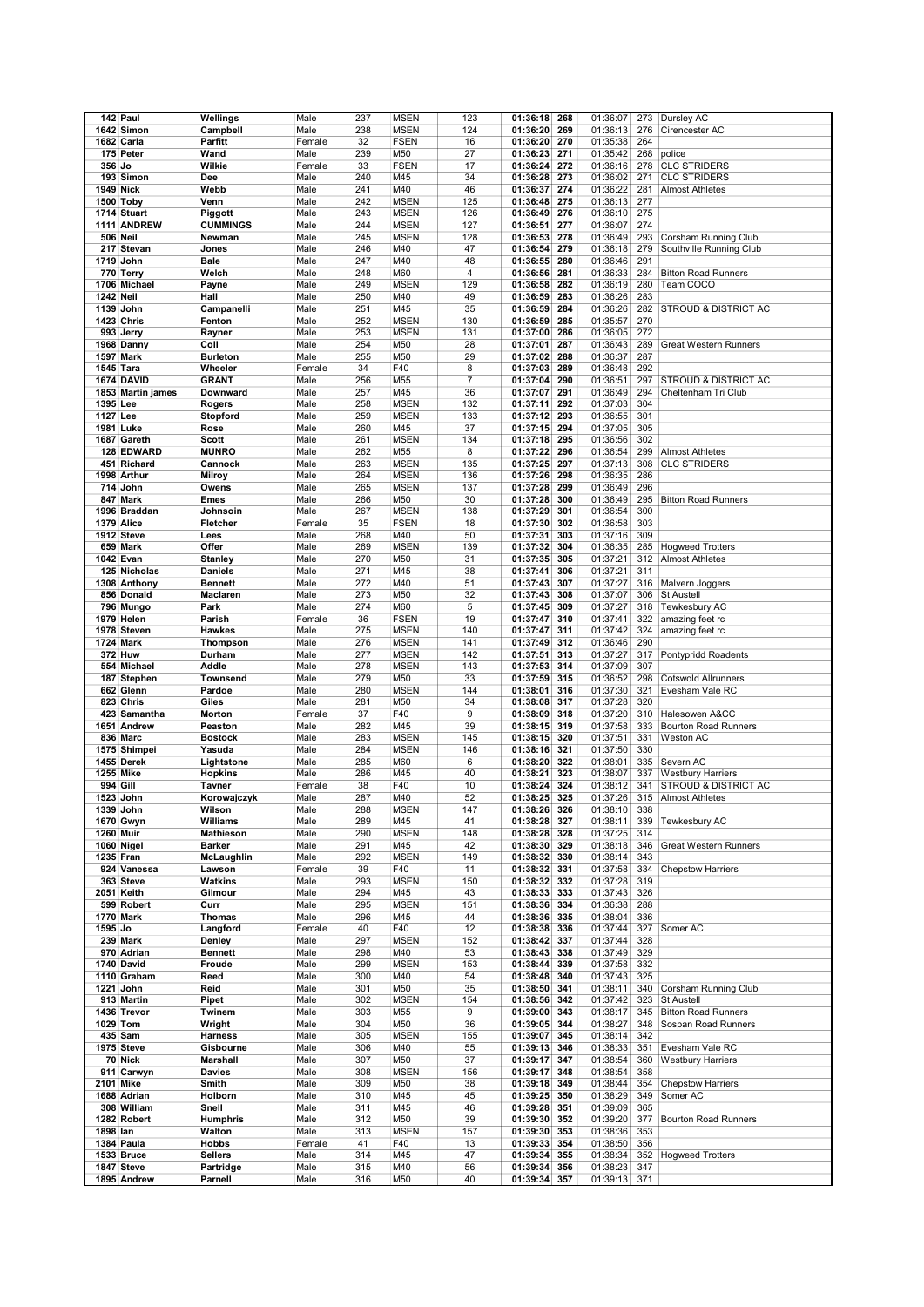|                  | 502 Haydn                 | Smith             | Male           | 317       | <b>MSEN</b> | 158                     |                                    | 01:39:17             |            | Dursley AC                                        |
|------------------|---------------------------|-------------------|----------------|-----------|-------------|-------------------------|------------------------------------|----------------------|------------|---------------------------------------------------|
|                  |                           |                   |                |           |             |                         | 01:39:38<br>358                    |                      | 375        |                                                   |
|                  | 1881 Richard              | <b>Bowie</b>      | Male           | 318       | M45         | 48                      | 01:39:40<br>359                    | 01:38:57             | 362        | <b>Fairwater Runners</b>                          |
|                  | 1886 Christopher          | Reynolds          | Male           | 319       | <b>MSEN</b> | 159                     | 01:39:42<br>360                    | 01:38:54             | 359        |                                                   |
|                  | 1855 Mark                 | Wadland           | Male           | 320       | M40         | 57                      | 01:39:42<br>361                    | 01:39:22             | 380        |                                                   |
|                  | <b>1947 Mark</b>          | <b>Edwards</b>    | Male           | 321       | M45         | 49                      | 01:39:45<br>362                    | 01:39:06             | 364        | Evesham Vale RC                                   |
|                  | 361 Robert                | Smith             | Male           | 322       | M65         | $\overline{\mathbf{c}}$ | 01:39:47<br>363                    | 01:39:10             | 367        | <b>Hogweed Trotters</b>                           |
|                  | 688 Neil                  | <b>Hopkins</b>    | Male           | 323       | <b>MSEN</b> | 160                     | 01:39:47<br>364                    | 01:38:47             | 355        | <b>Hogweed Trotters</b>                           |
|                  | 853 Claire                | <b>Beatty</b>     | Female         | 42        | <b>FSEN</b> | 20                      | 01:39:48<br>365                    | 01:39:34             | 386        | Les Croupiers                                     |
|                  |                           |                   |                |           |             |                         |                                    |                      |            |                                                   |
|                  | 954 Chris                 | <b>Hopkins</b>    | Male           | 324       | M45         | 50                      | 01:39:50<br>366                    | 01:38:29             | 350        |                                                   |
| 1057 Glen        |                           | Kirk              | Male           | 325       | M40         | 58                      | 01:39:50<br>367                    | 01:38:57             | 363        |                                                   |
|                  | 1890 Robert               | Dike              | Male           | 326       | M40         | 59                      | 01:39:51<br>368                    | 01:39:10             | 366        |                                                   |
|                  | 1238 Tasos                | Papaloucas        | Male           | 327       | <b>MSEN</b> | 161                     | 01:39:51<br>369                    | 01:39:22             | 378        |                                                   |
|                  | 218 David                 | <b>Saunders</b>   | Male           | 328       | M60         | $\overline{7}$          | 01:39:51<br>370                    | 01:39:28             | 385        | Dursley AC                                        |
|                  | 670 Jason                 | Walsh             | Male           | 329       | M40         | 60                      | 01:39:54<br>371                    | 01:38:57             | 361        | <b>Hogweed Trotters</b>                           |
|                  | 1362 John                 | <b>Theophilus</b> | Male           | 330       | M40         | 61                      | 01:39:57<br>372                    | 01:37:21             | 313        |                                                   |
|                  |                           |                   |                |           |             |                         |                                    |                      |            |                                                   |
|                  | <b>1735 Chris</b>         | Walkley           | Male           | 331       | <b>MSEN</b> | 162                     | 01:39:58<br>373                    | 01:39:17             | 374        | <b>Cotswold Allrunners</b>                        |
|                  | 1026 Christopher          | Woods             | Male           | 332       | <b>MSEN</b> | 163                     | 01:39:59<br>374                    | 01:39:11             | 369        |                                                   |
|                  | 1357 Richard              | <b>Donkersley</b> | Male           | 333       | <b>MSEN</b> | 164                     | 01:40:00<br>375                    | 01:39:22             | 379        |                                                   |
|                  | 1498 Michael              | Keen              | Male           | 334       | M50         | 41                      | 01:40:05<br>376                    | 01:39:23             | 381        |                                                   |
|                  | <b>2011 MARK</b>          | LONG              | Male           | 335       | M40         | 62                      | 01:40:06<br>377                    | 01:39:12             | 370        |                                                   |
|                  | 1986 Austen               | Stanley           | Male           | 336       | <b>MSEN</b> | 165                     | 01:40:07<br>378                    | 01:38:54             | 357        |                                                   |
|                  | 2157 Ingrid               | Harris            | Female         | 43        | F45         | 6                       | 01:40:09<br>379                    | 01:39:54             | 399        | <b>Almost Athletes</b>                            |
|                  | 136 Rebecca               | Topham            | Female         | 44        | F40         | 14                      | 01:40:10<br>380                    | 01:39:47             | 392        | Dursley AC                                        |
|                  |                           |                   |                |           |             |                         |                                    |                      |            |                                                   |
| 2005 Jeff        |                           | Gillett           | Male           | 337       | M50         | 42                      | 01:40:10<br>381                    | 01:39:14             | 372        |                                                   |
|                  | 330 Neil                  | <b>Elliott</b>    | Male           | 338       | <b>MSEN</b> | 166                     | 01:40:12<br>382                    | 01:39:57             | 403        |                                                   |
|                  | 1484 Rebecca              | Lee               | Female         | 45        | <b>FSEN</b> | 21                      | 01:40:13<br>383                    | 01:39:59             | 404        | <b>Westbury Harriers</b>                          |
|                  | 1398 Craig                | <b>Tripney</b>    | Male           | 339       | <b>MSEN</b> | 167                     | 01:40:15<br>384                    | 01:39:14             | 373        |                                                   |
|                  | <b>2152 Chris</b>         | Hall              | Male           | 340       | <b>MSEN</b> | 168                     | 385<br>01:40:17                    | 01:39:56             | 401        |                                                   |
|                  | 1962 Daniel               | <b>Stephens</b>   | Male           | 341       | <b>MSEN</b> | 169                     | 01:40:18<br>386                    | 01:39:26             | 383        | <b>Wootton Bassett Hounds</b>                     |
|                  | 733 David E               | Williams          | Male           | 342       | M45         | 51                      | 01:40:18<br>387                    | 01:40:01             | 406        | Les Croupiers                                     |
|                  |                           | Horswell          |                |           |             |                         |                                    |                      | 400        |                                                   |
| 2153 Tom         |                           |                   | Male           | 343       | <b>MSEN</b> | 170                     | 01:40:22<br>388                    | 01:39:55             |            |                                                   |
|                  | <b>703 Nick</b>           | Walker            | Male           | 344       | <b>MSEN</b> | 171                     | 01:40:22<br>389                    | 01:39:52             | 398        |                                                   |
| 1444 Vic         |                           | Garner            | Male           | 345       | M60         | 8                       | 01:40:23<br>390                    | 01:39:23             | 382        | <b>Hogweed Trotters</b>                           |
|                  | <b>2110 Gary</b>          | Jones             | Male           | 346       | M45         | 52                      | 01:40:24<br>391                    | 01:39:46             | 390        |                                                   |
|                  | 638 Tim                   | <b>Blythe</b>     | Male           | 347       | <b>MSEN</b> | 172                     | 01:40:24<br>392                    | 01:39:49             | 394        |                                                   |
|                  | 775 Alison                | <b>Chivers</b>    | Female         | 46        | F35         | 4                       | 01:40:24<br>393                    | 01:39:50             | 395        |                                                   |
|                  | 267 Jack                  | <b>Skinner</b>    | Male           | 348       | <b>MSEN</b> | 173                     | 01:40:27<br>394                    | 01:39:26             | 384        |                                                   |
|                  | 1728 Thomas               | <b>Parsons</b>    | Male           | 349       | <b>MSEN</b> | 174                     | 395                                | 01:38:16             | 344        |                                                   |
|                  |                           |                   |                |           |             |                         | 01:40:29                           |                      |            |                                                   |
|                  | 230 Adam                  | <b>Brown</b>      | Male           | 350       | <b>MSEN</b> | 175                     | 01:40:30<br>396                    | 01:40:11             | 408        | Glos AC                                           |
| 960 lan          |                           | Louden            | Male           | 351       | M45         | 53                      | 01:40:32<br>397                    | 01:39:20             | 376        | <b>Westbury Harriers</b>                          |
|                  | 1887 Adrian               | Gwilliam          | Male           | 352       | M45         | 54                      | 01:40:32<br>398                    | 01:39:47             | 391        | <b>Fairwater Runners</b>                          |
|                  | 1844 Alasdair             | <b>McCrimmon</b>  | Male           | 353       | <b>MSEN</b> | 176                     | 01:40:34<br>399                    | 01:40:20             | 413        |                                                   |
| 1361 Gary        |                           | <b>Miles</b>      | Male           | 354       | M40         | 63                      | 400<br>01:40:38                    | 01:40:00             | 405        |                                                   |
|                  | 349 Mark                  | <b>Brasier</b>    | Male           | 355       | <b>MSEN</b> | 177                     | 01:40:40<br>401                    | 01:39:48             | 393        |                                                   |
|                  | 1711 Mark                 | Davies            | Male           | 356       | <b>MSEN</b> | 178                     | 01:40:43<br>402                    | 01:39:56             | 402        |                                                   |
| 1581 Kate        |                           | Stoddard          | Female         | 47        | <b>FSEN</b> | 22                      | 01:40:48<br>403                    | 01:39:41             | 389        |                                                   |
|                  |                           |                   |                |           | M40         |                         |                                    |                      |            |                                                   |
|                  | 905 Tim                   | Heslop            | Male           | 357       |             | 64                      | 01:40:48<br>404                    | 01:40:17             | 411        | Evesham Vale RC                                   |
|                  | 1702 Lucas                | Gayk              | Male           | 358       | <b>MSEN</b> | 179                     | 01:40:51<br>405                    | 01:39:38             | 387        |                                                   |
|                  | 1403 Martin               | Ansell            | Male           | 359       | M40         | 65                      | 01:40:59<br>406                    | 01:39:51             | 396        |                                                   |
|                  | 2 Richard                 | Koeltgen          | Male           | 360       | M40         | 66                      | 01:41:02<br>407                    | 01:39:11             | 368        |                                                   |
| 1495 Bob         |                           | Pope              | Male           | 361       | M45         | 55                      | 01:41:02<br>408                    | 01:40:25             | 418        | Evesham Vale RC                                   |
|                  | 809 Colin                 | Bell              | Male           | 362       | <b>MSEN</b> | 180                     | 01:41:03<br>409                    | 01:40:43             | 428        |                                                   |
|                  | 517 Graham                |                   |                |           | M45         |                         | 01:41:03<br>410                    |                      |            | Malvern Joggers                                   |
|                  |                           |                   |                |           |             |                         |                                    |                      |            |                                                   |
|                  |                           | Cramp             | Male           | 363       |             | 56                      |                                    | 01:39:41             | 388        |                                                   |
| 1631 Nigel       |                           | Nash              | Male           | 364       | M50         | 43                      | 01:41:04<br>411                    | 01:40:13             | 410        |                                                   |
|                  | 197 Justin                | Cain              | Male           | 365       | <b>MSEN</b> | 181                     | 01:41:06<br>412                    | 01:40:30             | 421        |                                                   |
|                  | 1464 David                | <b>Hemmings</b>   | Male           | 366       | M45         | 57                      | 413<br>01:41:07                    | 01:40:38             | 424        | Cheltenham & County Harriers                      |
| <b>1508 Noel</b> |                           | Green             | Male           | 367       | M50         | 44                      | 01:41:09<br>414                    | 01:40:19             | 412        |                                                   |
|                  | 47 Ben                    | Gardiner          | Male           | 368       | <b>MSEN</b> | 182                     | 01:41:09 415                       | 01:40:04             | 407        |                                                   |
|                  | 1072 Andy                 | <b>Bullingham</b> | Male           | 369       | M50         | 45                      | 01:41:09 416                       | 01:40:53             | 431        | <b>Almost Athletes</b>                            |
| 1873 Mat         |                           | Spandl            | Male           | 370       | <b>MSEN</b> | 183                     | 01:41:11 417                       | 01:40:29             | 420        |                                                   |
|                  | 1212 Rusty                | Elvidge           | Male           | 371       | M45         | 58                      | 01:41:12<br>418                    | 01:40:39             | 426        |                                                   |
|                  | 1261 David                | Schermer          | Male           | 372       | M45         | 59                      |                                    | 01:39:52             | 397        |                                                   |
|                  |                           |                   |                |           |             |                         | 01:41:13 419                       |                      |            |                                                   |
|                  | 1931 Abigail              | White             | Female         | 48        | <b>FSEN</b> | 23                      | 01:41:17 420                       | 01:40:24             | 415        |                                                   |
|                  | 587 Allister              | Keating           | Male           | 373       | M45         | 60                      | 01:41:18 421                       | 01:40:25             | 416        | <b>Cotswold Allrunners</b>                        |
|                  | 1793 GEORGE               | <b>ROSS</b>       | Male           | 374       | M45         | 61                      | 01:41:20<br>422                    | 01:41:02             | 432        |                                                   |
|                  | 139 Gary                  | Luff              | Male           | 375       | <b>MSEN</b> | 184                     | 01:41:27<br>423                    | 01:41:04             | 434        |                                                   |
|                  | 345 Reuben                | Bacon             | Male           | 376       | <b>MSEN</b> | 185                     | 01:41:29<br>424                    | 01:40:39             | 425        |                                                   |
|                  | 1031 David                | Hart              | Male           | 377       | <b>MSEN</b> | 186                     | 01:41:30<br>425                    | 01:40:50             | 430        |                                                   |
|                  | 1943 John                 | Gibson            | Male           | 378       | M55         | 10                      | 01:41:30<br>426                    | 01:40:42             | 427        | <b>Bourton Road Runners</b>                       |
|                  | 1352 Mark                 | Hooper            | Male           | 379       | M45         | 62                      | 01:41:33<br>427                    | 01:40:31             | 422        |                                                   |
|                  |                           |                   |                |           |             |                         |                                    |                      |            |                                                   |
| 1043 Eric        |                           | Davey             | Male           | 380       | M60         | 9                       | 01:41:36 428                       | 01:41:29             | 449        | Llanelli AC                                       |
|                  | 103 David                 | Whitlow           | Male           | 381       | M45         | 63                      | 01:41:36 429                       | 01:41:11             | 440        | <b>Running Somewhere Else</b>                     |
|                  | 656 John                  | Turner            | Male           | 382       | <b>MSEN</b> | 187                     | 01:41:39<br>430                    | 01:40:25             | 417        |                                                   |
|                  | 2172 Duncan               | Mouhser           | Male           | 383       | M40         | 67                      | 01:41:40<br>431                    | 01:41:13             | 443        |                                                   |
|                  | 827 Jeremy                | Strickland        | Male           | 384       | M40         | 68                      | 01:41:43<br>432                    | 01:40:23             | 414        |                                                   |
|                  | 689 Scott                 | Allen             | Male           | 385       | <b>MSEN</b> | 188                     | 01:41:44<br>433                    | 01:41:17             | 444        |                                                   |
|                  | 1650 Jamie                | <b>Martin</b>     | Male           | 386       | <b>MSEN</b> | 189                     | 01:41:45<br>434                    | 01:40:13             | 409        |                                                   |
|                  | 1547 Jason                | <b>Bidwell</b>    | Male           | 387       | <b>MSEN</b> | 190                     | 01:41:45<br>435                    | 01:41:10             | 438        | <b>Hogweed Trotters</b>                           |
|                  | 872 Jan                   | <b>Morris</b>     | Female         | 49        | F40         | 15                      | 01:41:46<br>436                    | 01:41:11             | 441        | <b>Chepstow Harriers</b>                          |
|                  |                           |                   |                |           |             |                         | 437                                |                      | 439        |                                                   |
|                  | 1222 Cheryl               | Reid              | Female         | 50        | F40         | 16                      | 01:41:50                           | 01:41:10             |            | Corsham Running Club                              |
|                  | <b>777 Tom</b>            | Walters           | Male           | 388       | <b>MSEN</b> | 191                     | 01:41:54<br>438                    | 01:41:12             | 442        | <b>Bournville Harriers</b>                        |
|                  | 1175 Deborah              | Griffin           | Female         | 51        | F40         | 17                      | 01:41:56<br>439                    | 01:41:02             | 433        | Somer AC                                          |
|                  | 1198 Mark                 | Thompson          | Male           | 389       | M45         | 64                      | 01:41:57<br>440                    | 01:41:32             | 450        | <b>Slinn Allstars</b>                             |
|                  | 2119 David                | Leeworthy         | Male           | 390       | M45         | 65                      | 01:41:58<br>441                    | 01:41:38             | 456        | Avon Fire and Rescue running c                    |
|                  | 1894 Lucy                 | <b>McNulty</b>    | Female         | 52        | F35         | 5                       | 01:42:00<br>442                    | 01:41:49             | 464        | <b>CLC STRIDERS</b>                               |
|                  | 296 William               | Godfrey           | Male           | 391       | <b>MSEN</b> | 192                     | 01:42:01<br>443                    | 01:41:05             | 435        |                                                   |
| 1833 Jon         |                           | <b>Rowles</b>     | Male           | 392       | <b>MSEN</b> | 193                     | 01:42:02<br>444                    | 01:40:48             | 429        |                                                   |
|                  | 1863 James                | Wade              | Male           | 393       | M50         | 46                      | 01:42:05<br>445                    | 01:41:56             | 472        | <b>Bitton Road Runners</b>                        |
|                  |                           |                   |                |           |             |                         |                                    |                      |            |                                                   |
|                  | 641 Michelle<br>1120 Mark | Guest<br>Harvey   | Female<br>Male | 53<br>394 | F35<br>M45  | 6<br>66                 | 01:42:07<br>446<br>01:42:08<br>447 | 01:41:55<br>01:41:39 | 470<br>457 | Great Western Runners<br><b>Chepstow Harriers</b> |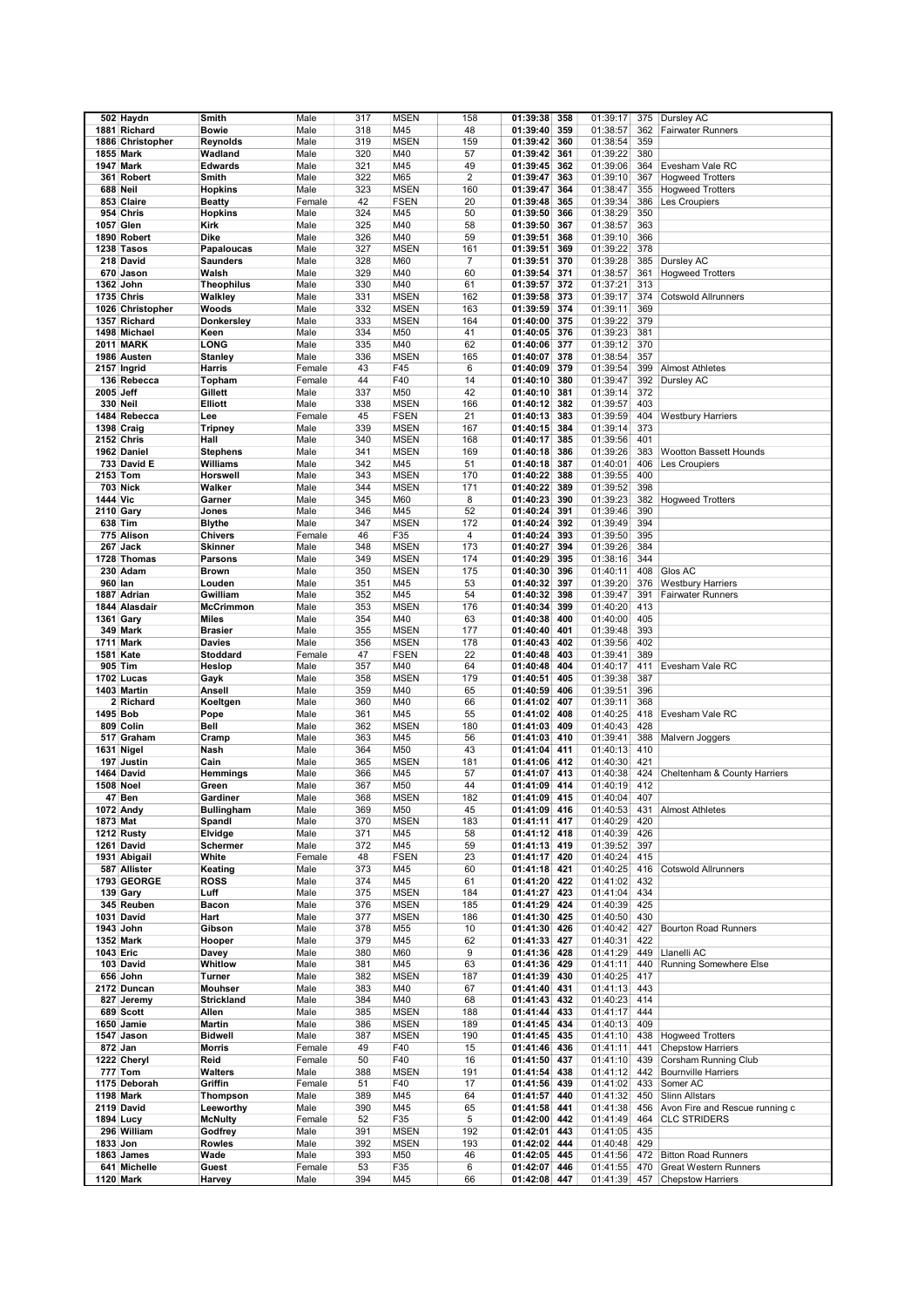|                  | 748 Stephen       | Isles            | Male   | 395 | M40         | 69             | 01:42:12     | 448 | 01:41:09 | 437 |                                 |
|------------------|-------------------|------------------|--------|-----|-------------|----------------|--------------|-----|----------|-----|---------------------------------|
|                  | 1338 Chris        | <b>Halsall</b>   |        | 396 | <b>MSEN</b> | 194            |              |     |          | 423 |                                 |
|                  |                   |                  | Male   |     |             |                | 01:42:15     | 449 | 01:40:36 |     |                                 |
| 1334 Tom         |                   | <b>Ellis</b>     | Male   | 397 | <b>MSEN</b> | 195            | 01:42:16     | 450 | 01:41:32 | 452 |                                 |
| 1693 Alec        |                   | Haydon           | Male   | 398 | M40         | 70             | 01:42:22     | 451 | 01:41:32 | 451 |                                 |
|                  | 1012 Matthew      | Johnstone        | Male   | 399 | <b>MSEN</b> | 196            | 01:42:23     | 452 | 01:41:26 | 448 |                                 |
|                  | <b>1808 BARRY</b> | <b>THOMAS</b>    | Male   | 400 | <b>MSEN</b> | 197            | 01:42:23     | 453 | 01:41:55 | 471 |                                 |
| 510 Ray          |                   | Williams         | Male   | 401 | M50         | 47             | 01:42:25     | 454 | 01:42:05 | 477 | Dursley AC                      |
|                  | <b>1493 Chris</b> | <b>Hitchings</b> | Male   | 402 | <b>MSEN</b> | 198            | 01:42:25     | 455 | 01:41:54 | 469 |                                 |
|                  | 1336 Jesse        | Owens            | Male   | 403 | M40         | 71             | 01:42:26     | 456 | 01:41:48 | 463 |                                 |
|                  | 1991 Mark         | Exall            | Male   | 404 | M50         | 48             | 01:42:27     | 457 | 01:41:33 | 453 |                                 |
|                  |                   |                  |        |     |             |                |              |     |          |     |                                 |
|                  | 989 Charles       | <b>Beresford</b> | Male   | 405 | <b>MSEN</b> | 199            | 01:42:30     | 458 | 01:41:44 | 460 |                                 |
| 1439 Phil        |                   | Hazlerigg        | Male   | 406 | <b>MSEN</b> | 200            | 01:42:31     | 459 | 01:42:24 | 486 |                                 |
| 1019 Ken         |                   | <b>Roberts</b>   | Male   | 407 | <b>MSEN</b> | 201            | 01:42:31     | 460 | 01:41:34 | 455 |                                 |
|                  | 1051 James        | Linley           | Male   | 408 | <b>MSEN</b> | 202            | 01:42:31     | 461 | 01:42:07 | 478 | <b>Slinn Allstars</b>           |
|                  | 1607 Sarah        | <b>Andrews</b>   | Female | 54  | F40         | 18             | 01:42:35     | 462 | 01:41:21 | 445 |                                 |
|                  | 1608 Christopher  | Andrews          | Male   | 409 | <b>MSEN</b> | 203            | 01:42:35     | 463 | 01:41:22 | 446 |                                 |
|                  | 1609 Mark         | <b>Andrews</b>   | Male   | 410 | M45         | 67             | 01:42:35     | 464 | 01:41:22 | 447 |                                 |
|                  | 882 Steve         | Stopford         | Male   | 411 | <b>MSEN</b> | 204            | 01:42:39     | 465 | 01:41:46 | 461 |                                 |
|                  | 1518 Tracey       | Childs           | Female | 55  | F40         | 19             | 01:42:39     | 466 | 01:42:14 | 481 |                                 |
|                  | 1162 Jason        | Mitchell         | Male   | 412 | <b>MSEN</b> | 205            | 01:42:39     | 467 | 01:41:54 | 468 |                                 |
|                  | 910 Rachel        | <b>Bennett</b>   | Female | 56  | <b>FSEN</b> | 24             | 01:42:40     | 468 | 01:42:04 | 476 | <b>Hogweed Trotters</b>         |
|                  | 898 Carol         | Cowley           | Female | 57  | F60         | 1              | 01:42:40     | 469 | 01:41:52 | 467 | Tewkesbury AC                   |
|                  |                   |                  |        |     |             |                |              |     |          |     |                                 |
|                  | 952 Elizabeth     | Cook             | Female | 58  | F35         | $\overline{7}$ | 01:42:41     | 470 | 01:41:43 | 458 | Bromsgrove & Redditch           |
|                  | 592 Anthony       | Walker           | Male   | 413 | M45         | 68             | 01:42:47     | 471 | 01:42:27 | 488 |                                 |
| 2121 Clive       |                   | Gwatkin          | Male   | 414 | <b>MSEN</b> | 206            | 01:42:47     | 472 | 01:41:52 | 466 |                                 |
|                  | 1972 Joanne       | Plumbley         | Female | 59  | F35         | 8              | 01:42:48     | 473 | 01:42:23 | 485 | <b>Thornbury Running Club</b>   |
| 1957 lan         |                   | Dixon            | Male   | 415 | M55         | 11             | 01:42:49     | 474 | 01:41:07 | 436 |                                 |
| 2013 Toby        |                   | Travis           | Male   | 416 | <b>MSEN</b> | 207            | 01:42:50     | 475 | 01:41:44 | 459 | Cheltenham Tri Club             |
|                  | 1636 Barry        | Knowles          | Male   | 417 | M40         | 72             | 01:42:50     | 476 | 01:41:51 | 465 |                                 |
|                  | 1913 Adam         | <b>Trigg</b>     | Male   | 418 | <b>MSEN</b> | 208            | 01:42:52     | 477 | 01:42:38 | 495 |                                 |
| 1456 Sam         |                   | Pouncey          | Male   | 419 | <b>MSEN</b> | 209            | 01:42:52     | 478 | 01:42:22 | 484 |                                 |
| 1248 lan         |                   | Wills            | Male   | 420 | <b>MSEN</b> | 210            | 01:42:54     | 479 | 01:42:47 | 498 |                                 |
|                  | 967 Terry         | Onions           | Male   | 421 | M55         | 12             | 01:42:57     | 480 | 01:42:37 | 494 | Gloucester AC                   |
| 1532 Liam        |                   |                  | Male   | 422 | <b>MSEN</b> | 211            | 01:42:59     | 481 | 01:41:57 | 473 |                                 |
|                  |                   | Tunney           |        |     |             |                |              |     |          |     |                                 |
|                  | 1236 Craig        | Jackson          | Male   | 423 | M40         | 73             | 01:43:00     | 482 | 01:42:30 | 491 |                                 |
|                  | 1541 Elida        | <b>Bartlett</b>  | Female | 60  | <b>FSEN</b> | 25             | 01:43:01     | 483 | 01:40:27 | 419 |                                 |
|                  | 640 John          | <b>Bailey</b>    | Male   | 424 | M45         | 69             | 01:43:01     | 484 | 01:42:28 | 489 | <b>Almost Athletes</b>          |
| 251 Neil         |                   | Bond             | Male   | 425 | <b>MSEN</b> | 212            | 01:43:03     | 485 | 01:41:46 | 462 |                                 |
|                  | 1694 Nigel        | <b>Barber</b>    | Male   | 426 | M50         | 49             | 01:43:06     | 486 | 01:42:16 | 482 | Wootton Bassett Hounds          |
|                  | 774 Charles       | Harris           | Male   | 427 | <b>MSEN</b> | 213            | 01:43:07     | 487 | 01:42:47 | 499 |                                 |
|                  | 348 Lorraine      | Huggett          | Female | 61  | F45         | $\overline{7}$ | 01:43:10     | 488 | 01:42:31 | 493 | <b>STROUD &amp; DISTRICT AC</b> |
|                  | 852 Trevor        | De Havilland     | Male   | 428 | M55         | 13             | 01:43:11     | 489 | 01:42:31 | 492 | STROUD & DISTRICT AC            |
|                  | 2137 Jonathan     | <b>Marchant</b>  | Male   | 429 | <b>MSEN</b> | 214            | 01:43:12     | 490 | 01:42:16 | 483 | <b>Marling School</b>           |
|                  | 1785 Sophie       | Clarke           | Female | 62  | F35         | 9              | 01:43:13     | 491 | 01:43:13 | 510 |                                 |
|                  | 1078 Gerry        | Ashton           | Male   | 430 | M55         | 14             | 01:43:18     | 492 | 01:42:43 | 497 | <b>Chepstow Harriers</b>        |
|                  | 821 Gavin         | Paskin           | Male   | 431 | M45         | 70             | 01:43:19     | 493 | 01:42:41 | 496 | <b>Black Pear Joggers</b>       |
| 1827 lan         |                   | <b>Bye</b>       | Male   | 432 | M50         | 50             | 01:43:22     | 494 | 01:43:01 | 507 |                                 |
|                  |                   |                  |        |     |             |                |              |     |          |     |                                 |
| 1584 Rob         |                   | Hale             | Male   | 433 | <b>MSEN</b> | 215            | 01:43:24     | 495 | 01:43:01 | 506 |                                 |
|                  | 1948 Fiona        | Powell           | Female | 63  | F40         | 20             | 01:43:33     | 496 | 01:43:16 | 515 | <b>Almost Athletes</b>          |
|                  | 755 Maritn        | <b>Buckley</b>   | Male   | 434 | M50         | 51             | 01:43:39     | 497 | 01:43:29 | 518 |                                 |
|                  | 220 Stephen       | Courts           | Male   | 435 | <b>MSEN</b> | 216            | 01:43:40     | 498 | 01:43:24 | 516 |                                 |
|                  | 1721 Michelle     | Leighton         | Female | 64  | F40         | 21             | 01:43:42     | 499 | 01:42:51 | 500 | <b>Wootton Bassett Hounds</b>   |
|                  | 1176 Garrett      | McGann           | Male   | 436 | M50         | 52             | 01:43:43     | 500 | 01:41:33 | 454 |                                 |
| 1128 Tim         |                   | O'Gara           | Male   | 437 | <b>MSEN</b> | 217            | 01:43:47     | 501 | 01:43:00 | 504 |                                 |
| 1546 Jim         |                   | <b>Adams</b>     | Male   | 438 | M55         | 15             | 01:43:48     | 502 | 01:42:26 | 487 | STROUD & DISTRICT AC            |
|                  | 2168 SPARE        | <b>ENTRY</b>     | Male   | 439 | <b>MSEN</b> | 218            | 01:43:50     | 503 | 01:42:56 | 502 |                                 |
| 1118 Matt        |                   | Partridge        | Male   | 440 | M40         | 74             | 01:43:51     | 504 | 01:42:52 | 501 |                                 |
| 2096 Alan        |                   | George           | Male   | 441 | M40         | 75             | 01:43:52     | 505 | 01:42:04 | 475 |                                 |
|                  | 333 Steve         | Edmonds          | Male   | 442 | <b>MSEN</b> | 219            | 01:43:55 506 |     | 01:41:58 | 474 |                                 |
| 1364 Jon         |                   | Randall          | Male   | 443 | M40         | 76             | 01:43:56 507 |     | 01:43:15 | 513 |                                 |
|                  | 270 Matthew       | Newman           | Male   | 444 | <b>MSEN</b> |                |              | 508 |          | 480 |                                 |
|                  |                   |                  |        | 445 |             | 220            | 01:43:58     |     | 01:42:13 | 505 |                                 |
| 1641 Alin        |                   | Achim            | Male   |     | <b>MSEN</b> | 221            | 01:43:58 509 |     | 01:43:01 |     |                                 |
|                  | 1922 Simon        | Collins          | Male   | 446 | M40         | 77             | 01:44:02 510 |     | 01:43:14 | 512 |                                 |
|                  | 1992 Colin        | <b>Tether</b>    | Male   | 447 | M65         | 3              | 01:44:07 511 |     | 01:43:27 | 517 | Evesham Vale RC                 |
| 1773 Ann         |                   | <b>Stuart</b>    | Female | 65  | F50         | $\mathbf{1}$   | 01:44:09 512 |     | 01:43:51 | 528 | Bromsgrove & Redditch           |
| 1091 Tom         |                   | King             | Male   | 448 | M45         | 71             | 01:44:10 513 |     | 01:44:07 | 540 |                                 |
| <b>2182 Paul</b> |                   | North            | Male   | 449 | M40         | 78             | 01:44:13 514 |     | 01:43:45 | 525 |                                 |
| <b>1205 Alex</b> |                   | Forino           | Male   | 450 | M40         | 79             | 01:44:13     | 515 | 01:43:45 | 526 |                                 |
|                  | 1638 Laurence     | Coates           | Male   | 451 | <b>MSEN</b> | 222            | 01:44:18 516 |     | 01:43:55 | 532 |                                 |
|                  | 1373 Peter        | Wilks            | Male   | 452 | M40         | 80             | 01:44:19 517 |     | 01:44:02 | 539 | Les Croupiers                   |
|                  | 848 Mark          | <b>Jeffries</b>  | Male   | 453 | M40         | 81             | 01:44:20 518 |     | 01:44:01 | 538 | Spirit of Monmouth Running Clu  |
|                  | 785 Fraser        | Williamson       | Male   | 454 | M40         | 82             | 01:44:22     | 519 | 01:43:05 | 508 | Evesham Vale RC                 |
|                  | 854 James         | Jeffery          | Male   | 455 | <b>MSEN</b> | 223            | 01:44:24     | 520 | 01:42:58 | 503 |                                 |
|                  | 776 Steve         | Lodge            | Male   | 456 | M45         | 72             | 01:44:25     | 521 | 01:43:55 | 531 | Fire service Sports and Athlet  |
|                  | 877 Julie         | <b>Scholev</b>   | Female | 66  | F50         | $\overline{2}$ | 01:44:26     | 522 | 01:44:10 | 542 | Les Croupiers                   |
|                  | 2174 Melody       | Hancock          | Female | 67  | F40         | 22             | 01:44:28     | 523 | 01:43:58 | 536 |                                 |
|                  |                   |                  |        |     |             | 3              |              |     |          |     |                                 |
|                  | 851 Debbie        | Barry            | Female | 68  | F50         |                | 01:44:28 524 |     | 01:43:13 | 511 | Running Somewhere Else          |
|                  | 788 Nathan        | Woolford         | Male   | 457 | <b>MSEN</b> | 224            | 01:44:28 525 |     | 01:43:42 | 523 |                                 |
|                  | 1454 Richard      | Clarke           | Male   | 458 | M50         | 53             | 01:44:35     | 526 | 01:44:09 | 541 | Dursley AC                      |
|                  | 1756 Josie        | Perry            | Female | 69  | <b>FSEN</b> | 26             | 01:44:36 527 |     | 01:43:30 | 520 | STROUD & DISTRICT AC            |
|                  | 456 Neville       | Prinsloo         | Male   | 459 | M40         | 83             | 01:44:39     | 528 | 01:43:29 | 519 | Cirencester AC                  |
|                  | 941 Ben           | Madden           | Male   | 460 | <b>MSEN</b> | 225            | 01:44:41     | 529 | 01:43:09 | 509 |                                 |
|                  | 1163 Philip       | Withers          | Male   | 461 | M50         | 54             | 01:44:44     | 530 | 01:43:15 | 514 | <b>Almost Athletes</b>          |
|                  | 285 Johnny        | Swale            | Male   | 462 | <b>MSEN</b> | 226            | 01:44:46     | 531 | 01:42:11 | 479 |                                 |
|                  | 318 Rosina        | Rowland          | Female | 70  | F45         | 8              | 01:44:49     | 532 | 01:44:25 | 546 | Thornbury Running Club          |
|                  | 866 Trudy         | Compton          | Female | 71  | F40         | 23             | 01:44:49     | 533 | 01:43:47 | 527 | Cirencester AC                  |
|                  | 11 Christopher    | Horwood          | Male   | 463 | M40         | 84             | 01:44:51     | 534 | 01:44:28 | 549 |                                 |
|                  | 249 Keiron        | Wheeler          | Male   | 464 | <b>MSEN</b> | 227            | 01:44:53     | 535 | 01:43:36 | 521 |                                 |
|                  |                   |                  |        |     |             |                |              |     |          |     |                                 |
|                  | 1566 Geoffrey     | Langston         | Male   | 465 | M60         | 10             | 01:44:54     | 536 | 01:43:53 | 530 | <b>STROUD &amp; DISTRICT AC</b> |
|                  | 687 Richard       | Selwyn           | Male   | 466 | M40         | 85             | 01:44:59 537 |     | 01:44:14 | 543 |                                 |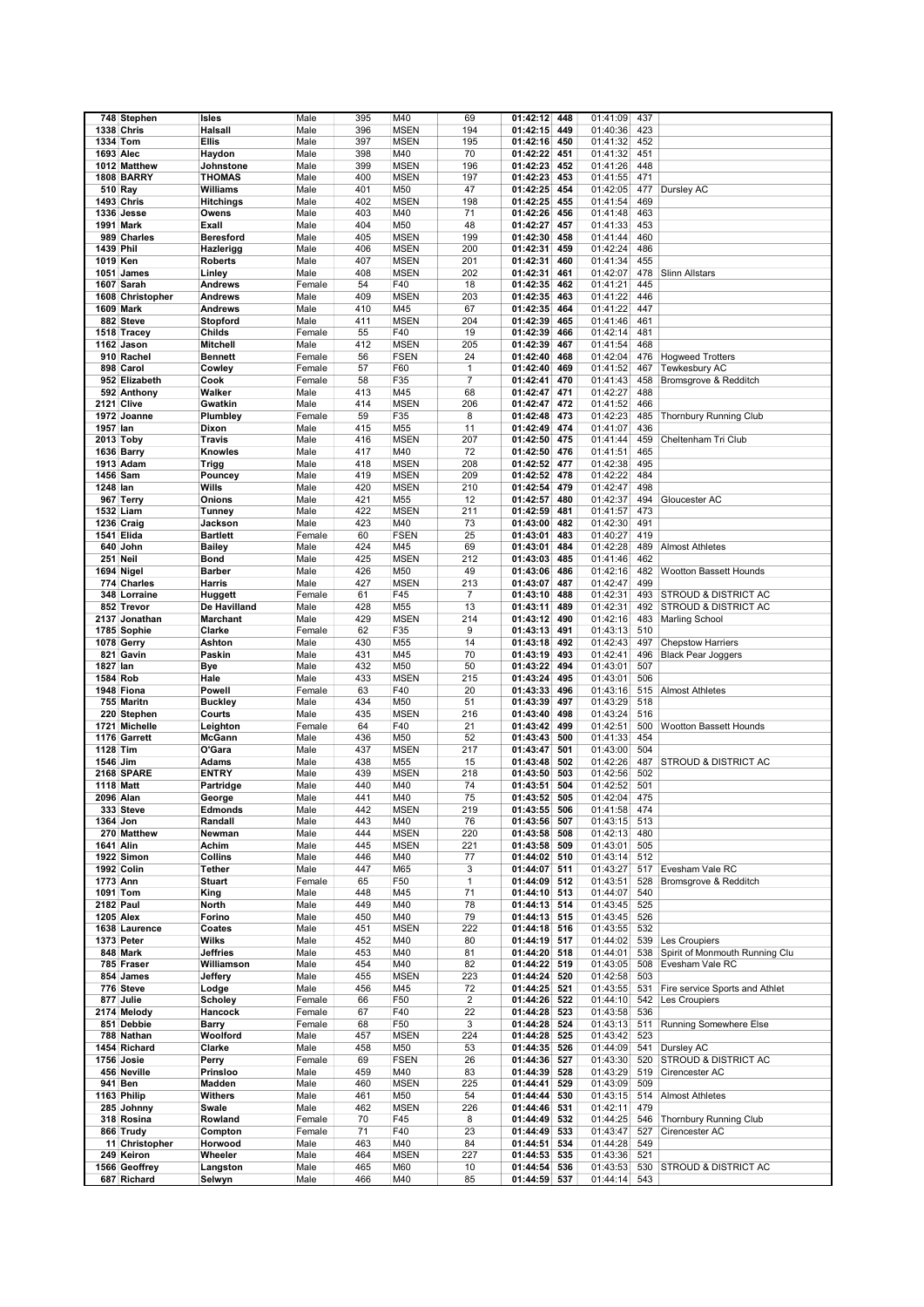|           | 1022 Simon                         | Offord                         | Male         | 467        | M40                        | 86         | 01:45:01<br>538                    | 01:44:41             | 559        |                                 |
|-----------|------------------------------------|--------------------------------|--------------|------------|----------------------------|------------|------------------------------------|----------------------|------------|---------------------------------|
|           | 225 Jeremy                         | Segal                          | Male         | 468        | M45                        | 73         | 539<br>01:45:04                    | 01:43:52             | 529        |                                 |
|           | <b>1744 PAUL</b>                   | TIMMS                          | Male         | 469        | M45                        | 74         | 540<br>01:45:06                    | 01:44:34             | 555        | <b>STROUD &amp; DISTRICT AC</b> |
|           | 1140 John                          | Wheeler                        | Male         | 470        | M45                        | 75         | 01:45:09<br>541                    | 01:43:57             | 534        |                                 |
|           | 261 Paul                           | Humphreys                      | Male         | 471        | <b>MSEN</b>                | 228        | 542<br>01:45:10                    | 01:44:28             | 548        | <b>STROUD &amp; DISTRICT AC</b> |
|           | 729 Rachel                         | <b>Builder</b>                 | Female       | 72         | F35                        | 10         | 01:45:16<br>543                    | 01:44:39             | 556        | <b>St Austell</b>               |
|           | <b>1734 FAYE</b>                   | INSKIP                         | Female       | 73         | <b>FSEN</b>                | 27         | 544<br>01:45:17                    | 01:43:56             | 533        |                                 |
|           | 1252 Andrew                        | Calway                         | Male         | 472        | M45                        | 76         | 01:45:18<br>545                    | 01:44:40             | 557        | <b>Chepstow Harriers</b>        |
|           | 229 Mark                           | <b>Connell-Smith</b>           | Male         | 473        | M40                        | 87         | 01:45:20<br>546                    | 01:44:33             | 554        |                                 |
|           | 1703 Joseph                        | Edmunds                        | Male         | 474        | <b>MSEN</b>                | 229        | 01:45:23<br>547                    | 01:44:42             | 560        |                                 |
|           | 1106 Steve                         | Roode                          | Male         | 475        | M45                        | 77         | 01:45:23<br>548                    | 01:42:30             | 490        | Malvern Joggers                 |
|           | 750 Robert                         | Bircher                        | Male         | 476        | M40                        | 88         | 01:45:24<br>549                    | 01:43:58             | 535        |                                 |
|           | 857 Lesley                         | Maclaren                       | Female       | 74         | <b>FSEN</b>                | 28         | 01:45:25<br>550                    | 01:44:48             | 564        | <b>St Austell</b>               |
|           | 2138 Steve                         | Moore                          | Male         | 477        | M55                        | 16         | 01:45:25<br>551                    | 01:44:56             | 568        |                                 |
| 1632 Neil |                                    | Paice                          | Male         | 478        | M40                        | 89         | 01:45:26<br>552                    | 01:44:29             | 551        | <b>Hogweed Trotters</b>         |
|           | 1427 Billy                         | Worsley                        | Male         | 479        | <b>MSEN</b>                | 230        | 01:45:29<br>553                    | 01:44:30             | 553        |                                 |
|           | 731 Dan                            | Finn                           | Male         | 480        | <b>MSEN</b>                | 231        | 01:45:29<br>554                    | 01:44:43             | 562        |                                 |
|           | 1394 Steve                         | Barker                         | Male         | 481        | M40                        | 90         | 01:45:30<br>555                    | 01:44:29             | 552        |                                 |
|           | 2023 Rosemary                      | Payne                          | Female       | 75         | F35                        | 11         | 01:45:32<br>556                    | 01:44:43             | 561        | <b>Reading Roadrunners</b>      |
|           | 250 Terry                          | Kirby                          | Male         | 482        | <b>MSEN</b>                | 232        | 01:45:35<br>557                    | 01:45:03             | 574        | <b>Bitton Road Runners</b>      |
|           | 753 Krzysztof                      | Jurczyk                        | Male         | 483        | <b>MSEN</b>                | 233        | 01:45:35<br>558                    | 01:43:43             | 524        |                                 |
|           | 603 Graham                         | Hoare                          | Male         | 484        | <b>MSEN</b>                | 234        | 01:45:37<br>559                    | 01:44:18             | 544        |                                 |
|           | 1899 Jake                          | Gilmore                        | Male         | 485        | M45                        | 78         | 560<br>01:45:39                    | 01:44:41             | 558        |                                 |
|           | 536 Tony                           | <b>Buckland</b>                | Male         | 486        | <b>MSEN</b>                | 235        | 01:45:39<br>561                    | 01:44:26             | 547        |                                 |
|           | 708 Brian                          | Richardson                     | Male         | 487        | M50                        | 55         | 01:45:41<br>562                    | 01:45:27             | 589        | Les Croupiers                   |
| 991 Jo    |                                    | Tippin                         | Female       | 76         | <b>FSEN</b>                | 29         | 01:45:44<br>563                    | 01:44:59             | 570        |                                 |
|           | 169 Jeff                           | Bird                           | Male         | 488        | M50                        | 56         | 01:45:46<br>564                    | 01:45:20             | 587        |                                 |
|           | 1537 Shaun                         | Pain                           | Male         | 489        | M40                        | 91         | 565<br>01:45:46                    | 01:45:33             | 592        |                                 |
|           | 608 Laura                          | Collier                        | Female       | 77         | <b>FSEN</b>                | 30         | 01:45:47<br>566                    | 01:45:06             | 579        |                                 |
|           | 1684 Stuart                        | Henson                         | Male         | 490<br>491 | M45<br>M60                 | 79<br>11   | 01:45:50<br>567                    | 01:43:37<br>01:45:00 | 522        | <b>CLC STRIDERS</b>             |
|           | 393 Philip                         | Hodder                         | Male         | 492        |                            |            | 01:45:52<br>568                    |                      | 571<br>578 |                                 |
| 2100 Ken  | 184 Humphrey                       | Phillips<br>Knights            | Male<br>Male | 493        | M60<br>M45                 | 12<br>80   | 01:45:52<br>569<br>01:45:56<br>570 | 01:45:06<br>01:43:59 | 537        | Gloucester AC                   |
|           | 284 Mick                           | Beard                          | Male         | 494        | M45                        | 81         | 01:45:58<br>571                    | 01:44:58             | 569        |                                 |
|           | <b>1447 Paul</b>                   | Cummings                       | Male         | 495        | <b>MSEN</b>                | 236        | 01:46:01<br>572                    | 01:45:01             | 572        |                                 |
|           | 1876 Dante                         | Fiebig                         | Male         | 496        | M55                        | 17         | 01:46:03<br>573                    | 01:46:03             | 604        | Great Western Runners           |
|           | 1059 Johnathan                     | Ferguson                       | Male         | 497        | M40                        | 92         | 01:46:04<br>574                    | 01:45:03             | 573        |                                 |
|           | 300 Adam                           | Ashley                         | Male         | 498        | M40                        | 93         | 01:46:09<br>575                    | 01:44:22             | 545        |                                 |
|           | 1237 Alan                          | Sperring                       | Male         | 499        | M55                        | 18         | 01:46:12<br>576                    | 01:45:42             | 595        |                                 |
|           | 1588 Rebecca                       | Selvey                         | Female       | 78         | F35                        | 12         | 01:46:14<br>577                    | 01:45:16             | 586        | Bromsgrove & Redditch           |
|           | 1746 Doris                         | Hintermann                     | Female       | 79         | F50                        | 4          | 01:46:17<br>578                    | 01:45:06             | 577        |                                 |
|           | 1007 Bert                          | Lacey                          | Male         | 500        | M45                        | 82         | 579<br>01:46:19                    | 01:44:45             | 563        |                                 |
|           | 1437 James                         | Cant                           | Male         | 501        | <b>MSEN</b>                | 237        | 01:46:23<br>580                    | 01:46:01             | 602        | <b>Westbury Harriers</b>        |
|           | 1907 Matthew                       | Sainty                         | Male         | 502        | M40                        | 94         | 01:46:24<br>581                    | 01:45:29             | 590        |                                 |
|           | 1425 Mervyn                        | <b>McGowan</b>                 | Male         | 503        | M55                        | 19         | 01:46:26<br>582                    | 01:45:04             | 575        | <b>Great Western Runners</b>    |
|           | 227 Robert                         | Amatt                          | Male         | 504        | <b>MSEN</b>                | 238        | 583<br>01:46:28                    | 01:44:56             | 567        | <b>Cotswold Allrunners</b>      |
|           | 1200 Matthew                       | Aslett                         | Male         | 505        | <b>MSEN</b>                | 239        | 01:46:29<br>584                    | 01:45:06             | 580        |                                 |
|           | <b>1185 ANDY</b>                   | KILBY                          | Male         | 506        | M55                        | 20         | 585<br>01:46:31                    | 01:45:48             | 597        | Dursley AC                      |
|           | <b>1232 Mark</b>                   | Draper                         | Male         | 507        | M40                        | 95         | 586<br>01:46:31                    | 01:46:05             | 605        |                                 |
|           | <b>2099 Mark</b>                   | ODriscoll                      | Male         | 508        | <b>MSEN</b>                | 240        | 01:46:31<br>587                    | 01:45:47             | 596        |                                 |
|           | 1883 Tony                          | Dowson                         | Male         | 509        | M50                        | 57         | 588<br>01:46:35                    | 01:45:08             | 581        |                                 |
|           | 224 Alan                           | Cook                           | Male         | 510        | M45                        | 83         | 01:46:35<br>589                    | 01:45:34             | 593        |                                 |
|           | 1789 Graeme                        | Flory-Kish                     | Male         | 511        | M45                        | 84         | 590<br>01:46:37                    | 01:46:09             | 609        |                                 |
|           | 1878 Zbigniew                      | Gawor                          | Male         | 512        | M50                        | 58         | 01:46:43<br>591                    | 01:46:21             | 617        |                                 |
|           | 1698 Adam                          | Baker                          | Male         | 513        | <b>MSEN</b>                | 241        | 01:46:44<br>592                    | 01:44:29             | 550        |                                 |
|           | 1093 Graham                        | Bazley                         | Male         | 514        | M45                        | 85         | 593<br>01:46:51                    | 01:46:29             | 621        | <b>Westbury Harriers</b>        |
|           | 1848 John-Paul                     | McLaughlin                     | Male         | 515        | <b>MSEN</b>                | 242        | 594<br>01:46:52                    | 01:46:34             | 625        |                                 |
|           | 438 Nicholas                       | Gore                           | Male         | 516        | M40                        | 96         | 595<br>01:46:52                    | 01:45:37             | 594        |                                 |
|           | <b>1798 ALAN</b>                   | <b>GREEN</b>                   | Male         | 517        | M55                        | 21         | 596<br>01:46:56                    | 01:45:15             | 584        | <b>Almost Athletes</b>          |
|           | 1074 Patrick                       | Winstone                       | Male         | 518        | M50                        | 59         | 01:46:56<br>597                    | 01:46:39             | 629        | <b>TACH</b>                     |
|           | 1963 Patricia                      | Woods                          | Female       | 80         | <b>FSEN</b>                | 31         | 01:46:56<br>598                    | 01:45:55             | 600        | <b>CLC STRIDERS</b>             |
|           | 1920 Liam                          | Hancock                        | Male         | 519        | <b>MSEN</b>                | 243        | 01:46:56<br>599                    | 01:44:55             | 566        |                                 |
|           | 1666 Duncan Edward<br>1459 Richard | <b>Scrivens</b><br>Beetlestone | Male<br>Male | 520<br>521 | <b>MSEN</b><br><b>MSEN</b> | 244<br>245 | 01:47:03<br>600                    | 01:45:22<br>01:44:52 | 588<br>565 | UK Netrunner                    |
|           | 1259 Maria                         | Ellis                          | Female       | 81         | F45                        | 9          | 01:47:05 601<br>01:47:06<br>602    | 01:46:14             | 612        | <b>Wootton Bassett Hounds</b>   |
| 1170 Liz  |                                    | Hulcup                         | Female       | 82         | F <sub>55</sub>            | 2          | 01:47:07<br>603                    | 01:46:59             | 644        | <b>Bourton Road Runners</b>     |
| 1258 lan  |                                    | <b>Thomas</b>                  | Male         | 522        | <b>MSEN</b>                | 246        | 01:47:08<br>604                    | 01:46:12             | 610        | Marling School                  |
|           | 2081 DAVID                         | KITCHING                       | Male         | 523        | M40                        | 97         | 01:47:09<br>605                    | 01:46:14             | 613        |                                 |
| 1829 Joe  |                                    | <b>Hill Pemberton</b>          | Male         | 524        | <b>MSEN</b>                | 247        | 606<br>01:47:10                    | 01:46:14             | 611        |                                 |
|           | 2131 Andy                          | Church                         | Male         | 525        | M45                        | 86         | 01:47:11<br>607                    | 01:46:36             | 627        | <b>Witney Road Runners</b>      |
|           | 721 Gareth                         | Rees                           | Male         | 526        | M45                        | 87         | 01:47:12 608                       | 01:46:55             | 639        | Les Croupiers                   |
|           | 273 Mark                           | Garrett                        | Male         | 527        | M40                        | 98         | 01:47:14<br>609                    | 01:46:56             | 642        | <b>Running Somewhere Else</b>   |
|           | 909 Katie                          | Duncan                         | Female       | 83         | F35                        | 13         | 01:47:15 610                       | 01:46:05             | 606        | <b>Great Western Runners</b>    |
|           | 1288 Lisa                          | Olive                          | Female       | 84         | F35                        | 14         | 01:47:17 611                       | 01:45:12             | 582        |                                 |
|           | 829 Teresa                         | <b>Roberts</b>                 | Female       | 85         | F45                        | 10         | 01:47:20 612                       | 01:46:38             | 628        |                                 |
|           | 1795 DANIEL                        | WOOD                           | Male         | 528        | <b>MSEN</b>                | 248        | 01:47:23 613                       | 01:46:46             | 633        |                                 |
|           | 835 Nicola                         | Wong                           | Female       | 86         | F40                        | 24         | 01:47:24 614                       | 01:46:08             | 608        | Angels                          |
|           | 1090 Jamie                         | Moir                           | Male         | 529        | <b>MSEN</b>                | 249        | 01:47:24<br>615                    | 01:46:16             | 614        |                                 |
|           | 188 Steven                         | Eggleton                       | Male         | 530        | <b>MSEN</b>                | 250        | 01:47:25 616                       | 01:45:05             | 576        |                                 |
|           | 485 Sandra                         | Webber                         | Female       | 87         | F45                        | 11         | 01:47:26 617                       | 01:47:02             | 646        | <b>Thornbury Running Club</b>   |
|           | 803 James                          | Lusty                          | Male         | 531        | <b>MSEN</b>                | 251        | 01:47:26 618                       | 01:46:55             | 640        |                                 |
| 2173 Neil |                                    | Cameron                        | Male         | 532        | M45                        | 88         | 01:47:27 619                       | 01:45:13             | 583        |                                 |
|           | 2154 James                         | Millar                         | Male         | 533        | M50                        | 60         | 01:47:27<br>620                    | 01:46:28             | 620        |                                 |
|           | 215 Kareen                         | Mann                           | Female       | 88         | F50                        | 5          | 01:47:30<br>621                    | 01:46:03             | 603        | Malvern Joggers                 |
|           | 1382 Joseph                        | Osborn                         | Male         | 534        | <b>MSEN</b>                | 252        | 622<br>01:47:31                    | 01:46:21             | 616        |                                 |
|           | 1993 Charlotte                     | Jones                          | Female       | 89         | <b>FSEN</b>                | 32         | 623<br>01:47:31                    | 01:46:23             | 619        |                                 |
|           | 141 Joanne                         | Stevenson                      | Female       | 90         | F35                        | 15         | 01:47:32<br>624                    | 01:46:53<br>01:47:21 | 638        | STROUD & DISTRICT AC            |
|           |                                    |                                |              |            |                            |            |                                    |                      | 654        |                                 |
|           | 1087 Ben                           | Maughan                        | Male         | 535        | <b>MSEN</b>                | 253        | 01:47:34 625                       |                      |            |                                 |
|           | 2006 Richard<br>90 Dave            | Hensman<br>Elliott             | Male<br>Male | 536<br>537 | <b>MSEN</b><br>M55         | 254<br>22  | 01:47:36 626<br>01:47:39<br>627    | 01:46:40<br>01:47:05 | 630<br>647 | <b>Almost Athletes</b>          |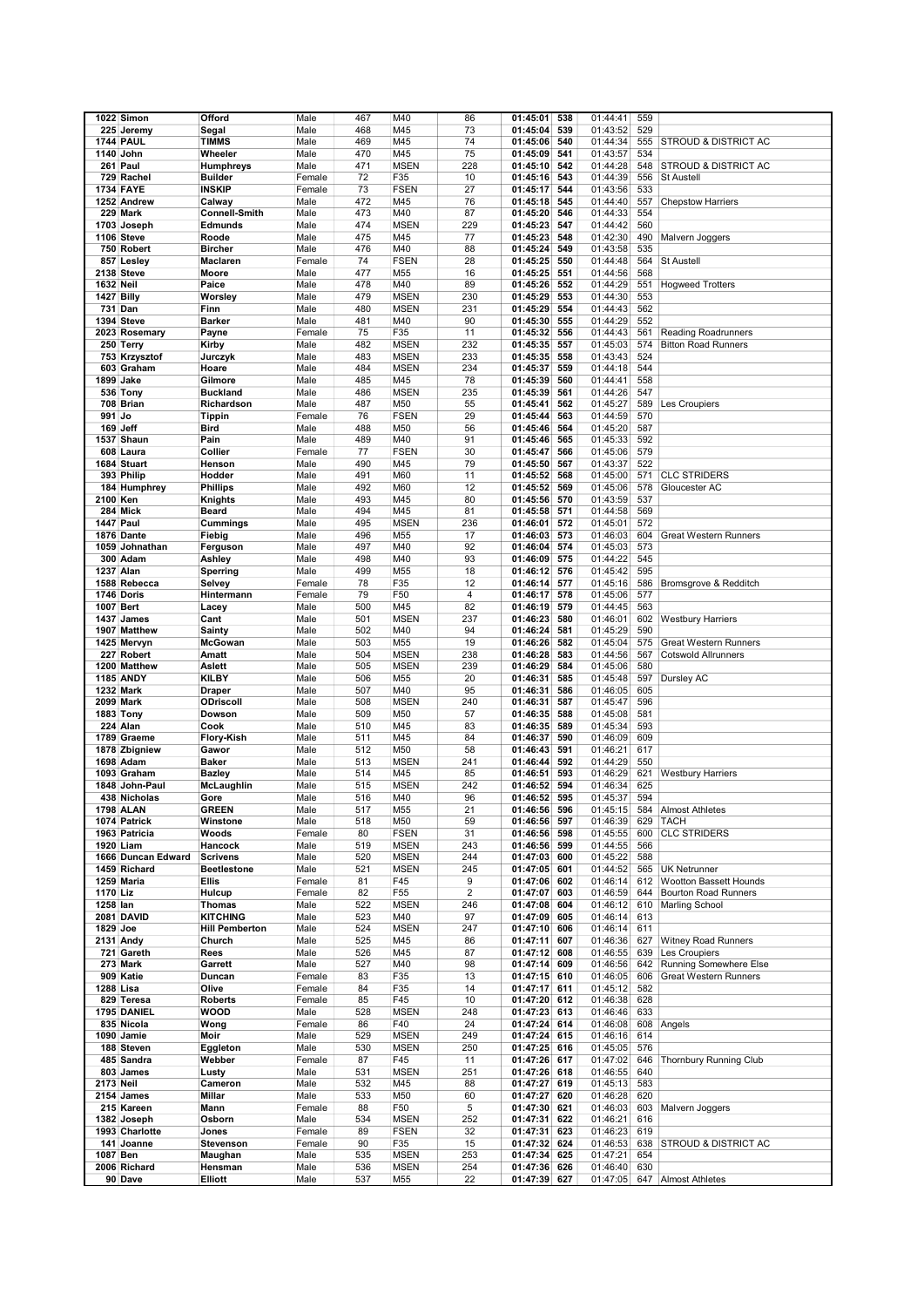|                  | 1766 Julie                   | Roche             | Female         | 91  | F40         | 25             | 01:47:41 628 |     | 01:46:22 | 618 | <b>Fairwater Runners</b>        |
|------------------|------------------------------|-------------------|----------------|-----|-------------|----------------|--------------|-----|----------|-----|---------------------------------|
|                  |                              |                   |                |     |             |                |              |     |          |     |                                 |
|                  | 1504 Dean                    | White             | Male           | 538 | M50         | 61             | 01:47:43     | 629 | 01:46:56 | 641 | <b>Bitton Road Runners</b>      |
|                  | 1653 Adam                    | <b>Tipper</b>     | Male           | 539 | <b>MSEN</b> | 255            | 01:47:43     | 630 | 01:46:45 | 631 |                                 |
|                  | 248 Conrad                   | <b>Bourne</b>     | Male           | 540 | M40         | 99             | 01:47:44     | 631 | 01:45:15 | 585 | <b>Almost Athletes</b>          |
| 1393 Paul        |                              | James             | Male           | 541 | <b>MSEN</b> | 256            | 01:47:45     | 632 | 01:46:19 | 615 |                                 |
|                  |                              |                   |                | 542 | M45         | 89             |              |     |          | 643 |                                 |
|                  | 493 Rob                      | Ayrton            | Male           |     |             |                | 01:47:47     | 633 | 01:46:59 |     |                                 |
|                  | 636 Jorge Filipe             | Alçada            | Male           | 543 | <b>MSEN</b> | 257            | 01:47:56     | 634 | 01:47:40 | 657 |                                 |
| <b>1857 Paul</b> |                              | Davies            | Male           | 544 | M40         | 100            | 01:48:00     | 635 | 01:46:35 | 626 |                                 |
| 2070 LEE         |                              | <b>WORTON</b>     | Male           | 545 | <b>MSEN</b> | 258            | 01:48:00     | 636 | 01:45:30 | 591 |                                 |
| 1068 Phil        |                              | Lewis             | Male           | 546 | M45         | 90             | 01:48:01     | 637 | 01:47:44 | 659 |                                 |
|                  |                              |                   |                |     |             |                |              |     |          |     |                                 |
|                  | 237 Emma                     | Weyman            | Female         | 92  | <b>FSEN</b> | 33             | 01:48:02     | 638 | 01:46:32 | 623 |                                 |
|                  | 597 Mohammed                 | Patel             | Male           | 547 | <b>MSEN</b> | 259            | 01:48:03     | 639 | 01:46:07 | 607 |                                 |
|                  | 344 Jonathan                 | Rathbone          | Male           | 548 | <b>MSEN</b> | 260            | 01:48:04     | 640 | 01:46:45 | 632 |                                 |
|                  |                              | Hume              | Female         | 93  | F60         | $\overline{2}$ |              | 641 | 01:46:52 | 637 | Road Runners Club               |
|                  | 718 Shirley                  |                   |                |     |             |                | 01:48:08     |     |          |     |                                 |
| 2127 Kate        |                              | Harding           | Female         | 94  | F40         | 26             | 01:48:15     | 642 | 01:47:12 | 650 |                                 |
|                  | 1531 Katherine               | Williams          | Female         | 95  | F35         | 16             | 01:48:17     | 643 | 01:47:59 | 663 | STROUD & DISTRICT AC            |
|                  | 1692 Jasmine                 | Simpson           | Female         | 96  | <b>FSEN</b> | 34             | 01:48:20     | 644 | 01:47:46 | 660 |                                 |
|                  |                              |                   |                | 549 |             |                |              |     |          | 635 |                                 |
|                  | 1025 Alistair                | Page-McGill       | Male           |     | <b>MSEN</b> | 261            | 01:48:22     | 645 | 01:46:50 |     |                                 |
|                  | 158 Peter                    | Davidson          | Male           | 550 | <b>MSEN</b> | 262            | 01:48:22     | 646 | 01:46:49 | 634 |                                 |
|                  | 1256 Louise                  | Little            | Female         | 97  | F45         | 12             | 01:48:24     | 647 | 01:46:32 | 624 | <b>STROUD &amp; DISTRICT AC</b> |
| <b>1483 IAN</b>  |                              | <b>DERRICK</b>    | Male           | 551 | M40         | 101            | 01:48:25     | 648 | 01:46:32 | 622 |                                 |
|                  | 1306 John                    |                   |                | 552 |             | 4              |              |     | 01:47:28 | 655 |                                 |
|                  |                              | Cooper            | Male           |     | M65         |                | 01:48:27     | 649 |          |     |                                 |
|                  | 926 Greg                     | Sturdy            | Male           | 553 | M55         | 23             | 01:48:31     | 650 | 01:45:58 | 601 | Nailsea RC                      |
|                  | 1613 Paula                   | Sheridan          | Female         | 98  | F40         | 27             | 01:48:33     | 651 | 01:48:02 | 665 |                                 |
|                  | 1576 Geoffrey                | Parnell           | Male           | 554 | M40         | 102            | 01:48:34     | 652 | 01:47:30 | 656 |                                 |
|                  | 1178 John                    | Grant             | Male           | 555 | M45         | 91             | 01:48:35     | 653 | 01:45:49 | 598 |                                 |
|                  |                              |                   |                |     |             |                |              |     |          |     |                                 |
|                  | 291 Mike                     | Kempster          | Male           | 556 | M40         | 103            | 01:48:35     | 654 | 01:45:49 | 599 |                                 |
|                  | 650 Annabelle                | Pugh              | Female         | 99  | F40         | 28             | 01:48:38     | 655 | 01:47:16 | 653 | <b>Hogweed Trotters</b>         |
|                  | 1790 Gary                    | Smith             | Male           | 557 | M40         | 104            | 01:48:39     | 656 | 01:48:27 | 677 |                                 |
|                  | 1896 Robert                  | Smith             |                | 558 | <b>MSEN</b> | 263            | 01:48:40     |     | 01:47:10 | 649 |                                 |
|                  |                              |                   | Male           |     |             |                |              | 657 |          |     |                                 |
| 1011 Paul        |                              | Rutherford        | Male           | 559 | M60         | 13             | 01:48:42     | 658 | 01:47:06 | 648 |                                 |
|                  | <b>985 Nick</b>              | <b>Bishop</b>     | Male           | 560 | <b>MSEN</b> | 264            | 01:48:44     | 659 | 01:47:01 | 645 | Gloucester AC                   |
|                  | <b>1938 Mark</b>             | Williams          | Male           | 561 | M50         | 62             | 01:48:46     | 660 | 01:48:21 | 673 |                                 |
|                  | 759 Andrew                   | lles              | Male           | 562 | M55         | 24             | 01:48:51     | 661 | 01:47:16 | 652 |                                 |
|                  |                              |                   |                |     |             |                |              |     |          |     |                                 |
|                  | 1080 Michael                 | Halsall           | Male           | 563 | <b>MSEN</b> | 265            | 01:48:54     | 662 | 01:48:47 | 688 | Llanelli AC                     |
| 2176 lan         |                              | Rogers            | Male           | 564 | M45         | 92             | 01:48:57     | 663 | 01:48:42 | 683 |                                 |
|                  | 1207 Deborah                 | Tose              | Female         | 100 | F45         | 13             | 01:48:57     | 664 | 01:47:57 | 662 |                                 |
|                  |                              |                   |                |     |             |                |              |     |          |     |                                 |
|                  | 959 Tom                      | Fryer             | Male           | 565 | M40         | 105            | 01:49:03     | 665 | 01:48:02 | 666 |                                 |
|                  | 1540 Dave                    | Halford           | Male           | 566 | <b>MSEN</b> | 266            | 01:49:12     | 666 | 01:48:30 | 678 | Dursley AC                      |
|                  | 1137 Adrienne                | Williamson        | Female         | 101 | F45         | 14             | 01:49:13     | 667 | 01:48:47 | 687 |                                 |
|                  | 2098 Malte                   | Graefe            | Male           | 567 | <b>MSEN</b> | 267            | 01:49:13     | 668 | 01:48:47 | 686 |                                 |
|                  |                              |                   |                |     |             |                | 01:49:14     |     |          |     |                                 |
|                  | 1088 Colin                   | Domaille          | Male           | 568 | M40         | 106            |              | 669 | 01:48:48 | 689 |                                 |
|                  | 1579 Toby                    | <b>Parkins</b>    | Male           | 569 | <b>MSEN</b> | 268            | 01:49:15     | 670 | 01:48:57 | 697 |                                 |
|                  | 189 Geoff                    | Wells             | Male           | 570 | M45         | 93             | 01:49:15     | 671 | 01:48:41 | 682 | Cirencester AC                  |
|                  | 794 Richard                  | Tate              | Male           | 571 | M50         | 63             | 01:49:17 672 |     | 01:48:33 | 679 | <b>STROUD &amp; DISTRICT AC</b> |
|                  |                              |                   |                |     |             |                |              |     |          | 684 |                                 |
|                  | 610 Mark                     | Collier           | Male           | 572 | M50         | 64             | 01:49:24     | 673 | 01:48:43 |     |                                 |
|                  | 1335 Richard                 | McConaughey       | Male           | 573 | <b>MSEN</b> | 269            | 01:49:25     | 674 | 01:48:09 | 668 | <b>Almost Athletes</b>          |
| 1071 lan         |                              | Dickson           | Male           | 574 | M65         | 5              | 01:49:28     | 675 | 01:48:01 | 664 | <b>Hogweed Trotters</b>         |
|                  | 121 Genevieve                | <b>McCarthy</b>   | Female         | 102 | <b>FSEN</b> | 35             | 01:49:28     | 676 | 01:47:14 | 651 |                                 |
|                  | 460 Ryan                     | Tall              |                | 575 | <b>MSEN</b> | 270            |              |     | 01:48:24 | 675 |                                 |
|                  |                              |                   | Male           |     |             |                | 01:49:29     | 677 |          |     |                                 |
|                  | 1196 Adam                    | <b>Spiers</b>     | Male           | 576 | <b>MSEN</b> | 271            | 01:49:30     | 678 | 01:48:49 | 691 | Evesham Vale RC                 |
|                  | 1936 Ezbe                    | Van Zyl Bruce     | Female         | 103 | F40         | 29             | 01:49:30     | 679 | 01:48:17 | 672 |                                 |
|                  | 793 Robert                   | Dove              | Male           | 577 | <b>MSEN</b> | 272            | 01:49:31     | 680 | 01:48:12 | 669 |                                 |
|                  | 1465 Sarah                   | <b>Mitchell</b>   | Female         | 104 | <b>FSEN</b> | 36             | 01:49:31     | 681 | 01:48:22 | 674 | Team Bath A.C.                  |
|                  |                              |                   |                |     |             |                |              |     |          |     |                                 |
|                  | 875 Charles                  | Wilson            | Male           | 578 | M45         | 94             | 01:49:33     | 682 | 01:48:26 | 676 |                                 |
|                  | 1262 Anthony                 | Locke             | Male           | 579 | M45         | 95             | 01:49:37     | 683 | 01:48:57 | 698 |                                 |
|                  | 36 Mark                      | Wilson            | Male           | 580 | <b>MSEN</b> | 273            | 01:49:38     | 684 | 01:48:15 | 671 |                                 |
|                  | 223 Neville                  | Simpson           | Male           | 581 | M60         | 14             | 01:49:42     | 685 | 01:48:59 |     | 700 Tewkesbury AC               |
|                  |                              |                   |                |     |             |                |              |     |          |     |                                 |
|                  | 520 Megan                    | Judge             | Female         | 105 | <b>FSEN</b> | 37             | 01:49:44 686 |     | 01:46:51 | 636 | Malvern Joggers                 |
|                  | 2065 JOHN                    | <b>WILLOUGHBY</b> | Male           | 582 | <b>MSEN</b> | 274            | 01:49:49 687 |     | 01:49:21 | 709 |                                 |
|                  | 1302 Simon                   | Pinnington        | Male           | 583 | M40         | 107            | 01:49:51     | 688 | 01:48:43 | 685 | <b>Hogweed Trotters</b>         |
|                  | 1727 Matthew                 | Denney            | Male           | 584 | M40         | 108            | 01:49:55     | 689 | 01:48:50 | 692 |                                 |
|                  | 1412 Susie                   | Amann             | Female         | 106 | F40         | 30             |              |     | 01:48:03 | 667 | STROUD & DISTRICT AC            |
|                  |                              |                   |                |     |             |                | 01:49:55 690 |     |          |     |                                 |
|                  | 1697 Paul                    | <b>Herbert</b>    | Male           | 585 | M45         | 96             | 01:49:57     | 691 | 01:48:13 | 670 |                                 |
|                  | 87 Jan                       | Bowen-Nielsen     | Male           | 586 | M40         | 109            | 01:49:58     | 692 | 01:48:48 | 690 |                                 |
|                  | 838 Brenda                   | Avery             | Female         | 107 | F60         | 3              | 01:49:59 693 |     | 01:49:46 | 724 | <b>Chepstow Harriers</b>        |
|                  | 1782 Mark                    | Evans             | Male           | 587 | M45         | 97             | 01:50:02 694 |     | 01:48:38 | 680 |                                 |
|                  | 542 DOMINIC                  |                   | Male           | 588 |             | 98             | 01:50:04 695 |     |          | 701 |                                 |
|                  |                              | <b>LYES</b>       |                |     | M45         |                |              |     | 01:49:00 |     | <b>Almost Athletes</b>          |
|                  | 1652 John                    | Mackenzie         | Male           | 589 | <b>MSEN</b> | 275            | 01:50:04 696 |     | 01:49:22 | 710 |                                 |
|                  | 226 Victoria                 | <b>Bentley</b>    | Female         | 108 | <b>FSEN</b> | 38             | 01:50:05 697 |     | 01:48:51 | 693 | Angels                          |
|                  | 1630 Stuart                  | Bell              | Male           | 590 | M40         | 110            | 01:50:07     | 698 | 01:49:09 | 705 |                                 |
|                  | 639 James                    | Eyles             | Male           | 591 | <b>MSEN</b> | 276            | 01:50:08 699 |     | 01:48:52 | 694 |                                 |
|                  |                              |                   |                |     |             |                |              |     |          |     |                                 |
|                  | 278 Dominic                  | Hurford           | Male           | 592 | <b>MSEN</b> | 277            | 01:50:12 700 |     | 01:49:11 | 706 | <b>Hogweed Trotters</b>         |
|                  | 1788 Graham                  | Monnington        | Male           | 593 | M65         | 6              | 01:50:15 701 |     | 01:50:04 | 733 |                                 |
|                  | 652 Stuart                   | <b>Brown</b>      | Male           | 594 | <b>MSEN</b> | 278            | 01:50:16 702 |     | 01:49:37 | 715 |                                 |
|                  | 1934 Tom                     | <b>Stack</b>      | Male           | 595 | M45         | 99             | 01:50:19 703 |     | 01:47:41 | 658 |                                 |
|                  |                              |                   |                |     |             |                |              |     |          |     |                                 |
|                  | 1082 Robert                  | <b>Scott</b>      | Male           | 596 | M40         | 111            | 01:50:21 704 |     | 01:49:06 | 703 |                                 |
|                  | 65 Sean                      | MacPherson        | Male           | 597 | <b>MSEN</b> | 279            | 01:50:22 705 |     | 01:49:04 | 702 |                                 |
|                  | 1656 Geoff                   | Bailey            | Male           | 598 | M40         | 112            | 01:50:23 706 |     | 01:49:40 | 717 |                                 |
|                  | 176 Martin                   | <b>Sandles</b>    | Male           | 599 | <b>MSEN</b> | 280            | 01:50:26 707 |     | 01:47:50 | 661 |                                 |
|                  |                              |                   |                |     |             |                |              |     |          |     |                                 |
| 1646 Tom         |                              | <b>McLintock</b>  | Male           | 600 | <b>MSEN</b> | 281            | 01:50:29 708 |     | 01:49:48 | 727 |                                 |
|                  | 2132 Heather                 | Smith             | Female         | 109 | F45         | 15             | 01:50:31 709 |     | 01:49:57 | 730 | <b>Witney Road Runners</b>      |
| 1112 Karl        |                              | Grainger          | Male           | 601 | <b>MSEN</b> | 282            | 01:50:31 710 |     | 01:49:15 | 708 |                                 |
|                  | 987 Kevin                    | Wood              | Male           | 602 | M45         | 100            | 01:50:33 711 |     | 01:49:48 | 728 |                                 |
|                  |                              |                   |                |     |             |                |              |     |          |     |                                 |
|                  | 2106 Kelly                   | Jones             | Female         | 110 | <b>FSEN</b> | 39             | 01:50:34 712 |     | 01:50:01 | 732 |                                 |
|                  | 214 Gordon                   | Harrison          | Male           | 603 | M45         | 101            | 01:50:36 713 |     | 01:48:58 | 699 |                                 |
|                  | 180 Sarah                    | <b>Andrews</b>    | Female         | 111 | F35         | 17             | 01:50:39 714 |     | 01:49:29 | 712 |                                 |
|                  | 369 Gordon                   | <b>Stanley</b>    | Male           | 604 | <b>MSEN</b> | 283            | 01:50:39 715 |     | 01:48:55 | 696 |                                 |
|                  |                              |                   |                | 112 | <b>FSEN</b> | 40             | 01:50:42 716 |     | 01:49:24 |     |                                 |
|                  |                              |                   |                |     |             |                |              |     |          | 711 |                                 |
|                  | 1618 Carolyne<br>131 William | Crowe<br>Lee      | Female<br>Male | 605 | M50         | 65             | 01:50:42 717 |     | 01:49:34 | 714 |                                 |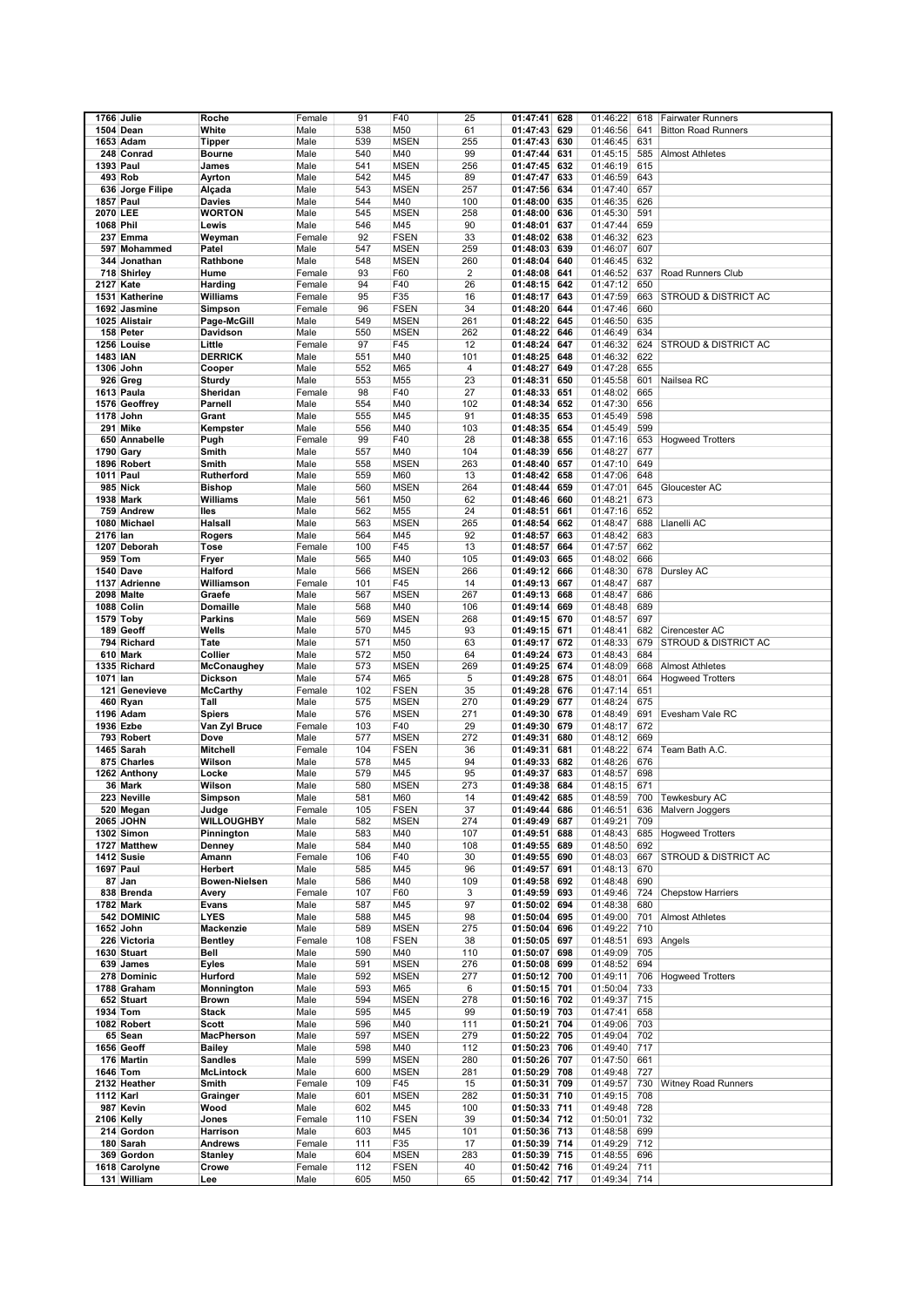|                  | 2109 Daniel             | Brawn                      | Male         | 606        | <b>MSEN</b>                | 284          | 01:50:45<br>718              | 01:49:46             | 725        |                                 |
|------------------|-------------------------|----------------------------|--------------|------------|----------------------------|--------------|------------------------------|----------------------|------------|---------------------------------|
|                  |                         |                            |              |            |                            |              |                              |                      |            |                                 |
|                  | 1024 Andrew             | <b>Delves</b>              | Male         | 607        | M45                        | 102          | 01:50:46<br>719              | 01:49:45             | 723        |                                 |
|                  | <b>1683 Matt</b>        | Armstrong                  | Male         | 608        | <b>MSEN</b>                | 285          | 01:50:46<br>720              | 01:49:06             | 704        |                                 |
| 1487 lan         |                         | Hansed                     | Male         | 609        | M40                        | 113          | 721<br>01:50:49              | 01:48:39             | 681        |                                 |
|                  | 328 Simon               | <b>Brasier</b>             | Male         | 610        | <b>MSEN</b>                | 286          | 01:50:49<br>722              | 01:49:56             | 729        |                                 |
|                  | 1268 Sean               | Perry                      | Male         | 611        | M40                        | 114          | 723<br>01:50:54              | 01:50:54             | 768        |                                 |
|                  | 1104 Barry              | Newman                     | Male         | 612        | M60                        | 15           | 724<br>01:50:55              | 01:50:19             | 748        |                                 |
|                  |                         |                            |              |            |                            |              |                              |                      |            |                                 |
|                  | 1709 Isobel             | Gillott                    | Female       | 113        | F35                        | 18           | 01:50:56<br>725              | 01:49:47             | 726        |                                 |
|                  | 1571 Martin             | Westlake                   | Male         | 613        | <b>MSEN</b>                | 287          | 726<br>01:50:56              | 01:50:51             | 767        | Southville Running Club         |
|                  | 1330 Adam               | Hagg                       | Male         | 614        | <b>MSEN</b>                | 288          | 727<br>01:50:57              | 01:50:00             | 731        |                                 |
|                  | 1224 Oliver             | Dyer                       | Male         | 615        | M40                        | 115          | 728<br>01:50:58              | 01:50:13             | 740        |                                 |
| 1225 Jim         |                         | Bennett                    | Male         | 616        | <b>MSEN</b>                | 289          | 01:50:58<br>729              | 01:50:13             | 738        |                                 |
|                  | 739 Gill                | Carrick                    | Female       | 114        | F50                        | 6            | 01:50:59<br>730              | 01:50:31             | 759        | <b>Bourton Road Runners</b>     |
|                  | <b>1548 Paul</b>        | Burrell                    | Male         | 617        | <b>MSEN</b>                | 290          | 01:51:00<br>731              | 01:49:32             | 713        |                                 |
|                  | 1213 Victoria           | Elvidge                    | Female       | 115        | F45                        | 16           | 01:51:00<br>732              | 01:49:42             | 719        |                                 |
|                  |                         |                            |              |            |                            |              |                              |                      |            |                                 |
|                  | <b>1675 JACK</b>        | GRANT                      | Male         | 618        | <b>MSEN</b>                | 291          | 01:51:02<br>733              | 01:50:50             | 766        |                                 |
|                  | 107 David               | Feltham                    | Male         | 619        | <b>MSEN</b>                | 292          | 01:51:02<br>734              | 01:48:54             | 695        |                                 |
|                  | 2069 HARRY              | <b>PURSER</b>              | Male         | 620        | <b>MSEN</b>                | 293          | 01:51:04<br>735              | 01:50:07             | 735        |                                 |
|                  | 1534 Susie              | <b>Ballinger</b>           | Female       | 116        | F35                        | 19           | 01:51:06<br>736              | 01:50:24             | 752        |                                 |
|                  | <b>1184 Mark</b>        | Williams                   | Male         | 621        | M40                        | 116          | 01:51:12<br>737              | 01:50:31             | 760        |                                 |
|                  | 1161 Philip             | Grace                      | Male         | 622        | M45                        | 103          | 01:51:15<br>738              | 01:49:39             | 716        |                                 |
|                  | 1126 Daniel             | Cleaves                    | Male         | 623        | <b>MSEN</b>                | 294          | 01:51:16<br>739              | 01:49:42             | 718        |                                 |
|                  | 790 David               | Davey                      | Male         | 624        | M40                        | 117          | 01:51:16<br>740              | 01:49:44             | 722        | <b>Almost Athletes</b>          |
|                  |                         |                            |              | 117        |                            |              | 01:51:16<br>741              |                      | 707        |                                 |
|                  | 2044 Hannah             | <b>Brown</b>               | Female       |            | F35                        | 20           |                              | 01:49:15             |            |                                 |
|                  | 1891 Nick               | Miles                      | Male         | 625        | M45                        | 104          | 01:51:17<br>742              | 01:50:48             | 765        |                                 |
|                  | 1453 Fadi               | Dahdouh                    | Male         | 626        | M45                        | 105          | 01:51:18<br>743              | 01:50:16             | 745        | <b>STROUD &amp; DISTRICT AC</b> |
|                  | 1431 Luke               | Glover                     | Male         | 627        | <b>MSEN</b>                | 295          | 01:51:18 744                 | 01:50:16             | 746        |                                 |
|                  | <b>1927 Paul</b>        | Salmon                     | Male         | 628        | M40                        | 118          | 745<br>01:51:19              | 01:50:27             | 753        | Royal Wootton Bassett Hounds    |
|                  | 780 Emma                | Travis                     | Female       | 118        | <b>FSEN</b>                | 41           | 01:51:21<br>746              | 01:50:15             | 743        | <b>Almost Athletes</b>          |
|                  | 331 Ben                 | Glanfield                  | Male         | 629        | <b>MSEN</b>                | 296          | 01:51:23<br>747              | 01:50:21             | 750        |                                 |
| 802 Jo           |                         | Martin                     | Female       | 119        | F45                        | 17           | 01:51:24<br>748              | 01:50:59             | 771        |                                 |
|                  |                         |                            |              |            |                            |              | 749                          |                      | 772        |                                 |
|                  | 619 Paul                | Robbins                    | Male         | 630        | <b>MSEN</b>                | 297          | 01:51:24                     | 01:51:01             |            |                                 |
|                  | 282 Mike                | Foster                     | Male         | 631        | M45                        | 106          | 01:51:25<br>750              | 01:49:44             | 721        |                                 |
|                  | 1539 Richard            | Knapp                      | Male         | 632        | <b>MSEN</b>                | 298          | 01:51:26<br>751              | 01:49:43             | 720        |                                 |
|                  | 146 Stuart              | Conway                     | Male         | 633        | M45                        | 107          | 01:51:42<br>752              | 01:50:24             | 751        |                                 |
|                  | 1880 Walrus             | Dobson                     | Male         | 634        | <b>MSEN</b>                | 299          | 01:51:45<br>753              | 01:51:02             | 774        |                                 |
|                  | <b>576 Nick</b>         | Powell                     | Male         | 635        | M40                        | 119          | 01:51:46<br>754              | 01:51:01             | 773        |                                 |
| 1208 Ray         |                         | Harris                     | Male         | 636        | M60                        | 16           | 01:51:46<br>755              | 01:50:19             | 749        |                                 |
|                  | 654 David               | Hiatt                      | Male         | 637        | M45                        | 108          | 01:51:52<br>756              | 01:50:15             | 744        |                                 |
|                  | 1649 Richard            | Limbrick                   | Male         | 638        | M45                        | 109          | 01:52:00<br>757              | 01:50:28             | 756        |                                 |
|                  |                         |                            |              |            |                            | $\mathbf{1}$ |                              |                      |            |                                 |
|                  | 1733 Paul               | Limbrick                   | Male         | 639        | <b>TBC</b>                 |              | 01:52:03<br>758              | 01:50:30             | 758        |                                 |
|                  | 808 Adrian              | Jones                      | Male         | 640        | <b>MSEN</b>                | 300          | 01:52:04<br>759              | 01:50:28             | 754        |                                 |
|                  | 443 Stephen             | Makin                      | Male         | 641        | M45                        | 110          | 01:52:06<br>760              | 01:51:03             | 775        |                                 |
|                  | 879 Gertrud             | Porter                     | Female       | 120        | F60                        | 4            | 01:52:08<br>761              | 01:51:38             | 794        | Metros                          |
|                  | 738 Lee                 | Chapman                    | Male         | 642        | M45                        | 111          | 01:52:09<br>762              | 01:50:06             | 734        |                                 |
|                  | 2088 ADRIAN             | <b>WELLINGTON</b>          | Male         | 643        | M60                        | 17           | 01:52:14<br>763              | 01:51:18             | 782        |                                 |
|                  | 2124 Tomasz             | Dobrowolski                | Male         | 644        | <b>MSEN</b>                | 301          | 01:52:14<br>764              | 01:50:08             | 736        |                                 |
|                  | 1509 Bryony             | Overs                      | Female       | 121        | <b>FSEN</b>                | 42           | 01:52:15<br>765              | 01:50:33             | 761        |                                 |
|                  | 758 Paul                | Bryant                     | Male         | 645        | <b>MSEN</b>                | 302          | 01:52:16<br>766              | 01:50:29             | 757        |                                 |
|                  | 2019 Malcolm            | White                      | Male         | 646        | M55                        | 25           | 01:52:19<br>767              | 01:50:13             | 739        | <b>Bitton Road Runners</b>      |
|                  |                         |                            |              |            |                            |              |                              |                      |            |                                 |
|                  | 2178 Pete               | Law                        | Male         | 647        | <b>MSEN</b>                | 303          | 01:52:20<br>768              | 01:50:14             | 742        |                                 |
|                  | 505 Nathan              | Powell                     | Male         | 648        | <b>MSEN</b>                | 304          | 01:52:20<br>769              | 01:51:43             | 797        | Newquay Road Runners            |
|                  | 242 RUPERT              | <b>CHESMORE</b>            | Male         | 649        | M50                        | 66           | 01:52:21<br>770              | 01:51:45             | 800        | Cirencester AC                  |
|                  | 1823 Mark               | Thomas                     | Male         | 650        | M45                        | 112          | 01:52:22<br>771              | 01:50:57             | 769        | <b>Cotswold Allrunners</b>      |
|                  | 931 Tom                 | KAYE                       | Male         | 651        | <b>MSEN</b>                | 305          | 01:52:26<br>772              | 01:51:05             | 777        |                                 |
|                  | 1526 Jayne              | Sidebotham                 | Female       | 122        | <b>FSEN</b>                | 43           | 01:52:29<br>773              | 01:50:42             | 763        |                                 |
|                  | 156 Sam                 | Wyatt                      | Male         | 652        | <b>MSEN</b>                | 306          | 01:52:30<br>774              | 01:50:40             | 762        |                                 |
|                  | 727 John                | Owen                       | Male         | 653        | <b>MSEN</b>                | 307          | 01:52:30 775                 | 01:50:17             | 747        |                                 |
|                  | 930 Nigel               | Hatten                     | Male         | 654        | M45                        | 113          | 01:52:30 776                 | 01:51:10             | 778        |                                 |
|                  | 71 Nicola               | Christian                  | Female       | 123        | F45                        | 18           | 01:52:32 777                 | 01:51:56             | 807        | <b>CLC STRIDERS</b>             |
|                  | 16 Andrea               | Preedy                     | Female       | 124        | F40                        | 31           | 01:52:32<br>778              | 01:51:11             | 779        |                                 |
|                  |                         |                            |              |            | F45                        |              |                              |                      | 783        |                                 |
|                  | 1375 Denise             | James                      | Female       | 125        |                            | 19           | 01:52:33 779                 | 01:51:18             |            | Evesham Vale RC                 |
| <b>1360 Neil</b> |                         | Griffin                    | Male         | 655        | M45                        | 114          | 01:52:33 780                 | 01:51:39             | 796        |                                 |
| 1935 Jim         |                         | Searight                   | Male         | 656        | M50                        | 67           | 01:52:35 781                 | 01:50:45             | 764        |                                 |
|                  | 1264 Chris              | Lockett                    | Male         | 657        | M55                        | 26           | 01:52:37<br>782              | 01:51:49             | 805        |                                 |
| 150 Jo           |                         | Wood                       | Female       | 126        | F35                        | 21           | 01:52:38 783                 | 01:51:24             | 787        | Running Somewhere Else          |
|                  | 431 Gareth              | Parker                     | Male         | 658        | <b>MSEN</b>                | 308          | 01:52:39 784                 | 01:51:34             | 791        | STROUD & DISTRICT AC            |
|                  | <b>274 Tom</b>          | <b>Medcroft</b>            | Male         | 659        | <b>MSEN</b>                | 309          | 01:52:40<br>785              | 01:50:12             | 737        |                                 |
|                  |                         | Fearnehough                | Male         | 660        | M45                        | 115          | 01:52:41<br>786              | 01:51:48             | 803        |                                 |
|                  | 539 Tyrone              |                            |              |            | M45                        | 116          |                              | 01:51:38             | 795        |                                 |
|                  |                         |                            |              |            |                            |              |                              |                      |            |                                 |
|                  | 1669 John               | <b>Scally</b>              | Male         | 661        |                            |              | 01:52:42<br>787              |                      |            |                                 |
|                  | 1004 Jane               | Goodwin                    | Female       | 127        | F40                        | 32           | 01:52:42 788                 | 01:51:22             | 786        | <b>Westbury Harriers</b>        |
|                  | 275 Ollie               | Smith                      | Male         | 662        | <b>MSEN</b>                | 310          | 01:52:42<br>789              | 01:50:13             | 741        |                                 |
|                  | 1634 Diane              | Wynne                      | Female       | 128        | F45                        | 20           | 01:52:44 790                 | 01:52:14             | 818        | Vegan Runners UK                |
|                  | 955 Dawn                | Carroll                    | Female       | 129        | F45                        | 21           | 01:52:45 791                 | 01:51:48             | 802        | Cheltenham & County Harriers    |
|                  | 664 Wendy               | Horner                     | Female       | 130        | F45                        | 22           | 01:52:45<br>792              | 01:52:07             | 815        |                                 |
|                  | 1558 Lyndsey            | Hollands                   | Female       | 131        | <b>FSEN</b>                | 44           | 01:52:50<br>793              | 01:51:27             | 790        |                                 |
|                  | 324 Alexandra           | Zimmerman                  | Female       | 132        | <b>FSEN</b>                | 45           | 01:52:51<br>794              | 01:51:11             | 780        |                                 |
|                  | 457 Will                | Leicester                  | Male         | 663        | <b>MSEN</b>                | 311          | 01:52:54<br>795              | 01:50:28             | 755        |                                 |
|                  | <b>1928 Kate</b>        | Savage                     | Female       | 133        | F35                        | 22           | 01:52:57<br>796              | 01:51:37             | 793        |                                 |
|                  |                         |                            |              |            |                            |              |                              |                      |            |                                 |
|                  | 1446 Stuart             | Dutton                     | Male         | 664        | <b>MSEN</b>                | 312          | 01:52:59 797                 | 01:52:00             | 812        |                                 |
|                  | 2108 Mark               | Stephenson                 | Male         | 665        | M40                        | 120          | 01:53:01<br>798              | 01:52:01             | 813        |                                 |
|                  | 461 Natasha             | Marshall                   | Female       | 134        | F35                        | 23           | 01:53:01<br>799              | 01:51:21             | 784        | <b>Cotswold Allrunners</b>      |
|                  | 680 Stephanie           | Holton                     | Female       | 135        | F45                        | 23           | 01:53:03<br>800              | 01:52:34             | 832        | <b>Bourton Road Runners</b>     |
|                  | 1561 Daryl              | Carpenter                  | Male         | 666        | <b>MSEN</b>                | 313          | 01:53:04<br>801              | 01:51:36             | 792        |                                 |
|                  | 1750 Kerrie             | Wallis                     | Female       | 136        | F35                        | 24           | 802<br>01:53:05              | 01:51:43             | 798        | Cirencester AC                  |
|                  | 1751 Graham             | Wallis                     | Male         | 667        | <b>MSEN</b>                | 314          | 01:53:06<br>803              | 01:51:44             | 799        | Cirencester AC                  |
|                  | 1689 Tracey             | Holborn                    | Female       | 137        | F40                        | 33           | 01:53:09<br>804              | 01:52:13             | 817        | Somer AC                        |
|                  | 207 Robert              | Moore                      | Male         | 668        | M40                        | 121          | 01:53:09 805                 | 01:51:49             | 804        |                                 |
|                  |                         |                            |              |            |                            |              |                              |                      |            |                                 |
|                  | 1925 Justin<br>740 Mark | <b>Clements</b><br>Packman | Male<br>Male | 669<br>670 | <b>MSEN</b><br><b>MSEN</b> | 315<br>316   | 01:53:12 806<br>01:53:13 807 | 01:51:55<br>01:52:29 | 806<br>829 |                                 |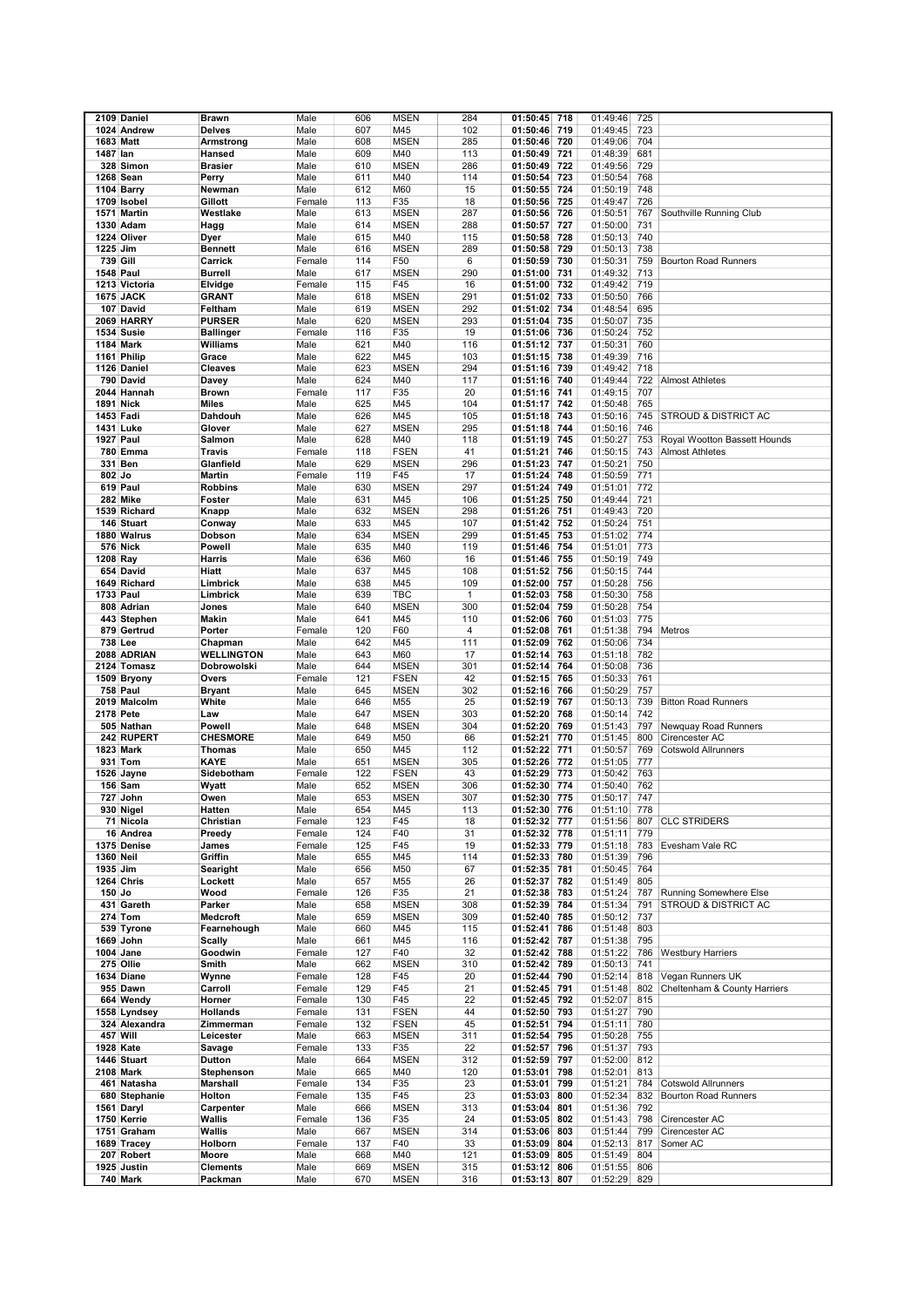|                  | 1748 DAVID                      | <b>BOLTON</b>              | Male           | 671        | M60             | 18             | 01:53:14<br>808                    | 01:52:00             | 810        |                                 |
|------------------|---------------------------------|----------------------------|----------------|------------|-----------------|----------------|------------------------------------|----------------------|------------|---------------------------------|
|                  | 1911 Jerry                      | Fowler                     | Male           | 672        | M45             | 117            | 01:53:16<br>809                    | 01:52:35             | 833        | Dursley AC                      |
|                  |                                 |                            |                | 138        | F35             | 25             | 810                                |                      | 781        |                                 |
|                  | 2043 Amanda                     | Mann                       | Female         |            |                 |                | 01:53:18                           | 01:51:16             |            |                                 |
| 1775 Sian        |                                 | Sansum                     | Female         | 139        | <b>FSEN</b>     | 46             | 01:53:19<br>811                    | 01:52:22             | 822        | Evesham Vale RC                 |
|                  | 468 Dean                        | Birt                       | Male           | 673        | <b>MSEN</b>     | 317            | 812<br>01:53:20                    | 01:52:09             | 816        | Pontypridd Roadents             |
|                  | 325 Karla                       | Prout                      | Female         | 140        | <b>FSEN</b>     | 47             | 813<br>01:53:21                    | 01:51:25             | 788        |                                 |
|                  | 1250 Peter                      | Webb                       | Male           | 674        | M45             | 118            | 01:53:22<br>814                    | 01:50:58             | 770        |                                 |
|                  | 1494 Xolani                     | <b>Mbambo</b>              | Male           | 675        | <b>MSEN</b>     | 318            | 01:53:22<br>815                    | 01:51:05             | 776        |                                 |
|                  | 1343 Karen                      | Phimister                  | Female         | 141        | F45             | 24             | 01:53:23<br>816                    | 01:51:27             | 789        |                                 |
|                  | 1166 Julie                      | <b>Brownlie</b>            | Female         | 142        | F55             | 3              | 01:53:27<br>817                    | 01:52:51             | 839        | <b>Bere Alston Trekers</b>      |
|                  | 646 Claire                      | Wilson                     | Female         | 143        | <b>FSEN</b>     | 48             | 01:53:28<br>818                    | 01:52:20             | 821        |                                 |
|                  | 645 Martin                      | Lyne                       | Male           | 676        | M45             | 119            | 819<br>01:53:28                    | 01:52:20             | 820        |                                 |
|                  | 1574 Chris                      | Lugg                       | Male           | 677        | <b>MSEN</b>     | 319            | 01:53:31<br>820                    | 01:53:02             | 849        |                                 |
|                  | 185 Paul                        | Hockey                     | Male           | 678        | M60             | 19             | 01:53:33<br>821                    | 01:52:00             | 811        |                                 |
|                  | 428 Susan                       | Hunt                       | Female         | 144        | F45             | 25             | 01:53:35<br>822                    | 01:53:06             | 853        | <b>Bourton Road Runners</b>     |
|                  | 845 Paul Anthony                | <b>Brookshaw</b>           | Male           | 679        | <b>MSEN</b>     | 320            | 01:53:36<br>823                    | 01:52:25             | 823        |                                 |
| 1680 Ben         |                                 | Parkinson                  | Male           | 680        | <b>MSEN</b>     | 321            | 01:53:37<br>824                    | 01:51:21             | 785        |                                 |
|                  | 449 Malc                        | Smith                      | Male           | 681        | <b>MSEN</b>     | 322            | 01:53:45<br>825                    | 01:52:48             | 837        | <b>Stockport Harriers</b>       |
|                  | 390 Russell                     | Langley                    | Male           | 682        | M45             | 120            | 01:53:46<br>826                    | 01:52:43             | 834        |                                 |
|                  | 772 Jacqui                      | Perriman                   | Female         | 145        | F50             | $\overline{7}$ | 827<br>01:53:49                    | 01:53:00             | 848        | <b>Bitton Road Runners</b>      |
|                  | 1422 Diane                      | Rankin                     | Female         | 146        | F40             | 34             | 01:53:50<br>828                    | 01:52:25             | 824        |                                 |
|                  | 13 Chris                        | Gloyne                     | Male           | 683        | M40             | 122            | 01:53:52<br>829                    | 01:52:03             | 814        |                                 |
|                  | 1246 Stephen                    | Cockings                   | Male           | 684        | <b>MSEN</b>     | 323            | 01:53:54<br>830                    | 01:53:35             | 864        |                                 |
| 1214 Tom         |                                 |                            |                | 685        | <b>MSEN</b>     | 324            | 01:53:56<br>831                    | 01:52:31             | 830        |                                 |
|                  |                                 | Green                      | Male           |            |                 |                |                                    |                      |            |                                 |
|                  | 1699 David                      | Walker                     | Male           | 686        | M40             | 123            | 01:53:59<br>832                    | 01:52:56             | 843        |                                 |
| 1528 Neil        |                                 | Mostyn                     | Male           | 687        | <b>MSEN</b>     | 325            | 01:54:03<br>833                    | 01:52:55             | 842        |                                 |
|                  | 1696 Matthew                    | Clifford                   | Male           | 688        | <b>MSEN</b>     | 326            | 834<br>01:54:04                    | 01:53:19             | 859        |                                 |
|                  | 93 Daniel                       | <b>Griffiths-Brown</b>     | Male           | 689        | <b>MSEN</b>     | 327            | 835<br>01:54:04                    | 01:52:54             | 841        |                                 |
|                  | <b>2093 MARK</b>                | <b>REYNOLDS</b>            | Male           | 690        | M45             | 121            | 01:54:05<br>836                    | 01:51:47             | 801        |                                 |
| 1837 lain        |                                 | <b>Brown</b>               | Male           | 691        | <b>MSEN</b>     | 328            | 01:54:05<br>837                    | 01:52:53             | 840        |                                 |
|                  | 917 Roland                      | <b>Hobbs</b>               | Male           | 692        | M60             | 20             | 01:54:05<br>838                    | 01:53:22             | 862        | Dursley AC                      |
|                  | 982 Ryan                        | <b>Stephens</b>            | Male           | 693        | <b>MSEN</b>     | 329            | 01:54:06<br>839                    | 01:52:46             | 836        |                                 |
| 1882 Nick        |                                 | Abraham                    | Male           | 694        | <b>MSEN</b>     | 330            | 01:54:07<br>840                    | 01:52:17             | 819        |                                 |
|                  | <b>2117 PETER</b>               | <b>BARLOW</b>              | Male           | 695        | M40             | 124            | 01:54:08<br>841                    | 01:52:44             | 835        |                                 |
|                  | 327 Peter                       | Morris                     | Male           | 696        | <b>MSEN</b>     | 331            | 842<br>01:54:08                    | 01:53:05             | 851        |                                 |
|                  | 2017 DAVID                      | <b>HEAL</b>                | Male           | 697        | M45             | 122            | 01:54:08<br>843                    | 01:52:59             | 845        | <b>GARDEN CITY RUNNERS</b>      |
|                  | 1691 Colin                      | Simpson                    | Male           | 698        | M50             | 68             | 01:54:14<br>844                    | 01:53:39             | 868        |                                 |
|                  | 1710 Luciano                    | Chelotti                   | Male           | 699        | <b>MSEN</b>     | 332            | 01:54:16<br>845                    | 01:53:16             | 857        |                                 |
|                  | 487 Sabrina                     | Pace-humphreys             | Female         | 147        | <b>FSEN</b>     | 49             | 01:54:17<br>846                    | 01:52:25             | 826        | <b>STROUD &amp; DISTRICT AC</b> |
|                  | 1757 Andrew                     | Furley                     | Male           | 700        | M45             | 123            | 01:54:17<br>847                    | 01:52:26             | 827        | STROUD & DISTRICT AC            |
| 1917 Ken         |                                 | <b>Burcombe</b>            | Male           | 701        | M55             | 27             | 01:54:19<br>848                    | 01:52:33             | 831        |                                 |
|                  | 1332 Tracey                     | Caswell                    | Female         | 148        | F35             | 26             | 01:54:26<br>849                    | 01:53:31             | 863        |                                 |
|                  | 1737 John                       | Peacey                     | Male           | 702        | M65             | $\overline{7}$ | 01:54:26<br>850                    | 01:53:20             | 860        |                                 |
|                  | 1573 Katharine                  | Hughes                     | Female         | 149        | F45             | 26             | 01:54:27<br>851                    | 01:51:59             | 809        |                                 |
|                  | 350 Russell                     | Gill                       | Male           | 703        | <b>MSEN</b>     | 333            | 01:54:28<br>852                    | 01:53:38             | 867        |                                 |
|                  |                                 |                            |                |            |                 |                |                                    |                      |            |                                 |
| <b>2080 KRIS</b> |                                 | <b>FISK</b>                | Male           | 704        | <b>MSEN</b>     | 334            | 853<br>01:54:28                    | 01:51:58             | 808        |                                 |
|                  | 792 Jacqueline                  | Mullen                     | Female         | 150        | F40             | 35             | 01:54:29<br>854                    | 01:53:00             | 846        |                                 |
|                  | 2175 Lucy                       | King                       | Female         | 151        | <b>FSEN</b>     | 50             | 01:54:32<br>855                    | 01:53:00             | 847        | <b>Cotswold Allrunners</b>      |
|                  | 897 Emma                        | Wilkinson                  | Female         | 152        | F40             | 36             | 01:54:33<br>856                    | 01:52:28             | 828        |                                 |
|                  | 1967 Nigel                      | Hewston                    | Male           | 705        | M55             | 28             | 01:54:35<br>857                    | 01:53:42             | 871        | STROUD & DISTRICT AC            |
|                  | 244 Shaun                       | <b>Scott</b>               | Male           | 706        | M45             | 124            | 01:54:44<br>858                    | 01:53:57             | 881        |                                 |
| 1840 Mike        |                                 | <b>Theelke</b>             | Male           | 707        | M55             | 29             | 01:54:45<br>859                    | 01:53:16             | 856        |                                 |
|                  | 294 Trudy                       | Chudleigh                  | Female         | 153        | F40             | 37             | 01:54:46<br>860                    | 01:53:15             | 855        | <b>Cotswold Allrunners</b>      |
|                  | 76 Robert                       | Cook                       | Male           | 708        | M45             | 125            | 01:54:48<br>861                    | 01:54:25             | 898        |                                 |
|                  | 828 Russell                     | Cook                       | Male           | 709        | M45             | 126            | 01:54:50<br>862                    | 01:54:28             | 900        |                                 |
| 766 Jon          |                                 |                            |                | 710        |                 |                | 863                                |                      | 865        |                                 |
|                  |                                 | Adams                      | Male           |            | <b>MSEN</b>     | 335            | 01:54:52                           | 01:53:37             |            |                                 |
|                  | 2073 DANIEL                     | <b>INGLEY</b>              | Male           | 711        | <b>MSEN</b>     | 336            | 864<br>01:54:54                    | 01:52:25             | 825        |                                 |
|                  | 767 Katy                        | <b>Tarplee</b><br>Sparling | Female         | 154        | F40             | 38             | 01:54:56<br>865                    | 01:54:56             | 918        | Evesham Vale RC                 |
| 1568 Alan        |                                 |                            | Male           | 712        | M45             | 127            | 01:54:57<br>866                    | 01:53:53             | 879        |                                 |
|                  | 473 Robin                       | Farey<br>Jackie            | Male<br>Female | 713<br>155 | M45<br>F45      | 128            | 867<br>01:55:00<br>868             | 01:53:21             | 861<br>880 | STROUD & DISTRICT AC            |
|                  | 1758 Vowles<br><b>1202 Dave</b> | Andrews                    |                | 714        |                 | 27             | 01:55:01<br>01:55:03<br>869        | 01:53:55             | 854        | <b>Chepstow Harriers</b>        |
|                  |                                 |                            | Male           |            | M60             | 21             |                                    | 01:53:13             |            |                                 |
| 1538 Tim         |                                 | Jackson                    | Male           | 715        | M40             | 125            | 01:55:04<br>870                    | 01:53:59             | 882        |                                 |
|                  | 984 Grant                       | Smith                      | Male           | 716        | <b>MSEN</b>     | 337            | 01:55:04<br>871                    | 01:54:04             | 883        | Tri Team Glos                   |
|                  | 200 Michael                     | <b>Roberts</b>             | Male           | 717        | M60             | 22             | 01:55:05<br>872                    | 01:54:47             | 910        | <b>Plymouth Harriers</b>        |
|                  | 1411 Kevin                      | Lea                        | Male           | 718        | <b>MSEN</b>     | 338            | 01:55:08<br>873                    | 01:53:43             | 872        |                                 |
|                  | 498 Jimmy                       | Wilde                      | Male           | 719        | <b>MSEN</b>     | 339            | 01:55:11<br>874                    | 01:52:58             | 844        |                                 |
|                  | 1294 Jonathan                   | Morley                     | Male           | 720        | <b>MSEN</b>     | 340            | 01:55:11<br>875                    | 01:53:17             | 858        |                                 |
|                  | 1919 Nicola                     | Waterworth                 | Female         | 156        | <b>FSEN</b>     | 51             | 01:55:12<br>876                    | 01:54:20             | 892        |                                 |
| 1577 Mike        |                                 | <b>Bennewitz</b>           | Male           | 721        | M55             | 30             | 01:55:19<br>877                    | 01:54:10             | 888        |                                 |
|                  | 1358 Martin                     | Mckenna                    | Male           | 722        | M60             | 23             | 01:55:20<br>878                    | 01:52:48             | 838        | Spirit of Monmouth Running Clu  |
|                  | 953 Mark                        | Crawford                   | Male           | 723        | M40             | 126            | 01:55:23<br>879                    | 01:53:03             | 850        |                                 |
|                  | 958 Tim                         | Hopes                      | Male           | 724        | M50             | 69             | 01:55:23<br>880                    | 01:53:52             | 876        |                                 |
|                  | 68 Greg                         | Kinsey                     | Male           | 725        | <b>MSEN</b>     | 341            | 01:55:24<br>881                    | 01:53:40             | 870        |                                 |
|                  | 1226 Laura                      | Price                      | Female         | 157        | F40             | 39             | 01:55:27<br>882                    | 01:54:07             | 885        | Dursley AC                      |
|                  | 681 Phil                        | <b>Thomas</b>              | Male           | 726        | <b>MSEN</b>     | 342            | 01:55:28<br>883                    | 01:54:08             | 886        |                                 |
| 387 Liz          |                                 | <b>Spiers</b>              | Female         | 158        | F35             | 27             | 01:55:28<br>884                    | 01:54:14             | 889        | Angels                          |
|                  | 151 Alastair                    | Wood                       | Male           | 727        | <b>MSEN</b>     | 343            | 01:55:31<br>885                    | 01:54:16             | 890        | Running Somewhere Else          |
|                  | 2161 Jacqui                     | Wynds                      | Female         | 159        | F <sub>55</sub> | 4              | 01:55:34<br>886                    | 01:54:58             | 920        | Forest Of Dean Athletic         |
|                  | 614 Sarah                       | Morgan                     | Female         | 160        | <b>FSEN</b>     | 52             | 01:55:34<br>887                    | 01:54:45             | 909        |                                 |
|                  | 334 Darren                      | Mason                      | Male           | 728        | M40             | 127            | 01:55:36<br>888                    | 01:53:37             | 866        |                                 |
|                  | 1449 Stuart                     | Dewdney                    | Male           | 729        | M50             | 70             | 01:55:38<br>889                    | 01:54:49             | 914        |                                 |
|                  | 668 Martin                      | <b>Griffiths</b>           | Male           | 730        | M45             | 129            | 01:55:38<br>890                    | 01:53:40             | 869        |                                 |
|                  | 1167 David                      | Pouncey                    | Male           | 731        | M50             | 71             | 01:55:41<br>891                    | 01:55:11             | 929        |                                 |
|                  | 1457 Anna                       | Pouncey                    | Female         | 161        | <b>FSEN</b>     | 53             | 01:55:41<br>892                    | 01:55:11             | 930        |                                 |
|                  | 342 Adrian                      | Price                      | Male           | 732        | M45             | 130            | 893<br>01:55:44                    | 01:54:20             | 893        |                                 |
|                  | 1061 Michael                    | Bull                       | Male           | 733        | M55             | 31             | 01:55:45<br>894                    | 01:55:32             | 942        | <b>Great Western Runners</b>    |
|                  | 912 Kate                        | Sackett                    | Female         | 162        | F50             | 8              | 01:55:45<br>895                    | 01:54:23             | 895        |                                 |
| 1884 Guy         | 138 Rachel                      | Hudson<br>Daly             | Female<br>Male | 163<br>734 | F40<br>M50      | 40<br>72       | 01:55:46<br>896<br>897<br>01:55:47 | 01:53:47<br>01:53:06 | 874<br>852 | Cirencester AC                  |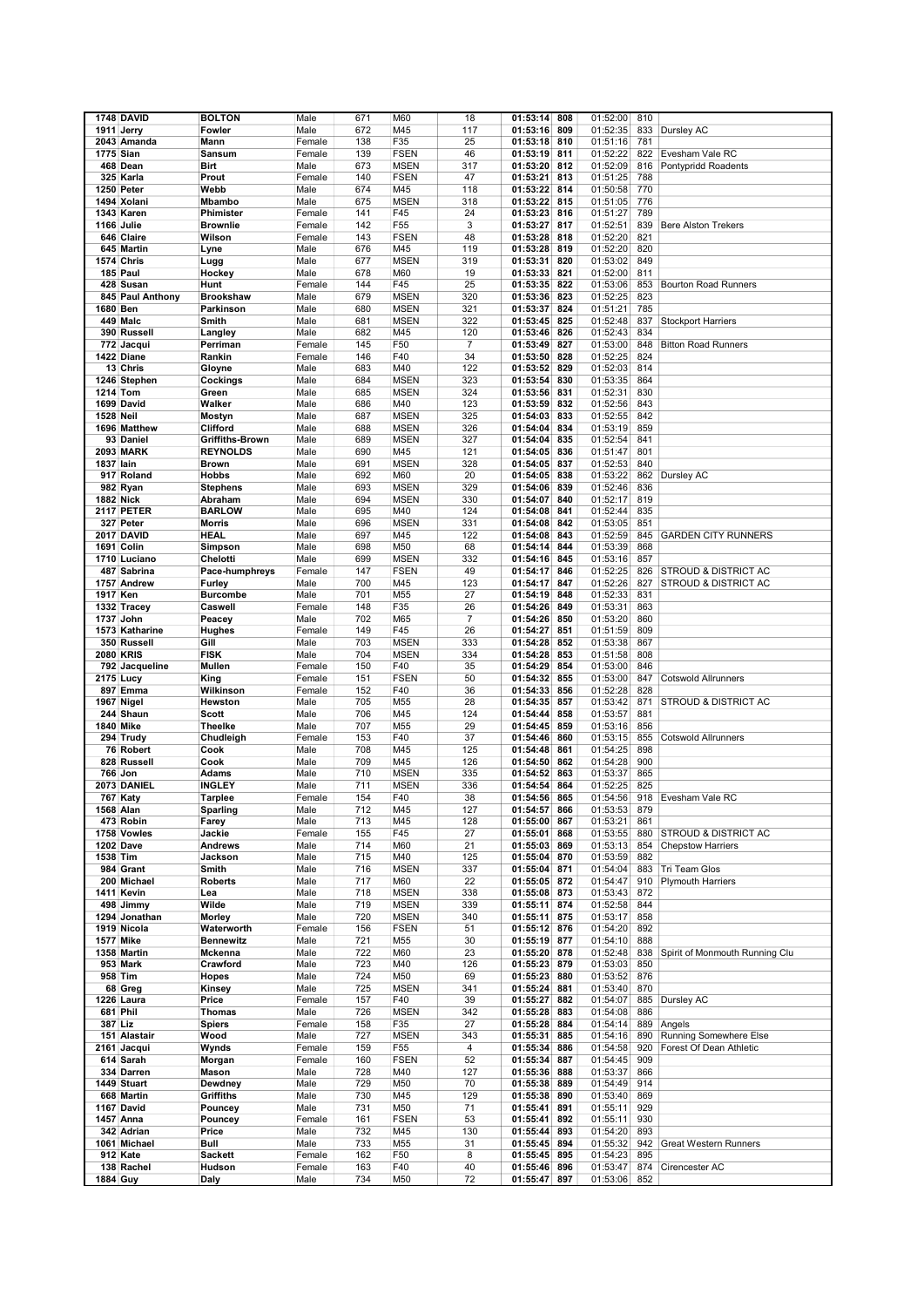|           | 593 Martine          | <b>Marriott</b>  | Female | 164 | F40             | 41  | 01:55:49<br>898 | 01:53:49      | 875  | Cirencester AC               |
|-----------|----------------------|------------------|--------|-----|-----------------|-----|-----------------|---------------|------|------------------------------|
|           |                      |                  |        |     |                 |     |                 |               |      |                              |
|           | 74 Richard           | Hollick          | Male   | 735 | M60             | 24  | 01:55:49<br>899 | 01:53:52      | 877  |                              |
|           | 1388 Sharon          | Nash             | Female | 165 | F45             | 28  | 01:55:54<br>900 | 01:54:36      | 905  | Angels                       |
|           | 824 Steve            | Pike             | Male   | 736 | <b>MSEN</b>     | 344 | 901<br>01:55:58 | 01:54:05      | 884  |                              |
|           | 1355 Sharon          | Coultart         | Female | 166 | F40             | 42  | 902<br>01:56:02 | 01:54:20      | 894  |                              |
|           |                      |                  |        |     |                 |     |                 |               |      |                              |
|           | 1186 Patrick         | <b>Hobbs</b>     | Male   | 737 | M60             | 25  | 903<br>01:56:04 | 01:54:48      | 912  |                              |
| 2116 Lee  |                      | Cameron          | Male   | 738 | M50             | 73  | 904<br>01:56:05 | 01:54:09      | 887  |                              |
|           | 1405 Gino            | <b>Beaumont</b>  | Male   | 739 | M45             | 131 | 01:56:06<br>905 | 01:54:35      | 903  | <b>Cotswold Allrunners</b>   |
|           | 1410 Denise          | Evans            | Female | 167 | F45             | 29  | 01:56:09<br>906 | 01:54:43      | 908  | Chepstow                     |
|           |                      |                  |        |     |                 |     |                 |               |      |                              |
|           | 1409 Michael         | <b>Evans</b>     | Male   | 740 | M55             | 32  | 01:56:13<br>907 | 01:54:47      | 911  | Chepstow                     |
|           | 287 Hayley           | Stockwell        | Female | 168 | <b>FSEN</b>     | 54  | 01:56:13<br>908 | 01:54:27      | 899  |                              |
|           | 1695 Rhona           | MacCallum        | Female | 169 | <b>FSEN</b>     | 55  | 01:56:14<br>909 | 01:55:06      | 925  |                              |
|           | 671 Dan              | Harte            | Male   | 741 | <b>MSEN</b>     | 345 | 01:56:16<br>910 | 01:55:15      | 932  | <b>CLC STRIDERS</b>          |
|           |                      |                  |        |     |                 |     |                 |               |      |                              |
|           | 1930 Martin          | Wright           | Male   | 742 | M50             | 74  | 911<br>01:56:17 | 01:54:31      | 902  |                              |
|           | 1485 John            | Shea             | Male   | 743 | M <sub>55</sub> | 33  | 01:56:18<br>912 | 01:54:23      | 896  |                              |
|           | 1871 Deborah         | <b>Brant</b>     | Female | 170 | F45             | 30  | 01:56:18<br>913 | 01:55:47      | 952  | <b>Beverely AC</b>           |
| 1969 Yuki |                      | Leong            | Female | 171 | F35             | 28  | 01:56:19<br>914 | 01:54:55      | 917  |                              |
|           |                      |                  |        |     |                 |     |                 |               |      |                              |
|           | 1544 Keith           | land             | Male   | 744 | M40             | 128 | 01:56:22<br>915 | 01:55:08      | 927  |                              |
| 509 Mel   |                      | Williams         | Female | 172 | F45             | 31  | 01:56:23<br>916 | 01:55:33      | 943  | Dursley AC                   |
|           | 1374 Alison          | <b>Bishop</b>    | Female | 173 | F40             | 43  | 917<br>01:56:24 | 01:55:31      | 941  | Halesowen A&CC               |
|           | 1530 Christopher     | Benjamin         | Male   | 745 | M40             | 129 | 918<br>01:56:25 | 01:53:45      | 873  |                              |
|           |                      |                  |        |     |                 |     |                 |               |      |                              |
|           | 258 Mark             | <b>McNally</b>   | Male   | 746 | M40             | 130 | 01:56:27<br>919 | 01:55:55      | 958  |                              |
|           | 858 Simon            | Frampton         | Male   | 747 | M60             | 26  | 920<br>01:56:27 | 01:55:05      | 924  | <b>Great Western Runners</b> |
|           | 616 Hazel            | Obee             | Female | 174 | F40             | 44  | 01:56:29<br>921 | 01:55:40      | 947  |                              |
|           | 746 Peter            | Ayling           | Male   | 748 | <b>MSEN</b>     | 346 | 922<br>01:56:30 | 01:54:51      | 915  |                              |
|           |                      |                  |        |     |                 |     |                 |               |      |                              |
|           | 1851 James           | Woodyatt         | Male   | 749 | <b>MSEN</b>     | 347 | 01:56:31<br>923 | 01:55:04      | 923  |                              |
| 1647 Jon  |                      | Mason            | Male   | 750 | M40             | 131 | 924<br>01:56:32 | 01:55:04      | 922  |                              |
|           | 928 David            | Bevan            | Male   | 751 | <b>MSEN</b>     | 348 | 01:56:33<br>925 | 01:55:53      | 957  |                              |
|           | 666 Jennie           | Gibson           | Female | 175 | <b>FSEN</b>     | 56  | 926<br>01:56:35 | 01:54:40      | 907  |                              |
|           |                      |                  |        |     |                 |     |                 |               |      |                              |
|           | 1369 Lorraine        | Coopey           | Female | 176 | F45             | 32  | 927<br>01:56:36 | 01:54:58      | 919  |                              |
|           | 749 Anna             | Vale             | Female | 177 | <b>FSEN</b>     | 57  | 928<br>01:56:36 | 01:55:20      | 934  | Angels                       |
|           | 940 Ray              | Durnall          | Male   | 752 | M60             | 27  | 929<br>01:56:37 | 01:56:05      | 961  | Malvern Joggers              |
|           |                      |                  |        |     |                 |     |                 |               |      |                              |
|           | 709 Hayley           | Young            | Female | 178 | <b>FSEN</b>     | 58  | 01:56:37<br>930 | 01:54:30      | 901  |                              |
|           | 1434 Dominic         | Ventham          | Male   | 753 | M40             | 132 | 01:56:38<br>931 | 01:54:24      | 897  |                              |
| 1413 Lisa |                      | White            | Female | 179 | <b>FSEN</b>     | 59  | 01:56:39<br>932 | 01:55:22      | 935  |                              |
|           | 1959 Darren          | Woodhouse        | Male   | 754 | <b>MSEN</b>     | 349 | 01:56:40<br>933 | 01:54:17      | 891  |                              |
|           |                      |                  |        |     |                 |     |                 |               |      |                              |
|           | 1197 Richard         | Farbrother       | Male   | 755 | M55             | 34  | 01:56:40<br>934 | 01:54:48      | 913  |                              |
| 1441 Zoe  |                      | Wildgoose        | Female | 180 | <b>FSEN</b>     | 60  | 935<br>01:56:41 | 01:56:20      | 968  | <b>Westbury Harriers</b>     |
|           | 735 Hannah           | <b>Michael</b>   | Female | 181 | <b>FSEN</b>     | 61  | 936<br>01:56:42 | 01:54:38      | 906  | <b>Cotswold Allrunners</b>   |
| 1762 Pat  |                      | White            | Male   | 756 | <b>MSEN</b>     | 350 | 01:56:45<br>937 | 01:54:36      | 904  |                              |
|           |                      |                  |        |     |                 |     |                 |               |      |                              |
|           | <b>674 STEPHANIE</b> | <b>ROSEWELL</b>  | Female | 182 | F40             | 45  | 938<br>01:56:47 | 01:55:08      | 928  |                              |
|           | 253 Robert           | <b>Templeton</b> | Male   | 757 | M50             | 75  | 01:56:48<br>939 | 01:55:43      | 949  |                              |
|           | 240 Jude             | Dayne            | Female | 183 | F50             | 9   | 01:56:50<br>940 | 01:56:23      | 970  |                              |
|           | 534 Sarah            | Hunter           | Female | 184 | F40             | 46  | 01:56:51<br>941 | 01:55:27      | 939  |                              |
|           |                      |                  |        |     |                 |     |                 |               |      |                              |
|           | 712 Guy              | Anderson         | Male   | 758 | <b>MSEN</b>     | 351 | 01:56:52<br>942 | 01:56:27      | 972  |                              |
|           | 2053 GEORGE          | <b>COLBOURNE</b> | Male   | 759 | M65             | 8   | 943<br>01:56:53 | 01:55:16      | 933  | FRY CLUB JOGGERS             |
| 1376 Ann  |                      | Tarry            | Female | 185 | F50             | 10  | 01:56:53<br>944 | 01:55:39      | 946  | Evesham Vale RC              |
|           | 1815 KEITH           |                  |        | 760 |                 | 76  | 945             |               | 931  |                              |
|           |                      | <b>HANN</b>      | Male   |     | M50             |     | 01:56:54        | 01:55:12      |      |                              |
|           | 407 Marianne         | Grasty           | Female | 186 | F45             | 33  | 01:56:56<br>946 | 01:55:08      | 926  |                              |
|           | 732 Nigel            | Hale             | Male   | 761 | M55             | 35  | 01:56:57<br>947 | 01:54:54      | 916  | Thornbury Running Club       |
|           | 1315 David           | Alden            | Male   | 762 | M50             | 77  | 948<br>01:56:59 | 01:55:22      | 936  |                              |
|           | 682 Ksenia           | Ponomareva       | Female | 187 | <b>FSEN</b>     | 62  | 01:57:06<br>949 | 01:55:46      | 951  |                              |
|           | 719 Chris            | Hume             | Male   | 763 | M65             | 9   | 950<br>01:57:10 | 01:55:38      | 945  | Road Runners Club            |
|           |                      |                  |        |     |                 |     |                 |               |      |                              |
|           | 422 Anna             | Cosimetti        | Female | 188 | F40             | 47  | 01:57:13<br>951 | 01:56:19      | 966  | Halesowen A&CC               |
|           | 1892 Mark            | Calverley        | Male   | 764 | M45             | 132 | 952<br>01:57:16 | 01:54:59      | 921  |                              |
|           | 1559 Rachel          | Kneale           | Female | 189 | F40             | 48  | 953<br>01:57:17 | 01:55:43      | 950  |                              |
|           |                      |                  |        |     |                 |     |                 |               |      |                              |
|           | 396 Jasmine          | Sampson          | Female | 190 | <b>FSEN</b>     | 63  | 954<br>01:57:19 | 01:56:07      | 962  |                              |
|           | 332 Scott            | <b>Ballinger</b> | Male   | 765 | <b>MSEN</b>     | 352 | 01:57:22<br>955 | 01:56:31      | 974  |                              |
|           | 1123 David           | Chittock         | Male   | 766 | M45             | 133 | 01:57:25 956    | 01:56:00      | 960  | <b>Almost Athletes</b>       |
|           | 57 Wendy             | Thomson          | Female | 191 | F45             | 34  | 01:57:27<br>957 | 01:56:20      | 967  |                              |
|           |                      |                  |        |     |                 |     |                 |               |      |                              |
|           | 1030 John            | <b>Tierney</b>   | Male   | 767 | <b>MSEN</b>     | 353 | 01:57:29<br>958 | 01:56:54      | 984  |                              |
|           | 1640 Richard         | <b>Malpass</b>   | Male   | 768 | M50             | 78  | 01:57:31<br>959 | 01:57:10      | 999  |                              |
|           | 297 Michael          | Wheeler          | Male   | 769 | M60             | 28  | 01:57:32<br>960 | 01:55:52      | 956  |                              |
|           | 789 Matthew          | Lovegrove        | Male   | 770 | <b>MSEN</b>     | 354 | 01:57:33<br>961 | 01:55:35      | 944  |                              |
|           | 1193 Aidan           | Davies           | Male   | 771 | <b>MSEN</b>     | 355 | 01:57:33<br>962 | 01:55:27      | 940  | <b>Great Western Runners</b> |
|           | 1079 Brian           |                  |        | 772 | <b>MSEN</b>     |     | 963             |               | 955  |                              |
|           |                      | <b>McCarthy</b>  | Male   |     |                 | 356 | 01:57:33        | 01:55:52      |      |                              |
|           | 2145 Gordon          | <b>Robbins</b>   | Male   | 773 | M60             | 29  | 01:57:35<br>964 | 01:56:14      | 965  | <b>Bitton Road Runners</b>   |
|           | 957 Paul             | Driver-dickerson | Male   | 774 | M40             | 133 | 01:57:36<br>965 | 01:56:52      | 983  |                              |
| 807 Bill  |                      | Roach            | Male   | 775 | <b>MSEN</b>     | 357 | 01:57:37<br>966 | 01:55:24      | 937  |                              |
| 1567 Neil |                      | Cuddihy          | Male   | 776 | M40             | 134 | 01:57:38<br>967 | 01:55:25      | 938  |                              |
|           |                      | <b>MOSELEY</b>   | Male   | 777 | M45             |     | 01:57:41<br>968 |               | 953  |                              |
|           | <b>1802 ALAN</b>     |                  |        |     |                 | 134 |                 | 01:55:48      |      |                              |
|           | 1234 Darren          | <b>Ellsmore</b>  | Male   | 778 | <b>MSEN</b>     | 358 | 01:57:42<br>969 | 01:57:28      | 1008 |                              |
|           | <b>1349 Ross</b>     | Gardiner         | Male   | 779 | <b>MSEN</b>     | 359 | 01:57:47<br>970 | 01:57:29 1009 |      |                              |
|           | 1253 Mark            | Haywood          | Male   | 780 | M40             | 135 | 01:57:52 971    | 01:55:51      | 954  |                              |
|           | 1900 Steve           | Herring          | Male   | 781 | M55             | 36  | 01:57:53 972    | 01:57:05      | 992  | <b>Bitton Road Runners</b>   |
|           |                      |                  |        |     |                 |     |                 |               |      |                              |
|           | 412 Michelle         | Williams         | Female | 192 | F35             | 29  | 01:57:55<br>973 | 01:55:42      | 948  |                              |
|           | 752 Steve            | Hurn             | Male   | 782 | M45             | 135 | 01:57:57<br>974 | 01:56:25      | 971  |                              |
|           | 684 Bethan           | Ingram           | Female | 193 | <b>FSEN</b>     | 64  | 01:57:57<br>975 | 01:55:59      | 959  |                              |
|           | 936 Derek            | Phippen          | Male   | 783 | M55             | 37  | 01:58:01<br>976 | 01:56:43      | 977  |                              |
|           |                      |                  |        | 784 |                 |     |                 |               |      |                              |
|           | 2160 Terry           | Kemple           | Male   |     | M55             | 38  | 01:58:03<br>977 | 01:56:43      | 978  | <b>Great Western Runners</b> |
|           | <b>1478 Dawn</b>     | Addinall         | Female | 194 | F60             | 5   | 01:58:03<br>978 | 01:57:09      | 998  |                              |
|           | 665 Chris            | Horner           | Male   | 785 | M40             | 136 | 01:58:04<br>979 | 01:57:27      | 1006 |                              |
|           | 1987 Stella          | Symons           | Female | 195 | F45             | 35  | 01:58:05<br>980 | 01:56:45      | 979  | <b>Fairwater Runners</b>     |
| 1543 Lisa |                      | Land             | Female | 196 | F40             | 49  | 01:58:13<br>981 | 01:56:58      | 986  |                              |
|           |                      |                  |        |     |                 |     |                 |               |      |                              |
|           | 964 Colin            | Greenfield       | Male   | 786 | M40             | 137 | 01:58:14<br>982 | 01:56:31      | 973  |                              |
| 2041 Alan |                      | Rockey           | Male   | 787 | M45             | 136 | 01:58:15<br>983 | 01:57:07      | 995  |                              |
|           | 1063 Peter           | Feldon           | Male   | 788 | <b>MSEN</b>     | 360 | 01:58:16<br>984 | 01:56:49      | 981  |                              |
|           | 62 Richard           | Paul             | Male   | 789 | M65             | 10  | 01:58:16<br>985 | 01:56:07      | 963  |                              |
|           |                      |                  |        |     |                 |     |                 |               |      |                              |
| 1203 Tim  |                      | <b>Evans</b>     | Male   | 790 | M45             | 137 | 01:58:22<br>986 | 01:56:35      | 975  |                              |
|           | 1937 Alexander       | Powell           | Male   | 791 | <b>MSEN</b>     | 361 | 987<br>01:58:24 | 01:57:11 1000 |      |                              |
|           |                      |                  |        |     |                 |     |                 |               |      |                              |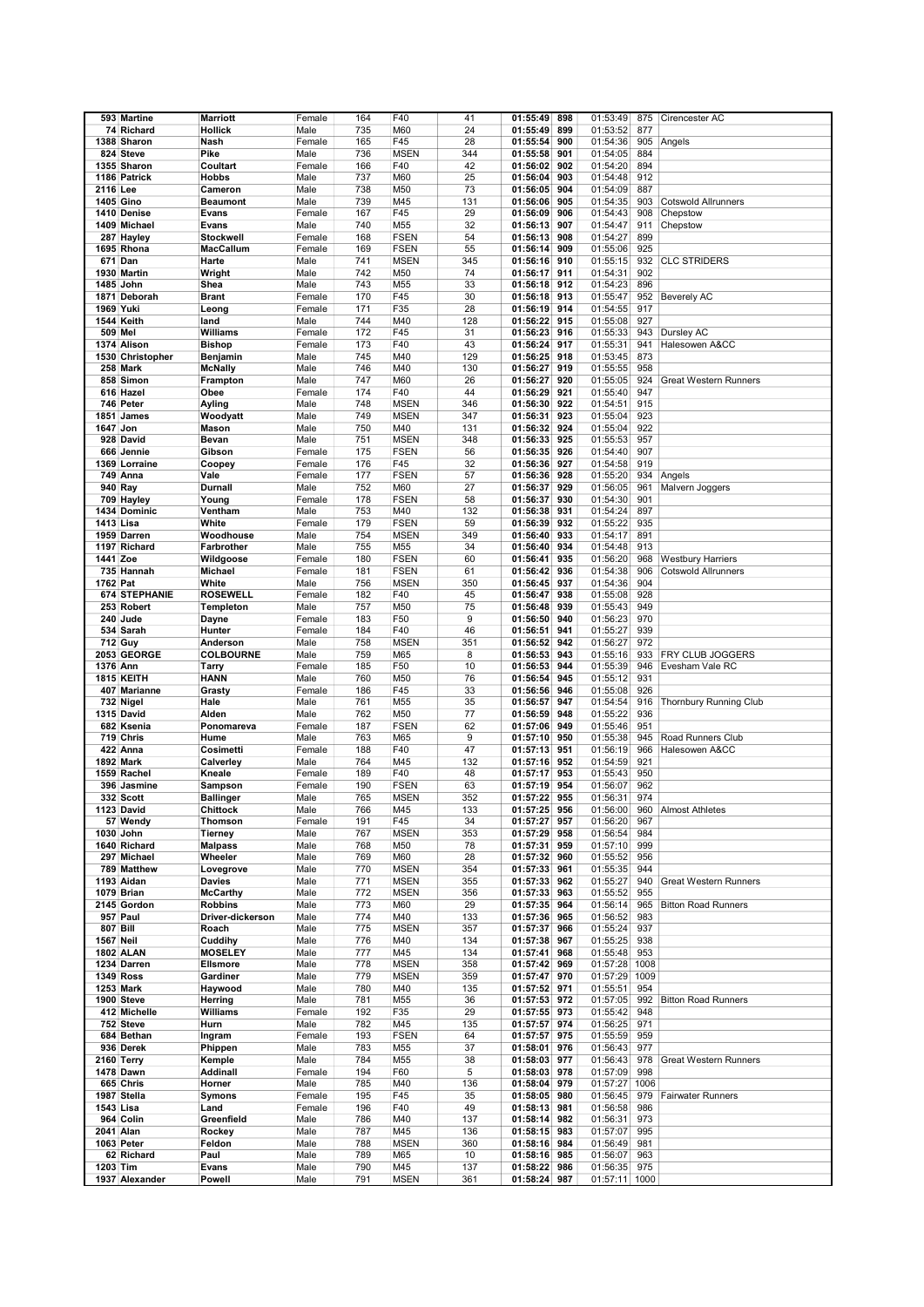|                  | <b>1307 Mark</b>  | <b>Bennett</b>    | Male   | 792 | M50             | 79           | 01:58:25      | 988 | 01:56:56             | 985  |                                       |
|------------------|-------------------|-------------------|--------|-----|-----------------|--------------|---------------|-----|----------------------|------|---------------------------------------|
|                  | 756 Duncan        | Eeles             | Male   | 793 | <b>MSEN</b>     | 362          | 01:58:26      | 989 | 01:56:13             | 964  |                                       |
|                  | 627 Val           | Welsh             | Female | 197 | F40             | 50           | 01:58:28      | 990 | 01:56:50             | 982  |                                       |
|                  |                   |                   |        |     |                 |              |               |     |                      |      |                                       |
|                  | 942 Louise        | Johns             | Female | 198 | <b>FSEN</b>     | 65           | 01:58:34      | 991 | 01:57:13 1001        |      |                                       |
|                  | 943 Mark          | Johns             | Male   | 794 | <b>MSEN</b>     | 363          | 01:58:34      | 992 | 01:57:13 1003        |      |                                       |
|                  | 1620 Lucy         | Smith             | Female | 199 | <b>FSEN</b>     | 66           | 01:58:37      | 993 | 01:56:20             | 969  |                                       |
|                  | 368 Alun          | Nelson            | Male   | 795 | <b>MSEN</b>     | 364          | 01:58:37      | 994 | 01:57:01             | 989  |                                       |
|                  | 3 Oliver          | Adams             | Male   | 796 | <b>MSEN</b>     | 365          | 01:58:39      | 995 | 01:57:06             | 993  | <b>Headington Road Runners</b>        |
|                  | 585 Richard       | Scantlebury       | Male   | 797 | M45             | 138          | 01:58:41      | 996 | 01:57:04             | 991  | <b>Almost Athletes</b>                |
|                  | 899 Alice         | Lewis             | Female | 200 | F50             | 11           | 01:58:45      | 997 | 01:57:03             | 990  | Dursley AC                            |
|                  | 1482 Tracy        | <b>Spiers</b>     | Female | 201 | F40             | 51           | 01:58:46      | 998 | 01:57:13             | 1002 | <b>STROUD &amp; DISTRICT AC</b>       |
|                  | 565 Lizzie        | Carville          | Female | 202 | F40             | 52           | 01:58:47      | 999 | 01:56:41             | 976  |                                       |
|                  | 904 Colin         | Davis             | Male   | 798 | M50             | 80           | 01:58:49 1000 |     | 01:58:30 1048        |      |                                       |
|                  | 1939 Eddie        | Murphy            | Male   | 799 | <b>MSEN</b>     | 366          | 01:58:50 1001 |     | 01:58:25 1045        |      |                                       |
| 1151 Joel        |                   | Turner            | Male   | 800 | <b>MSEN</b>     | 367          | 01:58:50 1002 |     | 01:57:40             | 1019 |                                       |
|                  | <b>1102 SMITH</b> | <b>SHARON</b>     |        | 203 |                 | 30           |               |     |                      |      |                                       |
|                  |                   |                   | Female |     | F35             |              | 01:58:50 1003 |     | 01:57:35 1011        |      |                                       |
|                  | 1189 Sarah        | <b>Hursthouse</b> | Female | 204 | F35             | 31           | 01:58:51 1004 |     | 01:57:35 1012        |      |                                       |
|                  | 1442 Chloe        | Messer            | Female | 205 | <b>FSEN</b>     | 67           | 01:58:51 1005 |     | 01:56:49             | 980  | <b>Almost Athletes</b>                |
|                  | 304 Michael       | Monaghan          | Male   | 801 | M40             | 138          | 01:58:55 1006 |     | 01:58:23 1044        |      |                                       |
| <b>1797 IRIS</b> |                   | WHITE             | Female | 206 | F55             | 5            | 01:58:55 1007 |     |                      |      | 01:58:03 1031 Almost Athletes         |
|                  | 1801 HELEN        | <b>DAVIES</b>     | Female | 207 | F40             | 53           | 01:58:58 1008 |     | 01:57:08             | 997  |                                       |
|                  | 162 Rebecca       | <b>Dainton</b>    | Female | 208 | F40             | 54           | 01:59:02 1009 |     | 01:57:41             |      | 1021 Hogweed Trotters                 |
|                  | 1549 David        | Dyer              | Male   | 802 | M55             | 39           | 01:59:02 1010 |     | 01:58:15 1037        |      |                                       |
|                  | 1667 Peter        | Austen            | Male   | 803 | M40             | 139          | 01:59:08 1011 |     | 01:57:01             | 988  |                                       |
|                  | 782 Jackie        | Hobday            | Female | 209 | F <sub>55</sub> | 6            | 01:59:10 1012 |     | 01:57:52 1025 Angels |      |                                       |
|                  | 626 Nick          | Reade             | Male   | 804 | <b>MSEN</b>     | 368          | 01:59:12 1013 |     |                      |      | 01:58:46 1064 ECOTRICITY              |
|                  | 1626 Nick         | Kemp              | Male   | 805 | M50             | 81           | 01:59:14 1014 |     | 01:58:54 1071        |      |                                       |
|                  | 1418 Daniel       | Cave              | Male   | 806 | <b>MSEN</b>     | 369          | 01:59:15 1015 |     | 01:56:59             | 987  |                                       |
|                  | 1610 Nicola       | Walton            | Female | 210 | F40             | 55           | 01:59:17 1016 |     | 01:57:08             | 996  |                                       |
|                  | 1105 Steve        | Walker            | Male   | 807 | M40             | 140          | 01:59:17 1017 |     | 01:58:49             |      | 1067 Almost Athletes                  |
|                  | 1915 Jane         | <b>Staniforth</b> | Female | 211 | F50             | 12           |               |     | 01:57:39             |      | 1017 STROUD & DISTRICT AC             |
|                  |                   |                   |        |     |                 |              | 01:59:20 1018 |     |                      |      |                                       |
|                  | 425 Michaela      | Thompson          | Female | 212 | F40             | 56           | 01:59:22 1019 |     | 01:57:40             |      | 1018 Bournville Harriers              |
|                  | 974 Neil          | Dooley            | Male   | 808 | M50             | 82           | 01:59:23 1020 |     | 01:57:21             |      | 1005 Cheltenham Tri Club              |
|                  | 370 Julian        | Wells             | Male   | 809 | <b>MSEN</b>     | 370          | 01:59:24 1021 |     | 01:57:41 1020        |      |                                       |
|                  | 572 Alex          | Sheen             | Male   | 810 | <b>MSEN</b>     | 371          | 01:59:29 1022 |     | 01:58:13 1036        |      |                                       |
|                  | 541 MARK          | <b>LYES</b>       | Male   | 811 | M45             | 139          | 01:59:30 1023 |     | 01:57:58             |      | 1028 Almost Athletes                  |
|                  | 478 Carl          | Hartley           | Male   | 812 | M40             | 141          | 01:59:30 1024 |     |                      |      | 01:57:59 1029 Almost Athletes         |
|                  | 1614 Sharon       | Harris            | Female | 213 | F40             | 57           | 01:59:31 1025 |     | 01:58:16 1038 Angels |      |                                       |
|                  | 1075 Keith        | Pearce            | Male   | 813 | M55             | 40           | 01:59:32 1026 |     | 01:58:21             | 1042 |                                       |
|                  | 394 Kevin         | Hale              | Male   | 814 | M45             | 140          | 01:59:35 1027 |     | 01:58:16 1040        |      |                                       |
|                  | 395 Sharon        | Smith             | Female | 214 | F35             | 32           | 01:59:35 1028 |     | 01:58:16 1039        |      |                                       |
|                  | 357 Faith         | Smith             | Female | 215 | <b>FSEN</b>     | 68           | 01:59:35 1029 |     | 01:57:36 1013        |      |                                       |
|                  | 720 David         | Scammell          | Male   | 815 | M45             | 141          | 01:59:36 1030 |     | 01:57:35 1010        |      |                                       |
|                  | 2045 Peter        | Mc Lenaghan       | Male   | 816 | M55             | 41           | 01:59:39 1031 |     | 01:58:59 1076        |      |                                       |
|                  | 385 Lesley        |                   | Female | 216 | F45             | 36           | 01:59:42 1032 |     | 01:57:06             |      | 994 STROUD & DISTRICT AC              |
|                  |                   | Harrington        |        | 217 | F35             | 33           |               |     | 01:57:37             | 1016 |                                       |
|                  | 783 Rebecca       | Putnam            | Female |     |                 |              | 01:59:42 1033 |     |                      |      |                                       |
|                  | 986 Mark          | Ward              | Male   | 817 | <b>MSEN</b>     | 372          | 01:59:44 1034 |     | 01:57:28             | 1007 |                                       |
|                  | 243 LIZA          | DARROCH           | Female | 218 | F60             | 6            | 01:59:45 1035 |     |                      |      | 01:57:43 1022 Cirencester AC          |
|                  | 2139 Marie        | Heaney            | Female | 219 | <b>FSEN</b>     | 69           | 01:59:45 1036 |     | 01:58:50 1069        |      |                                       |
|                  | <b>2177 Rowi</b>  | Mortimer          | Female | 220 | <b>FSEN</b>     | 70           | 01:59:45 1037 |     | 01:58:36 1054        |      |                                       |
|                  | 1468 Janet        | O'Connell         | Female | 221 | F45             | 37           | 01:59:48 1038 |     | 01:57:37 1015        |      |                                       |
|                  | 961 Charlotte     | Harford           | Female | 222 | <b>FSEN</b>     | 71           | 01:59:49 1039 |     | 01:57:53 1026        |      |                                       |
|                  | 2095 Robert       | Hayler            | Male   | 818 | M70             | $\mathbf{1}$ | 01:59:49 1040 |     |                      |      | 01:58:38 1056 Pewsey Vale RC          |
|                  | 1392 Philip       | Corkhill          | Male   | 819 | <b>MSEN</b>     | 373          | 01:59:50 1041 |     | 01:57:14             | 1004 |                                       |
|                  | 1739 Mark         | Grimsey           | Male   | 820 | <b>MSEN</b>     | 374          | 01:59:58 1042 |     |                      |      | 01:57:55 1027 Thornbury Running Club  |
|                  | <b>1365 Linda</b> | Lewis             | Female | 223 | F50             | 13           | 02:00:02 1043 |     | 01:58:30             | 1047 |                                       |
| 1590 lan         |                   | Cummins           | Male   | 821 | M40             | 142          | 02:00:03 1044 |     |                      |      | 01:58:06 1032 Dagenham 88 runners     |
|                  | 1589 Caroline     | Cummins           | Female | 224 | F50             | 14           | 02:00:03 1045 |     |                      |      | 01:58:07 1033 Dagenham 88 runners     |
|                  | 160 Nicola        | Fowles            | Female | 225 | F35             | 34           | 02:00:04 1046 |     | 01:58:30 1049        |      |                                       |
|                  | 1056 Mike         | Mitchell          | Male   | 822 | M55             | 42           | 02:00:04 1047 |     |                      |      | 01:58:31 1051 Hogweed Trotters        |
|                  | 969 Craig         | Allen             | Male   | 823 | <b>MSEN</b>     | 375          | 02:00:09 1048 |     | 01:58:40 1058        |      |                                       |
|                  | 1488 Hannah       | Deacon            | Female | 226 | <b>FSEN</b>     | 72           | 02:00:10 1049 |     | 01:58:08 1035        |      |                                       |
|                  | 1562 Roberta      | <b>Havers</b>     | Female | 227 | <b>FSEN</b>     | 73           | 02:00:10 1050 |     |                      |      | 01:58:43 1062 Chepstow Harriers       |
|                  | <b>1521 Nick</b>  | Gurmin            | Male   | 824 | M50             | 83           | 02:00:12 1051 |     | 01:58:07 1034        |      |                                       |
|                  | 1888 Peter        | Moore             | Male   | 825 | M50             | 84           | 02:00:14 1052 |     | 01:57:36 1014        |      |                                       |
|                  | 881 Llewellyn     | Davis             | Male   | 826 | <b>MSEN</b>     | 376          | 02:00:15 1053 |     | 01:59:57 1111        |      |                                       |
|                  | 1989 Russell      | Dale              | Male   | 827 | M50             | 85           | 02:00:16 1054 |     | 01:57:43 1023        |      |                                       |
|                  |                   |                   |        |     |                 |              |               |     |                      |      |                                       |
|                  | 607 Phil          | Holding           | Male   | 828 | M45             | 142          | 02:00:17 1055 |     |                      |      | 01:58:41 1060 Almost Athletes         |
|                  | 1142 Andrea       | Tanner            | Female | 228 | F40             | 58           | 02:00:18 1056 |     | 01:58:42 1061        |      |                                       |
|                  | 540 Avrill        | Yearsley          | Female | 229 | F60             | 7            | 02:00:18 1057 |     |                      |      | 01:59:29 1093 Dursley AC              |
|                  | 754 Paul          | <b>Daniels</b>    | Male   | 829 | M40             | 143          | 02:00:18 1058 |     | 01:57:50 1024        |      |                                       |
|                  | 1320 Clive        | Jones             | Male   | 830 | M60             | 30           | 02:00:19 1059 |     |                      |      | 01:58:57 1075 Hamchay Harriers        |
|                  | <b>1866 Mark</b>  | Febery            | Male   | 831 | M45             | 143          | 02:00:20 1060 |     | 01:58:45 1063        |      |                                       |
|                  | 259 Susan         | Powell            | Female | 230 | F45             | 38           | 02:00:22 1061 |     |                      |      | 01:58:31 1050 STROUD & DISTRICT AC    |
| 1953 lan         |                   | Fallmann          | Male   | 832 | M50             | 86           | 02:00:27 1062 |     | 01:59:04 1079        |      |                                       |
|                  | 1251 David        | Nunn              | Male   | 833 | M50             | 87           | 02:00:27 1063 |     | 01:58:03 1030        |      |                                       |
|                  | 118 Heather       | Fraser            | Female | 231 | F35             | 35           | 02:00:28 1064 |     | 01:58:22 1043        |      |                                       |
| 2050 Liz         |                   | Workman           | Female | 232 | F45             | 39           | 02:00:29 1065 |     |                      |      | 01:59:02 1078 Cotswold Allrunners     |
|                  | 19 Donna          | Coleman           | Female | 233 | F40             | 59           | 02:00:30 1066 |     | 02:00:22 1121        |      |                                       |
|                  | 945 Michelle      | Stark             | Female | 234 | F40             | 60           | 02:00:30 1067 |     |                      |      | 01:58:34 1052 Gloucester AC           |
|                  | 1048 Francois     | Greyling          | Male   | 834 | M40             | 144          | 02:00:30 1068 |     | 01:58:37 1055        |      |                                       |
|                  | 1058 Diarmuid     | Cullinane         | Male   | 835 | M50             | 88           | 02:00:31 1069 |     | 01:59:52 1108        |      |                                       |
|                  | <b>2026 Mark</b>  |                   | Male   | 836 | M45             | 144          | 02:00:35 1070 |     | 01:58:18 1041        |      |                                       |
|                  |                   | Croydon           |        |     |                 |              |               |     |                      |      |                                       |
|                  | 1474 David        | Farrar            | Male   | 837 | M50             | 89           | 02:00:36 1071 |     |                      |      | 01:59:15 1085 Higgy's Heroes          |
|                  | 1858 Tony         | Beard             | Male   | 838 | M45             | 145          | 02:00:37 1072 |     | 01:58:35 1053        |      |                                       |
|                  | 730 Andrew        | <b>Blackburn</b>  | Male   | 839 | M45             | 146          | 02:00:38 1073 |     |                      |      | 01:58:26 1046 Bitton Road Runners     |
|                  | 1838 Alison       | Gray              | Female | 235 | F40             | 61           | 02:00:40 1074 |     |                      |      | 01:58:40 1059 Almost Athletes         |
|                  | 1377 Andrea       | Butcher-wood      | Female | 236 | F40             | 62           | 02:00:41 1075 |     |                      |      | 01:59:25   1089   Bitton Road Runners |
|                  | 362 Ruth          | <b>Stenhouse</b>  | Female | 237 | <b>FSEN</b>     | 74           | 02:00:42 1076 |     | 01:59:35 1097        |      |                                       |
|                  | <b>769 IAN</b>    | GOODE             | Male   | 840 | <b>MSEN</b>     | 377          | 02:00:44 1077 |     | 01:58:56 1073        |      |                                       |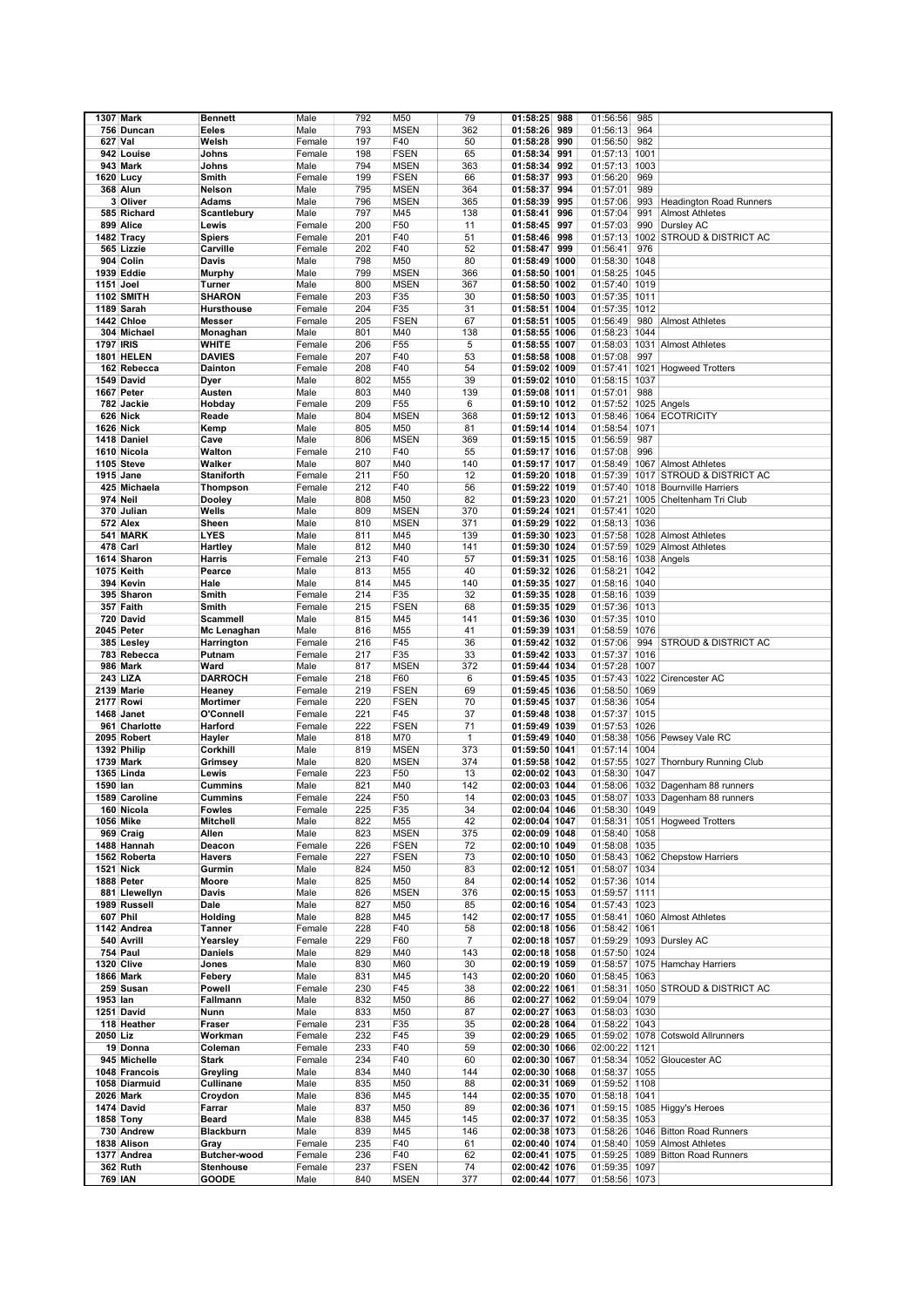|                  | 1081 Laurence     | Leeming-Latham         | Male   | 841 | M60             | 31             | 02:00:44 1078 |               |      | 02:00:13 1120 Stourbridge Running Club         |
|------------------|-------------------|------------------------|--------|-----|-----------------|----------------|---------------|---------------|------|------------------------------------------------|
|                  |                   |                        |        |     |                 |                |               |               |      |                                                |
|                  | 1419 David        | Turner                 | Male   | 842 | <b>MSEN</b>     | 378            | 02:00:46 1079 |               |      | 02:00:26 1124 Nationwide Running Club          |
|                  | 298 Nigel         | <b>Bryant</b>          | Male   | 843 | M55             | 43             | 02:00:47 1080 | 01:59:06 1083 |      |                                                |
|                  | 1749 Susan        | <b>BALDINI</b>         | Female | 238 | F45             | 40             | 02:00:50 1081 | 01:59:26 1090 |      |                                                |
|                  | 535 William       | Bewg                   | Male   | 844 | M70             | $\overline{2}$ | 02:00:51 1082 | 01:59:01      |      | 1077 Chepstow Harriers                         |
|                  | 63 Colin          | Spence                 | Male   | 845 | M55             | 44             | 02:00:52 1083 | 01:58:39      |      | 1057 Southville Running Club                   |
|                  | 1517 Craig        | <b>Mcateer</b>         | Male   | 846 | <b>MSEN</b>     | 379            | 02:00:53 1084 | 01:59:05 1081 |      |                                                |
|                  |                   |                        | Female | 239 | <b>FSEN</b>     | 75             | 02:00:54 1085 | 01:59:43      | 1102 |                                                |
|                  | 319 Michelle      | Ryan                   |        |     |                 |                |               |               |      |                                                |
|                  | 1432 Sarah        | Ackroyd                | Female | 240 | F50             | 15             | 02:00:55 1086 | 01:58:54      |      | 1070 Great Western Runners                     |
|                  | 497 Lucy          | Winstanley             | Female | 241 | <b>FSEN</b>     | 76             | 02:00:56 1087 | 01:58:57 1074 |      |                                                |
|                  | 1869 Polly        | Armitage               | Female | 242 | F35             | 36             | 02:00:58 1088 | 02:00:10 1119 |      |                                                |
|                  | 903 Tracy         | <b>McFadden</b>        | Female | 243 | F45             | 41             | 02:00:59 1089 |               |      | 01:59:45 1106 St Austell                       |
|                  | 1036 Gavin        | <b>Townsend</b>        | Male   | 847 | M45             | 147            | 02:01:01 1090 | 01:59:35      |      | 1098 Cotswold Allrunners                       |
|                  | 2094 MICHAEL      | <b>ADLAM</b>           | Male   | 848 | M60             | 32             | 02:01:05 1091 | 01:58:47      | 1065 |                                                |
|                  | 2092 MELISSA      | <b>BRIDGE</b>          | Female | 244 | <b>FSEN</b>     | 77             | 02:01:06 1092 | 01:58:48      | 1066 |                                                |
|                  | 1296 Ruth         |                        |        |     |                 |                |               |               |      |                                                |
|                  |                   | <b>Fulford</b>         | Female | 245 | F60             | 8              | 02:01:06 1093 |               |      | 01:59:05 1082 Cirencester AC                   |
|                  | 2091 THOMAS       | <b>BRIDGE</b>          | Male   | 849 | <b>MSEN</b>     | 380            | 02:01:08 1094 | 01:58:50 1068 |      |                                                |
|                  | 649 Peter         | Harney                 | Male   | 850 | M55             | 45             | 02:01:09 1095 |               |      | 01:59:58 1113 Hogweed Trotters                 |
|                  | 14 Charles        | Woodham                | Male   | 851 | M55             | 46             | 02:01:10 1096 | 01:59:21      | 1087 |                                                |
|                  | 529 Jeffrey       | <b>Flynn</b>           | Male   | 852 | M55             | 47             | 02:01:10 1097 | 01:59:58      |      | 1114 Hogweed Trotters                          |
| 1228 Ruth        |                   | Graveling              | Female | 246 | <b>FSEN</b>     | 78             | 02:01:12 1098 | 01:59:36 1099 |      |                                                |
| 530 Jan          |                   | Webb                   | Female | 247 | F50             | 16             | 02:01:16 1099 | 02:00:05      |      | 1118 Hogweed Trotters                          |
|                  | 892 Kitty         | Hung                   | Female | 248 | F45             | 42             | 02:01:18 1100 | 01:59:24      |      | 1088 Comets Road Running Club                  |
|                  |                   |                        |        |     |                 |                |               |               |      |                                                |
|                  | 1843 Alison       | <b>Bush</b>            | Female | 249 | F50             | 17             | 02:01:19 1101 |               |      | 01:59:33 1094 STROUD & DISTRICT AC             |
| 135 Jo           |                   | Watson                 | Female | 250 | F35             | 37             | 02:01:19 1102 | 01:59:11 1084 |      |                                                |
|                  | 1879 Alison       | Woods                  | Female | 251 | F50             | 18             | 02:01:19 1103 |               |      | 01:59:39 1100 Hogweed Trotters                 |
|                  | 1557 George       | <b>Tsverik</b>         | Male   | 853 | <b>MSEN</b>     | 381            | 02:01:22 1104 |               |      | 02:00:03 1117 Headington Road Runners          |
| 1513 Mike        |                   | <b>Baker</b>           | Male   | 854 | <b>MSEN</b>     | 382            | 02:01:24 1105 | 01:59:20 1086 |      |                                                |
|                  | 1496 Anwen        | Victory                | Female | 252 | <b>FSEN</b>     | 79             | 02:01:28 1106 | 01:59:43 1103 |      |                                                |
|                  | 322 Michael       | <b>Victory-Rowe</b>    | Male   | 855 | M45             | 148            | 02:01:28 1107 | 01:59:44 1104 |      |                                                |
|                  | 1602 Benedict     |                        |        | 856 |                 | 383            |               |               |      |                                                |
|                  |                   | Hignell                | Male   |     | <b>MSEN</b>     |                | 02:01:29 1108 |               |      | 01:59:58 1112 Higgy's Heroes                   |
|                  | 1016 Jennie       | <b>Marshall</b>        | Female | 253 | F45             | 43             | 02:01:29 1109 | 01:59:54      |      | 1110 Cotswold Allrunners                       |
|                  | 1755 Anna         | <b>Brooke</b>          | Female | 254 | <b>FSEN</b>     | 80             | 02:01:30 1110 | 01:59:27      |      | 1091 Cotswold Allrunners                       |
| <b>1458 Neil</b> |                   | Middleton              | Male   | 857 | M50             | 90             | 02:01:30 1111 | 02:00:25 1123 |      |                                                |
|                  | 1461 Michael Jack | Rawson                 | Male   | 858 | <b>MSEN</b>     | 384            | 02:01:31 1112 | 02:00:26 1125 |      |                                                |
|                  | 1131 Angela       | <b>Broady-smith</b>    | Female | 255 | F45             | 44             | 02:01:32 1113 | 01:59:04 1080 |      |                                                |
|                  | 1889 Christy      | Moore                  | Male   | 859 | <b>MSEN</b>     | 385            | 02:01:34 1114 | 01:58:56 1072 |      |                                                |
|                  | 1100 Robert       | <b>Mackenzie-Smith</b> | Male   | 860 | M45             | 149            |               | 01:59:52 1109 |      |                                                |
|                  |                   |                        |        |     |                 |                | 02:01:35 1115 |               |      |                                                |
|                  | 742 Joanne        | Symanowski             | Female | 256 | F40             | 63             | 02:01:36 1116 | 2:0:00 1116   |      |                                                |
|                  | 340 Sophie        | Longley                | Female | 257 | <b>FSEN</b>     | 81             | 02:01:39 1117 | 02:00:29 1128 |      |                                                |
| 906 Liz          |                   | Laird                  | Female | 258 | F40             | 64             | 02:01:41 1118 | 01:59:33      |      | 1095 Chippenham Harriers                       |
|                  | 876 Alistair      | Parker                 | Male   | 861 | M50             | 91             | 02:01:45 1119 |               |      | 02:01:45 1174 Tewkesbury AC                    |
|                  | 21 Marshall       | Peter                  | Male   | 862 | M45             | 150            | 02:01:46 1120 | 01:59:33      | 1096 |                                                |
|                  | 1787 Heather      | Hogan                  | Female | 259 | F40             | 65             | 02:01:56 1121 |               |      | 02:01:20 1159 Newport & District Running Clu   |
| 574 lan          |                   | Haynes                 | Male   | 863 | <b>MSEN</b>     | 386            | 02:2:00 1122  | 01:59:28 1092 |      |                                                |
|                  | 1149 Jonathan     | <b>Barker</b>          | Male   | 864 | M40             | 145            | 02:02:02 1123 | 02:00:28 1126 |      |                                                |
| 1195 Ben         |                   | williams               | Male   | 865 | <b>MSEN</b>     | 387            | 02:02:03 1124 | 01:59:40      | 1101 |                                                |
|                  | 1970 CHRIS        | <b>HERBERT</b>         | Male   | 866 | M45             | 151            | 02:02:04 1125 | 01:59:45 1105 |      |                                                |
|                  | 2115 David        | Gannon                 | Male   | 867 | M45             | 152            |               | 02:00:54      | 1142 |                                                |
|                  |                   |                        |        |     |                 |                | 02:02:07 1126 |               |      |                                                |
|                  | 571 Kirsty Ann    | <b>Murphy</b>          | Female | 260 | F35             | 38             | 02:02:07 1127 | 01:59:59      |      | 1115 Chippenham Harriers                       |
|                  | 902 Nicola        | Gazzard                | Female | 261 | F40             | 66             | 02:02:09 1128 | 02:00:46 1137 |      |                                                |
| 1615 Neil        |                   | Bacon                  | Male   | 868 | M40             | 146            | 02:02:10 1129 | 02:00:39 1133 |      |                                                |
|                  | 2066 STEPHEN      | ASH                    | Male   | 869 | M50             | 92             | 02:02:11 1130 | 01:59:46 1107 |      |                                                |
|                  | 973 Kevin         | Carley                 | Male   | 870 | M60             | 33             | 02:02:14 1131 | 02:00:44      | 1136 |                                                |
|                  | 1378 Steve        | Chandler               | Male   | 871 | M60             | 34             | 02:02:17 1132 |               |      | 02:00:42 1135 STROUD & DISTRICT AC             |
|                  | 1826 Daniel       | Rogers                 | Male   | 872 | <b>MSEN</b>     | 388            | 02:02:18 1133 | 02:01:05 1147 |      |                                                |
|                  | 511 Alex          | Keylock                | Male   | 873 | <b>MSEN</b>     | 389            | 02:02:19 1134 | 02:00:38 1132 |      |                                                |
| 1115 Ben         |                   | Keenan                 | Male   | 874 | <b>MSEN</b>     | 390            | 02:02:20 1135 | 02:01:55 1185 |      |                                                |
|                  | 1864 Andrew       | <b>Russell</b>         | Male   | 875 | M50             | 93             |               |               |      |                                                |
|                  |                   |                        |        |     |                 |                | 02:02:21 1136 |               |      | 02:01:09 1155 Hogweed Trotters                 |
|                  | 51 Alex           | Doe                    | Male   | 876 | <b>MSEN</b>     | 391            | 02:02:21 1137 | 02:00:33 1129 |      |                                                |
|                  | 2016 Robert       | Punt                   | Male   | 877 | M50             | 94             | 02:02:22 1138 | 02:01:29 1161 |      |                                                |
|                  | 921 Barbara       | <b>Thomas</b>          | Female | 262 | F <sub>55</sub> | $\overline{7}$ | 02:02:24 1139 |               |      | 02:01:25 1160 Cirencester AC                   |
| 605 lan          |                   | Freestone              | Male   | 878 | M45             | 153            | 02:02:26 1140 |               |      | 02:01:01 1145 Hogweed Trotters                 |
| 2133 Beth        |                   | Lock                   | Female | 263 | <b>FSEN</b>     | 82             | 02:02:27 1141 | 02:01:58 1189 |      |                                                |
|                  | 177 chloe         | witts                  | Female | 264 | <b>FSEN</b>     | 83             | 02:02:28 1142 | 02:00:36 1131 |      |                                                |
|                  | <b>1133 MARK</b>  | <b>GRIFFITHS</b>       | Male   | 879 | M50             | 95             | 02:02:30 1143 |               |      | 02:01:15 1156 Team Bath A.C.                   |
|                  | 1583 Alison       | Hume                   | Female | 265 | F45             | 45             | 02:02:36 1144 |               |      | 02:01:06 1150 Almost Athletes                  |
| 1505 Mel         |                   | <b>Tilling</b>         | Female | 266 | F35             | 39             | 02:02:36 1145 | 02:00:41 1134 |      |                                                |
|                  | 1522 David        | <b>Bagshaw</b>         | Male   | 880 | <b>MSEN</b>     | 392            | 02:02:38 1146 | 02:00:29 1127 |      |                                                |
|                  | 669 Tom           |                        |        |     |                 |                |               |               |      |                                                |
|                  |                   | Sargeant               | Male   | 881 | <b>MSEN</b>     | 393            | 02:02:39 1147 | 02:01:38 1168 |      |                                                |
|                  | 353 Robert        | Lewis                  | Male   | 882 | M40             | 147            | 02:02:39 1148 | 02:01:54 1184 |      |                                                |
|                  | 1954 Ratan        | Alexander              | Male   | 883 | M50             | 96             | 02:02:40 1149 | 02:01:05 1149 |      |                                                |
|                  | 933 Wendy         | Allen                  | Female | 267 | F35             | 40             | 02:02:40 1150 |               |      | 02:01:05 1148 Black Pear Joggers               |
|                  | 2149 Helen        | Fursman                | Female | 268 | F35             | 41             | 02:02:42 1151 |               |      | 02:01:08 1154 Almost Athletes                  |
|                  | 424 Helena        | <b>Bustin</b>          | Female | 269 | F40             | 67             | 02:02:43 1152 |               |      | 02:01:50 1179 Halesowen A&CC                   |
| 1551 Rob         |                   | Croft                  | Male   | 884 | <b>MSEN</b>     | 394            | 02:02:45 1153 | 02:01:01 1146 |      |                                                |
|                  | 495 Mary          | Stinchcombe            | Female | 270 | <b>FSEN</b>     | 84             | 02:02:48 1154 | 02:01:38 1167 |      |                                                |
| 1875 Matt        |                   | Ely                    | Male   | 885 | <b>MSEN</b>     | 395            | 02:02:49 1155 | 02:00:22 1122 |      |                                                |
|                  | 1499 Richard      | Cook                   | Male   | 886 | M45             | 154            | 02:02:49 1156 | 02:01:07 1151 |      |                                                |
|                  | 1491 David        | Cook                   | Male   | 887 | M45             | 155            | 02:02:50 1157 | 02:01:07 1152 |      |                                                |
|                  |                   |                        |        |     |                 |                |               |               |      |                                                |
|                  | 2003 Roger        | <b>Brocklesby</b>      | Male   | 888 | M50             | 97             | 02:02:53 1158 |               |      | 02:00:33 1130 Bristol and West AC              |
|                  | 698 Rachel        | Barber                 | Female | 271 | F40             | 68             | 02:02:54 1159 |               |      | 02:02:27   1196   Cheltenham & County Harriers |
|                  | 724 Joanna        | Mostyn                 | Female | 272 | <b>FSEN</b>     | 85             | 02:02:54 1160 | 02:01:45 1173 |      |                                                |
|                  | 1673 Chas         | Earley                 | Male   | 889 | <b>MSEN</b>     | 396            | 02:02:54 1161 | 02:00:55 1143 |      |                                                |
| 1995 Ed          |                   | <b>Butcher</b>         | Male   | 890 | M40             | 148            | 02:02:58 1162 | 02:00:59 1144 |      |                                                |
|                  | 124 Beth          | Walker                 | Female | 273 | <b>FSEN</b>     | 86             | 02:3:00 1163  |               |      | 02:01:07 1153 STROUD & DISTRICT AC             |
|                  | 2158 Julie        | <b>Boynes</b>          | Female | 274 | F40             | 69             | 02:3:00 1164  |               |      | 02:01:19 1157 Hogweed Trotters                 |
|                  | <b>2130 Chris</b> | Mead                   | Male   | 891 | M55             | 48             | 02:03:06 1165 | 02:00:50 1138 |      |                                                |
|                  | 1069 Bobby        | lall                   | Male   | 892 | M40             | 149            | 02:03:08 1166 | 02:00:52 1139 |      |                                                |
|                  | 326 Jane          | Rymer                  | Female | 275 | F45             | 46             | 02:03:09 1167 |               |      | 02:01:44 1171 Chepstow Harriers                |
|                  |                   |                        |        |     |                 |                |               |               |      |                                                |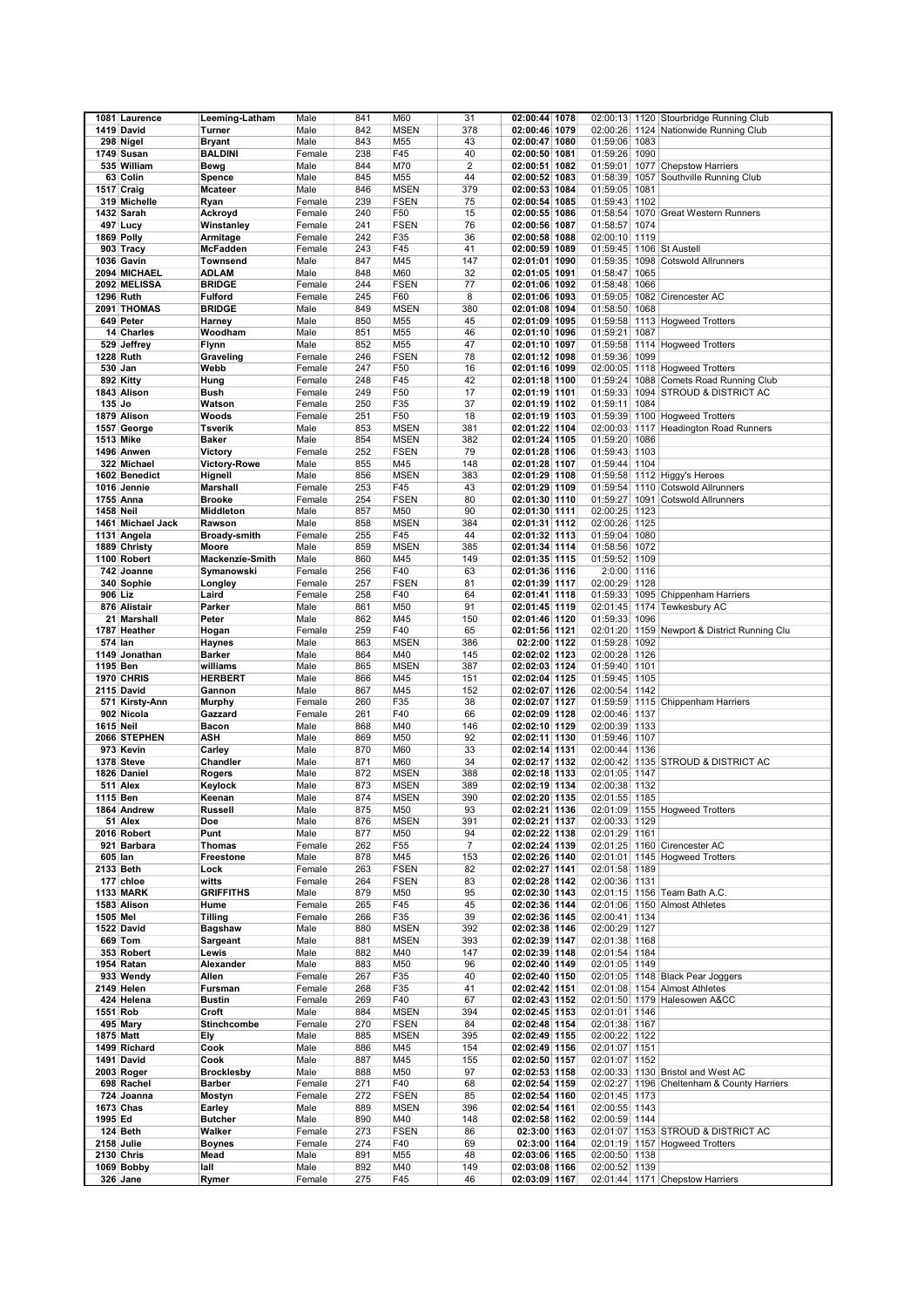|           | $1001$ Jane        | Thornton              | Female | 276 | F40         | 70  | 02:03:11 1168 |                       |      | 02:01:50 1177 Westbury Harriers           |
|-----------|--------------------|-----------------------|--------|-----|-------------|-----|---------------|-----------------------|------|-------------------------------------------|
|           |                    |                       |        |     |             |     |               |                       |      |                                           |
|           | 672 Helen          | Keogh                 | Female | 277 | F35         | 42  | 02:03:13 1169 | 02:01:20 1158         |      |                                           |
| 1033 Neil |                    | Goodrich              | Male   | 893 | M40         | 150 | 02:03:17 1170 | 02:02:47 1202         |      |                                           |
|           | 1147 Michelle      | Hodges                | Female | 278 | F35         | 43  | 02:03:17 1171 |                       |      | 02:01:50 1178 Hogweed Trotters            |
|           | 222 Daniel         | Gabb                  | Male   | 894 | <b>MSEN</b> | 397 | 02:03:18 1172 | 02:00:52 1140         |      |                                           |
|           | 166 Samuel         | Gabb                  | Male   | 895 | <b>MSEN</b> | 398 | 02:03:19 1173 | 02:00:52 1141         |      |                                           |
|           | 1783 Aaron         | Fairclough            | Male   | 896 | <b>MSEN</b> | 399 | 02:03:19 1174 | 02:01:51 1181         |      |                                           |
|           | 547 Sasha          | Field                 | Female | 279 | F40         | 71  |               |                       |      | 02:01:55 1186 Cotswold Allrunners         |
|           |                    |                       |        |     |             |     | 02:03:21 1175 |                       |      |                                           |
|           | 152 Jan            | Trocki                | Male   | 897 | M45         | 156 | 02:03:21 1176 |                       |      | 02:02:44 1200 Cirencester AC              |
|           | 1556 Wilcox        | Alan                  | Male   | 898 | M40         | 151 | 02:03:24 1177 |                       |      | 02:01:57 1188 Hogweed Trotters            |
|           | 612 Pete           | Johnson               | Male   | 899 | M40         | 152 | 02:03:24 1178 | 02:01:56 1187         |      |                                           |
|           | 1290 Alison        | English               | Female | 280 | F40         | 72  | 02:03:29 1179 | 02:02:51 1203         |      |                                           |
|           | 2147 Mike          | Haddrell              | Male   | 900 | <b>MSEN</b> | 400 | 02:03:31 1180 | 02:02:46 1201         |      |                                           |
|           | 102 Simone         | Clarke                | Female | 281 | F35         | 44  | 02:03:33 1181 |                       |      | 02:01:36 1163 southampton running sisters |
|           | 1287 Jeremy        | Lowe                  | Male   | 901 | M60         | 35  | 02:03:34 1182 | 02:03:17              | 1222 |                                           |
|           |                    |                       |        |     |             |     |               |                       |      |                                           |
|           | 734 David          | Michael               | Male   | 902 | M55         | 49  | 02:03:36 1183 | 01:53:53              | 878  | <b>Cotswold Allrunners</b>                |
|           | 2009 Malcolm       | Carr                  | Male   | 903 | M55         | 50  | 02:03:36 1184 |                       |      | 02:01:37 1165 Thornbury Running Club      |
|           | 409 Laura          | Warren                | Female | 282 | F35         | 45  | 02:03:37 1185 | 02:01:38 1166         |      |                                           |
|           | 1502 Sally         | King                  | Female | 283 | <b>FSEN</b> | 87  | 02:03:37 1186 | 02:01:45 1172         |      |                                           |
|           | 1445 James         | Cargill               | Male   | 904 | M50         | 98  | 02:03:39 1187 | 02:01:40 1169         |      |                                           |
|           | 1909 James         | <b>Stewart</b>        | Male   | 905 | M60         | 36  | 02:03:40 1188 |                       |      | 02:3:00 1213 Evesham Vale RC              |
|           | 693 Shereena       | Griffiths             | Female | 284 | <b>FSEN</b> | 88  | 02:03:41 1189 | 02:01:42 1170         |      |                                           |
|           | 874 Judith         | Austerberry           | Female | 285 | F35         | 46  | 02:03:45 1190 |                       |      | 02:01:49 1176 Chepstow Harriers           |
|           |                    |                       |        |     |             |     |               |                       |      |                                           |
|           | 873 Allan          | McCall                | Male   | 906 | M40         | 153 | 02:03:45 1191 |                       |      | 02:01:50 1180 Chepstow Harriers           |
|           | 1179 Camilla       | <b>Chandler-Mant</b>  | Female | 286 | F40         | 73  | 02:03:46 1192 | 02:02:07 1192         |      |                                           |
| 2142 Max  |                    | Harvey                | Male   | 907 | <b>MSEN</b> | 401 | 02:03:46 1193 | 02:02:07 1191         |      |                                           |
|           | 2169 Tom           | Alcock                | Male   | 908 | <b>MSEN</b> | 402 | 02:03:47 1194 | 02:01:53 1183         |      |                                           |
|           | 1622 Rachel        | <b>Mcallister</b>     | Female | 287 | F35         | 47  | 02:03:48 1195 |                       |      | 02:01:32 1162 STROUD & DISTRICT AC        |
|           | 397 David          | Whiteley              | Male   | 909 | M40         | 154 | 02:03:50 1196 | 02:02:54 1209         |      |                                           |
|           | 778 Debbie         | Kedge                 | Female | 288 | F55         | 8   | 02:03:50 1197 | 02:02:24 1195         |      |                                           |
|           | 399 Thomas         | Aldridge              | Male   | 910 | <b>MSEN</b> | 403 | 02:03:51 1198 | 02:01:36 1164         |      |                                           |
|           | 26 Sandra          |                       |        | 289 | F40         | 74  | 02:03:54 1199 | 02:03:11 1220         |      |                                           |
|           |                    | Green                 | Female |     |             |     |               |                       |      |                                           |
|           | 119 Samantha       | Hunt                  | Female | 290 | F40         | 75  | 02:03:55 1200 | 02:01:49 1175         |      |                                           |
|           | 1247 ANDREW        | WEST                  | Male   | 911 | M40         | 155 | 02:04:01 1201 | 02:03:03 1215         |      |                                           |
|           | 1064 Jenni         | <b>Travers</b>        | Female | 291 | F55         | 9   | 02:04:05 1202 |                       |      | 02:01:52 1182 Great Western Runners       |
|           | 1777 Rachel        | Ffrench               | Female | 292 | <b>FSEN</b> | 89  | 02:04:09 1203 | 02:02:51 1204         |      |                                           |
|           | 292 Russell        | Flagg                 | Male   | 912 | <b>MSEN</b> | 404 | 02:04:12 1204 | 02:02:15 1193         |      |                                           |
|           | 869 Ruth           | Herbert               | Female | 293 | F40         | 76  | 02:04:12 1205 |                       |      | 02:02:41 1199 Running Somewhere Else      |
|           | 1159 Martin        | Hobson                | Male   | 913 | <b>MSEN</b> | 405 | 02:04:23 1206 | 02:02:34 1197         |      |                                           |
|           | 704 Chris          | Appleton              | Male   | 914 | <b>MSEN</b> | 406 | 02:04:26 1207 | 02:02:54 1210         |      |                                           |
|           | 976 Emma           | <b>Bradshaw</b>       | Female | 294 | F35         | 48  | 02:04:26 1208 | 02:02:55 1211         |      |                                           |
|           | 1716 Rupert        | Wakefield             | Male   | 915 | <b>MSEN</b> | 407 | 02:04:27 1209 | 02:2:00 1190          |      |                                           |
|           |                    |                       |        |     |             |     |               | 02:03:31 1227         |      |                                           |
|           | <b>781 RICHARD</b> | <b>HUMPHREYS</b>      | Male   | 916 | M40         | 156 | 02:04:34 1210 |                       |      |                                           |
|           | 379 Rob            | Curtis                | Male   | 917 | <b>MSEN</b> | 408 | 02:04:36 1211 | 02:02:21 1194         |      |                                           |
|           | 604 Emily          | <b>Bennett-Newens</b> | Female | 295 | <b>FSEN</b> | 90  | 02:04:37 1212 | 02:02:58 1212         |      |                                           |
|           | 697 Erica          | Fuller                | Female | 296 | F40         | 77  | 02:04:41 1213 | 02:04:15 1243         |      |                                           |
|           | 488 Tim            | Watkins               | Male   | 918 | <b>MSEN</b> | 409 | 02:04:44 1214 | 02:03:39 1230         |      |                                           |
|           | 2180 Tarran        | Price                 | Female | 297 | F35         | 49  | 02:04:44 1215 | 02:02:54 1208         |      |                                           |
|           | 1180 Emma          | Boyce                 | Female | 298 | <b>FSEN</b> | 91  | 02:04:44 1216 | 02:02:52 1205         |      |                                           |
|           | 761 Neville        | Pellatt               | Male   | 919 | M50         | 99  | 02:04:45 1217 | 02:03:08              | 1218 |                                           |
|           | 2148 Matthew       | Pitt                  | Male   | 920 | <b>MSEN</b> | 410 | 02:04:47 1218 |                       |      | 02:03:56 1235 STROUD & DISTRICT AC        |
| 1407 Bee  |                    | Cheok                 | Female | 299 | F60         | 9   | 02:04:49 1219 | 02:03:07 1217         |      |                                           |
|           | 194 Lorraine       | Jones                 | Female | 300 | F40         | 78  | 02:04:50 1220 | 02:02:53 1206         |      |                                           |
|           | 213 Martin         | Cook                  | Male   | 921 | M50         | 100 | 02:04:56 1221 |                       |      | 02:03:29 1225 Hogweed Trotters            |
|           | 209 Mark           | Hatcher               | Male   | 922 | M50         | 101 | 02:04:57 1222 | 02:03:05 1216         |      |                                           |
|           | <b>2076 PAUL</b>   | <b>HEERY</b>          |        |     |             |     |               |                       |      |                                           |
|           |                    |                       | Male   | 923 | M45         | 157 | 02:5:00 1223  | 02:04:12 1242         |      |                                           |
|           | 367 Lisa           | Milton                | Female | 301 | <b>FSEN</b> | 92  | 02:05:04 1224 | 02:03:28 1224 AVS TRI |      |                                           |
|           | 1659 Jodi          | Revell                | Female | 302 | <b>FSEN</b> | 93  | 02:05:05 1225 | 02:03:02 1214         |      |                                           |
|           | 171 Sarah          | Luter                 | Female | 303 | <b>FSEN</b> | 94  | 02:05:07 1226 | 02:4:00 1239          |      |                                           |
|           | 172 Tracey         | Keyes                 | Female | 304 | <b>FSEN</b> | 95  | 02:05:07 1227 | 02:4:00 1238          |      |                                           |
|           | 629 Naomi          | Smith                 | Female | 305 | <b>FSEN</b> | 96  | 02:05:08 1228 | 02:02:53 1207 Angels  |      |                                           |
|           | 2015 Michael       | Alsworth              | Male   | 924 | M60         | 37  | 02:05:09 1229 |                       |      | 02:03:18 1223 100 Marathon club           |
|           | 1020 Mark          | Saxel                 | Male   | 925 | <b>MSEN</b> | 411 | 02:05:16 1230 |                       |      | 02:04:04 1241 Witney Road Runners         |
| 1337 lan  |                    | Halsall               | Male   | 926 | M65         | 11  | 02:05:20 1231 | 02:02:39 1198         |      |                                           |
|           | 1997 Rachael       | Johnson               | Female | 306 | <b>FSEN</b> | 97  | 02:05:23 1232 | 02:04:37 1252         |      |                                           |
|           | 675 Barbara        | Hunter                | Female | 307 | F35         | 50  | 02:05:25 1233 |                       |      | 02:03:12 1221 Southville Running Club     |
|           | 1010 Louise        | Page                  | Female | 308 | F40         | 79  | 02:05:26 1234 | 02:03:10 1219 Angels  |      |                                           |
|           | 1433 Robert        | Salisbury             | Male   | 927 | <b>MSEN</b> | 412 | 02:05:26 1235 | 02:03:58 1237         |      |                                           |
|           | 1720 George        | <b>Butunoi</b>        | Male   | 928 | <b>MSEN</b> | 413 | 02:05:27 1236 | 02:03:42 1231         |      |                                           |
|           | 1617 Sophie Hannah | James                 | Female | 309 | <b>FSEN</b> | 98  | 02:05:31 1237 | 02:04:34 1250         |      |                                           |
|           |                    |                       | Female |     |             |     |               |                       |      |                                           |
|           | 1263 Rachael       | Kayani                |        | 310 | F40         | 80  | 02:05:34 1238 | 02:04:53 1259         |      |                                           |
|           | 1961 Patrick       | Weaving               | Male   | 929 | M60         | 38  | 02:05:41 1239 | 02:03:30 1226         |      |                                           |
|           | 1194 Francesca     | Lane                  | Female | 311 | <b>FSEN</b> | 99  | 02:05:42 1240 | 02:03:32 1229         |      |                                           |
| 1956 lan  |                    | Lake                  | Male   | 930 | M50         | 102 | 02:05:45 1241 | 02:04:46 1257         |      |                                           |
|           | 1054 Jackie        | Slaughter             | Female | 312 | F45         | 47  | 02:05:48 1242 | 02:03:51 1234         |      |                                           |
|           | 1841 Andrew        | Price                 | Male   | 931 | <b>MSEN</b> | 414 | 02:05:52 1243 | 02:05:02 1264         |      |                                           |
|           | 2146 Fiona         | Mathieson             | Female | 313 | F50         | 19  | 02:05:55 1244 | 02:04:30 1249         |      |                                           |
|           | 462 Paul           | Pearce                | Male   | 932 | <b>MSEN</b> | 415 | 02:6:00 1245  | 02:03:31 1228         |      |                                           |
|           | 631 Claire         | Mould                 | Female | 314 | F40         | 81  | 02:06:05 1246 | 02:03:43 1232         |      |                                           |
|           | 84 Tim             | Coysh                 | Male   | 933 | <b>MSEN</b> | 416 | 02:06:05 1247 | 02:04:02 1240         |      |                                           |
|           | 997 Peter          | Farrington            | Male   | 934 | <b>MSEN</b> | 417 | 02:06:13 1248 | 02:03:46 1233         |      |                                           |
|           | 805 Hilary         | Binns                 | Female | 315 | F40         | 82  | 02:06:14 1249 | 02:03:57 1236         |      |                                           |
|           | 1298 Oliver        | <b>Daniels</b>        | Male   | 935 | <b>MSEN</b> | 418 | 02:06:16 1250 | 02:04:21 1245         |      |                                           |
|           | 1066 Adrian        | Barradell             | Male   | 936 | M45         | 158 | 02:06:17 1251 |                       |      | 02:04:45 1256 Evesham Vale RC             |
|           |                    |                       |        | 937 |             | 419 |               |                       |      |                                           |
|           | 609 Craig          | Gardner               | Male   |     | <b>MSEN</b> |     | 02:06:19 1252 |                       |      | 02:04:27 1248 STROUD & DISTRICT AC        |
|           | 1780 Richard       | Lowe                  | Male   | 938 | <b>MSEN</b> | 420 | 02:06:23 1253 | 02:05:09 1267         |      |                                           |
|           | 757 Steven         | Beard                 | Male   | 939 | M40         | 157 | 02:06:26 1254 | 02:05:40 1275         |      |                                           |
|           | 1554 James         | <b>Bishop</b>         | Male   | 940 | <b>MSEN</b> | 421 | 02:06:28 1255 | 02:05:30 1273         |      |                                           |
|           | 1514 Morna         | Wallace               | Female | 316 | F35         | 51  | 02:06:31 1256 | 02:04:27 1247         |      |                                           |
|           | 582 Maaike         | Felstead              | Female | 317 | FSEN        | 100 | 02:06:34 1257 | 02:04:56 1261         |      |                                           |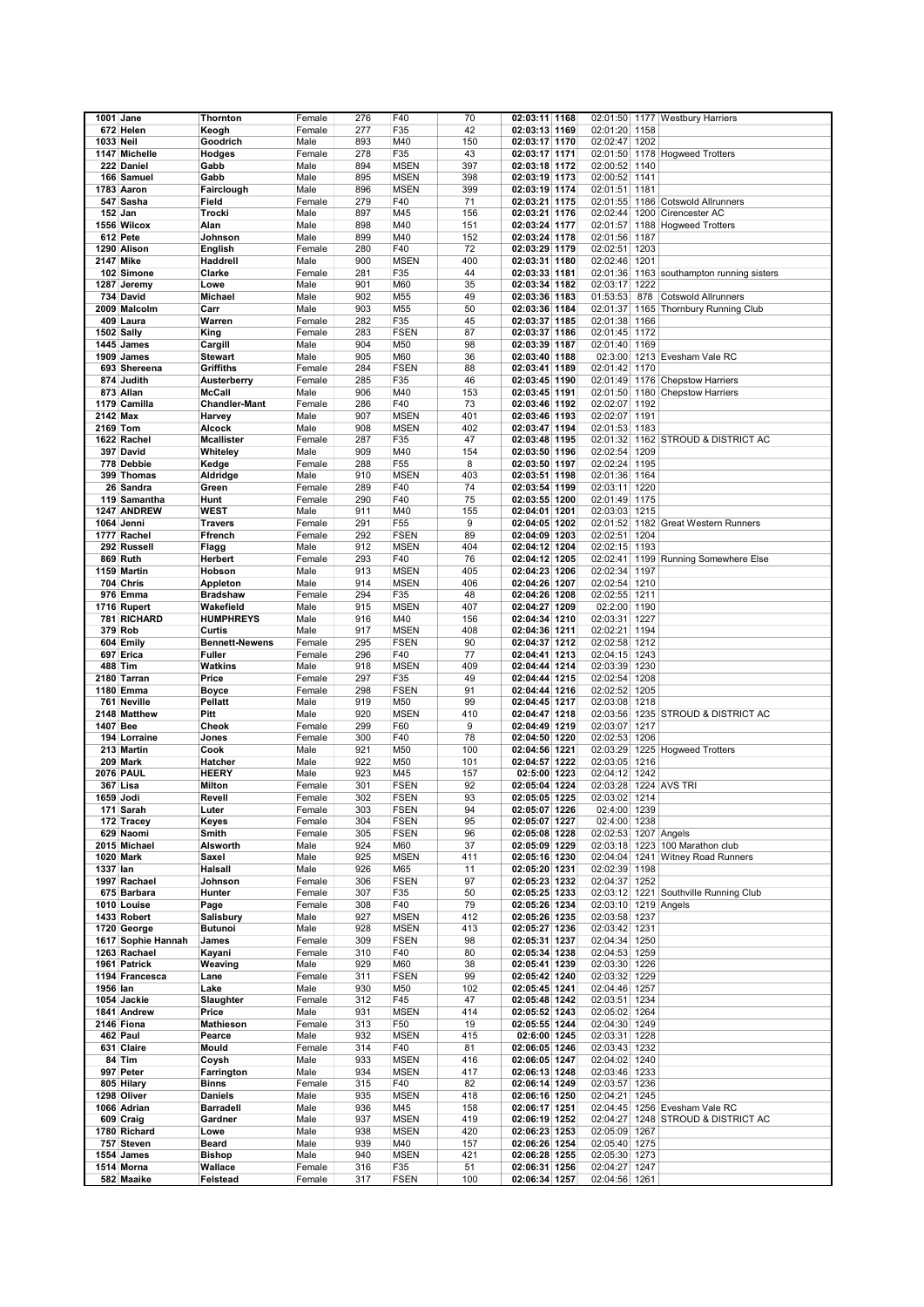|                  | 2129 John         | Grimsey                | Male   | 941 | M60             | 39  | 02:06:35 1258                  |                                | 02:04:35 1251 Thornbury Running Club        |
|------------------|-------------------|------------------------|--------|-----|-----------------|-----|--------------------------------|--------------------------------|---------------------------------------------|
| 1065 Amy         |                   | <b>Travers</b>         | Female | 318 | <b>FSEN</b>     | 101 | 02:06:38 1259                  | 02:04:26 1246                  |                                             |
|                  | 2123 Khaled       | Amin                   | Male   | 942 | M50             | 103 | 02:06:40 1260                  | 02:04:40 1253                  |                                             |
|                  | 1715 Nigel        | Fitzakerley            | Male   | 943 | <b>MSEN</b>     | 422 | 02:06:44 1261                  | 02:04:17 1244                  |                                             |
|                  | 800 Graham        | <b>Beale</b>           | Male   | 944 | <b>MSEN</b>     | 423 | 02:06:51 1262                  | 02:05:07 1266                  |                                             |
|                  | 311 Huw           | <b>Dawkes</b>          | Male   | 945 | M45             | 159 | 02:06:59 1263                  | 02:04:56 1260                  |                                             |
|                  | 1279 Ashlie       | Spedding               | Female | 319 | <b>FSEN</b>     | 102 | 02:07:01 1264                  | 02:04:42 1254                  |                                             |
|                  | <b>700 ANDY</b>   | VASEY                  | Male   | 946 | <b>MSEN</b>     | 424 | 02:07:01 1265                  | 02:05:24 1271                  |                                             |
|                  | 1713 Rachael      | <b>Bijlmer</b>         | Female | 320 | <b>FSEN</b>     | 103 | 02:07:02 1266                  | 02:04:59 1263                  |                                             |
|                  | 1835 Janine       | <b>Bennett</b>         | Female | 321 | F45             | 48  | 02:07:03 1267                  | 02:05:16 1268                  |                                             |
|                  | 1529 Emily        | Good                   | Female | 322 | <b>FSEN</b>     | 104 | 02:07:03 1268                  | 02:05:45 1276                  |                                             |
|                  | 195 Stephen       | Cotton                 | Male   | 947 | M40             | 158 | 02:07:08 1269                  | 02:06:30 1298                  |                                             |
|                  | <b>2071 ALUN</b>  | <b>GRIFFITHS</b>       | Male   | 948 | M45             | 160 | 02:07:08 1270                  | 02:04:44 1255                  |                                             |
|                  | 2036 Hayley       | Green                  | Female | 323 | <b>FSEN</b>     | 105 | 02:07:09 1271                  | 02:04:58 1262                  |                                             |
|                  | 1098 Christopher  | <b>Brookes</b>         | Male   | 949 | <b>MSEN</b>     | 425 | 02:07:11 1272                  | 02:05:25 1272                  |                                             |
|                  | 944 Carol         | <b>Blandford</b>       | Female | 324 | <b>FSEN</b>     | 106 | 02:07:15 1273                  | 02:06:11 1290                  |                                             |
|                  | 115 Odette        | Pendrell               | Female | 325 | <b>FSEN</b>     | 107 | 02:07:15 1274                  | 02:05:03 1265                  |                                             |
|                  | 30 Mark           | Houghton               | Male   | 950 | M40             | 159 | 02:07:17 1275                  | 02:04:51<br>1258               |                                             |
|                  | 606 Kim           | Freestone              | Female | 326 | F45             | 49  | 02:07:19 1276                  |                                | 02:05:53 1280 Hogweed Trotters              |
|                  | 1542 Anne-marie   | Willicott              | Female | 327 | F40             | 83  | 02:07:23 1277                  |                                | 02:06:55 1306 Almost Athletes               |
|                  | 159 Keith         | <b>Fowles</b>          | Male   | 951 | <b>MSEN</b>     | 426 | 02:07:24 1278                  | 02:06:10 1289                  |                                             |
|                  | 826 John          | Galpin                 | Male   | 952 | M50             | 104 | 02:07:25 1279                  | 02:05:17                       | 1269 Almost Athletes                        |
|                  | 246 Barry         | Walker                 | Male   | 953 | M50             | 105 | 02:07:27 1280                  |                                | 02:05:20 1270 Almost Athletes               |
|                  | <b>2075 JAMES</b> | <b>HOLLOWAY</b>        | Male   | 954 | <b>MSEN</b>     | 427 | 02:07:28 1281                  | 02:06:06 1284                  |                                             |
|                  | 1216 Anne         | Hall                   | Female | 328 | F40             | 84  | 02:07:29 1282                  | 02:05:31                       | 1274 Spirit of Monmouth Running Clu         |
|                  | <b>2074 MARK</b>  | <b>CLEAL</b>           | Male   | 955 | <b>MSEN</b>     | 428 | 02:07:29 1283                  | 02:06:08<br>1285               |                                             |
|                  | 1489 Julie        | Mackie                 | Female | 329 | F40             | 85  | 02:07:44 1284                  | 02:06:01 1282                  |                                             |
|                  | 126 Carole        | <b>Sutton</b>          | Female | 330 | F40             | 86  |                                |                                |                                             |
|                  | 1096 Robert       | Green                  | Male   | 956 | M45             | 161 | 02:07:45 1285<br>02:07:48 1286 | 02:07:02 1307<br>02:06:10 1288 |                                             |
|                  |                   |                        |        |     |                 |     |                                | 02:06:21                       |                                             |
|                  | 1592 Joseph       | <b>Beckett</b>         | Male   | 957 | <b>MSEN</b>     | 429 | 02:07:51 1287                  |                                | 1294 Higgy's Heroes                         |
|                  | 2032 Sarah        | Scott                  | Female | 331 | F35             | 52  | 02:07:53 1288                  | 02:06:09                       | 1286 Evesham Vale RC                        |
|                  | 48 Jason          | <b>Scrivens</b>        | Male   | 958 | <b>MSEN</b>     | 430 | 02:07:53 1289                  | 02:06:04<br>1283               |                                             |
|                  | 1914 Helen        | Harris                 | Female | 332 | F35             | 53  | 02:07:53 1290                  | 02:06:09 1287                  |                                             |
|                  | 1806 JACOB        | <b>CHEW</b>            | Male   | 959 | <b>MSEN</b>     | 431 | 02:07:56 1291                  | 02:05:52 1279                  |                                             |
|                  | 106 Kim           | Clark                  | Female | 333 | F35             | 54  | 02:07:59 1292                  | 02:05:51 1277                  |                                             |
|                  | 414 Rob           | Harrison               | Male   | 960 | M40             | 160 | 02:08:03 1293                  | 02:06:24 1295                  |                                             |
|                  | 919 Louise        | <b>Abbott</b>          | Female | 334 | F <sub>50</sub> | 20  | 02:08:03 1294                  | 02:05:51                       | 1278 Running Somewhere Else                 |
|                  | 839 Tracey        | <b>Pitts</b>           | Female | 335 | F50             | 21  | 02:08:04 1295                  | 02:05:54                       | 1281 Running Somewhere Else                 |
|                  | 1414 Peter        | Tulodziecki            | Male   | 961 | M40             | 161 | 02:08:05 1296                  | 02:07:14<br>1313               |                                             |
|                  | 929 Julie         | Bevan                  | Female | 336 | F35             | 55  | 02:08:07 1297                  | 02:07:26 1317                  |                                             |
| 1321 Paul        |                   | Knuckle                | Male   | 962 | M45             | 162 | 02:08:08 1298                  |                                | 02:06:45 1304 Cotswold Allrunners           |
| 1745 Olly        |                   | Reardon                | Male   | 963 | <b>MSEN</b>     | 432 | 02:08:09 1299                  | 1291<br>02:06:12               |                                             |
|                  | 1990 Coralie      | Pearson                | Female | 337 | <b>FSEN</b>     | 108 | 02:08:12 1300                  | 02:06:24                       | 1296 Almost Athletes                        |
|                  | 1980 RICHARD      | <b>AUSTEN</b>          | Male   | 964 | <b>MSEN</b>     | 433 | 02:08:14 1301                  | 02:07:05 1310                  |                                             |
|                  | 1333 Richard      | <b>Tanner</b>          | Male   | 965 | M55             | 51  | 02:08:14 1302                  | 02:06:37 1300                  |                                             |
|                  | 309 Max           | <b>Strover</b>         | Male   | 966 | M40             | 162 | 02:08:17 1303                  | 02:06:15 1292                  |                                             |
|                  | 1676 Helen        | Clancy                 | Female | 338 | F45             | 50  | 02:08:20 1304                  |                                | 02:06:29 1297 Chepstow Harriers             |
|                  | 1148 Jason        | Lloyd                  | Male   | 967 | M40             | 163 | 02:08:23 1305                  | 02:06:41 1302                  |                                             |
| 2085 JO          |                   | <b>HINCKLEY</b>        | Female | 339 | <b>FSEN</b>     | 109 | 02:08:24 1306                  | 02:06:19 1293                  |                                             |
|                  | 1297 Sarah        | Leaver                 | Female | 340 | F45             | 51  | 02:08:29 1307                  | 02:06:34                       | 1299 Angels                                 |
|                  | 236 Bernard       | <b>Meadows</b>         | Male   | 968 | M55             | 52  | 02:08:46 1308                  | 02:07:27 1318                  |                                             |
|                  | 307 Stuart        | Wilson                 | Male   | 969 | M45             | 163 | 02:08:51 1309                  | 02:06:41<br>1303               |                                             |
| 1565 Jim         |                   | Osman                  | Male   | 970 | <b>MSEN</b>     | 434 | 02:08:59 1310                  |                                | 02:07:42 1324 Blackheath & Bromley Harriers |
|                  | 890 Malcolm       | Offer                  | Male   | 971 | M70             | 3   | 02:09:04 1311                  |                                | 02:08:40 1342 Great Western Runners         |
|                  | 1767 Kevin        | Ridley                 | Male   | 972 | M45             | 164 | 02:09:04 1312                  | 02:06:50 1305                  |                                             |
| <b>1625 Paul</b> |                   | Creed                  | Male   | 973 | <b>MSEN</b>     | 435 | 02:09:06 1313                  | 02:06:39 1301                  |                                             |
| 1136 Bob         |                   | Hale                   | Male   | 974 | M60             | 40  | 02:09:12 1314                  | 02:07:43 1325                  |                                             |
|                  | 1354 Jonathan     | <b>Topps</b>           | Male   | 975 | M45             | 165 | 02:09:13 1315                  | 02:07:40 1321                  |                                             |
|                  | 1363 Robert       | <b>Brooks</b>          | Male   | 976 | M40             | 164 | 02:09:13 1316                  | 02:07:40 1322                  |                                             |
|                  | 201 Carla         | Redding                | Female | 341 | F35             | 56  | 02:09:15 1317                  | 02:08:44 1346                  |                                             |
|                  | 198 Dave          | <b>Jeffries</b>        | Male   | 977 | <b>MSEN</b>     | 436 | 02:09:15 1318                  | 02:08:09 1331                  |                                             |
|                  | 289 Rachel        | Pearce                 | Female | 342 | F35             | 57  | 02:09:15 1319                  | 02:08:43 1345                  |                                             |
|                  | 1994 Mark         | Wolf                   | Male   | 978 | M50             | 106 | 02:09:24 1320                  |                                | 02:07:41 1323 Hogweed Trotters              |
|                  | 2024 Ricky        | Wood                   | Male   | 979 | M40             | 165 | 02:09:24 1321                  | 02:08:27 1337                  | wimbledon windmilers                        |
|                  | 2033 Demitris     | <b>Edwards</b>         | Male   | 980 | <b>MSEN</b>     | 437 | 02:09:26 1322                  | 02:07:09 1311                  |                                             |
|                  | 1109 Lucy         | Redmond                | Female | 343 | <b>FSEN</b>     | 110 | 02:09:28 1323                  | 02:07:03 1308                  |                                             |
|                  | 514 Caroline      | <b>Brookes Fischer</b> | Female | 344 | F40             | 87  | 02:09:28 1324                  |                                | 02:07:03 1309 Cirencester AC                |
|                  | 371 Alistair      | Elliott                | Male   | 981 | <b>MSEN</b>     | 438 | 02:09:29 1325                  | 02:07:21 1314                  |                                             |
|                  | 1174 Robert       | Hargroves              | Male   | 982 | M60             | 41  | 02:09:31 1326                  | 02:09:01 1356                  |                                             |
|                  | 548 Owen          | Stinchcombe            | Male   | 983 | <b>MSEN</b>     | 439 | 02:09:42 1327                  | 02:08:33 1341                  |                                             |
|                  | 887 Jackie        | Webster                | Female | 345 | F45             | 52  | 02:09:45 1328                  | 02:08:28 1338                  |                                             |
|                  | 1856 Marcus       | Collins                | Male   | 984 | <b>MSEN</b>     | 440 | 02:09:45 1329                  | 02:07:23 1315                  |                                             |
|                  | 617 Jamie         | White                  | Male   | 985 | M50             | 107 | 02:09:46 1330                  |                                | 02:07:25 1316 STROUD & DISTRICT AC          |
|                  | 386 Dave          | Harrington             | Male   | 986 | M45             | 166 | 02:09:49 1331                  | 02:07:13 1312                  |                                             |
|                  | 1359 Richard      | Nuell                  | Male   | 987 | M60             | 42  | 02:09:53 1332                  |                                | 02:08:41 1344 Portishead Running Club       |
|                  | 470 Melanie       | Coxon                  | Female | 346 | F35             | 58  | 02:09:54 1333                  | 02:07:34 1320                  |                                             |
|                  | 1511 Madeleine    | Orr                    | Female | 347 | <b>FSEN</b>     | 111 | 02:09:55 1334                  | 02:08:25 1336                  |                                             |
|                  | 1389 John         | <b>Brindle</b>         | Male   | 988 | M65             | 12  | 02:10:00 1335                  | 02:07:30 1319                  |                                             |
|                  | 840 Jane          | Townsend               | Female | 348 | F55             | 10  | 02:10:03 1336                  |                                | 02:07:46 1326 STROUD & DISTRICT AC          |
|                  | 260 Harriet       | Moxham                 | Female | 349 | <b>FSEN</b>     | 112 | 02:10:11 1337                  |                                | 02:08:18 1335 STROUD & DISTRICT AC          |
|                  | 163 Joanna        | Powis                  | Female | 350 | F35             | 59  | 02:10:12 1338                  | 02:9:00 1355                   |                                             |
|                  | 842 Sarah         | <b>Edwards</b>         | Female | 351 | F45             | 53  | 02:10:14 1339                  |                                | 02:07:51   1327   Cirencester AC            |
|                  | <b>1536 Paul</b>  | <b>Martin</b>          | Male   | 989 | M40             | 166 | 02:10:16 1340                  | 02:08:32 1339                  |                                             |
|                  | 2078 SHARON       | <b>NULTY</b>           | Female | 352 | F45             | 54  | 02:10:18 1341                  | 02:08:13 1333                  |                                             |
|                  |                   |                        |        | 990 |                 | 441 |                                |                                |                                             |
|                  | 380 John          | Field                  | Male   |     | <b>MSEN</b>     |     | 02:10:18 1342                  | 02:08:03 1328                  |                                             |
|                  | 154 Valerie       | Brown                  | Female | 353 | F65             | 1   | 02:10:22 1343                  | 02:08:40 1343                  |                                             |
|                  | 1619 GOWOON       | LEE                    | Female | 354 | <b>FSEN</b>     | 113 | 02:10:22 1344                  | 02:08:15 1334                  |                                             |
|                  | 2111 Jason        | Powell                 | Male   | 991 | M40             | 167 | 02:10:26 1345                  | 02:08:05 1329                  |                                             |
|                  | 2112 Kirstie      | Heskins                | Female | 355 | <b>FSEN</b>     | 114 | 02:10:27 1346                  | 02:08:06 1330                  |                                             |
|                  | 804 Nicky         | Biddle                 | Female | 356 | F40             | 88  | 02:10:29 1347                  | 02:09:07 1358                  |                                             |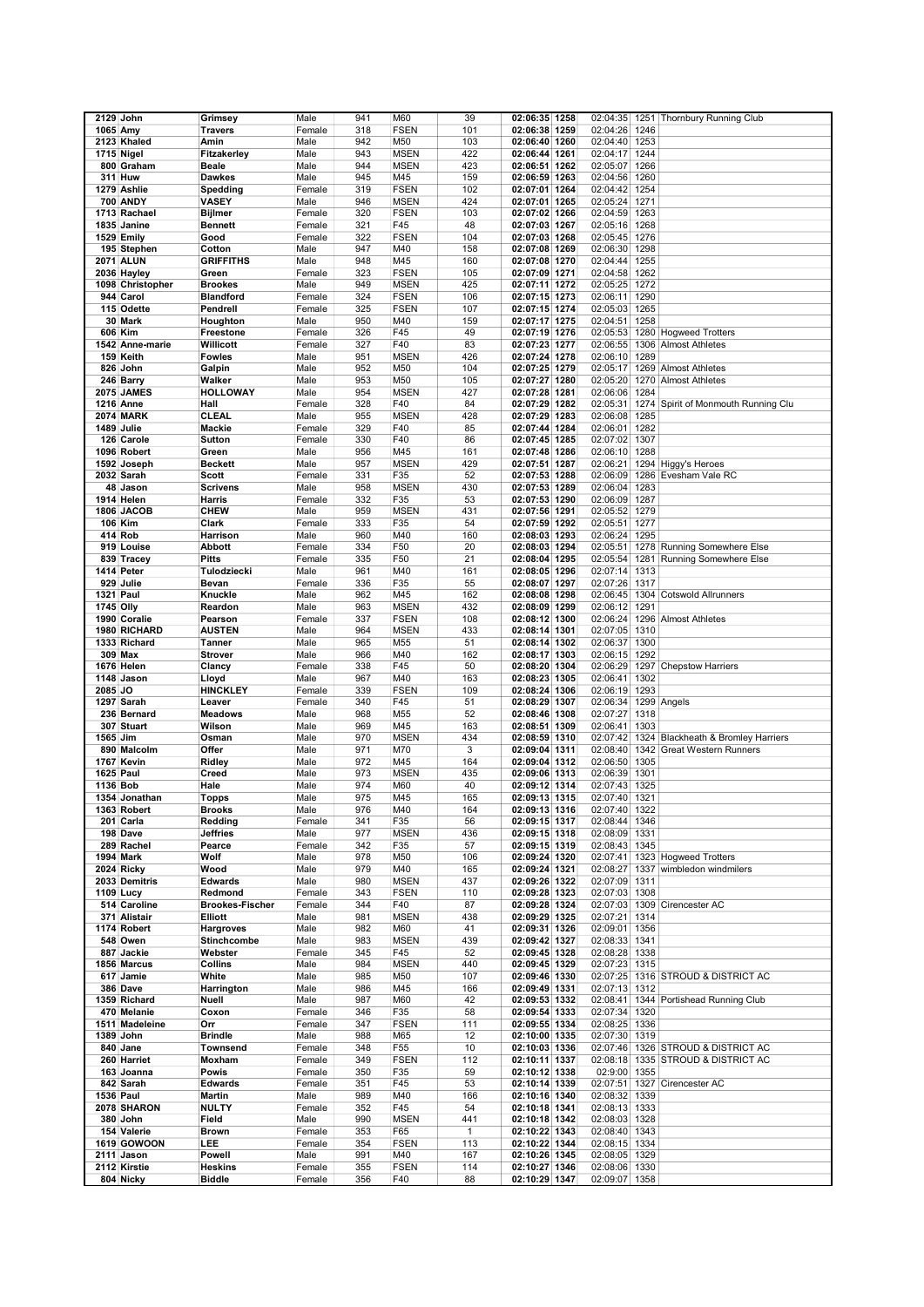|          | 707 Amanda       | Thompson            | Female | 357  | F50             | 22  | 02:10:30 1348 |               |      | 02:08:56 1353 Les Croupiers            |
|----------|------------------|---------------------|--------|------|-----------------|-----|---------------|---------------|------|----------------------------------------|
|          | 1135 Phillip     | O'Regan             | Male   | 992  | <b>MSEN</b>     | 442 | 02:10:35 1349 | 02:08:55      | 1352 |                                        |
|          |                  |                     |        |      |                 |     |               |               |      |                                        |
|          | 925 Graham       | Englefield          | Male   | 993  | M45             | 167 | 02:10:40 1350 |               |      | 02:08:33 1340 STROUD & DISTRICT AC     |
| 2125 Jim |                  | Welch               | Male   | 994  | M40             | 168 | 02:10:43 1351 | 02:08:44      | 1347 |                                        |
|          | 1469 Roger       | Gibson              | Male   | 995  | M65             | 13  | 02:10:43 1352 | 02:08:10      | 1332 |                                        |
|          | 306 Imogen       | Jackson             | Female | 358  | F35             | 60  | 02:10:45 1353 | 02:09:37 1361 |      |                                        |
|          | 878 Michele      | <b>Browning</b>     | Female | 359  | F40             | 89  | 02:10:48 1354 | 02:08:46 1348 |      |                                        |
|          | 888 George       | Todd                | Male   | 996  | M40             | 169 | 02:10:49 1355 | 02:08:47      | 1349 |                                        |
|          | 584 Gillian      | <b>Murphy</b>       | Female | 360  | F <sub>55</sub> | 11  | 02:10:50 1356 | 02:08:55      |      | 1351 Les Croupiers                     |
|          | 1172 Geoffrey    | <b>Bayliss</b>      | Male   | 997  | M65             | 14  | 02:10:58 1357 | 02:09:07      |      | 1357 Chepstow Harriers                 |
|          |                  |                     |        |      |                 |     |               |               |      |                                        |
|          | 27 Andy          | Watson              | Male   | 998  | M45             | 168 | 02:11:00 1358 | 02:08:54      | 1350 |                                        |
|          | 625 Martyn       | King                | Male   | 999  | <b>MSEN</b>     | 443 | 02:11:02 1359 | 02:10:34      |      | 1374 ECOTRICITY                        |
|          | 1769 Jacqueline  | Knights             | Female | 361  | F55             | 12  | 02:11:06 1360 | 02:09:37      |      | 1360 Cotswold Allrunners               |
|          | 2029 Rebecca     | Warner              | Female | 362  | F45             | 55  | 02:11:11 1361 | 02:09:47      | 1366 |                                        |
|          | 1942 Stephen     | Lenthall            | Male   | 1000 | <b>MSEN</b>     | 444 | 02:11:24 1362 | 02:09:54      | 1367 |                                        |
|          | 864 Hazel        | Everett             | Female | 363  | F40             | 90  | 02:11:25 1363 |               |      | 02:09:40 1362 Almost Athletes          |
|          | <b>2086 PAUL</b> | YOUNG               | Male   | 1001 | <b>MSEN</b>     | 445 | 02:11:29 1364 | 02:08:58 1354 |      |                                        |
| 1295 Syd |                  | Wheeler             | Male   | 1002 | M70             | 4   | 02:11:33 1365 | 02:09:41      |      | 1363 Chepstow Harriers                 |
|          |                  |                     |        |      |                 |     |               |               |      |                                        |
|          | 1633 Nicola      | Paice               | Female | 364  | F40             | 91  | 02:11:37 1366 | 02:10:11      |      | 1369 Hogweed Trotters                  |
|          | 683 Chris        | Fenning             | Male   | 1003 | <b>MSEN</b>     | 446 | 02:11:45 1367 | 02:10:06      | 1368 |                                        |
| 2083 JO  |                  | <b>VAN HERWEGEN</b> | Female | 365  | <b>FSEN</b>     | 115 | 02:11:59 1368 | 02:09:29 1359 |      |                                        |
|          | 1717 Nicola      | Trigg               | Female | 366  | F45             | 56  | 02:12:01 1369 | 02:10:27      | 1372 |                                        |
|          | 235 Karen        | Lewis               | Female | 367  | F45             | 57  | 02:12:01 1370 | 02:10:43 1375 |      |                                        |
|          | 1736 Jeremy      | Cross               | Male   | 1004 | <b>MSEN</b>     | 447 | 02:12:07 1371 | 02:11:20      |      | 1388 Hogweed Trotters                  |
|          | 1119 Nadine      | Haring              | Female | 368  | F35             | 61  | 02:12:08 1372 | 02:09:45 1364 |      |                                        |
|          | 810 Sarah        | <b>Massey</b>       | Female | 369  | <b>FSEN</b>     | 116 | 02:12:09 1373 | 02:09:45 1365 |      |                                        |
|          | 880 Peter        | <b>Brown</b>        | Male   | 1005 | M60             | 43  | 02:12:18 1374 |               |      | 02:11:52 1395 STROUD & DISTRICT AC     |
|          |                  |                     |        |      |                 |     |               |               |      |                                        |
|          | 1311 Hayley      | <b>Brock</b>        | Female | 370  | F40             | 92  | 02:12:32 1375 |               |      | 02:10:26 1371 Hogweed Trotters         |
|          | 1050 Kirsty      | Ratcliffe           | Female | 371  | F40             | 93  | 02:12:36 1376 | 02:10:19      | 1370 |                                        |
|          | 1310 Allison     | Collier             | Female | 372  | F40             | 94  | 02:12:40 1377 | 02:10:29      |      | 1373 Bitton Road Runners               |
|          | 1372 Heidi       | Knights             | Female | 373  | F40             | 95  | 02:12:44 1378 | 02:11:20 1389 |      |                                        |
|          | 1768 Sadie       | Monks               | Female | 374  | F35             | 62  | 02:12:47 1379 | 02:12:18 1402 |      |                                        |
|          | 1661 Amanda      | Jane                | Female | 375  | <b>FSEN</b>     | 117 | 02:12:49 1380 | 02:12:18 1403 |      |                                        |
|          | 1846 Nicola      | Sidebotham          | Female | 376  | <b>FSEN</b>     | 118 | 02:12:50 1381 | 02:11:02 1381 |      |                                        |
| 1910 Zoe |                  | Fowler              |        | 377  | F35             | 63  |               |               |      | 02:11:11 1385 Dursley AC               |
|          |                  |                     | Female |      |                 |     | 02:12:53 1382 |               |      |                                        |
|          | 1671 Deirdre     | <b>Baird</b>        | Female | 378  | F35             | 64  | 02:12:53 1383 | 02:11:09      |      | 1384 Dursley AC                        |
|          | 968 Jennifer     | Williamson          | Female | 379  | F50             | 23  | 02:12:55 1384 | 02:11:26      |      | 1390 Malvern Joggers                   |
|          | 1171 Jane        | <b>Bayliss</b>      | Female | 380  | F55             | 13  | 02:12:59 1385 | 02:11:08      |      | 1383 Chepstow Harriers                 |
|          | 1725 Samantha    | <b>Timms</b>        | Female | 381  | F45             | 58  | 02:12:59 1386 | 02:10:53      |      | 1378 STROUD & DISTRICT AC              |
|          | 1877 Darren      | <b>Meadows</b>      | Male   | 1006 | M40             | 170 | 02:13:02 1387 | 02:11:55 1399 |      |                                        |
|          | 1512 Rebecca     | Levine              | Female | 382  | F40             | 96  | 02:13:05 1388 | 02:11:00 1380 |      |                                        |
|          | 480 Clare        | <b>Molyneux</b>     | Female | 383  | F40             | 97  | 02:13:10 1389 | 02:11:54      |      | 1397 Angels                            |
|          |                  |                     |        | 384  |                 |     |               | 02:10:54      |      |                                        |
|          | 472 Bryony       | Farey               | Female |      | <b>FSEN</b>     | 119 | 02:13:14 1390 |               |      | 1379 Regency Runners                   |
|          | 1274 Louise      | Warren              | Female | 385  | <b>FSEN</b>     | 120 | 02:13:15 1391 | 02:11:05      | 1382 |                                        |
|          | 590 Caroline     | Kay                 | Male   | 1007 | <b>MSEN</b>     | 448 | 02:13:16 1392 |               |      | 02:11:46 1393 Witney Road Runners      |
|          | 1958 Helen       | Andrewartha         | Female | 386  | <b>FSEN</b>     | 121 | 02:13:20 1393 | 02:11:11      | 1386 |                                        |
|          | 658 Nick         | White               | Male   | 1008 | M45             | 169 | 02:13:28 1394 | 02:10:52      | 1377 |                                        |
|          | 657 Jane         | <b>Vickers</b>      | Female | 387  | F45             | 59  | 02:13:28 1395 | 02:10:52 1376 |      |                                        |
|          | 1099 David       | Ofarrell            | Male   | 1009 | M40             | 171 | 02:13:37 1396 | 02:12:09      | 1401 |                                        |
|          | 1013 Heather     | Juniper             | Female | 388  | F45             | 60  | 02:13:37 1397 | 02:11:59      |      | 1400 Cotswold Allrunners               |
|          | 1301 Robert      | Warriner            | Male   | 1010 | M65             | 15  | 02:13:37 1398 | 02:11:28      | 1391 |                                        |
|          |                  |                     |        |      |                 |     |               |               |      |                                        |
|          | 937 Jeremy       | Douse               | Male   | 1011 | M50             | 108 | 02:13:42 1399 | 02:11:33      | 1392 |                                        |
|          | 1269 Gordon      | Lewis               | Male   | 1012 | M60             | 44  | 02:13:42 1400 | 02:11:53      |      | 1396 Bitton Road Runners               |
|          | 2040 Kevin       | <b>Brockway</b>     | Male   | 1013 | M45             | 170 | 02:13:44 1401 | 02:11:54      | 1398 |                                        |
|          | <b>174 Sue</b>   | Pascoe              | Female | 389  | F55             | 14  | 02:13:51 1402 | 02:11:51      | 1394 | Thornbury Running Club                 |
|          | 949 Linda Fay    | <b>Bruton</b>       | Female | 390  | F40             | 98  | 02:13:51 1403 | 02:12:26      | 1406 |                                        |
|          | 1467 Garry       | Wheeler             | Male   | 1014 | M <sub>55</sub> | 53  | 02:13:53 1404 | 02:11:14      | 1387 |                                        |
|          | 1316 Stephen     | Warwick             | Male   | 1015 | M60             | 45  | 02:13:55 1405 | 02:12:19 1404 |      |                                        |
|          | 1351 Matthew     | Jordan              | Male   | 1016 | M40             | 172 | 02:13:55 1406 | 02:12:32 1407 |      |                                        |
|          | 1401 Malcolm     | Sutton              | Male   | 1017 | M55             | 54  | 02:14:01 1407 |               |      | 02:12:24 1405 FRY CLUB JOGGERS         |
|          | 1035 Vanessa     | Cousins             | Female | 391  | F40             | 99  | 02:14:02 1408 | 02:12:35      |      | 1408 Cotswold Allrunners               |
|          |                  |                     |        |      |                 |     |               |               |      |                                        |
|          | 1952 Oonagh      | Good                | Female | 392  | <b>FSEN</b>     | 122 | 02:14:11 1409 | 02:12:53 1412 |      |                                        |
|          | 343 Lucv         | Rathbone            | Female | 393  | F35             | 65  | 02:14:17 1410 | 02:12:58 1413 |      |                                        |
|          | 2077 GARETH      | <b>MARTIN</b>       | Male   | 1018 | <b>MSEN</b>     | 449 | 02:14:23 1411 | 02:13:35 1426 |      |                                        |
|          | 15 Robert        | Waldron             | Male   | 1019 | <b>MSEN</b>     | 450 | 02:14:29 1412 | 02:13:45 1431 |      |                                        |
|          | 1124 James       | <b>Bashford</b>     | Male   | 1020 | <b>MSEN</b>     | 451 | 02:14:35 1413 | 02:13:02 1416 |      |                                        |
|          | 1125 Amy         | <b>Simmonds</b>     | Female | 394  | <b>FSEN</b>     | 123 | 02:14:36 1414 | 02:13:01 1415 |      |                                        |
|          | 406 Sandra       | Stuart              | Female | 395  | F50             | 24  | 02:14:38 1415 |               |      | 02:12:50 1411 Almost Athletes          |
|          | 359 Christopher  | <b>Brown</b>        | Male   | 1021 | <b>MSEN</b>     | 452 | 02:14:40 1416 | 02:13:35 1427 |      |                                        |
|          | 1181 Ruth        | Woolley             | Female | 396  | F40             | 100 | 02:14:55 1417 | 02:13:11 1418 |      |                                        |
|          | 1550 Olivia      | Gavin               | Female | 397  | <b>FSEN</b>     | 124 | 02:14:58 1418 | 02:12:47 1410 |      |                                        |
|          | 360 Faye         | Ingram              | Female | 398  | <b>FSEN</b>     | 125 | 02:15:11 1419 | 02:13:00 1414 |      |                                        |
|          |                  |                     |        |      |                 |     |               |               |      |                                        |
| 1206 Ben |                  | Marvill             | Male   | 1022 | <b>MSEN</b>     | 453 | 02:15:12 1420 | 02:12:44 1409 |      |                                        |
|          | 1008 Nigel       | Lambert             | Male   | 1023 | M65             | 16  | 02:15:13 1421 |               |      | 02:14:51   1452   Alchester RC         |
|          | 1603 Steve       | Hignell             | Male   | 1024 | M40             | 173 | 02:15:17 1422 |               |      | 02:13:32 1425 Higgy's Heroes           |
|          | 1006 Kirsten     | Farrell             | Female | 399  | <b>FSEN</b>     | 126 | 02:15:20 1423 | 02:13:03 1417 |      |                                        |
|          | 1342 Debbie      | Morgan              | Female | 400  | <b>FSEN</b>     | 127 | 02:15:20 1424 | 02:13:13 1419 |      |                                        |
|          | 86 Jason         | Parker              | Male   | 1025 | M40             | 174 | 02:15:23 1425 | 02:13:20 1423 |      |                                        |
|          | 1470 Moya        | Church              | Female | 401  | F60             | 10  | 02:15:25 1426 |               |      | 02:14:22 1440 Great Western Runners    |
|          | 458 Simon        | <b>Bruton</b>       | Male   | 1026 | M60             | 46  | 02:15:27 1427 | 02:13:19 1421 |      |                                        |
|          | 433 Mike         | Spouse              | Male   | 1027 | M65             | 17  | 02:15:27 1428 | 02:13:19 1422 |      |                                        |
|          | 411 Kate         | Vince               | Female | 402  | F35             | 66  |               |               |      |                                        |
|          |                  |                     |        |      |                 |     | 02:15:27 1429 |               |      | 02:13:17 1420 Cotswold Allrunners      |
|          | 613 Marie        | Di Girolamo         | Female | 403  | F35             | 67  | 02:15:31 1430 | 02:13:37 1428 |      |                                        |
|          | 463 Emma         | Flintham            | Female | 404  | F40             | 101 | 02:15:35 1431 | 02:13:50 1432 |      |                                        |
|          | 569 Brent        | <b>Basterfield</b>  | Male   | 1028 | <b>MSEN</b>     | 454 | 02:15:40 1432 | 02:14:06 1435 |      |                                        |
|          | 1658 Donna       | Evans               | Female | 405  | <b>FSEN</b>     | 128 | 02:15:41 1433 | 02:13:40 1430 |      |                                        |
|          | 2084 ALISON      | <b>BISHOP</b>       | Female | 406  | F40             | 102 | 02:15:44 1434 | 02:13:40 1429 |      |                                        |
|          | 1678 Domenic     | Bucci               | Male   | 1029 | M65             | 18  | 02:15:52 1435 | 02:15:02 1458 |      |                                        |
|          | 1906 John        | Fernandez           | Male   | 1030 | M40             | 175 | 02:15:53 1436 |               |      | 02:13:59 1434 Comets Road Running Club |
|          | 283 Claire       | Jones               | Female | 407  | F40             | 103 | 02:15:57 1437 | 02:13:51 1433 |      |                                        |
|          |                  |                     |        |      |                 |     |               |               |      |                                        |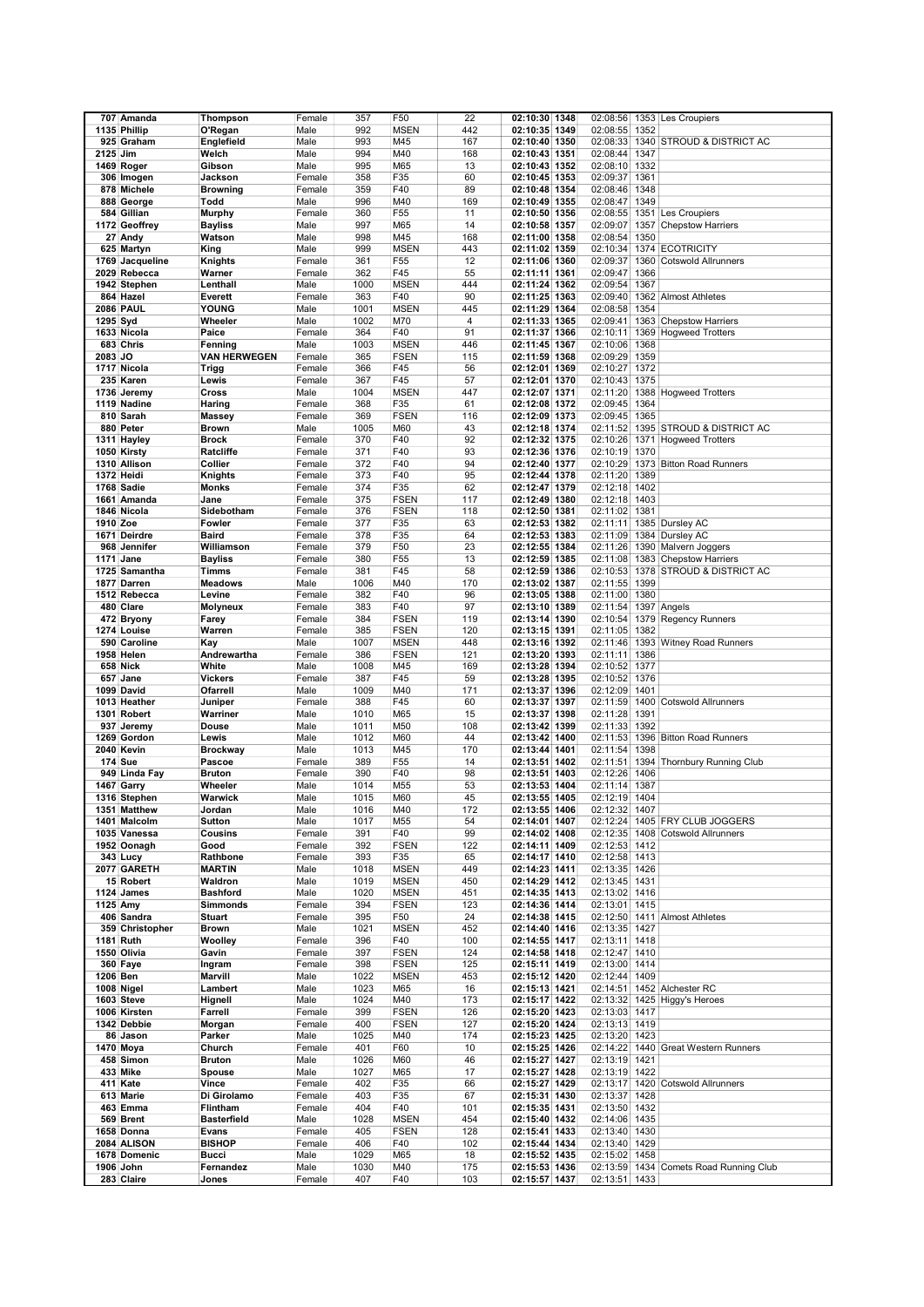|                  | 206 Rich          | Stonebridge      | Male   | 1031 | <b>MSEN</b> | 455            | 02:16:07 1438                  | 02:14:27             | 1443 |                                      |
|------------------|-------------------|------------------|--------|------|-------------|----------------|--------------------------------|----------------------|------|--------------------------------------|
|                  | 1616 Karen        | <b>Elvers</b>    | Female | 408  | F35         | 68             | 02:16:09 1439                  | 02:14:16             |      | 1439 Chepstow Harriers               |
|                  | 1763 Andy         | Creber           | Male   | 1032 | M50         | 109            | 02:16:09 1440                  |                      |      | 02:13:29 1424 Chepstow Harriers      |
|                  |                   |                  |        |      |             | 55             |                                |                      |      |                                      |
|                  | 1926 David        | Dacombe          | Male   | 1033 | M55         |                | 02:16:11 1441                  | 02:14:51 1451        |      |                                      |
|                  | <b>336 Paul</b>   | Gwatkin          | Male   | 1034 | <b>MSEN</b> | 456            | 02:16:14 1442                  | 02:14:13 1436        |      |                                      |
|                  | 1707 Peter        | Hocking          | Male   | 1035 | M55         | 56             | 02:16:24 1443                  | 02:16:01 1474        |      |                                      |
| 1230 Tim         |                   | Needham          | Male   | 1036 | <b>MSEN</b> | 457            | 02:16:29 1444                  | 02:14:54             | 1456 |                                      |
|                  | 1527 Andrew       | Smith            | Male   | 1037 | <b>MSEN</b> | 458            | 02:16:33 1445                  | 02:14:44             | 1448 |                                      |
| <b>1977 Paul</b> |                   | <b>Russell</b>   | Male   | 1038 | M40         | 176            | 02:16:35 1446                  | 02:14:16             | 1438 | <b>Cotswold Allrunners</b>           |
| 1779 Fran        |                   | <b>Travers</b>   | Female | 409  | <b>FSEN</b> | 129            | 02:16:37 1447                  | 02:14:43 1445        |      |                                      |
|                  | 2107 Dean         | Jones            | Male   | 1039 | <b>MSEN</b> | 459            | 02:16:44 1448                  | 02:16:09 1476        |      |                                      |
|                  | 1067 Celia        | <b>Barradell</b> | Female | 410  | F50         | 25             | 02:16:44 1449                  | 02:15:12 1459        |      |                                      |
|                  | 558 Martin        | Smith            | Male   | 1040 | <b>MSEN</b> | 460            | 02:16:44 1450                  | 02:14:26 1441        |      |                                      |
|                  | 1190 Darren       | Varley           | Male   | 1041 | <b>MSEN</b> | 461            | 02:16:45 1451                  | 02:15:16             | 1460 |                                      |
|                  |                   | Judson           |        | 411  |             | 104            |                                | 02:14:58             |      |                                      |
|                  | 476 Fiona         |                  | Female |      | F40         |                | 02:16:47 1452                  |                      |      | 1457 Almost Athletes                 |
|                  | 1070 Nicola       | Lall             | Female | 412  | F40         | 105            | 02:16:49 1453                  | 02:14:15 1437        |      |                                      |
|                  | 1623 Christine    | <b>Ellis</b>     | Female | 413  | F60         | 11             | 02:16:50 1454                  | 02:14:33             |      | 1444 STROUD & DISTRICT AC            |
|                  | 1416 Sally        | Mills            | Female | 414  | F50         | 26             | 02:16:50 1455                  | 02:14:47             | 1450 |                                      |
|                  | 634 Ryan          | <b>Baylis</b>    | Male   | 1042 | <b>MSEN</b> | 462            | 02:16:57 1456                  | 02:15:40             | 1468 |                                      |
|                  | 907 Theresa       | Osman            | Female | 415  | F50         | 27             | 02:17:01 1457                  | 02:14:26             |      | 1442 Swindon Harriers                |
|                  | 586 Louise        | Kilminster       | Female | 416  | <b>FSEN</b> | 130            | 02:17:04 1458                  | 02:14:43             | 1446 |                                      |
|                  | 337 Simon         | Poole            | Male   | 1043 | <b>MSEN</b> | 463            | 02:17:05 1459                  | 02:14:43 1447        |      |                                      |
|                  | 623 Sara          | Kirby            | Female | 417  | <b>FSEN</b> | 131            | 02:17:05 1460                  | 02:15:36 1464        |      |                                      |
|                  | 203 Jenny         | Hoffmann         | Female | 418  | F50         | 28             | 02:17:06 1461                  | 02:14:54             |      | 1455 Running Somewhere Else          |
|                  | 1516 Rachel       | Hyett            | Female | 419  | <b>FSEN</b> | 132            | 02:17:10 1462                  | 02:15:25             | 1461 |                                      |
|                  | 10 Jerry          | <b>Baldwin</b>   | Male   | 1044 | M60         | 47             | 02:17:13 1463                  | 02:14:45 1449        |      |                                      |
|                  | 1191 Glenn        | Williams         | Male   | 1045 | M50         | 110            | 02:17:15 1464                  | 02:16:05 1475        |      |                                      |
|                  | 1672 Sarah        | <b>Tanner</b>    | Female | 420  | <b>FSEN</b> | 133            | 02:17:18 1465                  | 02:15:42 1469        |      |                                      |
|                  | 1772 Victoria     | James            | Female | 421  | F45         | 61             | 02:17:23 1466                  | 02:14:52             | 1453 |                                      |
|                  |                   |                  |        |      |             |                |                                |                      |      |                                      |
|                  | 867 Carol         | Durn             | Female | 422  | F50         | 29             | 02:17:27 1467                  |                      |      | 02:14:52 1454 Swindon Harriers       |
|                  | 737 John          | Dobson           | Male   | 1046 | M40         | 177            | 02:17:28 1468                  | 02:16:13 1478        |      |                                      |
|                  | 1988 Michael      | Green            | Male   | 1047 | M50         | 111            | 02:17:40 1469                  | 02:15:43             |      | 1470 Forest of Dean AC               |
|                  | <b>1809 DERRY</b> | WHITEHEAD        | Male   | 1048 | M50         | 112            | 02:17:45 1470                  | 02:15:44             |      | 1471 GLOUCESTER CANOE CLUB           |
|                  | 863 Graham        | Fletcher         | Male   | 1049 | M50         | 113            | 02:17:46 1471                  | 02:15:59             | 1473 | <b>Almost Athletes</b>               |
|                  | 812 Stewart       | Roper            | Male   | 1050 | M60         | 48             | 02:17:56 1472                  | 02:15:29 1462        |      |                                      |
|                  | 512 Claire        | Waghorn          | Female | 423  | F45         | 62             | 02:18:03 1473                  | 02:16:16 1479        |      |                                      |
|                  | 329 Claire        | Middle           | Female | 424  | F40         | 106            | 02:18:04 1474                  | 02:16:17 1480        |      |                                      |
|                  | 706 Simon         | Cronshaw         | Male   | 1051 | M40         | 178            | 02:18:08 1475                  | 02:15:40 1467        |      |                                      |
|                  | 80 Paul           | Fincher          | Male   | 1052 | M40         | 179            | 02:18:09 1476                  | 02:15:39             | 1466 |                                      |
|                  | <b>705 Paul</b>   | Newport          | Male   | 1053 | <b>MSEN</b> | 464            | 02:18:09 1477                  | 02:15:39             | 1465 |                                      |
|                  | 1812 DEBBIE       | <b>BISHOP</b>    | Female | 425  | F50         | 30             | 02:18:14 1478                  | 02:16:25             |      | 1481 Almost Athletes                 |
|                  | 1983 Peter        |                  |        | 1054 | M65         | 19             | 02:18:14 1479                  | 02:15:35 1463        |      |                                      |
|                  |                   | Loftus           | Male   |      |             |                |                                |                      |      |                                      |
|                  | 416 Andrew        | Wilson           | Male   | 1055 | <b>MSEN</b> | 465            | 02:18:27 1480                  | 02:15:55             |      | 1472 Marling School                  |
|                  | 600 Adam          | Ridler           | Male   | 1056 | <b>MSEN</b> | 466            | 02:18:33 1481                  | 02:17:44 1500        |      |                                      |
|                  | 677 Sam           | Redfern          | Male   | 1057 | M40         | 180            | 02:18:39 1482                  | 02:16:11 1477        |      |                                      |
|                  | 918 Sylvia        | Fox              | Female | 426  | F65         | $\overline{2}$ | 02:18:47 1483                  | 02:16:47             | 1484 | Thornbury Running Club               |
|                  | 1283 David        | <b>Clements</b>  | Male   | 1058 | <b>MSEN</b> | 467            | 02:18:51 1484                  | 02:16:32             | 1482 |                                      |
|                  | 436 Carrie        | <b>Sanders</b>   | Female | 427  | <b>FSEN</b> | 134            | 02:18:55 1485                  | 02:17:15 1489        |      |                                      |
|                  | 771 Sally         | Laws             | Female | 428  | F40         | 107            | 02:19:05 1486                  | 02:17:43             | 1499 |                                      |
|                  | 762 STEVE         | <b>BURGE</b>     | Male   | 1059 | <b>MSEN</b> | 468            | 02:19:08 1487                  | 02:17:41             | 1498 |                                      |
|                  | 1076 Mark         | <b>Bruton</b>    | Male   | 1060 | <b>MSEN</b> | 469            | 02:19:11 1488                  | 02:16:58 1487        |      |                                      |
|                  | 1560 Julie        | Hapeshi          | Female | 429  | F50         | 31             | 02:19:11 1489                  | 02:16:54 1486 Angels |      |                                      |
|                  | 596 Natalie       | Lambert          | Female | 430  | <b>FSEN</b> | 135            | 02:19:14 1490                  | 02:17:22 1490        |      |                                      |
|                  | 1156 Nathan       | Wicks            | Male   | 1061 | <b>MSEN</b> | 470            | 02:19:19 1491                  | 02:16:41             | 1483 |                                      |
|                  | 598 Alice         | Paling           | Female | 431  | <b>FSEN</b> | 136            | 02:19:23 1492                  | 02:16:50             | 1485 |                                      |
|                  | 1828 Pauline      | Walsh            | Female | 432  | F45         | 63             |                                | 02:18:51             |      |                                      |
|                  | 465 STEVEN        |                  | Male   | 1062 |             |                | 02:19:28 1493<br>02:19:32 1494 | 02:17:33             |      | 1516 Newport & District Running Clu  |
|                  |                   | <b>ADAMS</b>     |        |      | <b>MSEN</b> | 471            |                                |                      | 1493 |                                      |
|                  | 1506 Anna         | Dobbenga         | Female | 433  | <b>FSEN</b> | 137            | 02:19:43 1495                  | 02:17:48 1502        |      |                                      |
|                  | 20 Joanne         | Dodd             | Female | 434  | <b>FSEN</b> | 138            | 02:19:44 1496                  | 02:18:14 1509        |      |                                      |
|                  | 1605 Jenny        | Hatton           | Female | 435  | <b>FSEN</b> | 139            | 02:19:45 1497                  |                      |      | 02:17:14 1488 Higgy's Heroes         |
|                  | 870 Dawn          | Hyde             | Female | 436  | F60         | 12             | 02:19:51 1498                  | 02:17:36 1495 Angels |      |                                      |
|                  | <b>1480 Tina</b>  | Cutler           | Female | 437  | F45         | 64             | 02:19:52 1499                  | 02:18:11 1508        |      |                                      |
|                  | 1825 Jeannie      | Hignell          | Female | 438  | F60         | 13             | 02:19:54 1500                  |                      |      | 02:17:29 1492 Cotswold Allrunners    |
|                  | 1243 Lucinda      | <b>Bates</b>     | Female | 439  | F40         | 108            | 02:20:01 1501                  | 02:18:05 1507        |      |                                      |
|                  | 1951 Samuel       | <b>Murdock</b>   | Male   | 1063 | M50         | 114            | 02:20:03 1502                  | 02:17:22 1491        |      |                                      |
|                  | 32 Mark           | Iredale          | Male   | 1064 | M40         | 181            | 02:20:05 1503                  | 02:17:39 1497        |      |                                      |
|                  | 426 Anita         | Lippett          | Female | 440  | F40         | 109            | 02:20:06 1504                  | 02:17:37 1496        |      |                                      |
|                  | 2038 Luke         | <b>Roberts</b>   | Male   | 1065 | <b>MSEN</b> | 472            | 02:20:08 1505                  | 02:17:45 1501        |      |                                      |
|                  | 1611 Barry        | Gilbert          | Male   | 1066 | M60         | 49             | 02:20:12 1506                  |                      |      | 02:17:35 1494 Wadhurst Runners       |
|                  | 519 Susan         | Timbrell         | Female | 441  | F40         | 110            | 02:20:15 1507                  | 02:17:54 1504        |      |                                      |
| 518 lan          |                   | Timbrell         | Male   | 1067 | M50         | 115            | 02:20:16 1508                  | 02:17:55 1505        |      |                                      |
|                  | 445 Sophie        | <b>Russell</b>   | Female | 442  | <b>FSEN</b> | 140            | 02:20:17 1509                  | 02:18:05 1506        |      |                                      |
|                  | 1417 Sean         | Owens            | Male   | 1068 | M45         | 171            | 02:20:23 1510                  | 02:17:52 1503        |      |                                      |
|                  | 561 Natasha       | Driver-dickerson | Female | 443  | F40         | 111            | 02:20:27 1511                  | 02:19:44 1531        |      |                                      |
|                  | 620 Debby         | Dawson           | Female | 444  | F50         | 32             | 02:20:37 1512                  | 02:18:15 1510        |      |                                      |
|                  | 1945 Andrew       | White            | Male   | 1069 | M45         | 172            | 02:20:37 1513                  | 02:18:15 1511        |      |                                      |
|                  |                   |                  |        |      |             |                |                                |                      |      |                                      |
| <b>1771 Paul</b> |                   | <b>Boxall</b>    | Male   | 1070 | M45         | 173            | 02:20:37 1514                  | 02:18:15 1512        |      |                                      |
|                  | 841 Jennifer      | Marshall         | Female | 445  | <b>FSEN</b> | 141            | 02:20:38 1515                  |                      |      | 02:18:28 1514 Running Somewhere Else |
| 1941 Lisa        |                   | Austin           | Female | 446  | F40         | 112            | 02:20:43 1516                  | 02:18:19 1513        |      |                                      |
|                  | 504 Lucy          | <b>Trowse</b>    | Female | 447  | F40         | 113            | 02:20:50 1517                  |                      |      | 02:18:31 1515 Cotswold Allrunners    |
|                  | 1490 Katy         | Riglar           | Female | 448  | F40         | 114            | 02:21:08 1518                  | 02:19:28 1526        |      |                                      |
|                  | 1267 Emma         | Ball             | Female | 449  | <b>FSEN</b> | 142            | 02:21:08 1519                  | 02:19:20 1522        |      |                                      |
|                  | 1266 Bruce        | Hendrie          | Male   | 1071 | M60         | 50             | 02:21:09 1520                  |                      |      | 02:19:21 1523 Banbury Harriers       |
|                  | 313 Jason         | Pritchard        | Male   | 1072 | <b>MSEN</b> | 473            | 02:21:12 1521                  | 02:19:30 1527        |      |                                      |
|                  | 18 Stuart         | Ryland           | Male   | 1073 | <b>MSEN</b> | 474            | 02:21:13 1522                  | 02:19:00 1517        |      |                                      |
|                  | 1665 Laura        | Griffiths        | Female | 450  | <b>FSEN</b> | 143            | 02:21:20 1523                  | 02:19:24 1524        |      |                                      |
|                  | 884 Jacki         | Day              | Female | 451  | F40         | 115            | 02:21:22 1524                  |                      |      | 02:19:12 1519 Running Somewhere Else |
|                  | <b>2064 NEIL</b>  | <b>DOWNTON</b>   | Male   | 1074 | M40         | 182            | 02:21:26 1525                  | 02:20:04 1534        |      |                                      |
|                  | 2072 ANGLEA       | <b>HALL</b>      | Female | 452  | F45         | 65             |                                | 02:19:01 1518        |      |                                      |
|                  | <b>2104 JOHN</b>  | <b>WOOD</b>      |        |      |             |                | 02:21:27 1526                  |                      |      |                                      |
|                  |                   |                  | Male   | 1075 | <b>MSEN</b> | 475            | 02:21:27 1527                  | 02:19:26 1525        |      |                                      |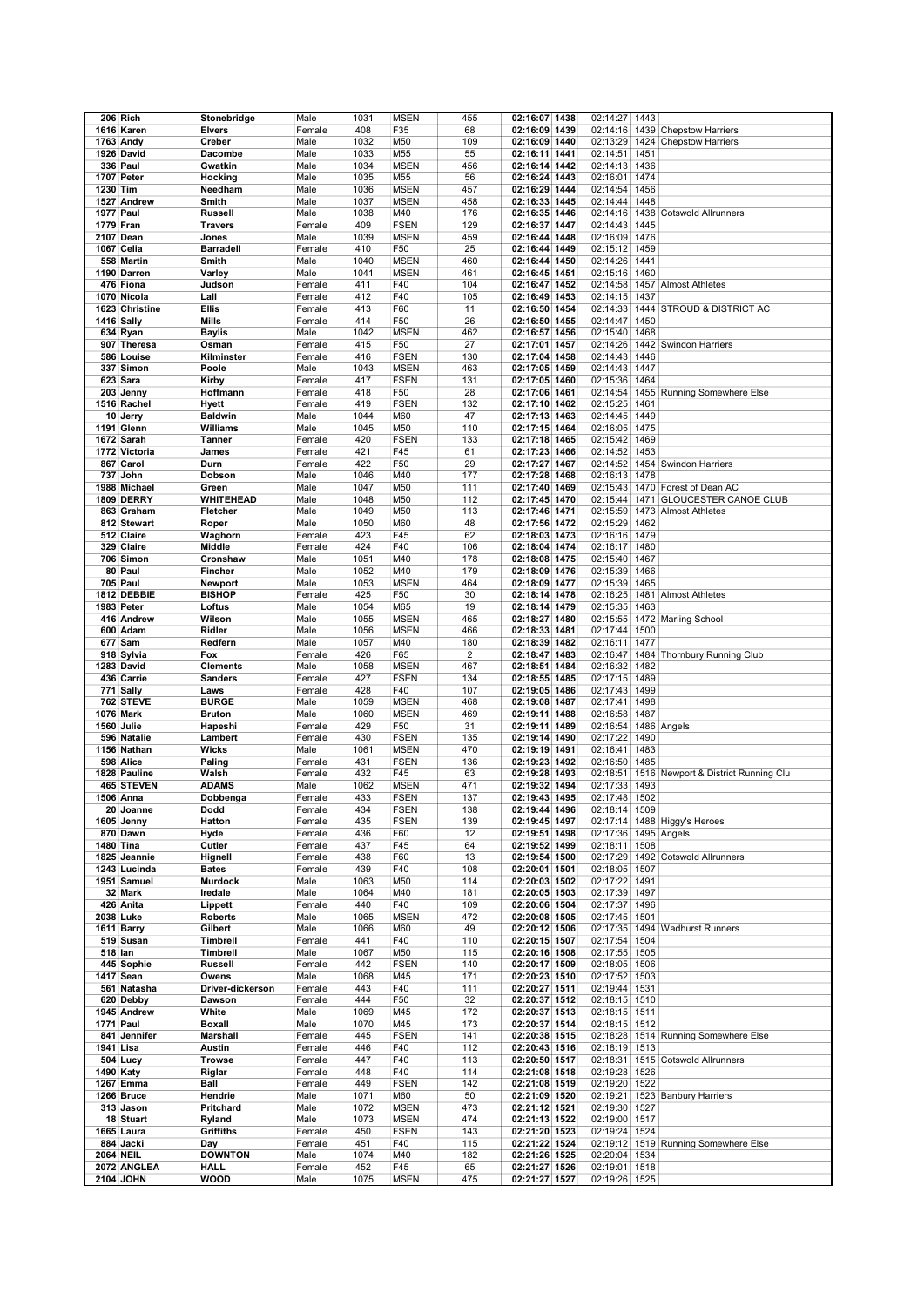|           | 37 Suzi            | Abraham              | Female | 453  | F35         | 69  | 02:21:30 1528 | 02:19:41 1530 |      |                                              |
|-----------|--------------------|----------------------|--------|------|-------------|-----|---------------|---------------|------|----------------------------------------------|
|           | 1299 Adam          | Kean                 | Male   | 1076 | <b>MSEN</b> | 476 | 02:21:33 1529 | 02:19:15 1521 |      |                                              |
|           | 364 Naomi          | smith                | Female | 454  | <b>FSEN</b> | 144 | 02:21:45 1530 | 02:20:53 1540 |      |                                              |
|           |                    |                      |        |      |             |     |               |               |      |                                              |
|           | 820 Paula          | Paskin               | Female | 455  | F40         | 116 | 02:21:46 1531 | 02:20:53      | 1541 |                                              |
|           | 389 Peter          | Widdrington          | Male   | 1077 | M70         | 5   | 02:21:51 1532 | 02:19:56 1533 |      |                                              |
|           | 1003 Daniel        | Powell               | Male   | 1078 | <b>MSEN</b> | 477 | 02:21:53 1533 | 02:19:14      | 1520 |                                              |
|           |                    |                      |        |      |             |     |               |               |      |                                              |
|           | 581 Tracy          | Popplewell           | Female | 456  | F40         | 117 | 02:21:53 1534 | 02:19:53      | 1532 |                                              |
|           | 165 Melanie        | <b>Cormack-Hicks</b> | Female | 457  | F35         | 70  | 02:22:01 1535 | 02:20:23 1536 |      |                                              |
|           | 1325 Faye          | Dangerfield          | Female | 458  | <b>FSEN</b> | 145 | 02:22:05 1536 | 02:19:31 1528 |      |                                              |
|           |                    |                      |        |      |             |     |               |               |      |                                              |
| 1327 Amy  |                    | <b>Butt</b>          | Female | 459  | <b>FSEN</b> | 146 | 02:22:07 1537 | 02:19:32 1529 |      |                                              |
|           | 1564 Claire        | <b>Broadley</b>      | Female | 460  | F35         | 71  | 02:22:30 1538 | 02:20:27      | 1537 |                                              |
|           | 31 Trudy           | Houghton             | Female | 461  | F40         | 118 | 02:22:31 1539 | 02:20:05 1535 |      |                                              |
|           |                    |                      |        |      |             |     |               |               |      |                                              |
| 2031 Tim  |                    | Tandy                | Male   | 1079 | M40         | 183 | 02:22:37 1540 | 02:21:33 1544 |      |                                              |
|           | 2030 Melanie       | Tandy                | Female | 462  | F40         | 119 | 02:22:37 1541 | 02:21:33 1545 |      |                                              |
|           | 1157 Linda         | Kilminster           | Female | 463  | F50         | 33  | 02:22:58 1542 | 02:20:35 1538 |      |                                              |
|           |                    |                      |        |      |             |     |               |               |      |                                              |
| 1154 Sam  |                    | <b>Ballinger</b>     | Male   | 1080 | <b>MSEN</b> | 478 | 02:22:58 1543 | 02:20:36 1539 |      |                                              |
|           | 1705 Leah          | <b>Edmunds</b>       | Female | 464  | <b>FSEN</b> | 147 | 02:23:16 1544 | 02:21:46 1549 |      |                                              |
|           | 474 Keryn          | <b>Taylor</b>        | Female | 465  | <b>FSEN</b> | 148 | 02:23:21 1545 | 02:21:01      | 1543 |                                              |
|           | 1289 James         | <b>Brawn</b>         | Male   | 1081 | <b>MSEN</b> | 479 | 02:23:27 1546 | 02:21:33 1546 |      |                                              |
|           |                    |                      |        |      |             |     |               |               |      |                                              |
| 1015 Les  |                    | Chandler             | Male   | 1082 | M45         | 174 | 02:23:33 1547 | 02:23:12      | 1558 |                                              |
|           | 1328 Chloe         | Morris               | Female | 466  | <b>FSEN</b> | 149 | 02:23:34 1548 | 02:21:00      | 1542 |                                              |
|           | 1345 Antony        | Chia                 | Male   | 1083 | <b>MSEN</b> | 480 | 02:23:42 1549 | 02:21:35 1547 |      |                                              |
|           |                    |                      |        |      |             |     |               |               |      |                                              |
|           | 1471 Jason         | Farrar               | Male   | 1084 | <b>MSEN</b> | 481 | 02:23:43 1550 |               |      | 02:22:13 1553 Higgy's Heroes                 |
| 2122 Ray  |                    | Pearson              | Male   | 1085 | M55         | 57  | 02:23:49 1551 | 02:21:59      |      | 1551 Almost Athletes                         |
|           | 302 Jacqui         | Ferrett              | Female | 467  | F40         | 120 | 02:24:06 1552 | 02:22:18      | 1554 |                                              |
|           | 132 Wendy          |                      |        | 468  | F45         | 66  | 02:24:07 1553 |               |      |                                              |
|           |                    | Welberry             | Female |      |             |     |               | 02:21:58 1550 |      |                                              |
|           | 2166 John          | Wheeler              | Male   | 1086 | M50         | 116 | 02:24:27 1554 | 02:21:43 1548 |      |                                              |
|           | 1219 Dennis        | <b>Brown</b>         | Male   | 1087 | M55         | 58  | 02:24:30 1555 | 02:22:45 1556 |      |                                              |
|           | 602 Carley         | O'Brien              | Female | 469  | <b>FSEN</b> | 150 | 02:24:40 1556 | 02:22:07      | 1552 |                                              |
|           |                    |                      |        |      |             |     |               |               |      |                                              |
|           | 99 Mike            | Hodges               | Male   | 1088 | M40         | 184 | 02:25:02 1557 | 02:22:24      | 1555 |                                              |
|           | 1600 Simon         | <b>Foskett</b>       | Male   | 1089 | M55         | 59  | 02:25:10 1558 | 02:24:27      | 1569 |                                              |
|           |                    |                      |        | 470  |             |     | 02:25:13 1559 |               |      |                                              |
|           | 588 Emma           | Preston              | Female |      | <b>FSEN</b> | 151 |               | 02:22:52      | 1557 |                                              |
|           | 1229 Laura         | Needham              | Female | 471  | <b>FSEN</b> | 152 | 02:25:36 1560 | 02:24:01      | 1564 |                                              |
|           | 482 Julie          | Pitman               | Female | 472  | F40         | 121 | 02:25:41 1561 | 02:23:42 1562 |      |                                              |
| 1153 Jo   |                    | Kilminster           | Female | 473  | <b>FSEN</b> | 153 | 02:25:55 1562 | 02:23:32 1560 |      |                                              |
|           |                    |                      |        |      |             |     |               |               |      |                                              |
|           | 320 Andrea         | Playle               | Female | 474  | F45         | 67  | 02:25:56 1563 | 02:23:36      |      | 1561 Cotswold Allrunners                     |
|           | 1092 Caroline      | Woodcock             | Female | 475  | F55         | 15  | 02:25:58 1564 | 02:23:24      | 1559 | Evesham Vale RC                              |
|           | 500 James          | <b>Matthews</b>      | Male   | 1090 | <b>MSEN</b> | 482 | 02:26:06 1565 | 02:23:46 1563 |      |                                              |
|           |                    |                      |        |      |             |     |               |               |      |                                              |
|           | 59 Keith           | Turner               | Male   | 1091 | M50         | 117 | 02:26:28 1566 | 02:24:13 1565 |      |                                              |
|           | 60 Donna           | Turner               | Female | 476  | F40         | 122 | 02:26:28 1567 | 02:24:13 1566 |      |                                              |
|           | 1946 Charlotte     | Waldon               | Female | 477  | <b>FSEN</b> | 154 | 02:26:31 1568 | 02:24:35 1572 |      |                                              |
|           |                    |                      |        |      |             |     |               |               |      |                                              |
|           | 633 Josie          | Ashworth             | Female | 478  | <b>FSEN</b> | 155 | 02:26:40 1569 | 02:24:19 1567 |      |                                              |
|           | 1231 Tracey        | <b>Skuse</b>         | Female | 479  | <b>FSEN</b> | 156 | 02:26:53 1570 | 02:24:20      |      | 1568 Hogweed Trotters                        |
|           | 2021 Janet         | Harrison             | Female | 480  | F40         | 123 | 02:26:56 1571 | 02:24:33 1571 |      |                                              |
|           |                    |                      |        |      |             |     |               |               |      |                                              |
|           | 1960 Jonathan      | Warnes               | Male   | 1092 | <b>MSEN</b> | 483 | 02:26:57 1572 | 02:24:51      | 1574 |                                              |
|           | 202 Sarah          | <b>Baker</b>         | Female | 481  | <b>FSEN</b> | 157 | 02:26:59 1573 | 02:24:40 1573 |      |                                              |
|           | 1849 Alison        | King                 | Female | 482  | F35         | 72  | 02:27:00 1574 |               |      | 02:24:28 1570 Hogweed Trotters               |
|           |                    |                      |        |      |             |     |               |               |      |                                              |
|           | 865 Caroline       | Hunter               | Female | 483  | F45         | 68  | 02:27:02 1575 | 02:25:26      | 1581 |                                              |
|           | 288 Sarah          | Albiston             | Female | 484  | F35         | 73  | 02:27:09 1576 | 02:24:57 1575 |      |                                              |
|           | 1034 Laura         | Dobson               | Female | 485  | <b>FSEN</b> | 158 | 02:27:10 1577 | 02:26:30      | 1591 |                                              |
|           | 1578 Chloe         |                      |        | 486  | <b>FSEN</b> | 159 |               | 02:25:44      | 1584 |                                              |
|           |                    | <b>Tredgett</b>      | Female |      |             |     | 02:27:14 1578 |               |      |                                              |
|           | 795 Kathryn        | Dobson               | Female | 487  | <b>FSEN</b> | 160 | 02:27:21 1579 | 02:25:09      | 1578 |                                              |
|           | 2027 Maria         | Hedge                | Female | 488  | F40         | 124 | 02:27:23 1580 | 02:25:25      |      | 1580 Swindon Harriers                        |
|           | <b>2087 PAUL</b>   | <b>SLINGER</b>       | Male   | 1093 | M40         | 185 | 02:27:37 1581 | 02:27:09      | 1597 |                                              |
|           |                    |                      |        |      |             |     |               |               |      |                                              |
|           | 1285 Moira Jane    | Woodward             | Female | 489  | F50         | 34  | 02:27:37 1582 |               |      | 02:25:19 1579 Dursley AC                     |
| 1041 Lily |                    | <b>Fulton</b>        | Female | 490  | F45         | 69  | 02:27:41 1583 | 02:25:08      | 1576 |                                              |
|           | 1039 Penny         | White                | Female | 491  | F50         | 35  | 02:27:41 1584 | 02:25:08      |      | 1577 STROUD & DISTRICT AC                    |
|           |                    |                      |        |      |             |     |               |               |      |                                              |
|           | 1466 Sophie        | <b>Dennett</b>       | Female | 492  | <b>FSEN</b> | 161 | 02:27:47 1585 | 02:25:53 1585 |      |                                              |
|           | 1747 Mrs Lucy      | <b>Salter</b>        | Female | 493  | <b>FSEN</b> | 162 | 02:27:55 1586 | 02:26:26 1589 |      |                                              |
|           | 516 Pauline        | Fletcher             | Female | 494  | F60         | 14  | 02:28:04 1587 |               |      | 02:25:32 1582 Hogweed Trotters               |
|           | 404 David          | Ramsay               | Male   | 1094 | M70         | 6   | 02:28:04 1588 | 02:26:00      | 1586 |                                              |
|           |                    |                      |        |      |             |     |               |               |      |                                              |
|           | 2089 KAREN         | <b>MOORE</b>         | Female | 495  | F35         | 74  | 02:28:08 1589 | 02:25:38 1583 |      |                                              |
|           | 2067 MATTHEW       | <b>WORTON</b>        | Male   | 1095 | <b>MSEN</b> | 484 | 02:28:32 1590 | 02:26:01 1587 |      |                                              |
|           | <b>1792 MARY</b>   | <b>LESZKIEWICZ</b>   | Female | 496  | F50         | 36  | 02:28:34 1591 | 02:27:05 1594 |      |                                              |
|           |                    |                      |        |      |             |     |               |               |      |                                              |
|           | 1430 Victoria      | Walsh                | Female | 497  | <b>FSEN</b> | 163 | 02:28:35 1592 | 02:27:07 1596 |      |                                              |
|           | 41 Alex            | Hodson               | Male   | 1096 | <b>MSEN</b> | 485 | 02:28:36 1593 | 02:26:29 1590 |      |                                              |
|           | 22 CHRIS           | <b>THORNTON</b>      | Male   | 1097 | M40         | 186 | 02:28:38 1594 | 02:26:05 1588 |      |                                              |
|           | 563 Aileen         | Fraser               | Female | 498  | F50         | 37  | 02:28:52 1595 | 02:26:33 1592 |      |                                              |
|           |                    |                      |        |      |             |     |               |               |      |                                              |
|           | $110$ Loz          | Rawlings-Johnson     | Male   | 1098 | M45         | 175 | 02:29:05 1596 | 02:28:18 1609 |      |                                              |
|           | 111 Sam            | Rawlings-Johnson     | Female | 499  | F40         | 125 | 02:29:05 1597 | 02:28:19 1611 |      |                                              |
|           | 628 Sian           | Lugg                 | Female | 500  | <b>FSEN</b> | 164 | 02:29:13 1598 | 02:27:21 1601 |      |                                              |
|           |                    |                      |        |      |             |     |               |               |      |                                              |
|           | 1816 Sarah         | <b>Edwards</b>       | Female | 501  | F40         | 126 | 02:29:13 1599 |               |      | 02:26:55 1593 Cotswold Allrunners            |
|           | 817 Annette        | Glassonbury          | Female | 502  | F40         | 127 | 02:29:15 1600 | 02:27:13 1599 |      |                                              |
| 1305 Liz  |                    | Short                | Female | 503  | F35         | 75  | 02:29:25 1601 | 02:27:58 1606 |      |                                              |
|           |                    |                      |        |      |             |     |               |               |      |                                              |
|           | <b>1314 Alun</b>   | Powell               | Male   | 1099 | M60         | 51  | 02:29:25 1602 | 02:27:07 1595 |      |                                              |
| 1582 Liz  |                    | Mooney               | Female | 504  | F40         | 128 | 02:29:35 1603 | 02:27:11 1598 |      |                                              |
|           | 1134 Kerrie        | Mason                | Female | 505  | F35         | 76  | 02:29:41 1604 | 02:27:17 1600 |      |                                              |
|           | 934 Mark           | Greenwood            | Male   | 1100 | M50         | 118 | 02:29:44 1605 | 02:27:24 1602 |      |                                              |
|           |                    |                      |        |      |             |     |               |               |      |                                              |
| 2151 Liza |                    | Gozzer               | Female | 506  | F40         | 129 | 02:29:44 1606 | 02:27:24 1603 |      |                                              |
|           | 164 Mark           | Powis                | Male   | 1101 | M40         | 187 | 02:29:45 1607 | 02:28:33 1617 |      |                                              |
|           | 381 Pete           | Varley               | Male   | 1102 | <b>MSEN</b> | 486 | 02:30:10 1608 | 02:27:54 1605 |      |                                              |
|           |                    |                      |        |      |             |     |               |               |      |                                              |
|           | 1587 Natalie       | Lawday               | Female | 507  | F35         | 77  | 02:30:11 1609 | 02:28:31 1616 |      |                                              |
|           | 832 Christine Dian | <b>Robbins</b>       | Female | 508  | F40         | 130 | 02:30:15 1610 | 02:28:07 1607 |      |                                              |
|           | 101 Tanya          | Milne                | Female | 509  | F40         | 131 | 02:30:22 1611 | 02:28:19 1612 |      |                                              |
|           |                    |                      |        |      |             |     |               |               |      |                                              |
|           | 1723 Julia         | Cooper               | Female | 510  | F40         | 132 | 02:30:22 1612 | 02:28:18 1610 |      |                                              |
|           | 1572 Clare         | Pritchard            | Female | 511  | F35         | 78  | 02:30:25 1613 |               |      | 02:27:53 1604 Spirit of Monmouth Running Clu |
|           | 1300 Rachel        | <b>Roberts</b>       | Female | 512  | <b>FSEN</b> | 165 | 02:30:26 1614 | 02:28:21 1613 |      |                                              |
|           | 1904 Annette       | <b>Heylings</b>      | Female | 513  | F55         | 16  | 02:30:30 1615 | 02:28:15 1608 |      |                                              |
|           |                    |                      |        |      |             |     |               |               |      |                                              |
|           | 444 Kimberley      | Dean                 | Female | 514  | <b>FSEN</b> | 166 | 02:30:33 1616 | 02:28:21 1614 |      |                                              |
|           | 567 Sam            | Martin               | Male   | 1103 | <b>MSEN</b> | 487 | 02:30:37 1617 | 02:29:02 1620 |      |                                              |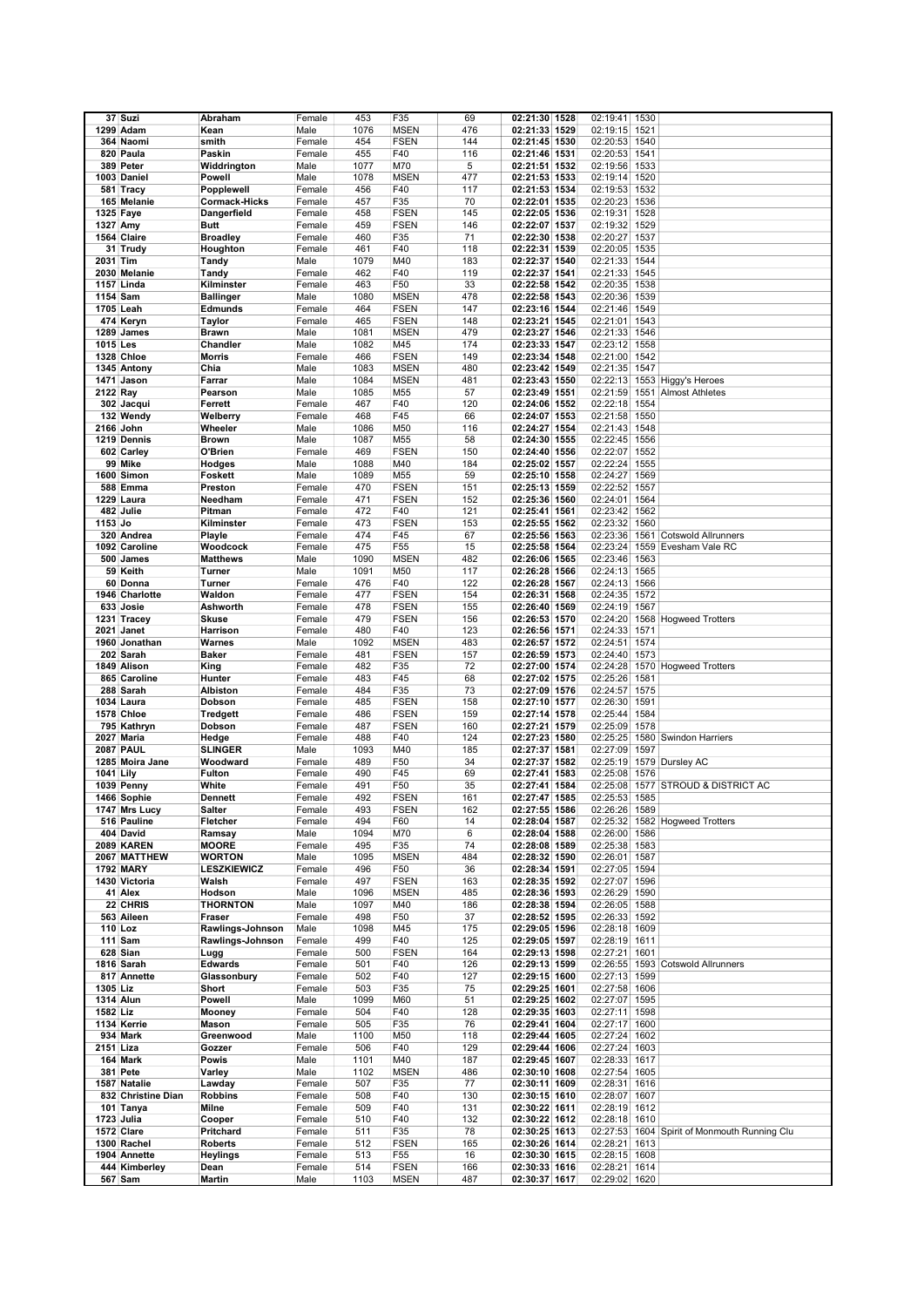|                  | 543 Rosie         | <b>Murray</b>      | Female | 515  | F35             | 79             | 02:30:40 1618 | 02:29:10 1621 |      |                                     |
|------------------|-------------------|--------------------|--------|------|-----------------|----------------|---------------|---------------|------|-------------------------------------|
|                  | 1836 Margaret     | Smith              | Female | 516  | F50             | 38             | 02:30:48 1619 | 02:28:50      |      | 1618 Spirit of Monmouth Running Clu |
|                  |                   |                    |        |      |                 |                |               |               |      |                                     |
|                  | 1690 Sheila       | <b>Hartnett</b>    | Female | 517  | F40             | 133            | 02:30:55 1620 | 02:28:22 1615 |      |                                     |
|                  | 715 Brian         | Jones              | Male   | 1104 | M60             | 52             | 02:31:20 1621 | 02:28:56 1619 |      |                                     |
|                  | 2060 GAYNOR       | <b>LOOKER</b>      | Female | 518  | F50             | 39             | 02:31:25 1622 | 02:31:25      | 1634 |                                     |
|                  |                   |                    |        |      |                 |                |               |               |      |                                     |
| 1594 Phil        |                   | Dean               | Male   | 1105 | M45             | 176            | 02:31:27 1623 | 02:30:53      |      | 1630 Higgy's Heroes                 |
|                  | 1803 SPARE        | <b>ENTRY</b>       | Male   | 1106 | <b>TBC</b>      | $\overline{2}$ | 02:31:31 1624 | 02:29:15      | 1623 |                                     |
|                  |                   | Johnson            |        |      |                 |                |               |               |      |                                     |
|                  | 432 Daniel        |                    | Male   | 1107 | M40             | 188            | 02:31:51 1625 | 02:29:13      | 1622 |                                     |
|                  | 2068 KAREN        | <b>KEAR</b>        | Female | 519  | F50             | 40             | 02:32:04 1626 | 02:29:34      | 1624 |                                     |
|                  | 2126 Nicola       | York               | Female | 520  | <b>FSEN</b>     | 167            | 02:32:06 1627 |               |      | 02:30:06 1628 Swindon Harriers      |
|                  |                   |                    |        |      |                 |                |               |               |      |                                     |
|                  | 17 Nicola         | Ryland             | Female | 521  | F40             | 134            | 02:32:16 1628 | 02:30:04      | 1627 |                                     |
|                  | 922 Dorothy       | <b>Thomas</b>      | Female | 522  | F65             | 3              | 02:32:21 1629 | 02:29:53 1625 |      | Thornbury Running Club              |
|                  | 594 Phil          | Leedham            | Male   | 1108 | M45             | 177            | 02:32:36 1630 | 02:30:01      | 1626 |                                     |
|                  |                   |                    |        |      |                 |                |               |               |      |                                     |
|                  | 2052 David        | Jordan             | Male   | 1109 | M50             | 119            | 02:32:46 1631 | 02:32:04      | 1639 |                                     |
|                  | 1353 Shirley      | Linton             | Female | 523  | F35             | 80             | 02:33:03 1632 | 02:31:39      | 1636 |                                     |
|                  | 1344 Grainne      | Fitzgerald         | Female | 524  | F50             | 41             | 02:33:05 1633 | 02:30:53 1631 |      |                                     |
|                  |                   |                    |        |      |                 |                |               |               |      |                                     |
|                  | 1834 Patrick      | Smith              | Male   | 1110 | M50             | 120            | 02:33:06 1634 | 02:31:08      |      | 1632 Spirit of Monmouth Running Clu |
|                  | 570 Ann           | Walker             | Female | 525  | F45             | 70             | 02:33:08 1635 | 02:30:44      | 1629 |                                     |
|                  | 1712 Amanda       | Langley            | Female | 526  | F40             | 135            | 02:33:15 1636 | 02:31:14      | 1633 |                                     |
|                  |                   |                    |        | 1111 |                 | 178            |               |               |      |                                     |
|                  | 679 Gary          | Holton             | Male   |      | M45             |                | 02:33:29 1637 | 02:31:36      |      | 1635 Bourton Road Runners           |
|                  | 644 Lisa          | <b>Brassington</b> | Female | 527  | F40             | 136            | 02:33:30 1638 | 02:31:45      | 1637 |                                     |
|                  | 811 Kristin       | Szkrybieniec       | Female | 528  | F40             | 137            | 02:33:41 1639 | 02:31:56      | 1638 |                                     |
|                  | 212 Tracy         | <b>Barnett</b>     | Female | 529  | <b>FSEN</b>     | 168            | 02:35:01 1640 | 02:32:30 1640 |      |                                     |
|                  |                   |                    |        |      |                 |                |               |               |      |                                     |
|                  | 310 Amanda        | <b>Strover</b>     | Female | 530  | F35             | 81             | 02:35:05 1641 | 02:32:51      | 1641 |                                     |
|                  | 1265 Stephen      | Whitlock           | Male   | 1112 | <b>MSEN</b>     | 488            | 02:36:04 1642 | 02:33:27      | 1642 |                                     |
|                  | 450 Howard        | <b>Marshall</b>    | Male   | 1113 | M50             | 121            | 02:36:08 1643 | 02:34:37      |      | 1646 Reach Fitness Cheltenham       |
|                  |                   |                    |        |      |                 |                |               |               |      |                                     |
|                  | 595 Jane          | Milson             | Female | 531  | F45             | 71             | 02:36:19 1644 | 02:34:14      | 1643 |                                     |
|                  | 1741 JEFFREY      | <b>NOTT</b>        | Male   | 1114 | M55             | 60             | 02:36:39 1645 | 02:35:27      | 1648 |                                     |
|                  | 2144 Hannah       | Lodge              | Female | 532  | <b>FSEN</b>     | 169            | 02:36:58 1646 | 02:34:26      | 1645 |                                     |
|                  |                   |                    |        |      |                 |                |               |               |      |                                     |
|                  | 469 Nicola        | Price              | Female | 533  | <b>FSEN</b>     | 170            | 02:36:58 1647 | 02:34:26      | 1644 |                                     |
|                  | 144 Pete          | Kellow             | Male   | 1115 | M45             | 179            | 02:37:31 1648 | 02:35:41      | 1650 |                                     |
|                  | 145 Nina          | Kellow             |        | 534  | F45             | 72             |               |               |      |                                     |
|                  |                   |                    | Female |      |                 |                | 02:37:31 1649 | 02:35:35 1649 |      |                                     |
|                  | 1101 Jennifer     | <b>Stannard</b>    | Female | 535  | <b>FSEN</b>     | 171            | 02:37:48 1650 | 02:35:25      | 1647 |                                     |
|                  | 983 Chris         | Wood               | Male   | 1116 | <b>MSEN</b>     | 489            | 02:38:03 1651 | 02:36:42 1651 |      |                                     |
|                  |                   |                    |        | 1117 | M45             |                |               | 02:36:55 1652 |      |                                     |
|                  | 418 Marcus        | lles               | Male   |      |                 | 180            | 02:38:46 1652 |               |      |                                     |
|                  | 1472 Julie        | Farrar             | Female | 536  | F50             | 42             | 02:39:13 1653 | 02:37:45      |      | 1658 Higgy's Heroes                 |
|                  | 1604 Hilary       | Hignell            | Female | 537  | F50             | 43             | 02:39:13 1654 |               |      | 02:37:45 1657 Higgy's Heroes        |
|                  |                   |                    |        |      |                 |                |               |               |      |                                     |
| 2143 Tim         |                   | Gunning            | Male   | 1118 | M45             | 181            | 02:39:15 1655 | 02:37:28      | 1654 |                                     |
|                  | 85 Greg           | <b>Bastow</b>      | Male   | 1119 | M40             | 189            | 02:39:22 1656 | 02:37:18      | 1653 |                                     |
|                  | 990 Rachel        | Patel              | Female | 538  | <b>FSEN</b>     | 172            | 02:39:48 1657 | 02:38:28      | 1661 |                                     |
|                  |                   |                    |        |      |                 | 82             |               |               |      |                                     |
|                  | 262 Natalie       | Allen              | Female | 539  | F35             |                | 02:39:53 1658 | 02:38:28      |      | 1660 Women's Running Network        |
|                  | 446 Lucy          | Harrigan           | Female | 540  | <b>FSEN</b>     | 173            | 02:39:59 1659 | 02:37:53      | 1659 |                                     |
|                  | 1116 Sharon       | <b>Roberts</b>     | Female | 541  | F40             | 138            | 02:40:07 1660 | 02:37:33 1655 |      |                                     |
|                  | 1117 Vicky        |                    |        | 542  | F40             | 139            | 02:40:07 1661 |               |      |                                     |
|                  |                   | <b>Phipps</b>      | Female |      |                 |                |               | 02:37:33 1656 |      |                                     |
|                  | 2061 JANET        | <b>SPERANDEO</b>   | Female | 543  | F50             | 44             | 02:41:13 1662 | 02:41:13 1663 |      |                                     |
|                  | 566 Deidre        | Lister             | Female | 544  | F45             | 73             | 02:41:31 1663 | 02:41:12      | 1662 |                                     |
| 1155 Neil        |                   | <b>Wicks</b>       | Male   | 1120 | <b>MSEN</b>     | 490            | 02:44:07 1664 | 02:41:30      | 1664 |                                     |
|                  |                   |                    |        |      |                 |                |               |               |      |                                     |
|                  | 2136 Katherine    | <b>Blunden</b>     | Female | 545  | <b>FSEN</b>     | 174            | 02:45:30 1665 | 02:43:37      | 1665 |                                     |
|                  | 1598 Joanne       | Lunan              | Female | 546  | F35             | 83             | 02:46:37 1666 |               |      | 02:44:05 1666 Higgy's Heroes        |
|                  | 1028 Natasha      | Chick              | Female | 547  | <b>FSEN</b>     | 175            | 02:46:53 1667 | 02:44:39      | 1667 |                                     |
|                  |                   |                    |        |      |                 |                |               |               |      |                                     |
| <b>1520 Dale</b> |                   | Keen               | Male   | 1121 | <b>MSEN</b>     | 491            | 02:46:53 1668 | 02:45:45 1668 |      |                                     |
|                  | 1971 PAUL HENRYK  | <b>KUC</b>         | Male   | 1122 | M45             | 182            | 02:48:06 1669 | 02:45:46      | 1669 |                                     |
|                  | 1400 Charles      | <b>Runacres</b>    | Male   | 1123 | M50             | 122            | 02:48:28 1670 | 02:46:28 1671 |      |                                     |
|                  |                   |                    |        |      |                 |                |               |               |      |                                     |
|                  | 1399 Julie        | <b>Runacres</b>    | Female | 548  | F50             | 45             | 02:48:28 1671 | 02:46:28      | 1670 |                                     |
|                  | 981 Sophie        | Lea                | Female | 549  | <b>FSEN</b>     | 176            | 02:49:28 1672 | 02:47:01      | 1672 |                                     |
|                  | 980 Daniel        | Gabb               | Male   | 1124 | <b>MSEN</b>     | 492            | 02:49:30 1673 | 02:47:02      | 1673 |                                     |
|                  |                   |                    |        |      |                 |                |               |               |      |                                     |
|                  | 408 Tim           | Carter             | Male   | 1125 | M45             | 183            | 02:51:11 1674 |               |      | 02:48:57 1674 Hayle Runners         |
|                  | 383 Stephen       | Berry              | Male   | 1126 | M55             | 61             | 02:52:02 1675 | 02:49:37 1676 |      |                                     |
|                  | 415 Alexandra     | Rogers             | Female | 550  | F35             | 84             | 02:52:03 1676 | 02:49:35 1675 |      |                                     |
|                  |                   |                    |        |      |                 |                |               |               |      |                                     |
|                  | 1822 Helen        | Jones              | Female | 551  | <b>FSEN</b>     | 177            | 02:52:34 1677 | 02:50:47 1679 |      |                                     |
|                  | 484 Ros           | <b>Martin</b>      | Female | 552  | F40             | 140            | 02:52:41 1678 | 02:50:06 1677 |      |                                     |
|                  | 483 David         | Hayes              | Male   | 1127 | M70             | $\overline{7}$ | 02:52:41 1679 | 02:50:07 1678 |      |                                     |
|                  | 1660 Kathryn      | Turner             | Female | 553  | <b>FSEN</b>     | 178            | 02:53:32 1680 | 02:51:19 1681 |      |                                     |
|                  |                   |                    |        |      |                 |                |               |               |      |                                     |
|                  | 67 Stuart         | Plane              | Male   | 1128 | <b>MSEN</b>     | 493            | 02:53:32 1681 | 02:50:57 1680 |      |                                     |
|                  | <b>2059 KELLY</b> | <b>BARRY</b>       | Female | 554  | <b>FSEN</b>     | 179            | 02:54:44 1682 | 02:54:44 1684 |      |                                     |
|                  | 72 Sarah          | Ruther             | Female | 555  | F40             | 141            | 02:55:12 1683 | 02:52:56 1682 |      |                                     |
|                  | 12 Joan           | Gibson             | Female | 556  | F55             | 17             | 02:56:06 1684 |               |      | 02:53:36 1683 Bitton Road Runners   |
|                  |                   |                    |        |      |                 |                |               |               |      |                                     |
| 2054 ROY         |                   | <b>MARTIN</b>      | Male   | 1129 | M65             | 20             | 02:57:55 1685 | 02:57:55 1685 |      |                                     |
| 1257 Jeff        |                   | Waters             | Male   | 1130 | M50             | 123            | 03:00:01 1686 | 03:00:01 1687 |      |                                     |
|                  | 813 Gill          | <b>Hopkins</b>     | Female | 557  | F <sub>55</sub> | 18             | 03:00:58 1687 | 02:58:51 1686 |      |                                     |
|                  |                   |                    |        |      |                 |                |               |               |      |                                     |
|                  | 492 ANGE          | <b>SMITH</b>       | Female | 558  | F45             | 74             | 03:01:34 1688 | 03:00:33 1688 |      |                                     |
|                  | 39 Angela         | Brownjohn          | Female | 559  | F50             | 46             | 03:02:43 1689 | 03:02:43 1689 |      |                                     |
|                  | 40 Michelle       | Hudd               | Female | 560  | <b>FSEN</b>     | 180            | 03:02:43 1690 | 03:02:43 1690 |      |                                     |
|                  |                   |                    |        |      |                 |                |               |               |      |                                     |
|                  | 2008 NICHOLAS     | <b>HAYES</b>       | Male   | 1131 | <b>MSEN</b>     | 494            | 03:05:01 1691 | 03:02:51 1691 |      |                                     |
|                  | 1286 Alice        | Lowenhoff          | Female | 561  | <b>FSEN</b>     | 181            | 03:05:01 1692 | 03:02:52 1692 |      |                                     |
|                  | 365 Angharad      | <b>Roberts</b>     | Female | 562  | <b>FSEN</b>     | 182            | 03:08:15 1693 | 03:06:35 1693 |      |                                     |
|                  |                   |                    |        |      |                 |                |               |               |      |                                     |
|                  | 2079 HANNAH       | <b>BROADBENT</b>   | Female | 563  | <b>FSEN</b>     | 183            | 03:10:01 1694 | 03:10:01 1694 |      |                                     |
|                  | 1473 Katie        | Farrar             | Female | 564  | <b>FSEN</b>     | 184            | 03:14:05 1695 |               |      | 03:14:05 1695 Higgy's Heroes        |
|                  | 1601 Hattie       | Hignell            | Female | 565  | <b>FSEN</b>     | 185            | 03:14:05 1696 | 03:14:05      |      | 1696 Higgy's Heroes                 |
|                  |                   |                    | Female |      |                 |                |               |               |      |                                     |
|                  | 1475 Rachael      | Farrar             |        | 566  | <b>FSEN</b>     | 186            | 03:14:05 1697 |               |      | 03:14:05 1697 Higgy's Heroes        |
|                  | 1821 Jeanette     | Jones              | Female | 567  | F50             | 47             | 03:16:39 1698 | 03:14:52 1699 |      |                                     |
|                  | 1820 Catherine    | Jones              | Female | 568  | <b>FSEN</b>     | 187            | 03:16:39 1699 | 03:14:52 1698 |      |                                     |
|                  | 81 Ruther         | Laura              | Female | 569  | <b>FSEN</b>     | 188            | 03:17:48 1700 | 03:15:33 1700 |      |                                     |
|                  |                   |                    |        |      |                 |                |               |               |      |                                     |
|                  | 1368 Cheryl       | Parker             | Female | 570  | F35             | 85             | 03:19:32 1701 | 03:17:21 1702 |      |                                     |
|                  | 1367 Catherine    | <b>Bampton</b>     | Female | 571  | F40             | 142            | 03:19:33 1702 |               |      | 03:17:21   1701   Swindon Harriers  |
|                  | 2056 JACQUELINE   | <b>CURRAN</b>      | Female | 572  | F50             | 48             | 03:20:13 1703 | 03:20:13 1703 |      |                                     |
|                  |                   |                    |        |      |                 |                |               |               |      |                                     |
|                  | 2057 ELAINE       | <b>CLEAL</b>       | Female | 573  | <b>FSEN</b>     | 189            | 03:20:13 1704 | 03:20:13 1704 |      |                                     |
|                  | 1729 James        | O'Driscoll         | Male   | 1132 | <b>MSEN</b>     | 495            | 03:20:49 1705 |               |      | 03:20:49 1705 Witney Road Runners   |
|                  |                   |                    |        |      |                 |                |               |               |      |                                     |
|                  | 1730 Catherine    | O'Driscoll         | Female | 574  | F35             | 86             | 03:20:49 1706 | 03:20:49 1706 |      |                                     |
|                  |                   |                    |        |      | M65             | 21             | 03:20:49 1707 | 03:20:49 1707 |      |                                     |
|                  | 1515 Gerard       | O'Driscoll         | Male   | 1133 |                 |                |               |               |      |                                     |